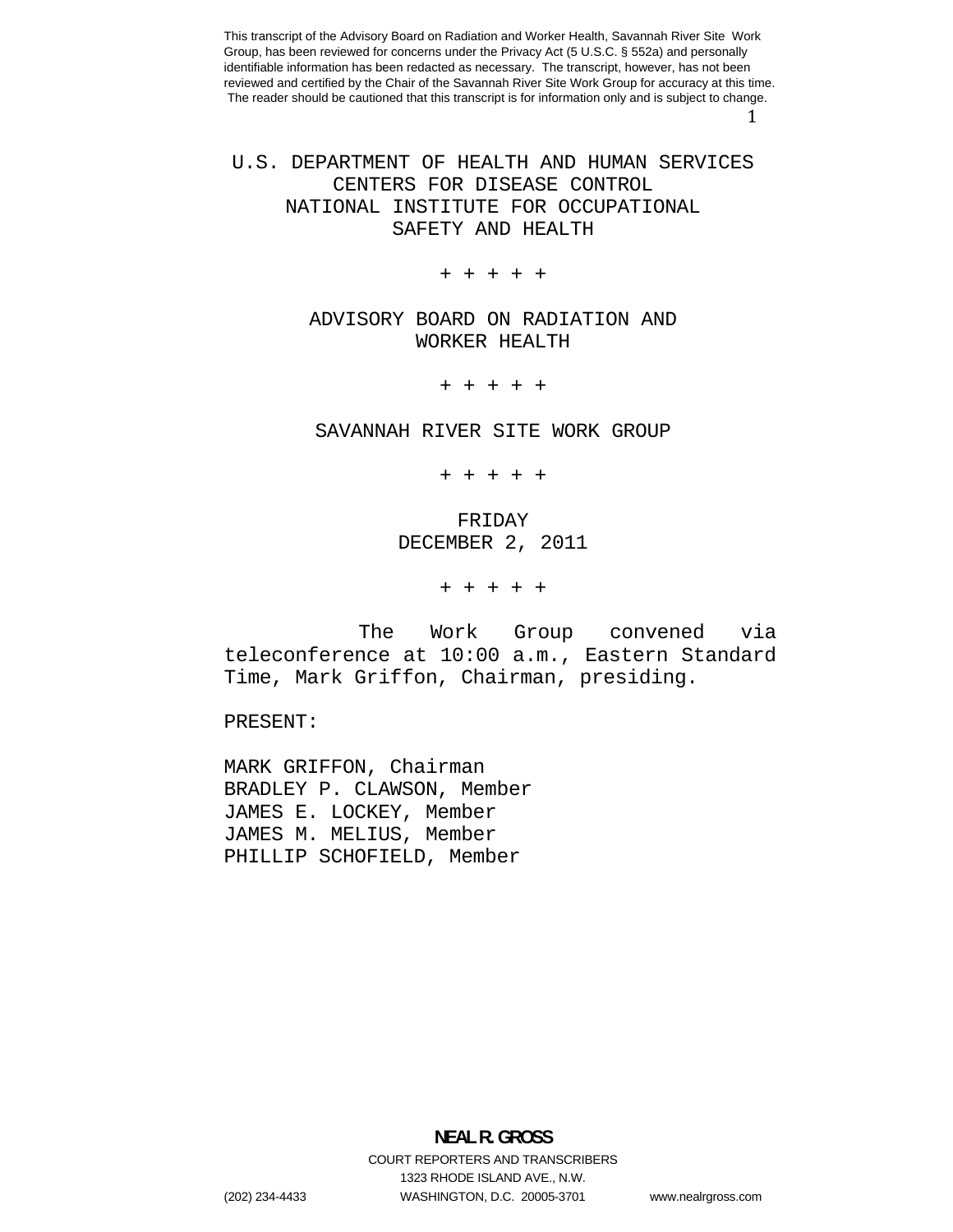2 

ALSO PRESENT:

TED KATZ, Designated Federal Official LYNN AYERS, SC&A STU HINNEFELD, DCAS CHARLES JERNIGAN JENNY LIN, HHS MIKE MAHATHY, ORAU Team ARJUN MAKHIJANI, SC&A KNUT RINGEN GORDON ROWE LAVON RUTHERFORD, DCAS JOHN STIVER, SC&A TIM TAULBEE, DCAS BOB WARREN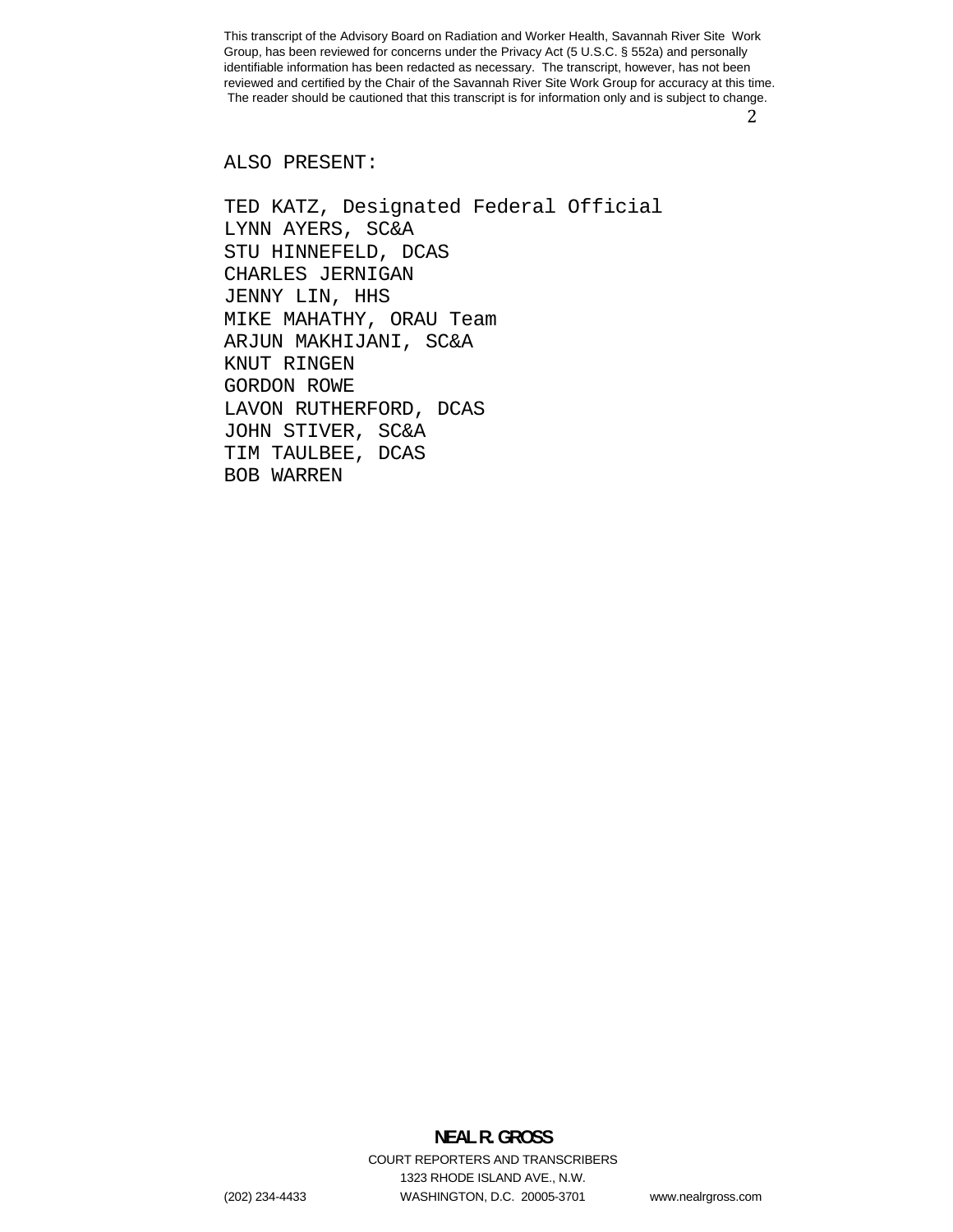3 

| $C-O-N-T-E-N-T-S$                       |  |
|-----------------------------------------|--|
| Page                                    |  |
|                                         |  |
| SC&A Review of SRS Cases for Thorium    |  |
| Class Definitions8                      |  |
| Public Comments49                       |  |
| Work Group Recommendations or Action    |  |
| Items (Path Forward) for Thorium        |  |
| Class Definition56                      |  |
| Status of DCAS Work on Matrix Issues:86 |  |
| Post 1972 Thorium                       |  |
| Trivalent Actinides (Am, Cm, Cf)        |  |
| $NP-237$                                |  |
| Fission and Activation Products         |  |
| $Co-60$                                 |  |
| Exotics                                 |  |
| Plans for Report to the Board89         |  |
| Adjournment94                           |  |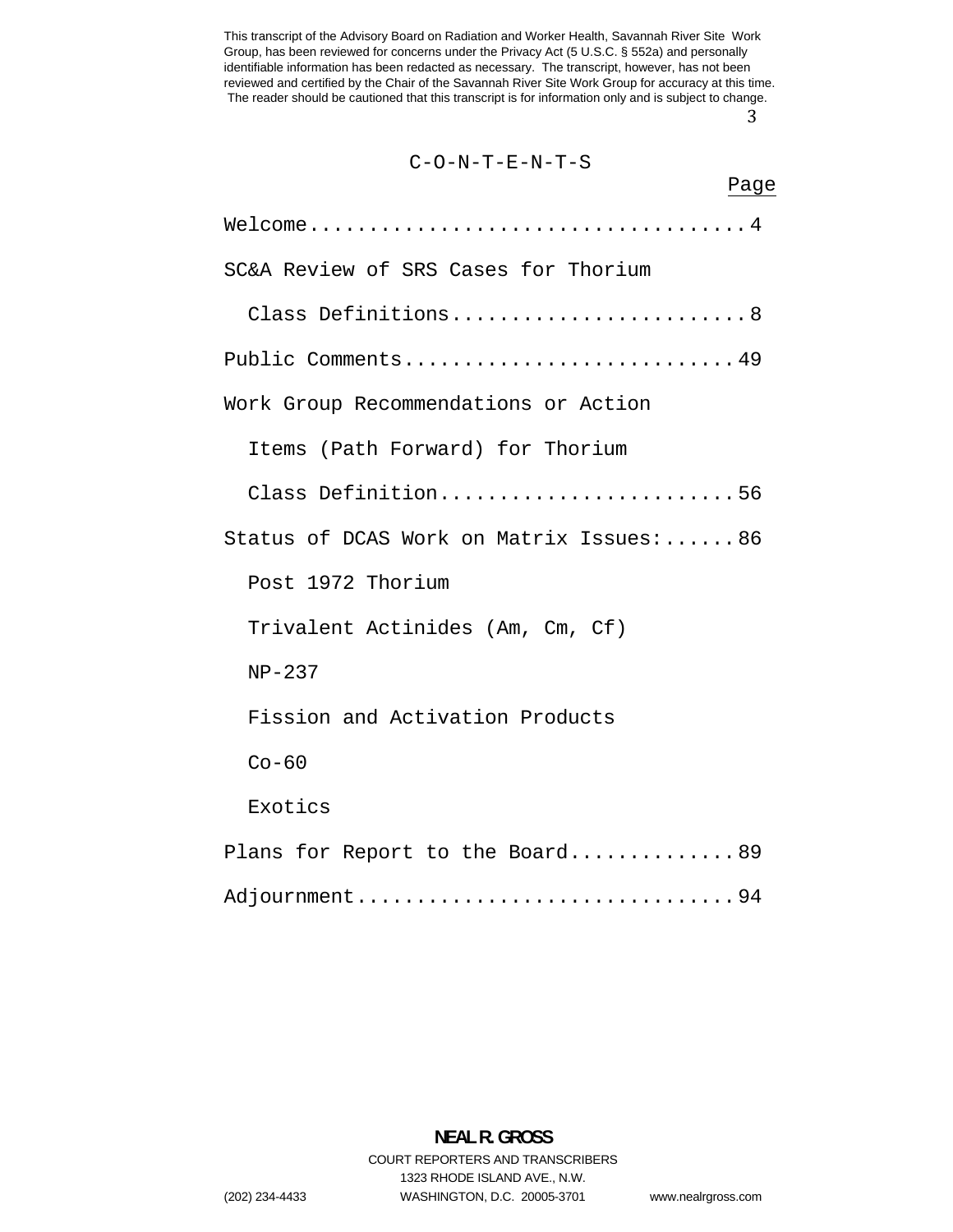| $\mathbf 1$    | $P-R-O-C-E-E-D-I-N-G-S$                      |
|----------------|----------------------------------------------|
| $\overline{2}$ | (10:03 a.m.)                                 |
| 3              | MR. KATZ: Very good. And let me              |
| 4              | just go on with notes and then we'll get     |
| 5              | started.                                     |
| 6              | There is an agenda for the meeting,          |
| 7              | which is posted on the NIOSH website and     |
| 8              | should have been sent to petitioners, too, I |
| 9              | believe, and to all participants.            |
| 10             | There's a variety of materials that          |
| 11             | I've distributed to Board Members that have  |
| 12             | come from Mr. Warren and from Mr. Ringen.    |
| 13             | There are some limitations in what I could   |
| 14             | distribute because some of that information  |
| 15             | has Privacy Act information in it. And I've  |
| 16             | informed those parties where they were       |
| 17             | limited.                                     |
| 18             | And I think that's it. Let me just           |
| 19             | remind everyone on the line that there are a |
| 20             | lot of people on this line. Please mute your |
| 21             | phone except when you are addressing the     |

**NEAL R. GROSS**  COURT REPORTERS AND TRANSCRIBERS

1323 RHODE ISLAND AVE., N.W.

(202) 234-4433 WASHINGTON, D.C. 20005-3701 www.nealrgross.com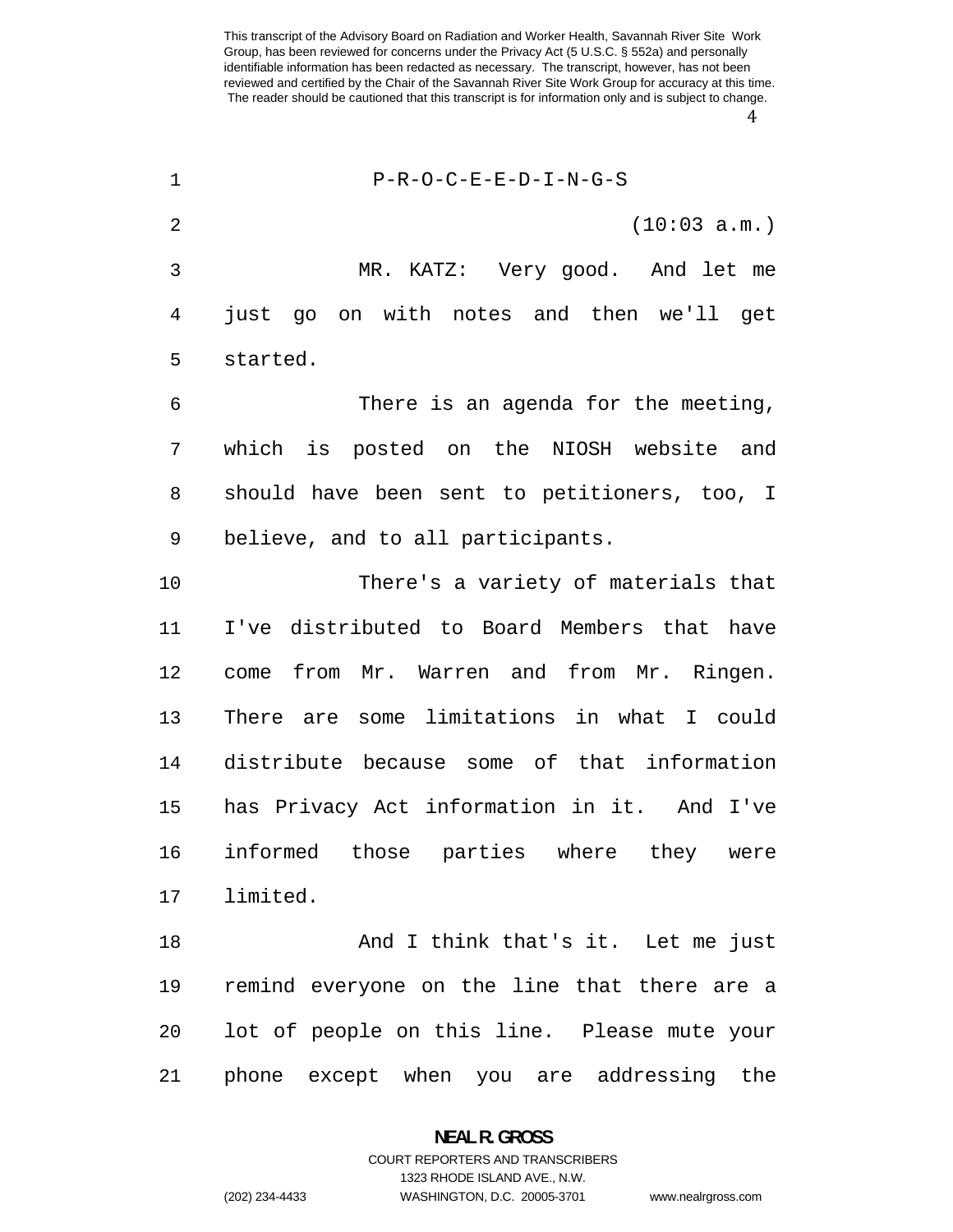| 1  | group. And if you don't have a mute button,    |
|----|------------------------------------------------|
| 2  | press *6 to mute it and press *6 to take it    |
| 3  | off of mute.                                   |
| 4  | And if you need to leave the call              |
| 5  | at any point, please don't put the call on     |
| 6  | hold but hang up and dial back in because      |
| 7  | putting the call on hold will actually disrupt |
| 8  | it for everyone else on the call. And that's   |
| 9  | it.                                            |
| 10 | And, Mark, it is your agenda. Mark             |
| 11 | Griffon, maybe you're on mute.                 |
| 12 | CHAIRMAN GRIFFON: Hello?                       |
| 13 | MR. KATZ: Mark, have we lost you?              |
| 14 | CHAIRMAN GRIFFON:<br>Am I there?               |
| 15 | Hello?                                         |
| 16 | MR. KATZ: There you go.                        |
| 17 | CHAIRMAN GRIFFON: Hello?                       |
| 18 | MR. KATZ: Mark? Mark Griffon,                  |
| 19 | we're not hearing you. I don't know if you     |
|    | 20 are on mute or a cell phone that's out of   |
| 21 | range or -- okay. Well, let's hang in here     |

## **NEAL R. GROSS**  COURT REPORTERS AND TRANSCRIBERS

1323 RHODE ISLAND AVE., N.W.

(202) 234-4433 WASHINGTON, D.C. 20005-3701 www.nealrgross.com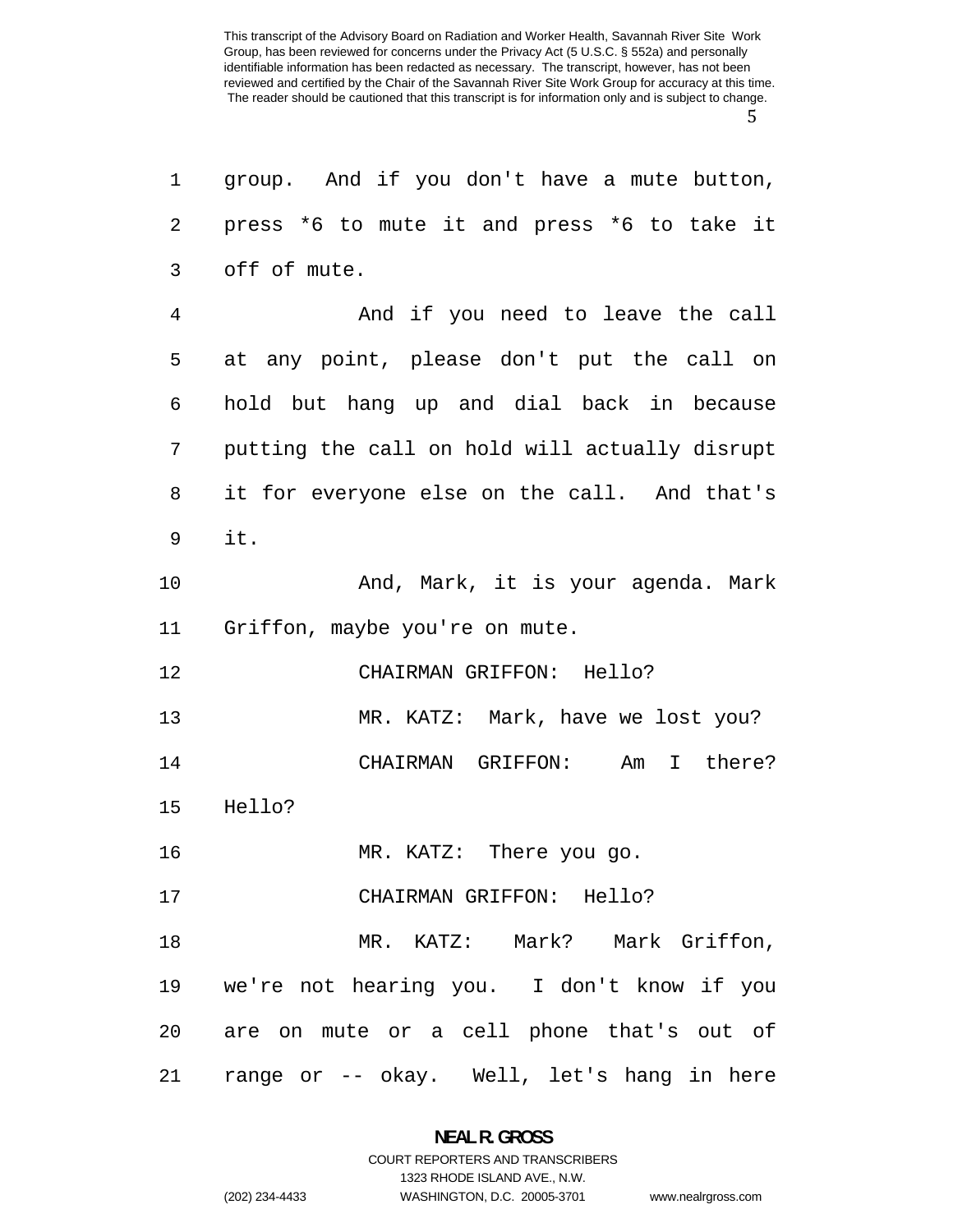| $\mathbf 1$    | until Mark rejoins us. There's a lot of          |
|----------------|--------------------------------------------------|
| 2              | background noise on this call, which makes me    |
| 3              | think a lot of people have not put their phone   |
| $\overline{4}$ | on mute. So, again, while we're waiting for      |
| 5              | Mark Griffon, would you please mute your         |
| 6              | phones? Press *6 if you don't have mute          |
| 7              | button. That will mute your phone.               |
| 8              | (Whereupon, the above-entitled                   |
| 9              | matter went off the record at 10:08 a.m. and     |
| 10             | resumed at $10:09$ a.m.)                         |
| 11             | MR. KATZ: Mark? Mark Griffon, are                |
| 12             | you with us?                                     |
| 13             | CHAIRMAN GRIFFON: Hello, Ted?                    |
| 14             | MR. KATZ: Yes. We lost you.                      |
| 15             | CHAIRMAN GRIFFON: Oh, I'm sorry.                 |
| 16             | All right. I don't know what happened. I am      |
|                | 17 on a cell phone. So that might be part of the |
| 18             | problem.                                         |
| 19             | MR. KATZ: Yes.                                   |
| 20             | CHAIRMAN GRIFFON: Anyway, I just                 |
| 21             | want to start off the meeting -- I mean the      |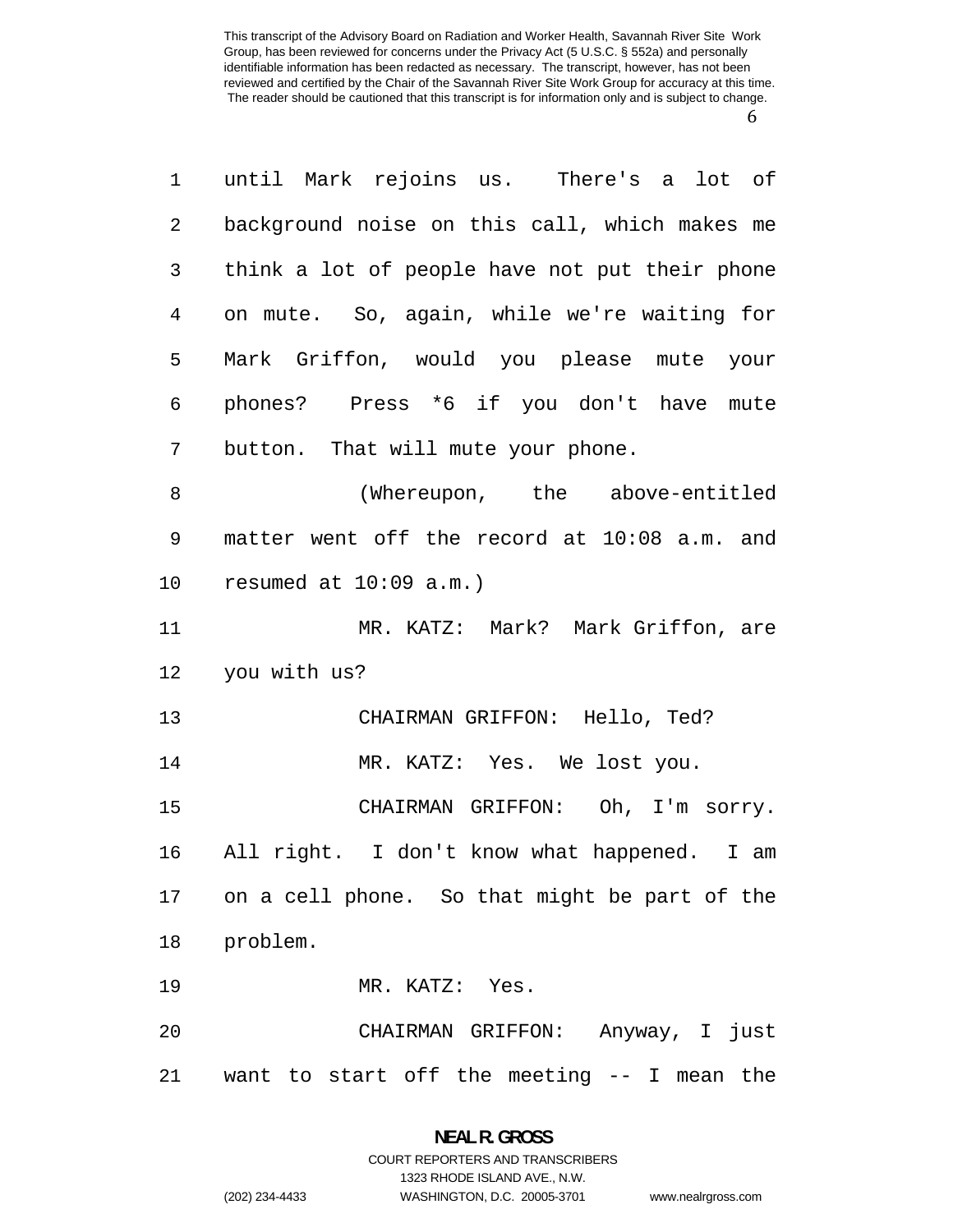main -- I want to say to all on the phone that the main -- there is an agenda. But the primary purpose of this Work Group call is to have some follow-up discussion on the proposed Savannah River Class -- the proposal by NIOSH for the addition of the Class related to thorium. And the actual Class Definition.

There was some question in our Work Group call and in the last Board Meeting -- I believe it was the last Board Meeting. So as a follow up to that, we did ask SC&A to review some cases and look at whether this particular Class Definition was, in their opinion anyway -- again, it would have to be implemented successfully.

And so one thing I'd like to start off with is have SC&A present their review. And sort of give us a sense of what they found. And also, I think, on the table, the petitioners have offered a proposal in terms of changing the Class Definitions.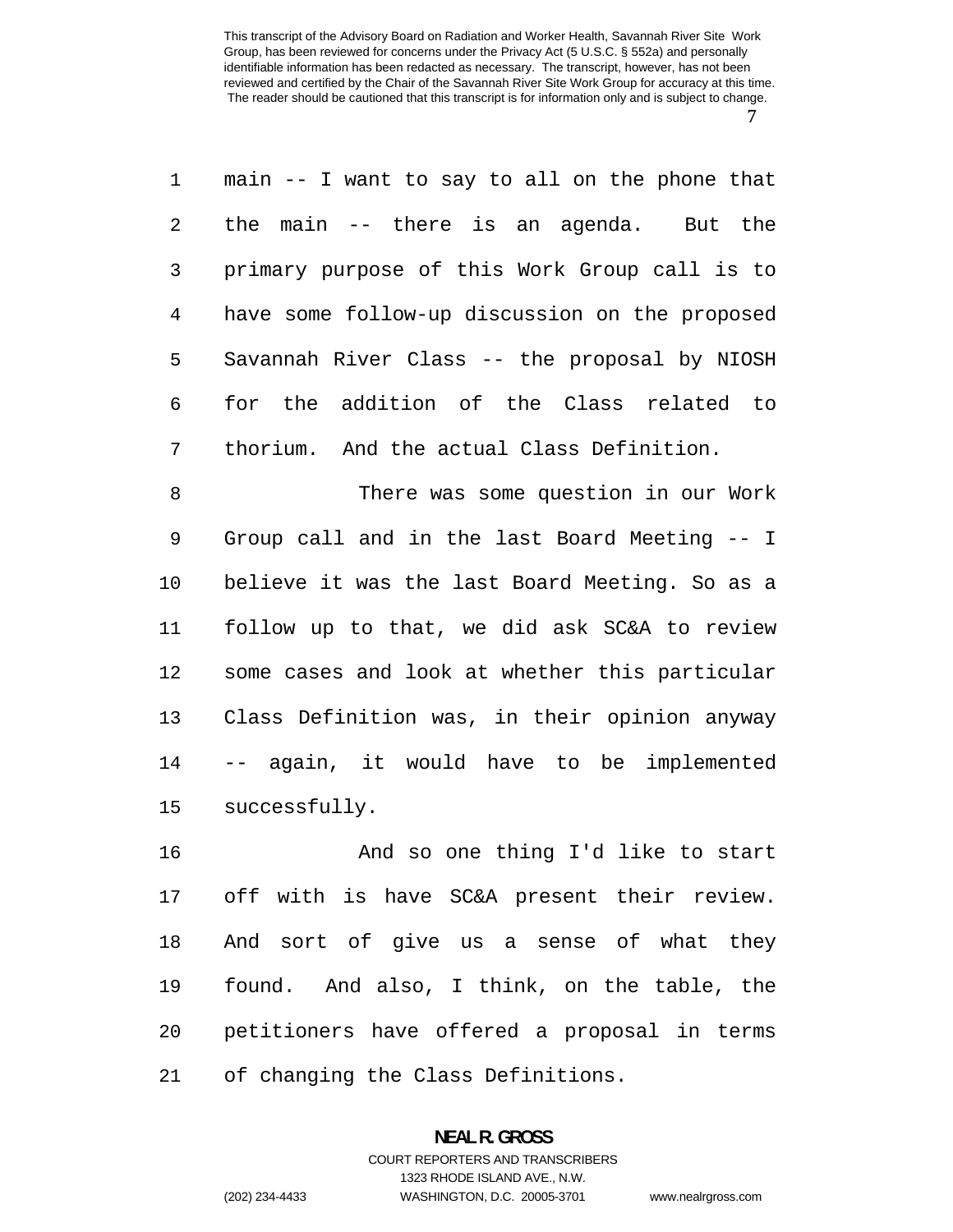| 1  | And certainly after we hear from             |
|----|----------------------------------------------|
| 2  | SC&A, we can possibly consider that proposal |
| 3  | as well. They're sort of -- I think the two  |
| 4  | are related.                                 |
| 5  | So maybe SC&A can start us off with          |
| 6  | review and maybe, you know, give a little    |
| 7  | background on the -- if you could, I think   |
| 8  | Arjun is going to present -- give a little   |
| 9  | background on the proposal the way it exists |
| 10 | and then what you found that's possible.     |
| 11 | DR. MAKHIJANI: Hello, this is                |
| 12 | Arjun. Can you hear me? Hello?               |
| 13 | CHAIRMAN GRIFFON: Yes, I can hear            |
| 14 | you.                                         |
| 15 | MEMBER CLAWSON: Yes, Arjun, we               |
| 16 | could hear you.                              |
| 17 | DR. MAKHIJANI: Hello, can you hear           |
| 18 | me?                                          |
| 19 | MEMBER CLAWSON: Yes, Arjun we can            |
| 20 | hear you.                                    |
| 21 | DR. MAKHIJANI:<br>Sorry.<br>$I'$ m<br>was    |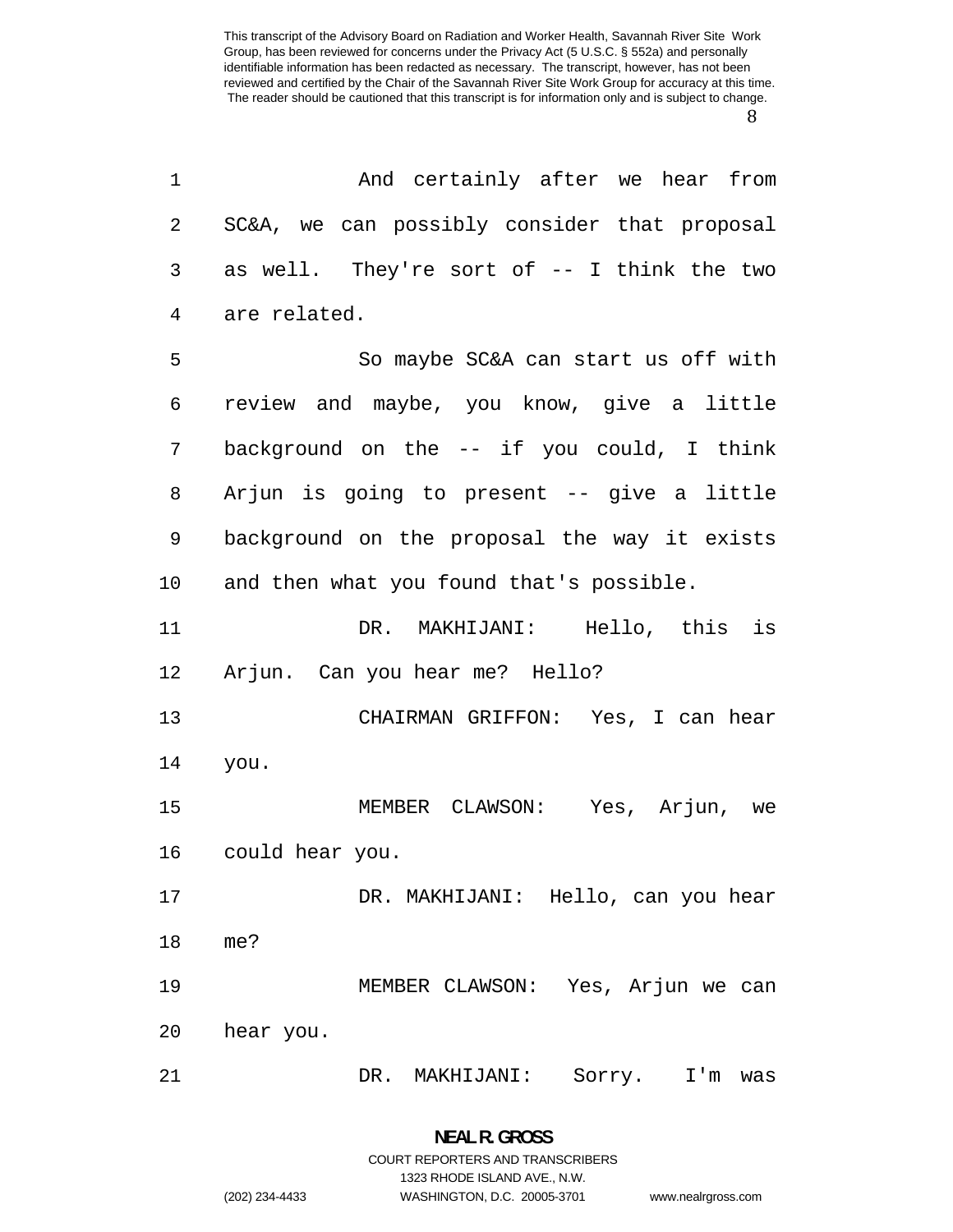having a problem. I didn't know whether I was on or off the mute.

By background, NIOSH proposed an SEC from 1953 to September 1972 for certain areas in which thorium work was done at Savannah River Site. And proposed also that those people who were in those areas be defined by dosimetry codes and in the early years from '53 to '57 by area codes in their dosimetry records so that they could be identified as working in the designated areas.

The -- sorry, there is a little bit of background noise where I am -- so what we did was examine ten claims. Many of them were submitted by petitioners or petitioner representatives. Bob Warren, who is on the line, submitted some names. Knut Ringen, who is also on the line, submitted some names. And we also had some others.

20 But most of them came from Petitions. And so it is not a random sample.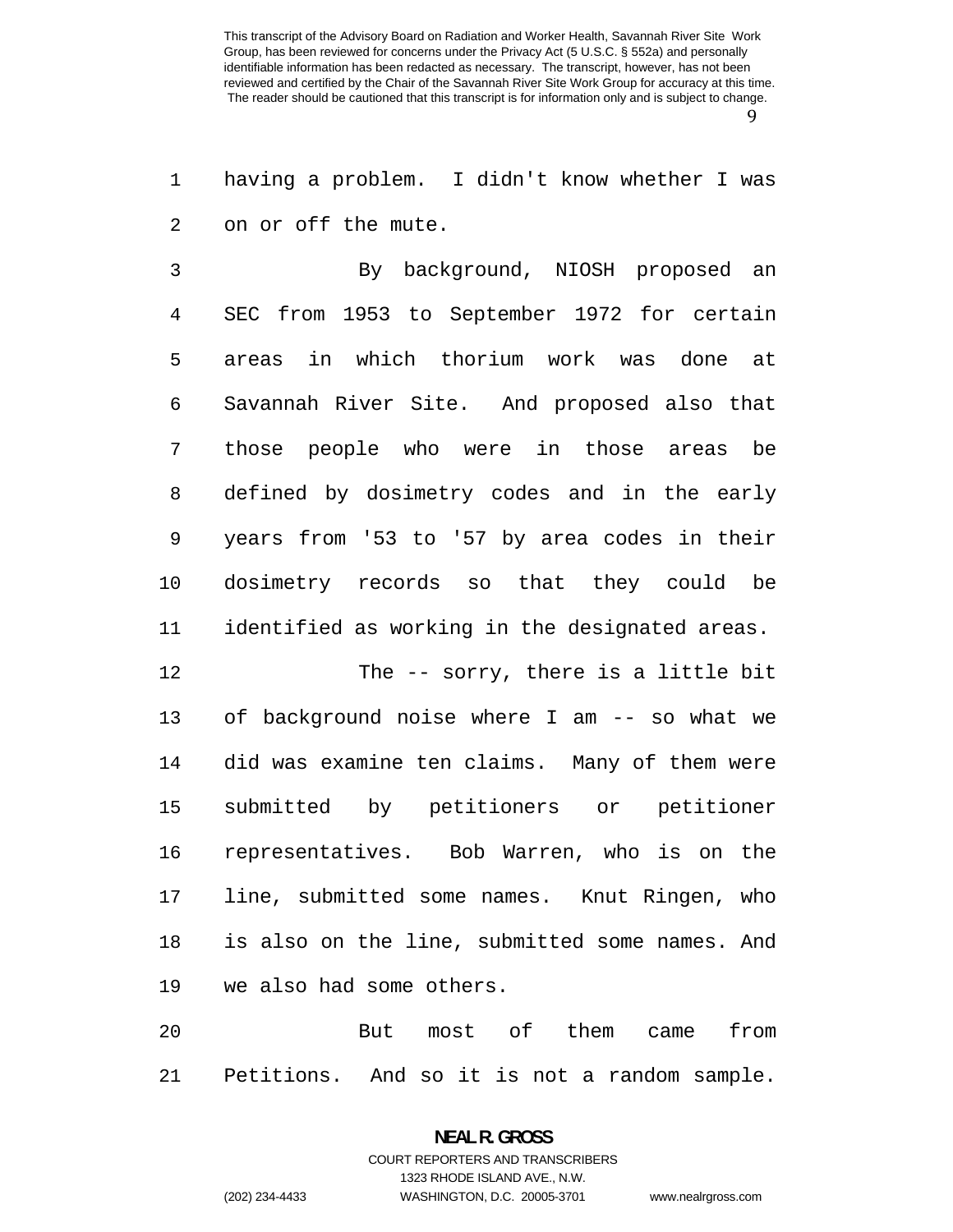And most of them also were said by petitioner representatives to have some problems in defining these areas. But we're finding a good place to start to give the Working Group an idea and also address the Petition concerns about how the Class was proposed to be defined. And do some research on that. You have that paper we produced. And we examined ten claims in all. What we did was look at all of the DOE records that are in the claimant files. These are all claimants. And we also looked at all the computer assisted telephone interview records to see what we could find about the area of work and whether we could correlate in sufficient detail with the dosimetry records at Savannah River Site. And it is a pretty short report. Lynn Ayers did more of the work. I'll give

you the main findings and let you -- let her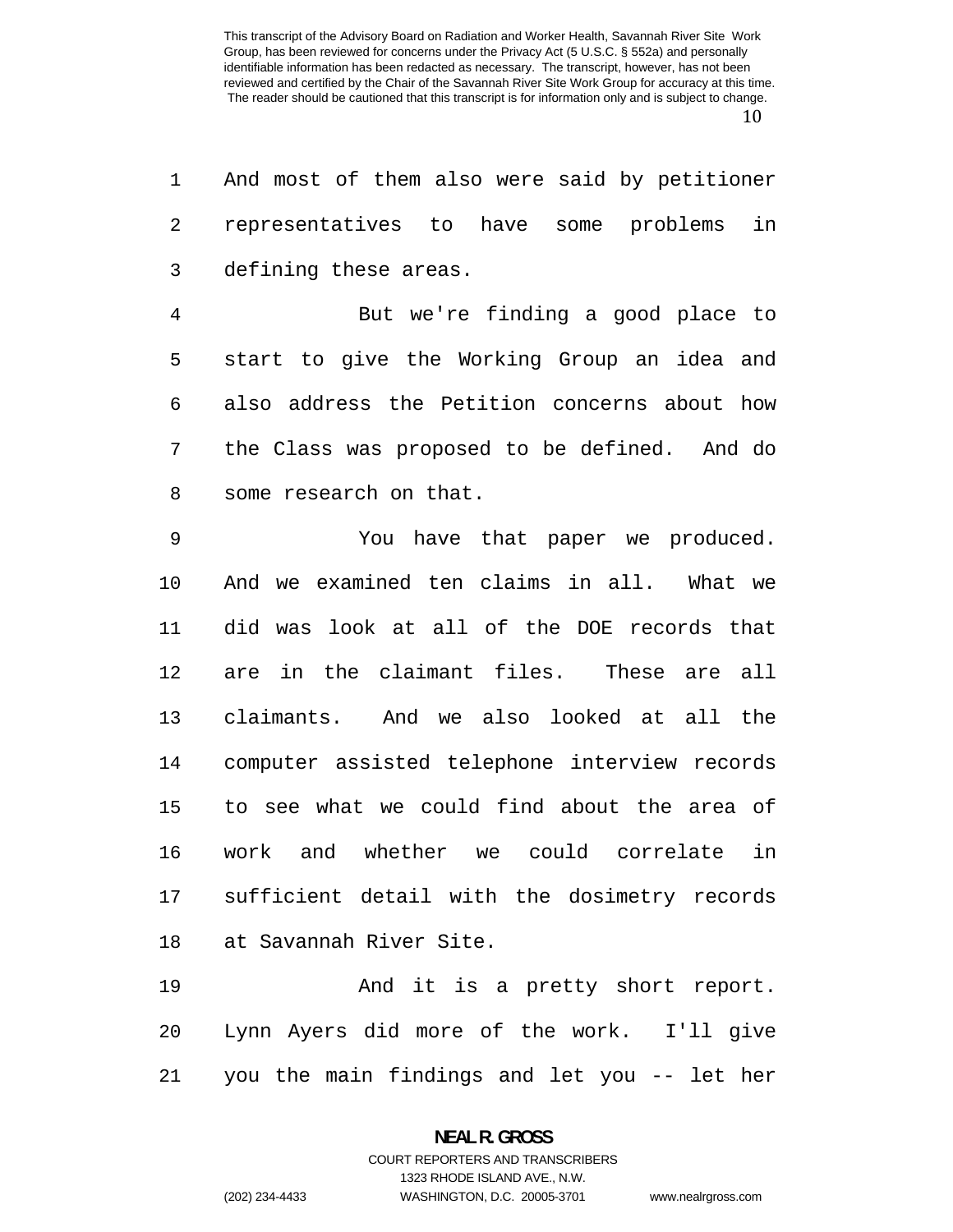explain specially Table 1 to you. What we did was we compiled the total years worked and we looked at how many years or parts of years for which there were complete records and how many years there were no records and how parts of years there were no records.

And also in addition to no records, there are a lot of problems or petitioner said there were a lot of problems with illegible records, scratched out area names, unreadable records, and so on. So we had three different categories: records available and clear, illegible, scratched out, and so on, or not there. There were clear gaps where no record was available for a particular time.

And in Table 1, what you see is the total number of years for which these ten people worked. So it is an employee year table. And it shows the gaps, or partial gaps, or completeness for by employee year. And Table 2 shows it by claimant and shows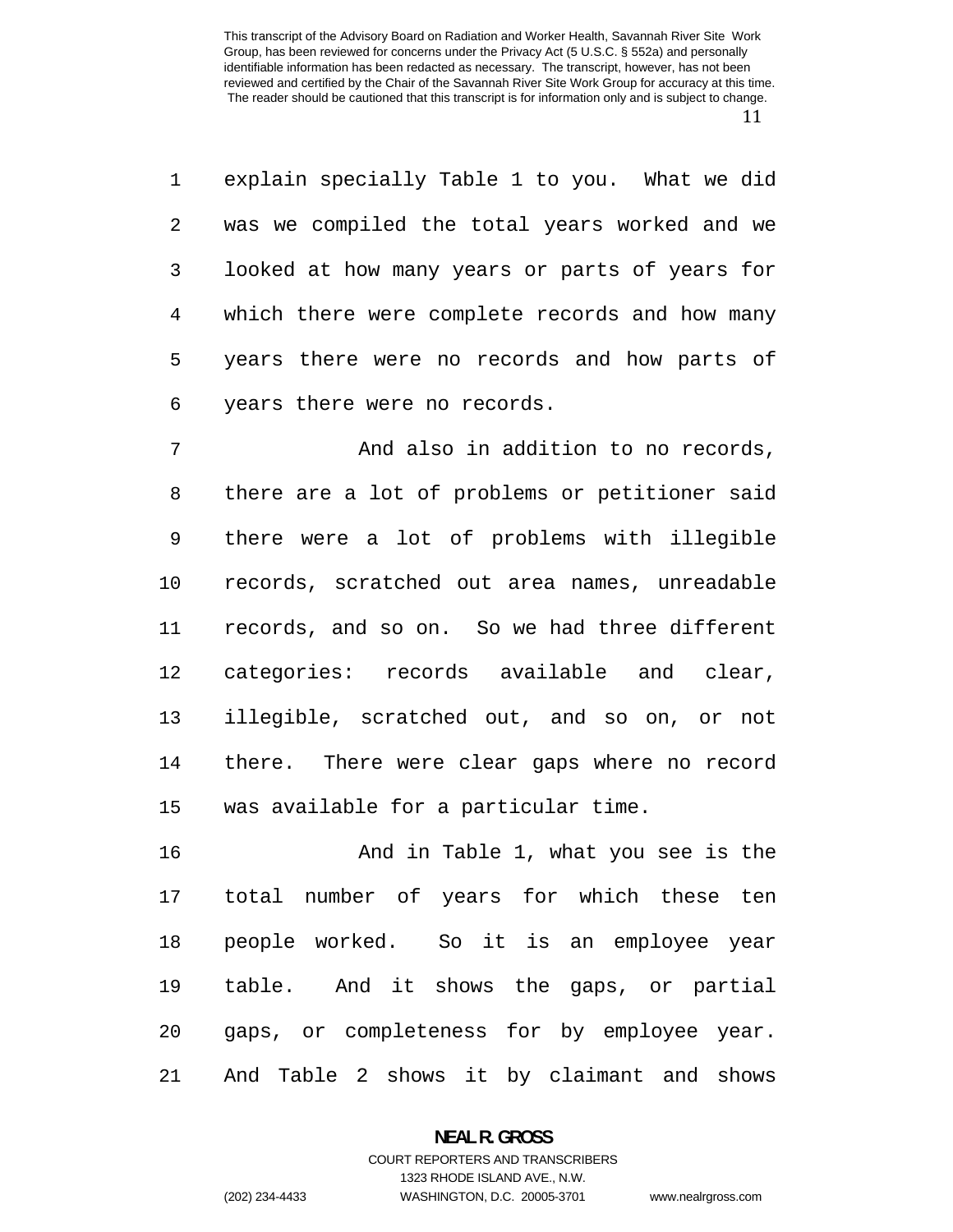where all the gaps or problems were and where the completeness was, which years we had complete records, and which years we did not have complete records. And which years there were problems other than completeness or incompleteness, like scratched out records or unreadable records.

And the main finding, as you can see on page one of the report -- and I really want to thank CDC for having done the previous versions so petitioners have it, and Table One, I believe is not redacted. But the main finding is that there were gaps or some kind of incompleteness or illegibility problems in terms of getting a clear record to determine SEC eligibility in nine out of ten cases.

In four out of the other -- in four out of those nine -- so there are complete records for all periods that were clear -- and I mean one out of ten. In four out of the nine for which there were incomplete or

> **NEAL R. GROSS**  COURT REPORTERS AND TRANSCRIBERS

1323 RHODE ISLAND AVE., N.W. (202) 234-4433 WASHINGTON, D.C. 20005-3701 www.nealrgross.com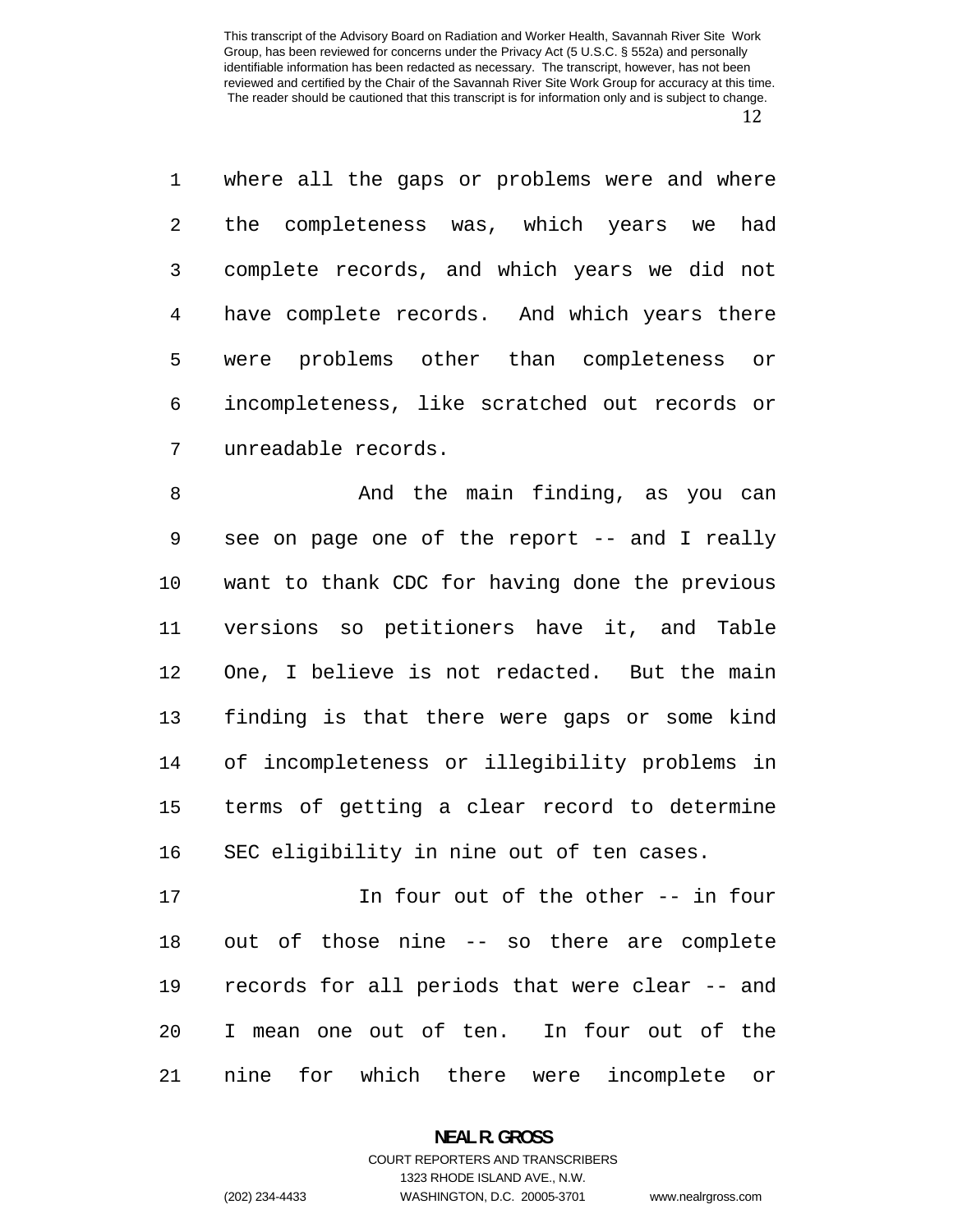| 1  | unclear records, there was at least one code   |
|----|------------------------------------------------|
| 2  | that would qualify the person for an SEC if    |
| 3  | you only are looking at codes.                 |
| 4  | And for five, either were some                 |
| 5  | clear codes that would not qualify them but    |
| 6  | there were also gaps so that you can't tell    |
| 7  | whether those gaps might indicate they worked  |
| 8  | in a thorium area.                             |
| 9  | So our main finding was since we               |
| 10 | don't know for some period of time where these |
| 11 | workers were, that it would not be claimant-   |
| 12 | favorable to assign them a non-thorium area    |
| 13 | since it is a don't know.                      |
| 14 | And then I'll let Lynn explain                 |
| 15 | Table One.                                     |
| 16 | Lynn, do you want to do that?                  |
| 17 | MS. AYERS: Sure.                               |
| 18 | DR. MAKHIJANI: Hello, Lynn?                    |
| 19 | MS. AYERS: Yes. Can you guys hear              |
| 20 | me? Hello?                                     |
| 21 | MEMBER CLAWSON: Yes, we can hear               |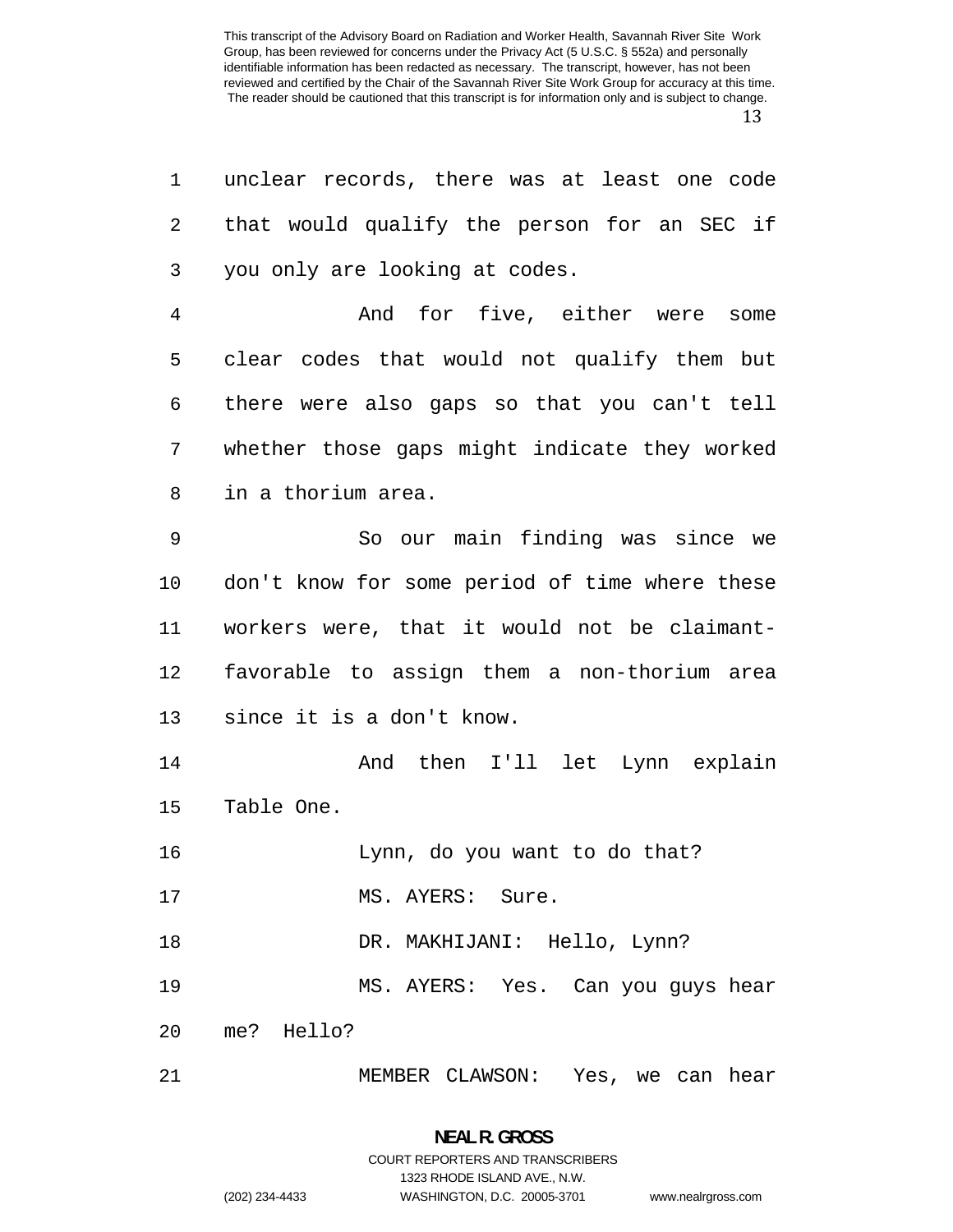you, Lynn.

| $\overline{2}$ | MS. AYERS: Okay. Good.                        |
|----------------|-----------------------------------------------|
| 3              | Well, as I started to plow -- dig             |
| $\overline{4}$ | through the data, Table Two was actually the  |
| 5              | first thing that got put together. And then I |
| 6              | was trying to get a handle on, you know, what |
| 7              | does it mean or how significant are these     |
| 8              | questions or gaps or issues in terms of the   |
| 9              | total volume of the data present for these    |
| 10             | people for these times. So that's where I got |
| 11             | around to the claimant year approach because, |
| 12             | you know, if I just dealt with how many of    |
| 13             | these claimants had some kind of issues at    |
| 14             | some period, well that's like 90 percent of   |
| 15             | them.                                         |
| 16             | And if you looked at how many years           |
|                |                                               |

think, be 100 percent of the years, which really doesn't seem fair because, you know, that could be only one issue out of, you know,

100 records or something.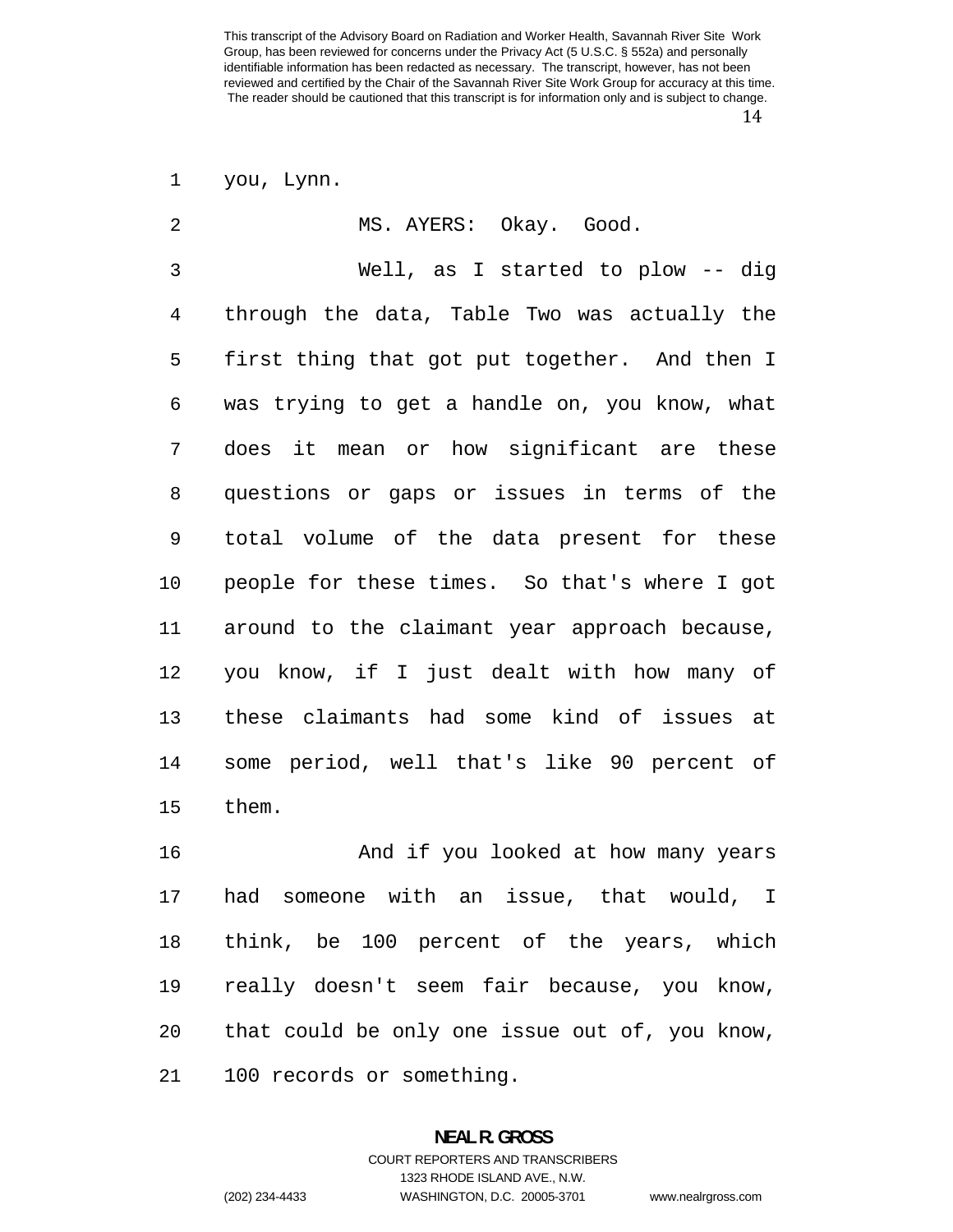So that's where we came up with this. It gave us a little bit more data points to look at in terms of trying to represent the extent of the gaps. So in the rows, obviously we have the years. I kind of divided it into the periods as the Class has been defined. The '58 to '72 period, there were 103 claimant years. That's over on the far left. And from '53 to '57, there were 36. So within the ten people, there were that many years represented, and 139 total then. Probably the bottom line, the most important data, is the first set of columns there, how much of the data was available and legible so that one can actually access and interpret the information in order to apply

the Class Definition.

So we, again, as Arjun said, divide it into full and partial years because I wanted to have a sense, you know, if there was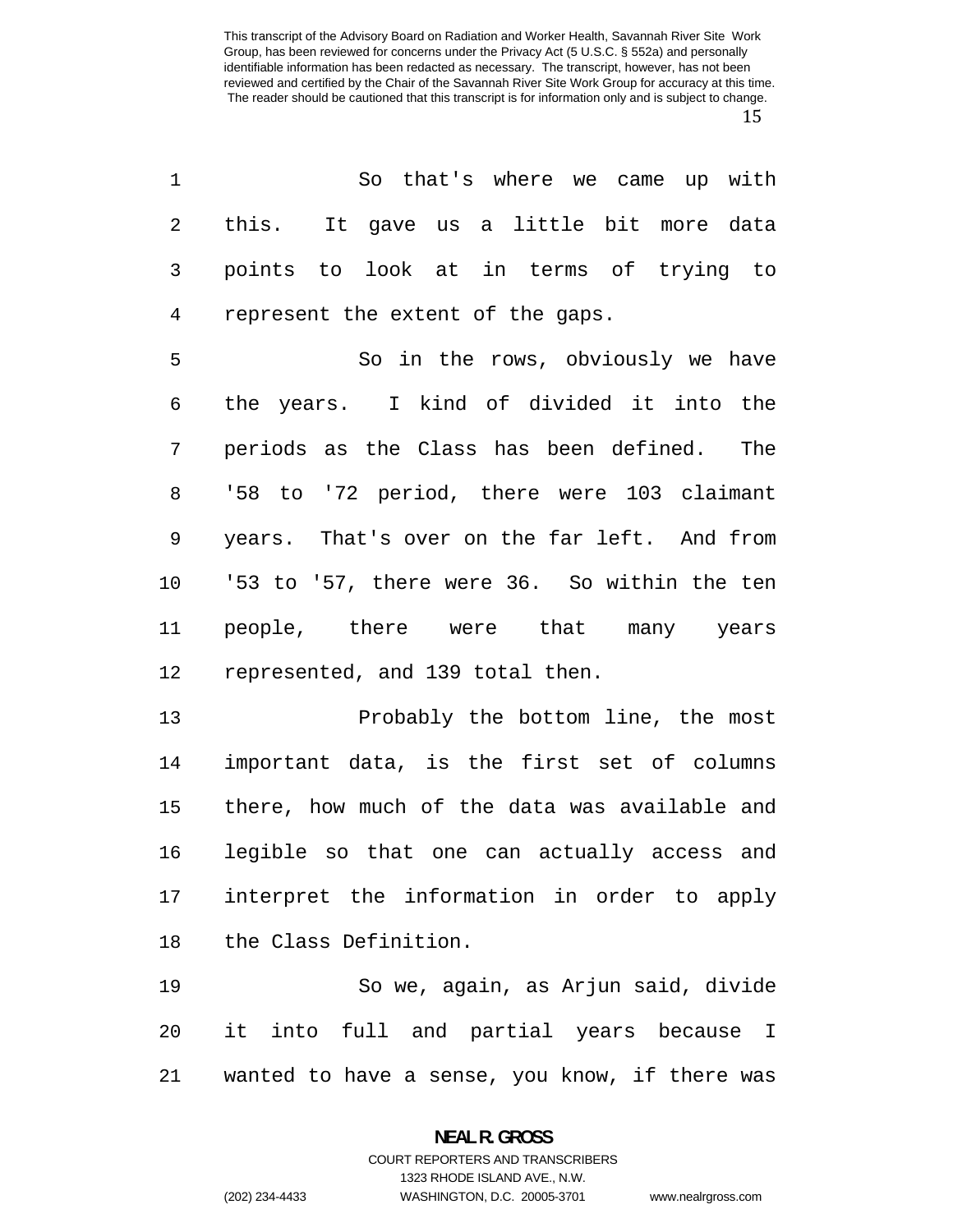some data to represent that person for that year, then that was worth considering. So we have, as you see, for the '58 to '72 period, we had 64 claimant years that were fully represented, meaning there weren't any gaps in the record. There were 27 additional that had some period of a year. So there might have been one quarterly report or one side of a card had a dosimetry code on it, something like that.

Obviously it is not a card in that period. Sorry.

The other period, '53 to '57, there were 12 with full representation and either with partial that could be read and interpreted as to apply to the Class. That was a total of 76, which were fully represented, which is 55 percent of the total volume of data, and 35 -- or 25 percent of -- overall a total of 80 percent. So there was a 20 percent gap.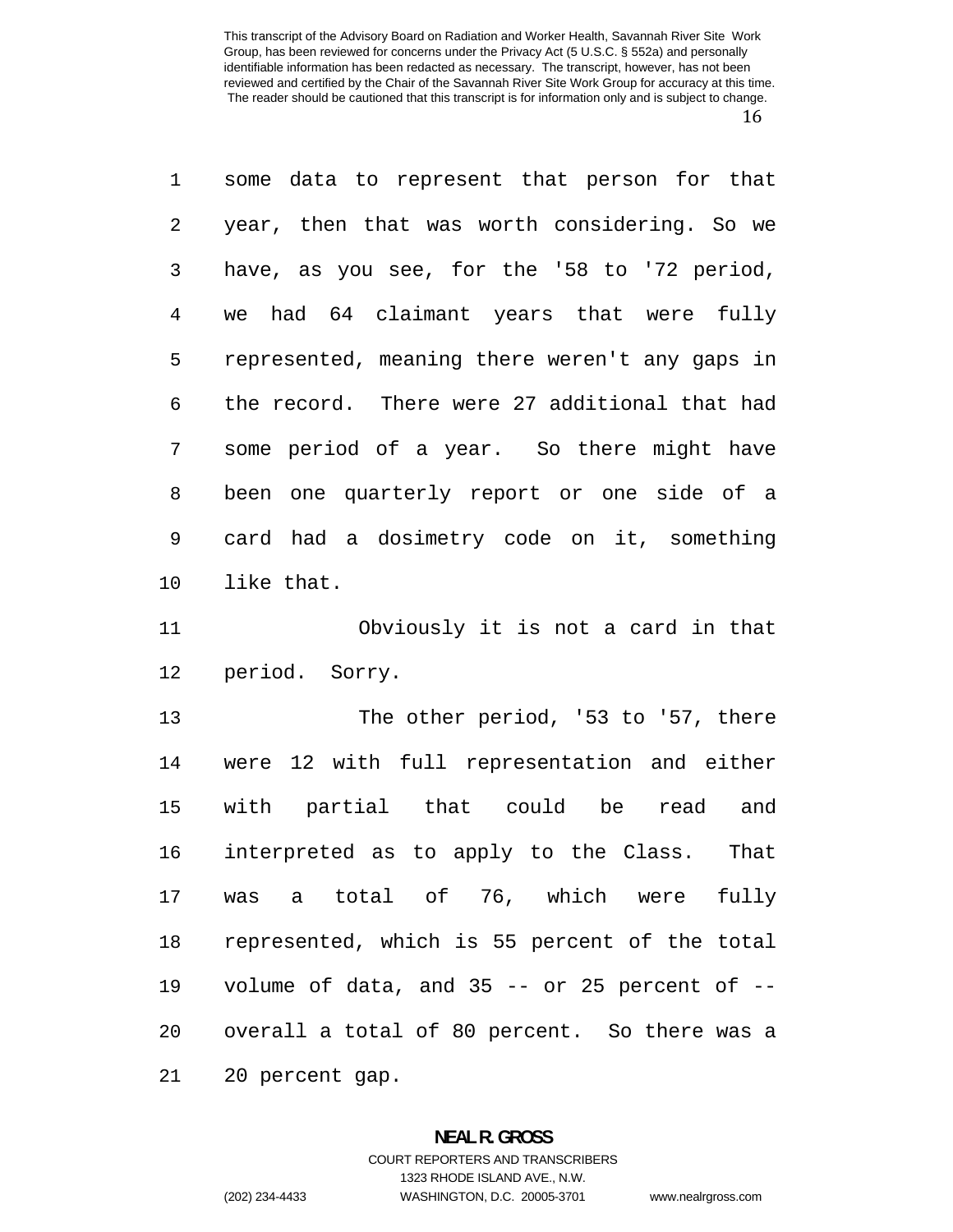| $\mathbf{1}$ | Looking across the rows, you don't           |
|--------------|----------------------------------------------|
| $2^{\circ}$  | really get -- it doesn't come up to 100      |
| $3 \sim$     | percent because, obviously, any partial year |
| 4            | that was partially available is also partial |
| 5            | something else, either blank or unavailable. |

The second two sets of columns -- categories -- it was just kind of an attempt on my part to differentiate. In some cases it seemed like one might be able to recover the information. For instance if the copy quality was bad, you know, if those original records are still available, I was, you know, trying to account for the fact that some of those -- it might be possible to recover the data and then be able to use it.

So my attempt was to sort of differentiate there. So the final set of columns, record unavailable, actually means there wasn't a record for a particular time period. Either there was no card or there was no quarterly report for any particular quarter

### **NEAL R. GROSS**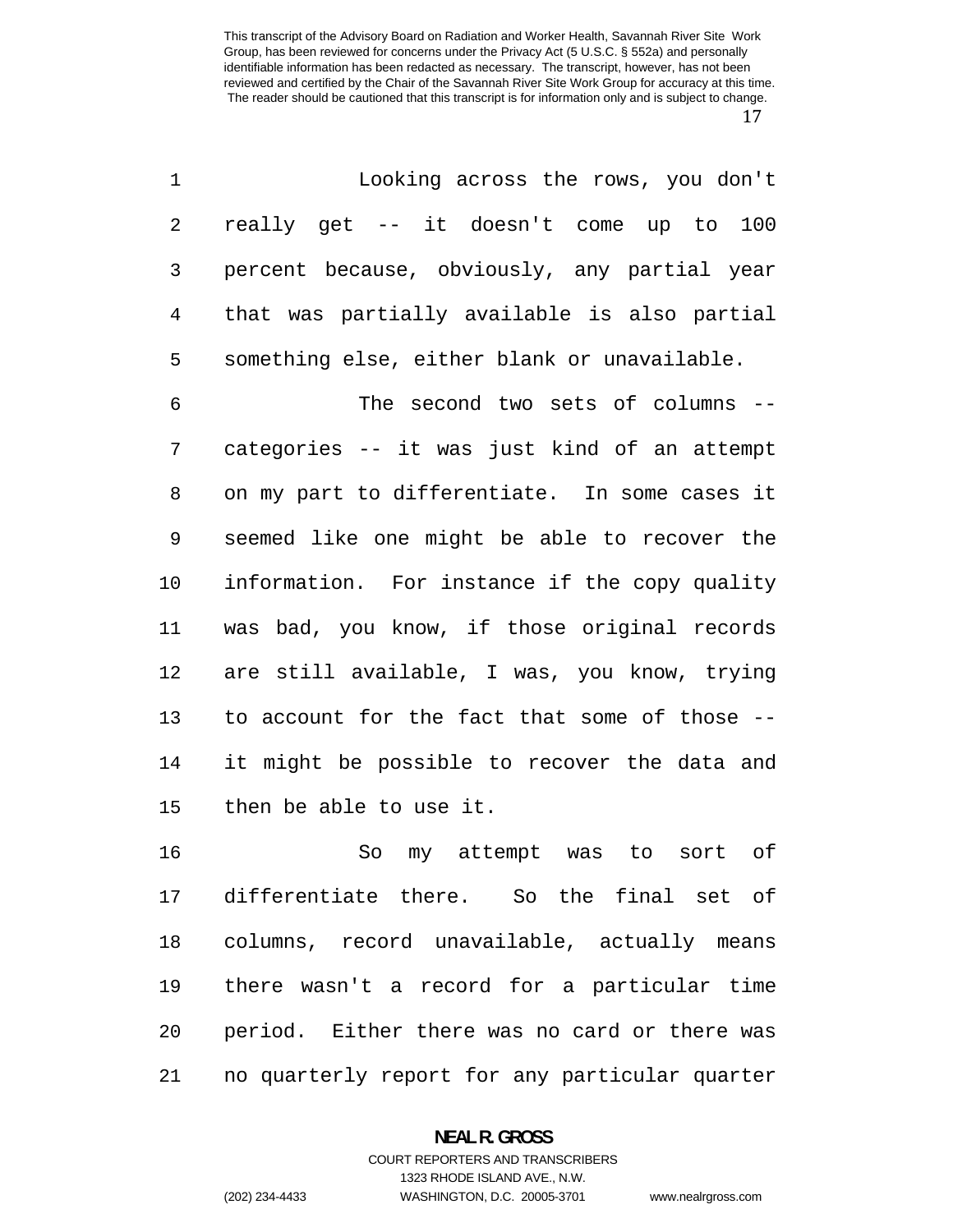and/or year. And that's what that last column represents.

So the middle is kind of a catch-all. It may not be tremendously meaningful. And I had to make a lot of sort of judgment calls about what was in what category.

Arjun, would you like me to explain what kinds of things went into that central category? He's probably muted.

DR. MAKHIJANI: Yes, yes, you know, I can take it from there. I think like some of the illegible records were, you know, dark copies presumably of microfiche. In some places, things were cancelled out. And there is another area of entry, and that was cancelled out. So there was no area. So those were the kinds of things that are in the illegible -- in the middle column there.

In terms of how the SEC has been proposed, there are two -- there's one number, I think in my opinion, that's more important

> **NEAL R. GROSS**  COURT REPORTERS AND TRANSCRIBERS

> > 1323 RHODE ISLAND AVE., N.W.

(202) 234-4433 WASHINGTON, D.C. 20005-3701 www.nealrgross.com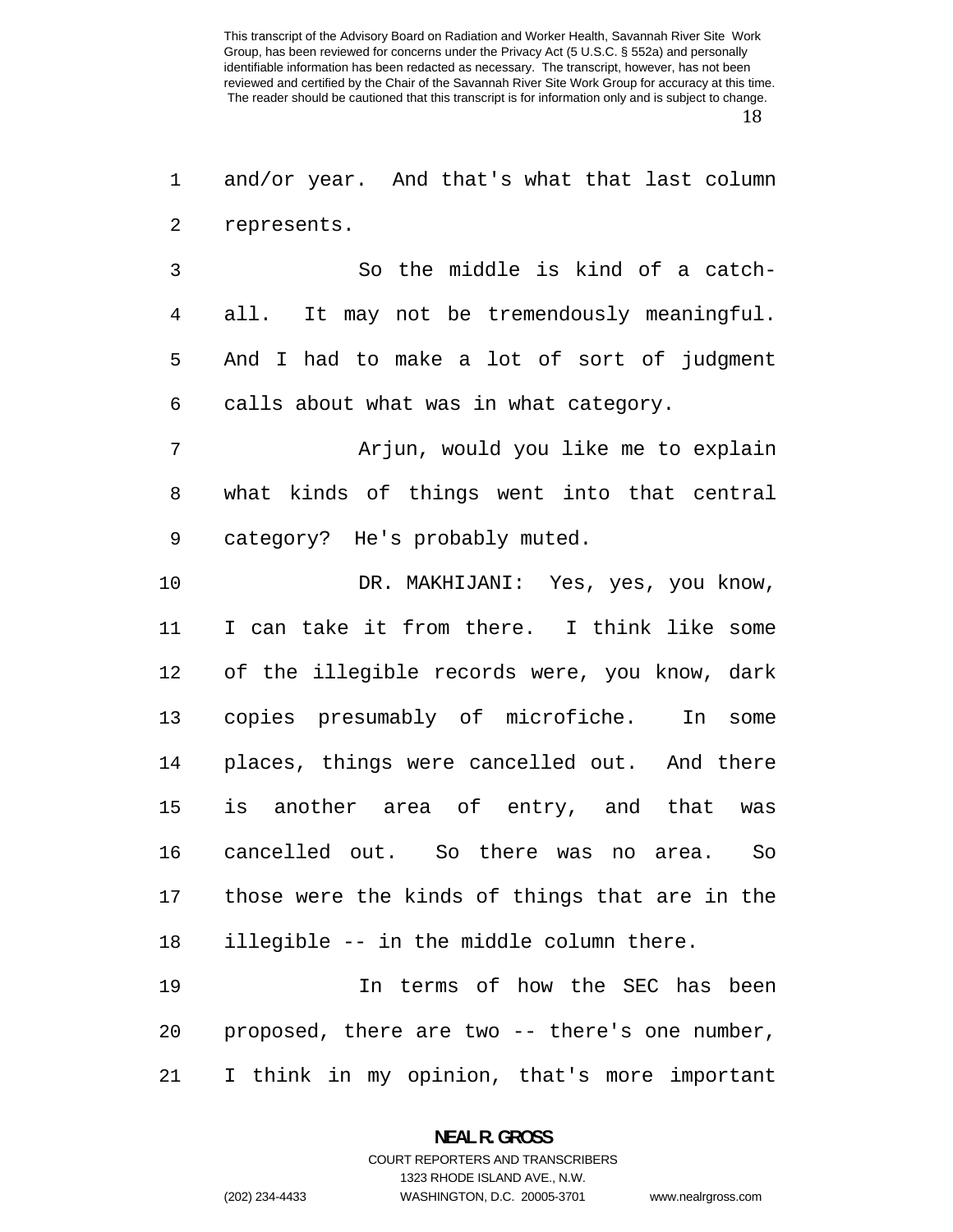| $\mathbf{1}$   | than all the others, which is full year        |
|----------------|------------------------------------------------|
| 2              | available and legible in Table One. I mean     |
| 3              | Table Two is really the more important table.  |
| $\overline{4}$ | But -- so for 45 percent of the                |
| 5              | years -- either for a full year or a partial   |
| 6              | year, the records were either illegible, not   |
| 7              | copied, or unavailable, mostly not available.  |
| 8              | The illegible is smaller than the unavailable. |
| 9              | And you can see this in the fine               |
| 10             | grain in table, which, in my opinion actually  |
| 11             | has more importance because the way at least   |
| 12             | it was proposed to the Board Meeting last      |
| 13             | time, although DOL hasn't given a formal       |
| 14             | opinion that I'm aware of on how this would be |
| 15             | implemented, is if there is one dosimetry code |
| 16             | or area code that corresponds to the SEC list, |
|                | 17 then the person would be in. Otherwise not. |
| 18             | So you actually have to have a                 |
| 19             | record for every period for which a record     |
| 20             | should have been kept. And that is shown in    |
| 21             | Table Two.                                     |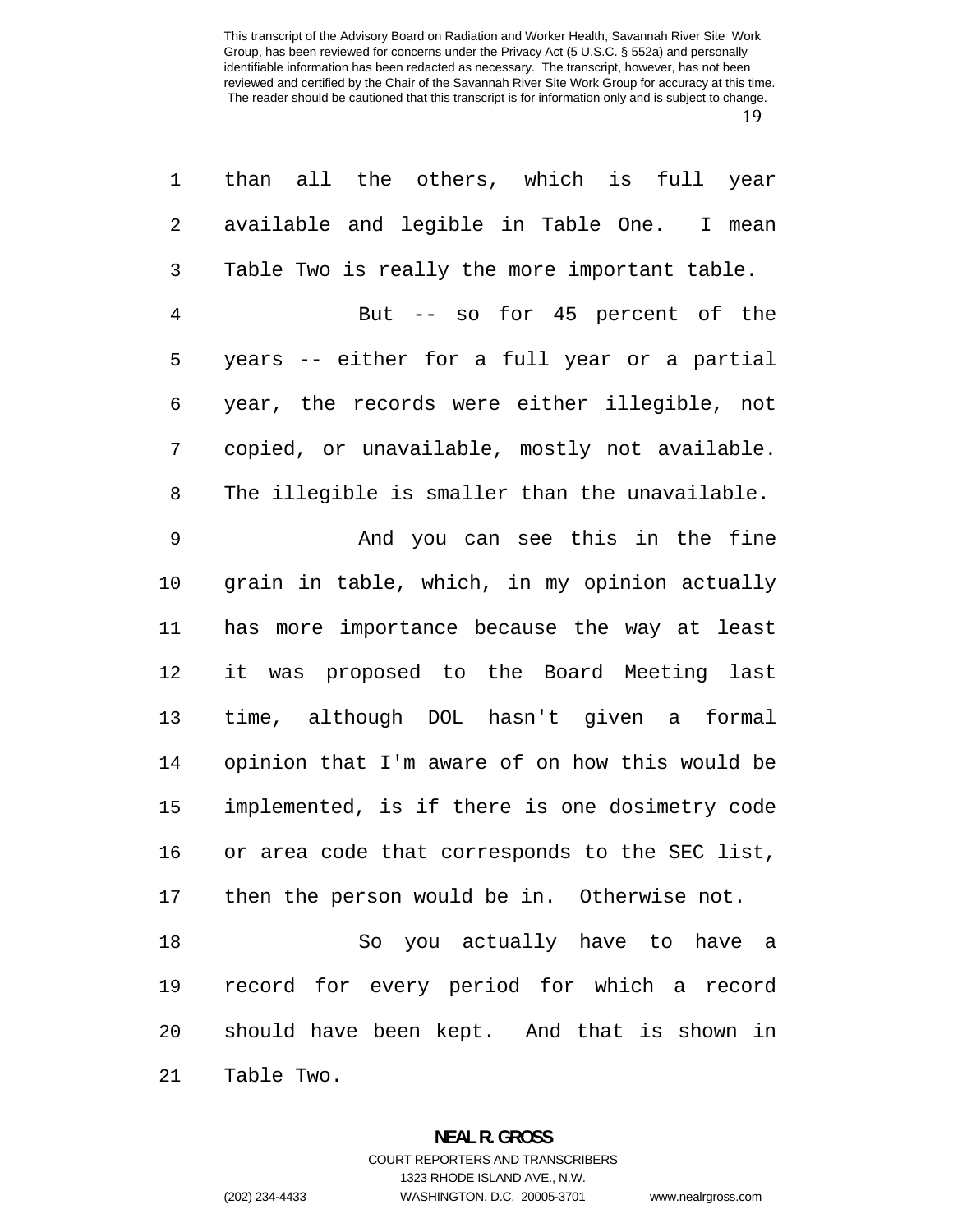| 1       | So as you can see for Case One, for            |
|---------|------------------------------------------------|
| 2       | '55 to '57, there were five areas were         |
| 3       | illegible and for '53, there were no records.  |
| 4       | For Case Two, there's no records               |
| 5       | sprinkled throughout their employment period,  |
| 6       | mostly for partial years.                      |
| 7       | For Case Three, it's the<br>same               |
| 8       | thing.                                         |
| 9       | For Case Four, also partial records            |
| $10 \,$ | in both periods.                               |
| 11      | For Case Five, also lots of periods            |
| 12      | with no records.                               |
| 13      | So there's only one case, which is             |
| 14      | Case Seven, where we found no discrepancies    |
| 15      | and all legible records for the '54 to '72     |
| 16      | period, that whole 18-year period for which    |
| 17      | there were complete records available. I mean  |
| 18      | that's why the main finding is structured the  |
| 19      | way it is.                                     |
| 20      | And then we enter a secondary                  |
| 21      | finding that kind of more or less<br>gone over |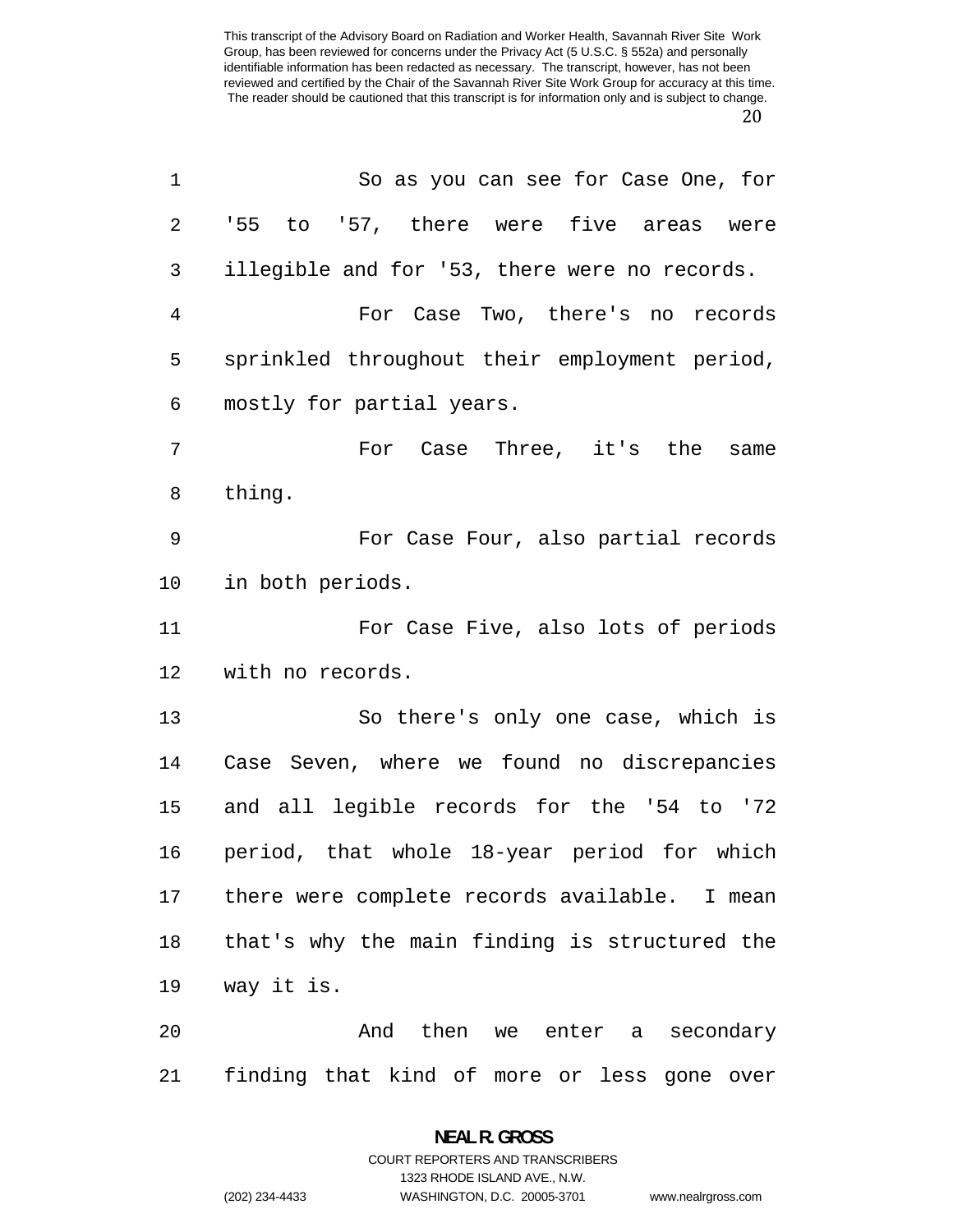them. And finally I would say in terms of giving you a fine-grained picture of how these ten cases worked, out, and keeping in mind all the time that this is -- we're not saying that this is a statistical sample.

But at the same time, since the dosimetry codes have to be there for every single period, it's a very tough criterion to meet in terms of completeness of data -- the most stringent, in terms of records availability, than in any other SEC that I worked on that I can remember.

The other issue is how is the 250- day going to be defined. If it is only one code and codes are produced every quarter, then a person could have a dosimetry code -- one code through the employment but would 250- day employment at Savannah River suffice or 250-day employment in the thorium area suffice? And that seems to be an issue that should be addressed if this is going to be the

# **NEAL R. GROSS**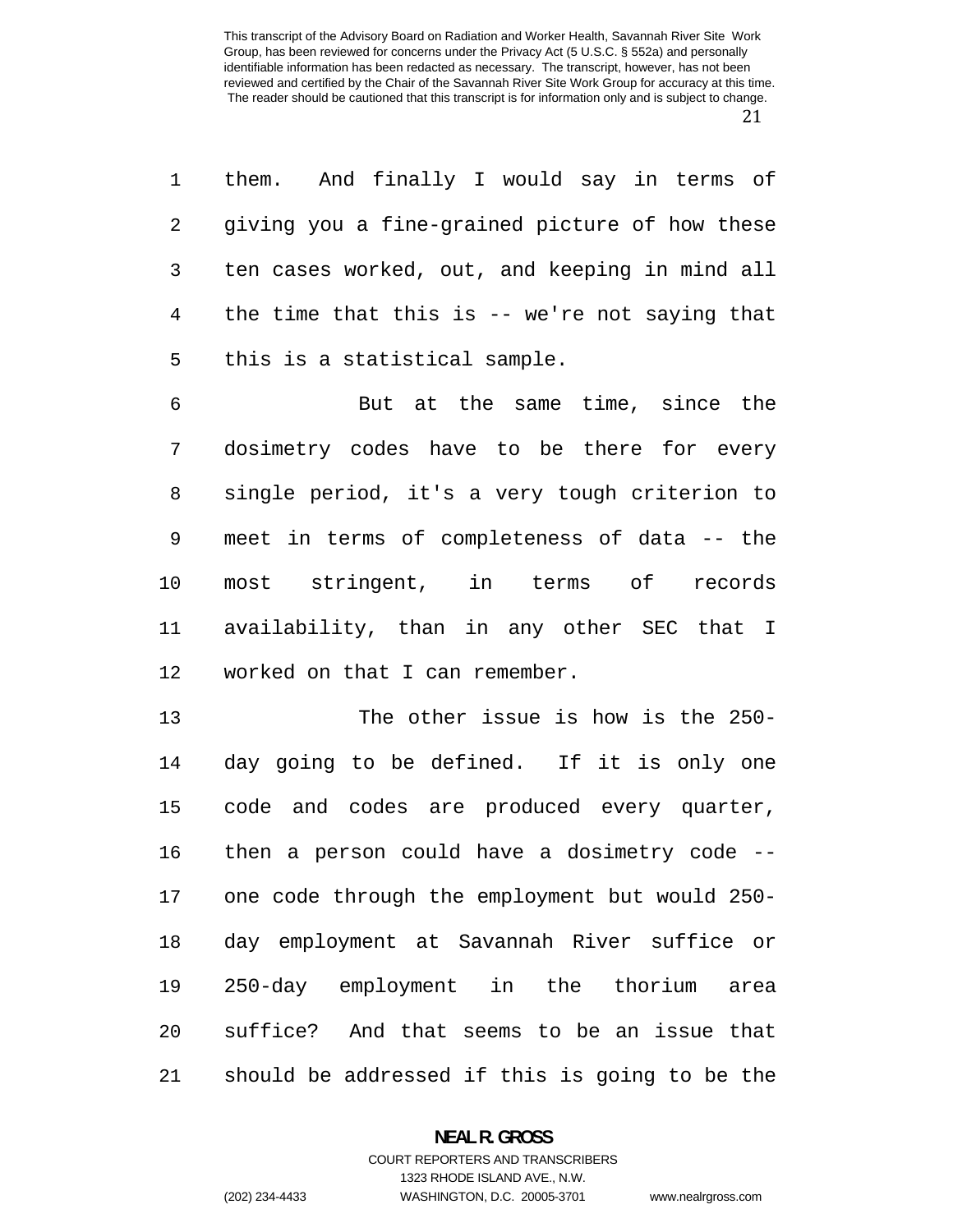approach.

| 2  | Overall, you know, you have the                  |
|----|--------------------------------------------------|
| 3  | main finding. We found -- actually I will        |
| 4  | finish with this point is that I think it        |
| 5  | matters less that four of the ten people would   |
| 6  | qualify because they have a code than nine out   |
| 7  | of ten people actually had gaps in their         |
| 8  | records because currently we don't know          |
| 9  | without a more random sample how many people     |
| 10 | would actually be included or excluded who       |
| 11 | worked in that SEC period because of code        |
| 12 | availabilities.                                  |
| 13 | thank you.<br>That's our<br>So                   |
| 14 | presentation. And we'll take questions if you    |
| 15 | have any.                                        |
| 16 | MEMBER LOCKEY: Arjun, Jim Lockey.                |
| 17 | a question about the SEC<br>Can<br>ask you<br>I. |
| 18 | inclusion indicators? The way I read that,       |
| 19 | and I want to make sure I'm right, is that of    |
| 20 | these ten people, then one, two, three -- how    |
| 21 | many would be included in the SEC as currently   |

**NEAL R. GROSS**  COURT REPORTERS AND TRANSCRIBERS

1323 RHODE ISLAND AVE., N.W.

(202) 234-4433 WASHINGTON, D.C. 20005-3701 www.nealrgross.com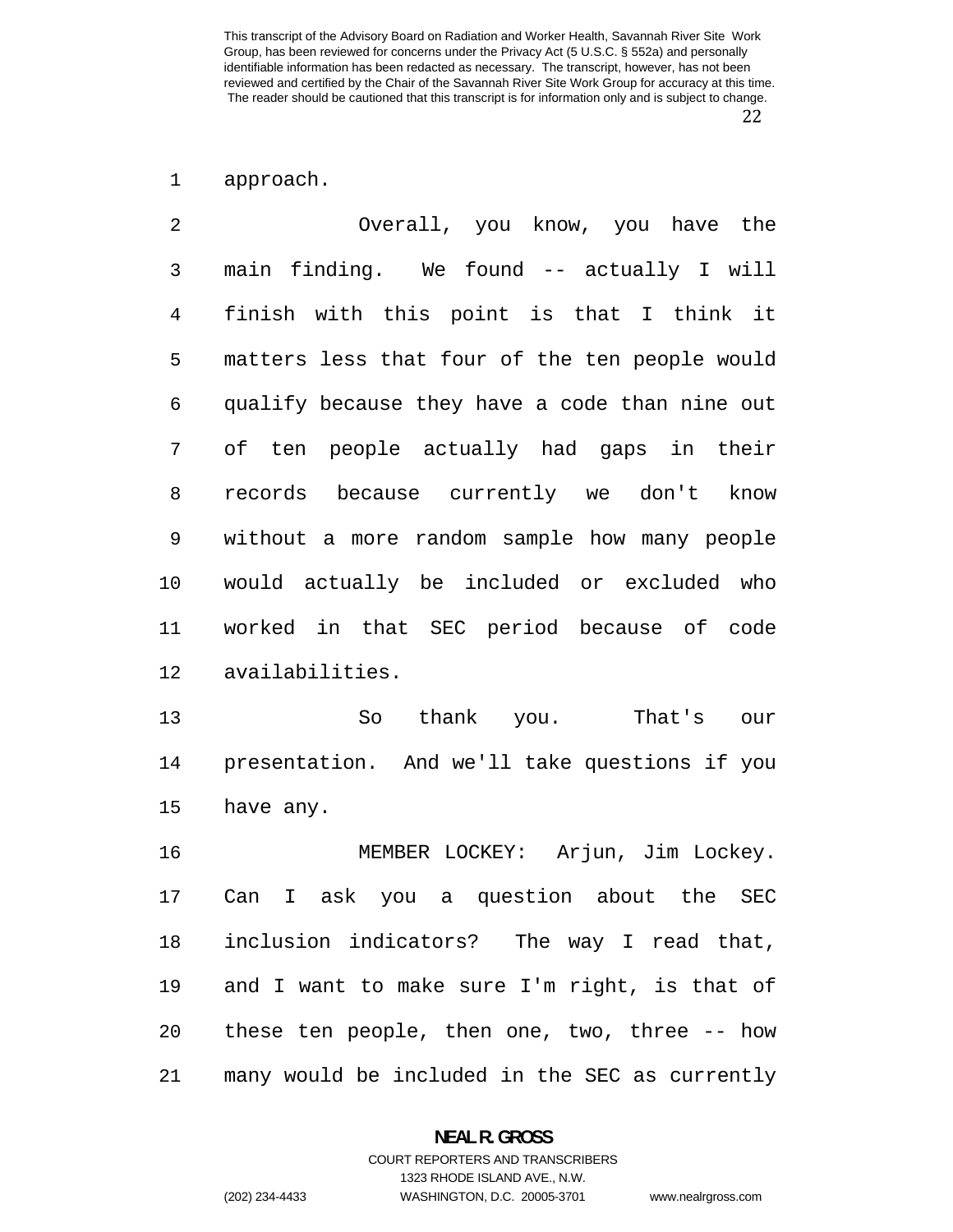# defined?

| 2              | DR. MAKHIJANI: Four out of ten --              |
|----------------|------------------------------------------------|
| 3              | Lynn, you can jump in at any time if I'm       |
| $\overline{4}$ | saying something not quite right -- four out   |
| 5              | of ten would be included if the way in which   |
| 6              | the dosimetry codes are in the Evaluation      |
| 7              | Report addendum or update presented to the     |
| 8              | Board as having one -- at least one period for |
| 9              | which they were present in a thorium area      |
| 10             | according to the dosimetry or area code.       |

Now I should say one more thing is that, you know, these are dosimetry codes in terms of where the badges were issued, not -- and there were other code 000, I talked with Tim and corresponded with Tim about this. And he said yes, it should be included but it wasn't in the NIOSH addendum to the Evaluation Report. And we have treated 000 as unknown because it isn't defined in any document that we could see.

So basically as it stands, four out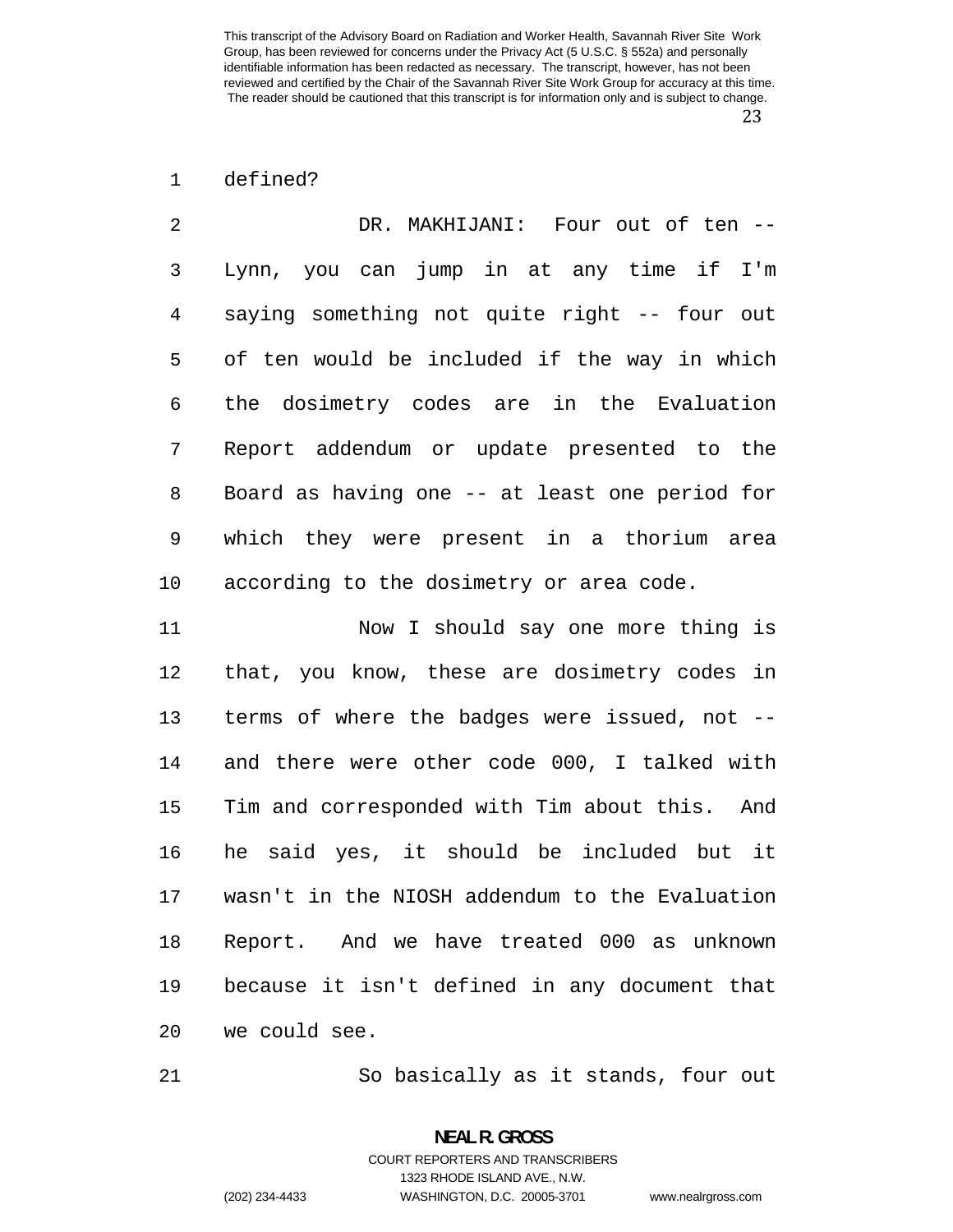of ten would be included. Six would not be

MEMBER LOCKEY: And if you included 000, then it would five out of ten I take it, DR. MAKHIJANI: Yes, Lynn, do you MEMBER LOCKEY: The only thing I can see Number Six would be included.

DR. MAKHIJANI: Yes, yes, I think - - roughly you can of the cases examined, about half would be included.

MEMBER LOCKEY: Got you. Thank you.

CHAIRMAN GRIFFON: Any more questions from Board Members? This is Mark Griffon. I'd like to hear -- NIOSH did have

an opportunity to look at this, I assume, and maybe Tim has a response from NIOSH's

standpoint?

included.

right?

know that number?

## **NEAL R. GROSS**  COURT REPORTERS AND TRANSCRIBERS

1323 RHODE ISLAND AVE., N.W.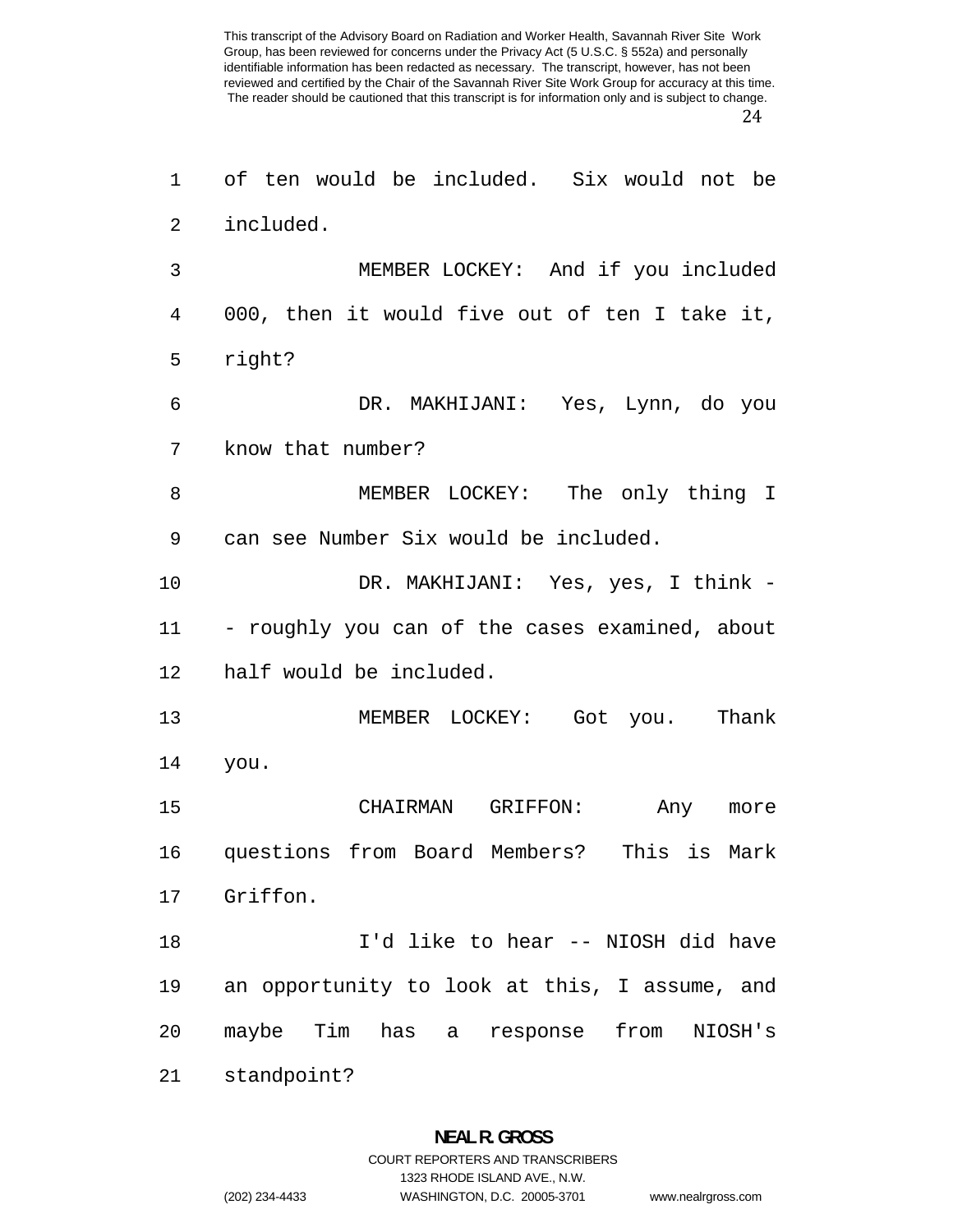| 1  | DR. TAULBEE: Yes, this is Tim                  |
|----|------------------------------------------------|
| 2  | Taulbee. Can everybody hear me okay?           |
| 3  | CHAIRMAN GRIFFON: Yes.                         |
| 4  | DR. TAULBEE: Thank you. And thank              |
| 5  | you, Mark, for the opportunity to clarify some |
| 6  | of the concerns that SC&A has raised here in   |
| 7  | their report.                                  |
| 8  | There's a few things that I'd like             |
| 9  | to -- backup just to refamiliarize those for   |
| 10 | this particular SEC, the thorium work at       |
| 11 | Savannah River that we identified during the   |
| 12 | Board Meeting that we indicated we could not   |
| 13 | estimate dose for was for two areas.<br>That   |
| 14 | would be the 773-A area and the CMX, TNX       |
| 15 | facility.                                      |
| 16 | Now we developed the ER to cover               |
| 17 | employees or the Class Definition to cover     |
| 18 | employees who likely worked in these areas.    |
| 19 | And then we expanded the Class to include      |
| 20 | other who may have worked in this area.        |
| 21 | As Arjun had pointed out and Lynn              |

**NEAL R. GROSS**  COURT REPORTERS AND TRANSCRIBERS

1323 RHODE ISLAND AVE., N.W.

(202) 234-4433 WASHINGTON, D.C. 20005-3701 www.nealrgross.com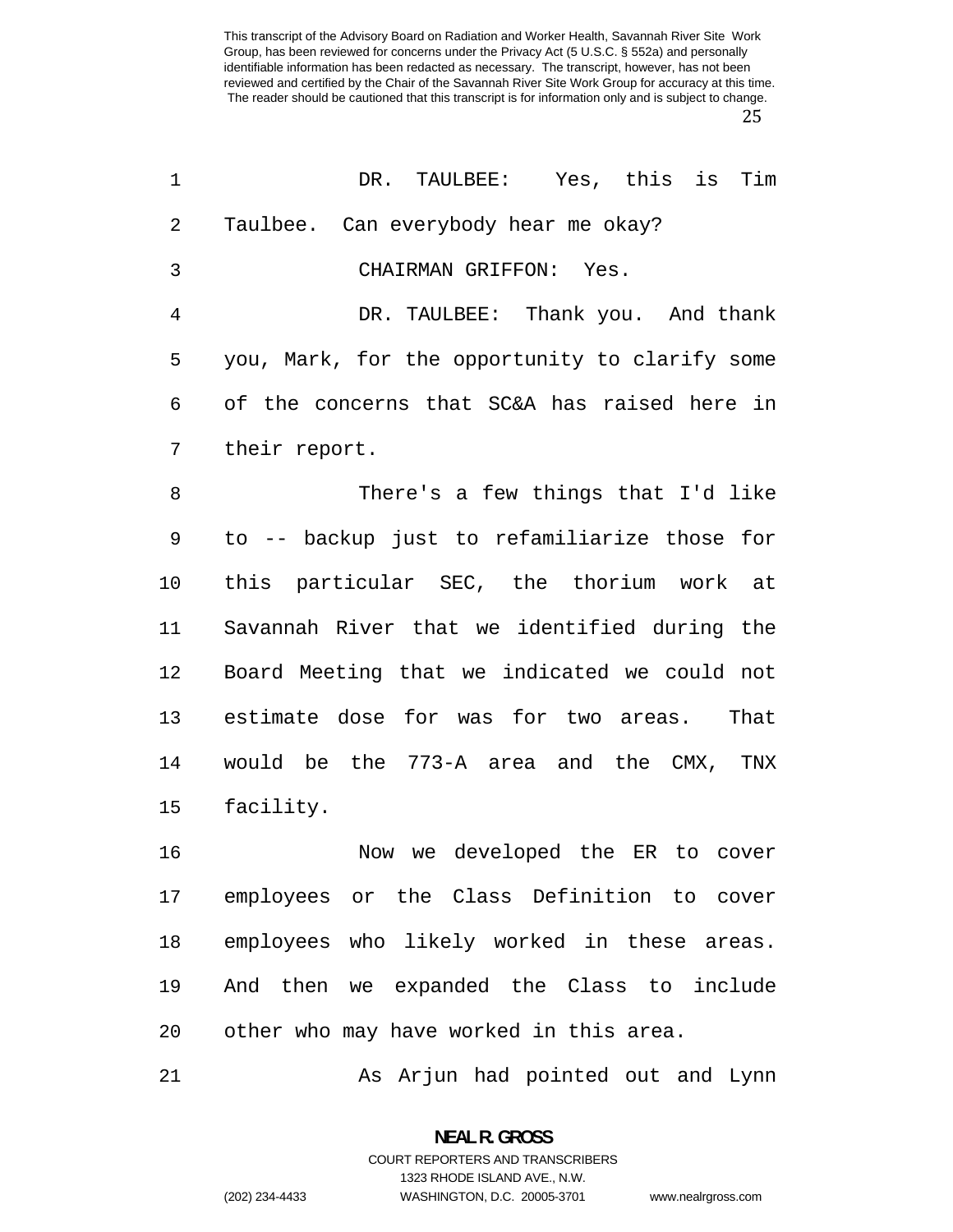had pointed out in their analysis, that this sampling that they looked at was not a random sample. And so that's an important point to remember with this particular analysis.

The other point that I would like to point out to the Board Member is that there is no explanation of these gaps. Now during the Rocky Flats SEC evaluation, there was another report written by SC&A that went through a similar approach of identifying gaps and raised a bunch of -- or raised some concerns about that.

When NIOSH went through and conducted an evaluation of each of those gaps, a reasonable explanation was found. I'm not saying that's going to be the case for Savannah River but right now we are going through and evaluating all of these particular gaps that SC&A has identified in this report. To give you an example of one of them that was identified this morning earlier,

1323 RHODE ISLAND AVE., N.W.

(202) 234-4433 WASHINGTON, D.C. 20005-3701 www.nealrgross.com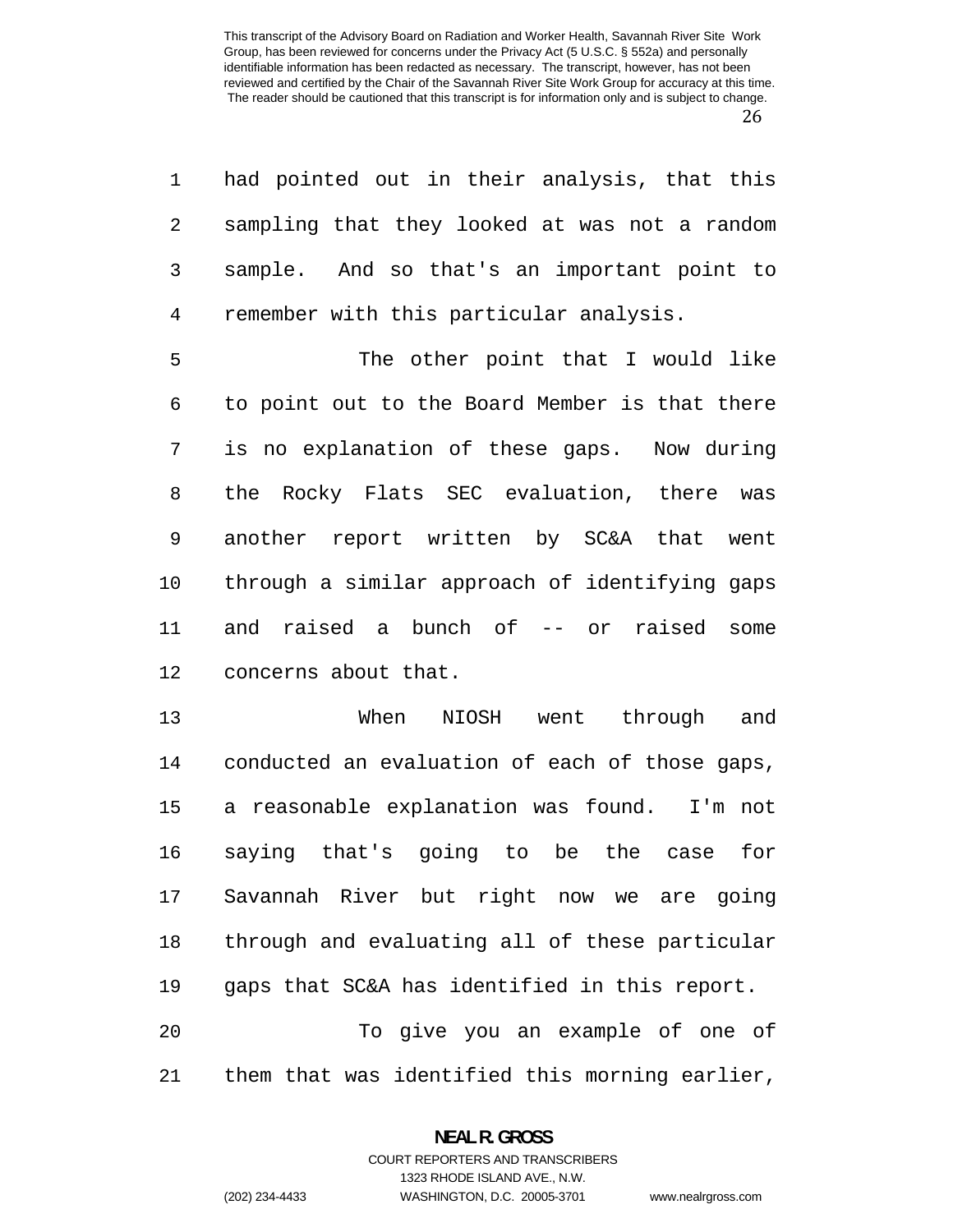one of the gaps is from a person who left the site, went into the military service and then came back. So some of the data and I guess the concern associated with these gaps really needs to be explained further and evaluated further as to is there a reasonable explanation as to why this gap is occurring.

8 And so that's something that we are currently going through and doing. And I expect that we'll complete our analysis by the 16th of December. Now given the Christmas holidays, I'm not sure that we're going to be able to get a report back to the Board or a response back to the Board until the first of January -- first or second week of January. 16 But I wanted to bring up the data gaps.

Another point that Lynn mentioned during about the illegible records, and I'm very glad she clarified Table One as to some concern as to whether these records could be available or could be turned from illegible

### **NEAL R. GROSS**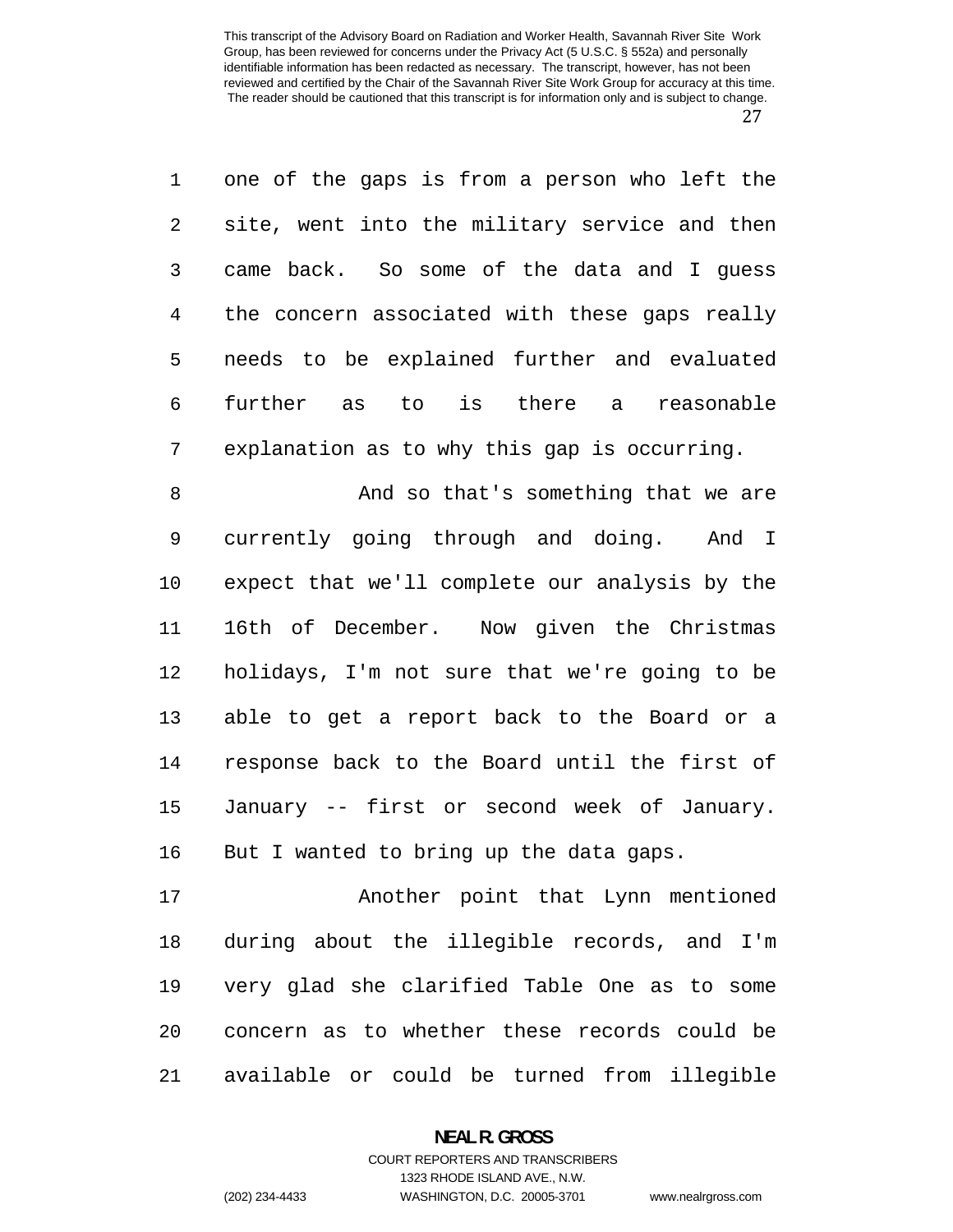into legible is an important point. And I'm very glad she pointed that out.

Keep in mind that the samples that were sent out to everyone, at least from the ones that had been redacted from the Privacy Act standpoint, are actually copies of scanned documents of a microfiche printout. So in that case, there's three degradations of image quality.

The originals are available at the site. There are file cabinets of the microfiche. And whenever we send a claim to Savannah River, they go through their microfiche, they pull out this microfiche, and then they print out these particular copies.

Early one, we told them to emphasize the central portion where the dosimetry data is. And try and make that the most readable. From an SEC standpoint, from an illegible record standpoint, two things can happen. One, Department of Labor can ask the

### **NEAL R. GROSS**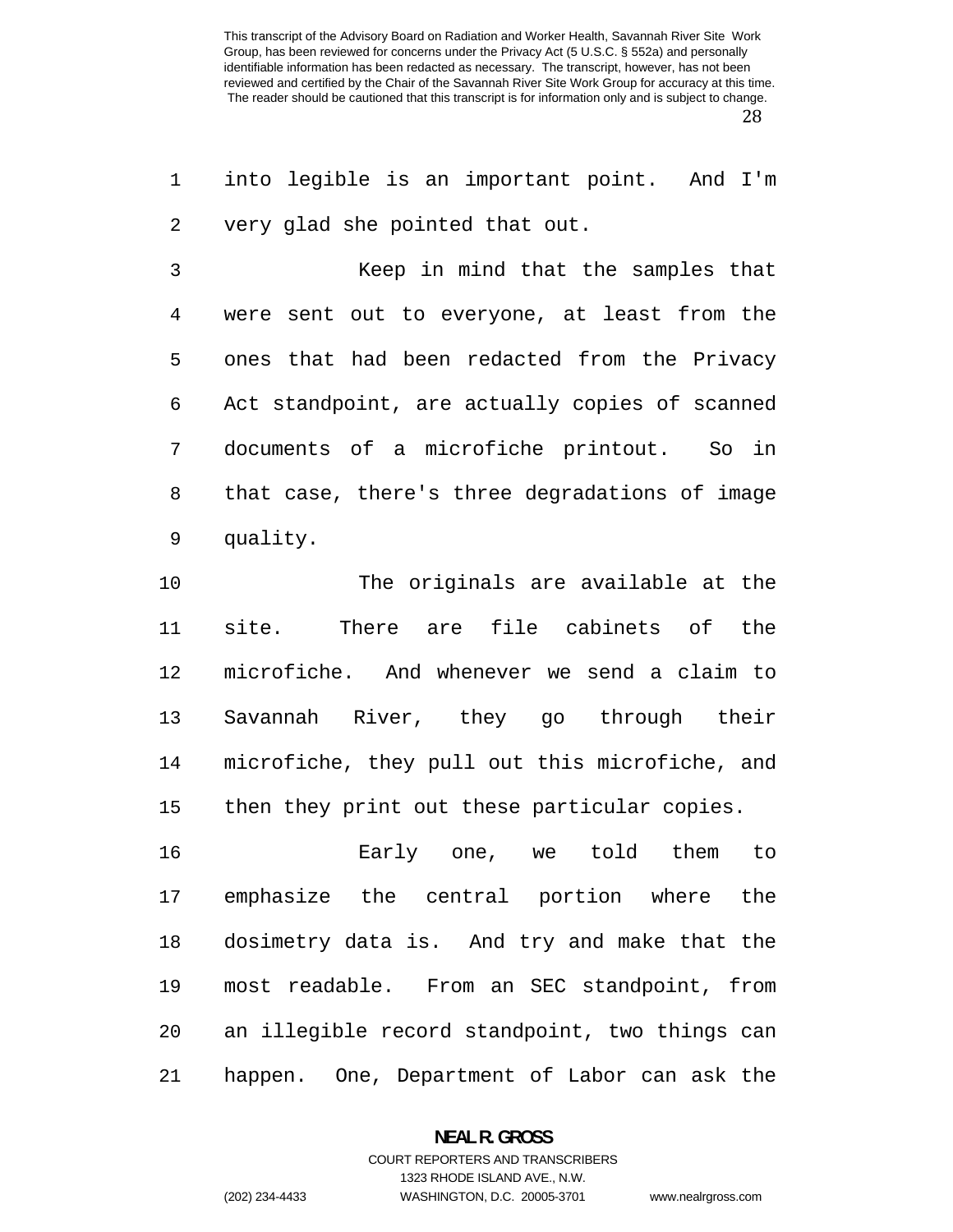site to emphasize the location information. So those illegible records would be more readable. As you see, they're darkened too much right now.

If you lighten it up, some of those images, the dosimetry information or the dose information will be less legible but the location code would be more legible. So I want to emphasize that the illegible records, I personally don't see as a major issue. There are some that could be illegible. But most of them with a little more care and concern from the standpoint of an SEC can be turned from illegible to legible.

Now having said that, I want to give a little bit of a heads up, we are proposing or we'd like to propose to the Work Group to modify our Class Definition slightly to include these illegible records as part of the Class. And because this is a concern and clearly if even after a microfiche reading and

### **NEAL R. GROSS**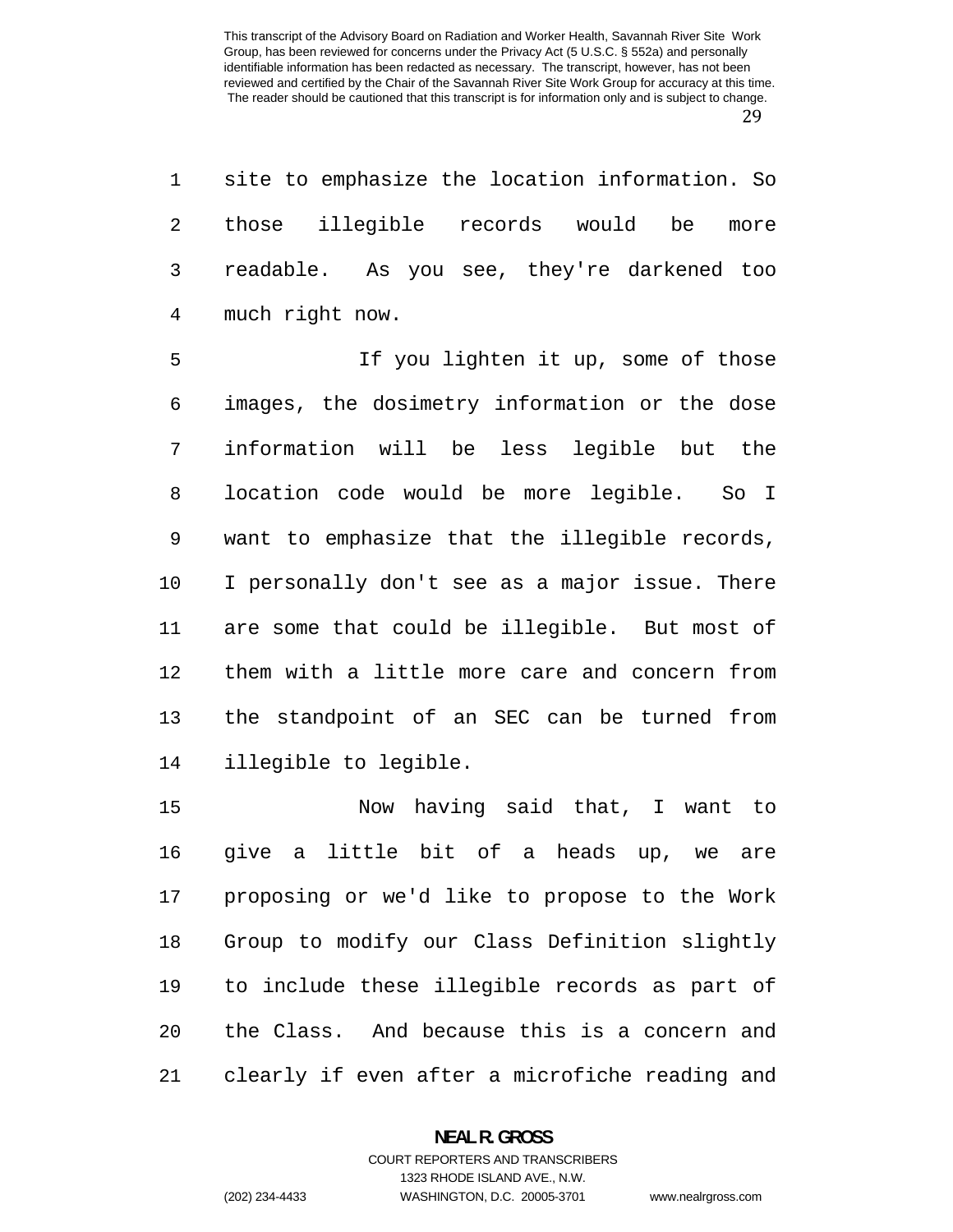we do the best we can, we can't see it -- can't see that location, then I would count that as an unknown or indeterminable location. And so we'd like to include that as part of the Class Definition, which I'll propose here at the end of my discussion.

The other issue that was pointed out by Lynn and Arjun is the 000 code. And yes, Arjun and I and Lynn had discussed this. Our interpretation is that those 000 codes should be included. That's another component that we're recommending to add and modify this Class Definition such that anyone with a 000 code would be included in the Class Definition which, by my count, would then turn that Table Two from those included in the SEC up to six. So it would change from four to six to answer Dr. Lockey's question there a few

minutes ago when we include those 000 codes.

The further clarification, and this is something we've talked with our OGC about,

## **NEAL R. GROSS**  COURT REPORTERS AND TRANSCRIBERS

1323 RHODE ISLAND AVE., N.W.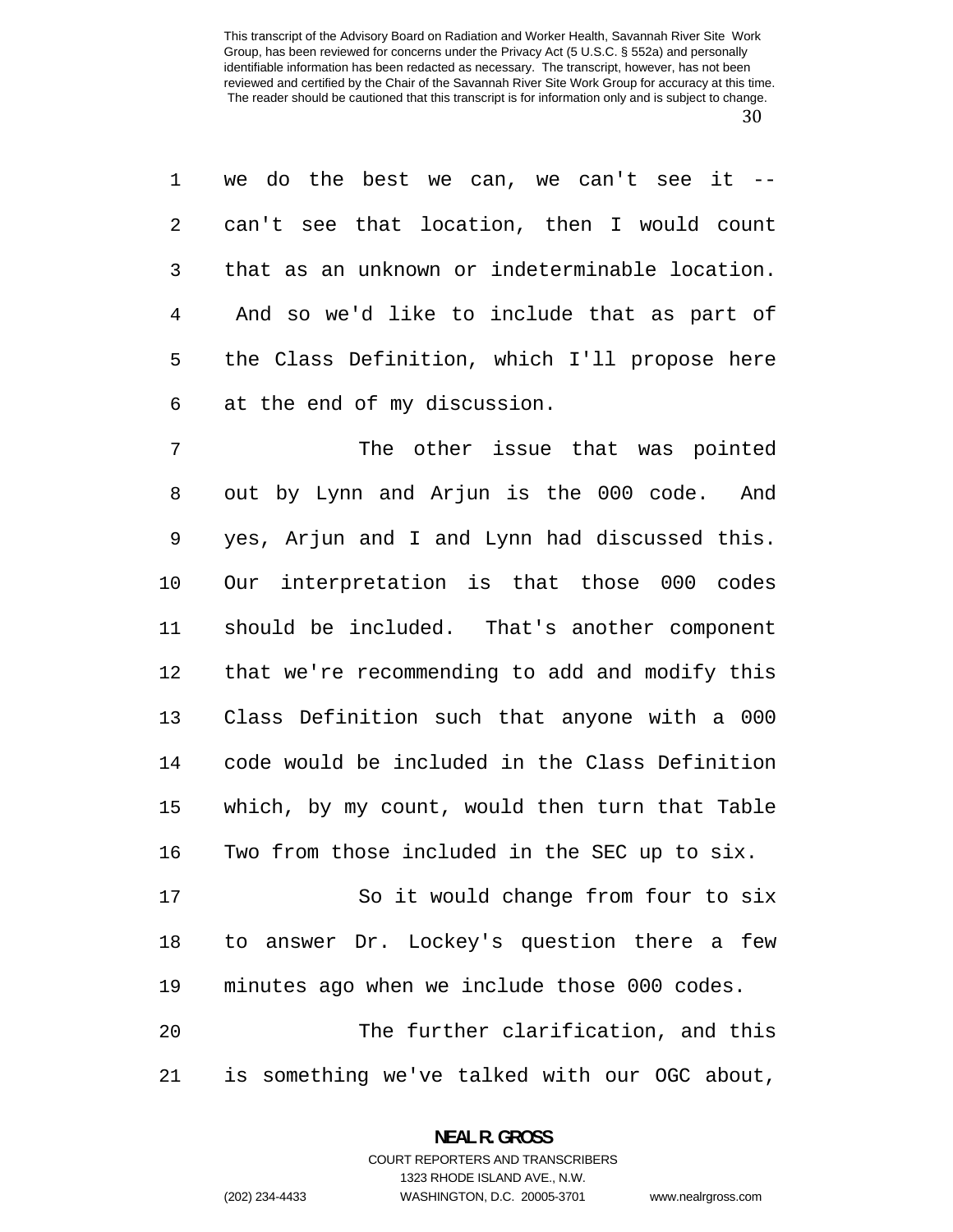is we've also reworded our proposed Class Definition to make it clear that you only have to have one dosimetry code and then you have to have worked somewhere on site -- did you all catch that because I heard some background noise.

MEMBER CLAWSON: No, Tim, this is Brad. I could not understand -- somebody stepped over you at the very last.

DR. TAULBEE: Okay. What we've done is we've reworded the Class Definition slightly to make it clearer that you only have to have one of these dosimetry codes and worked somewhere on site for 250 days. Not necessarily 250 days' worth of these dosimetry codes.

The main reason for this is those initial cards from 1953 to 1957 are annual cards. They don't have quarterly data. They don't have biweekly information. So if you have one dosimetry code and 250 days anywhere

## **NEAL R. GROSS**  COURT REPORTERS AND TRANSCRIBERS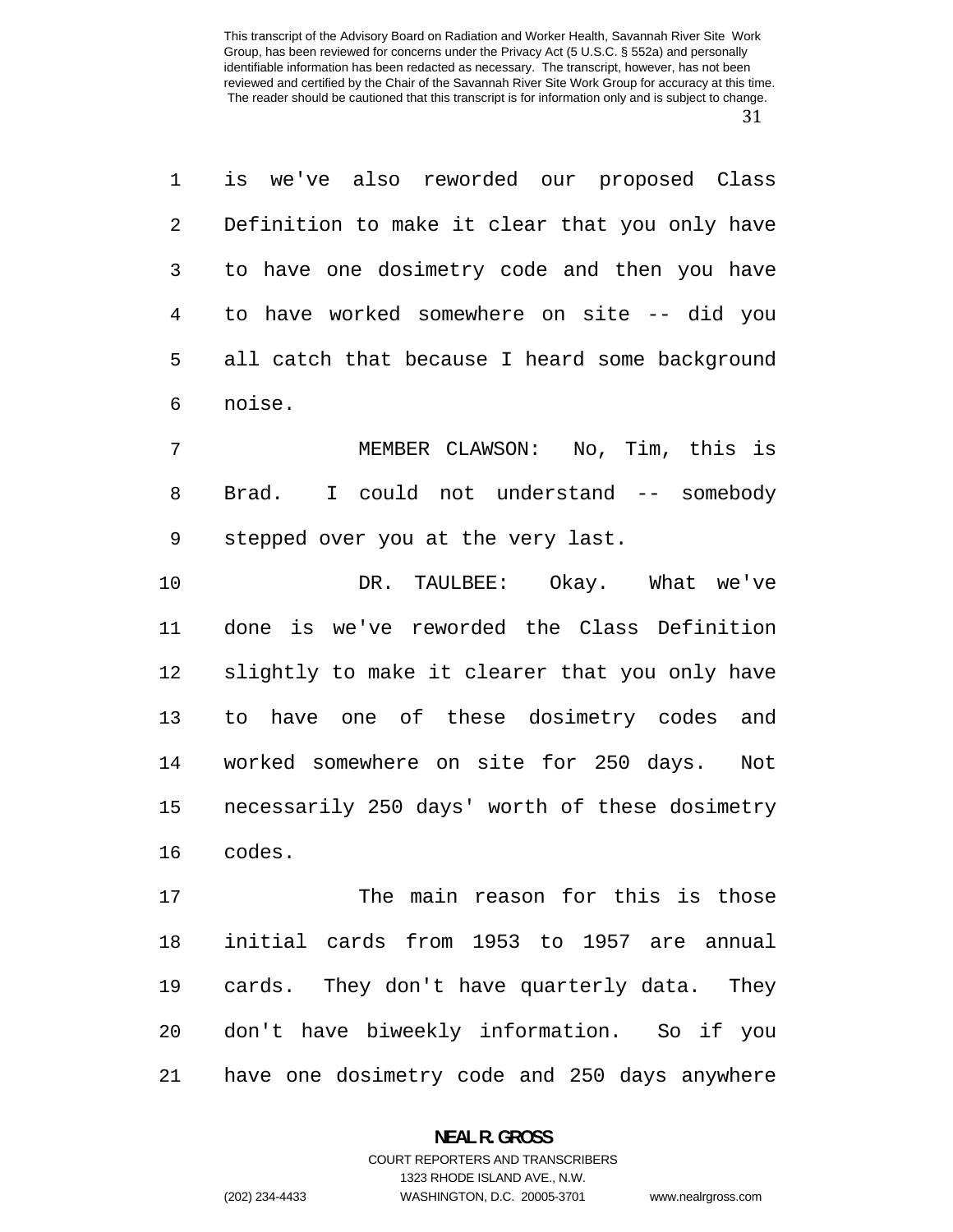| 1              | on site, effectively you would be included as  |
|----------------|------------------------------------------------|
| $\sqrt{2}$     | part of this Class. So I wanted to clarify     |
| 3              | that particular part.                          |
| $\overline{4}$ | The final point I want to emphasize            |
| 5              | here is on -- let's see, I believe it is page  |
| 6              | nine of SC&A's report -- there's a statement   |
| 7              | about Case Eight that caused me some concern.  |
| 8              | And this was about an individual who           |
| 9              | transferred from A9 to D. And from D to CMX    |
| 10             | in June.                                       |
| 11             | What's interesting about this case             |
| 12             | is effectively SC&A identified a code that we  |
| 13             | missed. And we would like to include this as   |
| 14             | part of the SEC as well. Going back<br>in      |
| 15             | further research the past few days since<br>we |
| 16             | got this particular report, we were able to    |
| 17             | pull out, based upon uranium bioassay that we  |
| 18             | had for the CMX/TNX area.                      |
|                |                                                |

And we pulled ten people out of NOCTS that had clear designations for CMX in this pre-1957 time period. And all of them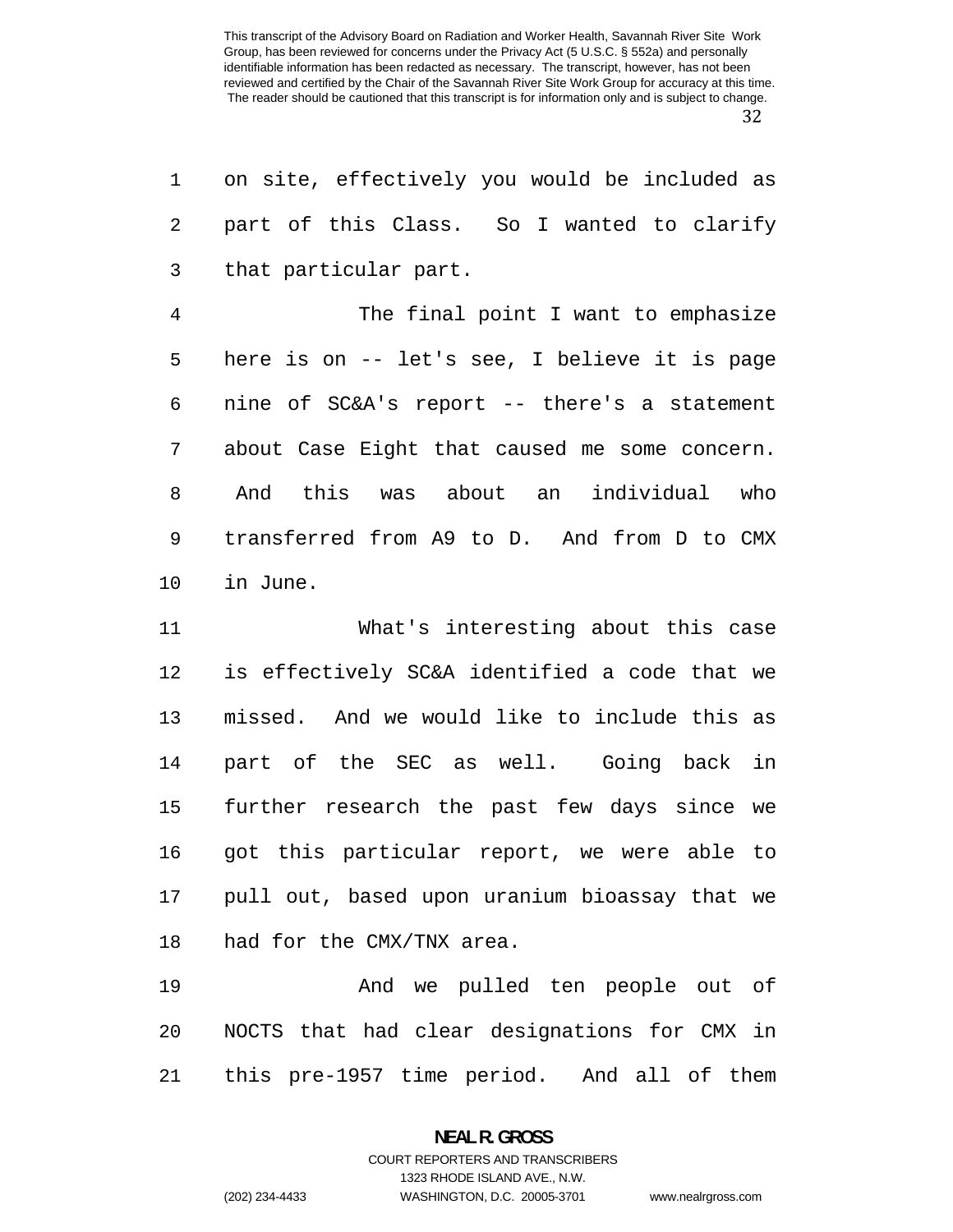had this D2 designator as part of their dosimetry code. So in addition to the A, G, CMX, TNX, we would like to add D2 and Y to that Class Definition.

So we feel that this was a mistake on our part for not understanding that at the CMX/TNX facility in 1953, it was actually designated as CMX area (Y) although some of the cards just had area Y, the CMX part. And then in 1954, an additional designator was D2 for that particular area.

So I guess one of the things that I would like to emphasize here is that our proposed Class Definition, and I'll read this to you and we'll send this all out to you if you want, is we'd like to change it to all externally monitored employees of the Department of Energy, its predecessor agencies, and their contractors and subcontractors, whose records have at least one of the following dosimetry codes: A, G,

### **NEAL R. GROSS**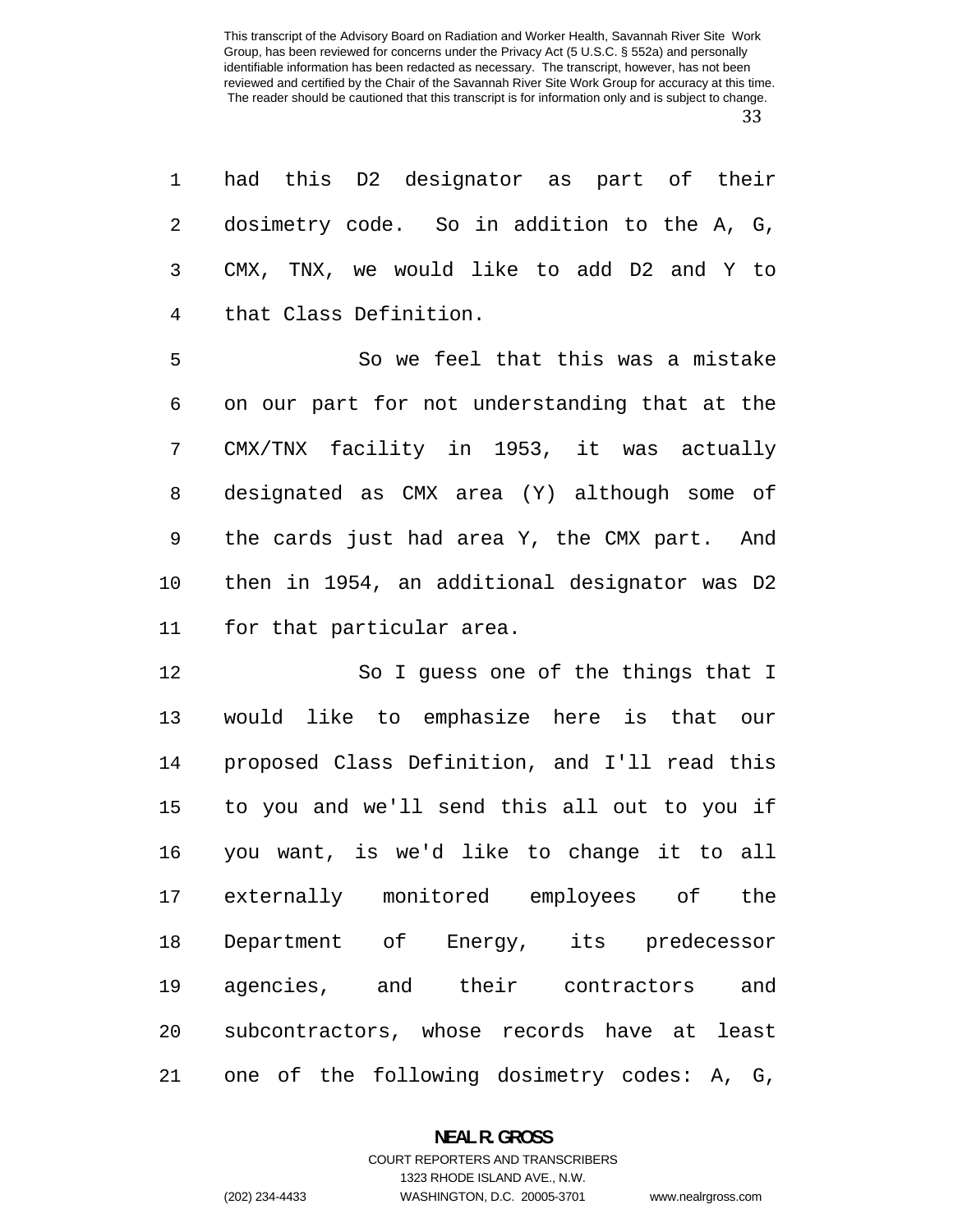CMX, TNX, D2, Y, or the code is blank or illegible, indicating issuance from an unknown or indeterminable location, and worked at the Savannah River Site from January 1st, 1953, through December 31st, 1957, for a number of work days aggregating at least 250 work days, occurring either solely under this employment or in combination with work days within the parameters established for one or more of the Classes of employees included in the Special Exposure Cohort or whose records have at least one of the following dosimetry codes: 5A, 5C, 6B through 6Z, 12D through 12H, 12J through 12Z, or 000 indicating issuance from an unknown location, and worked at the Savannah River Site from January 1st, 1958, through September 20th, 1972, for a number of work days aggregating at least 250 work days, occurring either solely under this employment or in combination with work days within the parameters established for one or more of the

## **NEAL R. GROSS**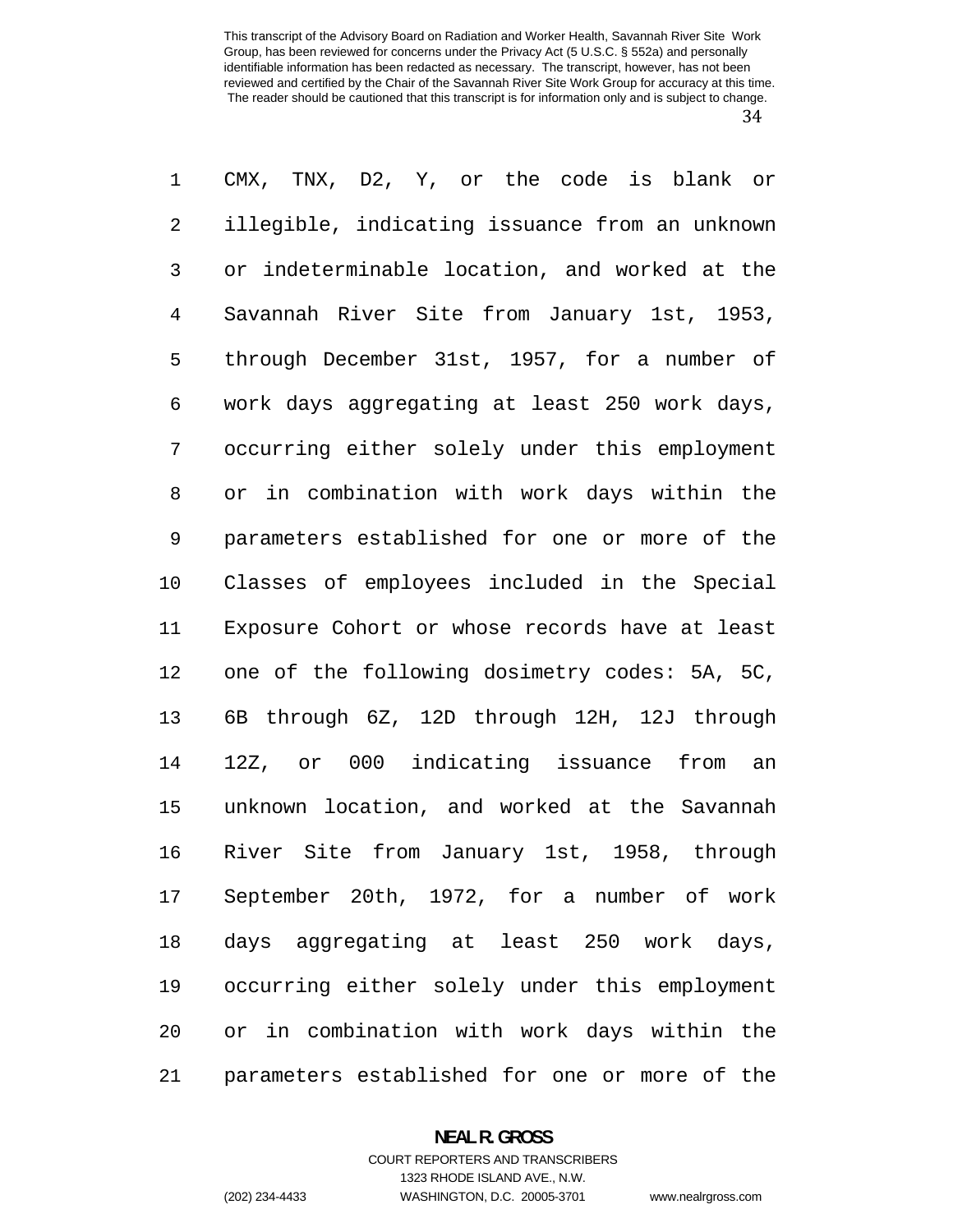classes of employees included in the Special Exposure Cohort.

So that's what I would like to propose to the Work Group as a modified Class Definition that incorporates the difficulty with potential illegible records, add the D2, the Y location, and add the 000 location.

## CHAIRMAN GRIFFON: Thanks, Tim.

Obviously it's quite a switch so it's going to take us -- I mean I don't have that in front of me and neither do the rest of us, I guess -- the rest of the Work Group. So it's going to take a little bit to understand.

But one question I had is in that definition you said -- and prior to the new definition, you indicated that if the code is blank or illegible, so you wouldn't -- NIOSH wouldn't go through this process of trying to take every case and if you had gaps or blanks, try to determine whether there was a good explanation for them like military service, et

## **NEAL R. GROSS**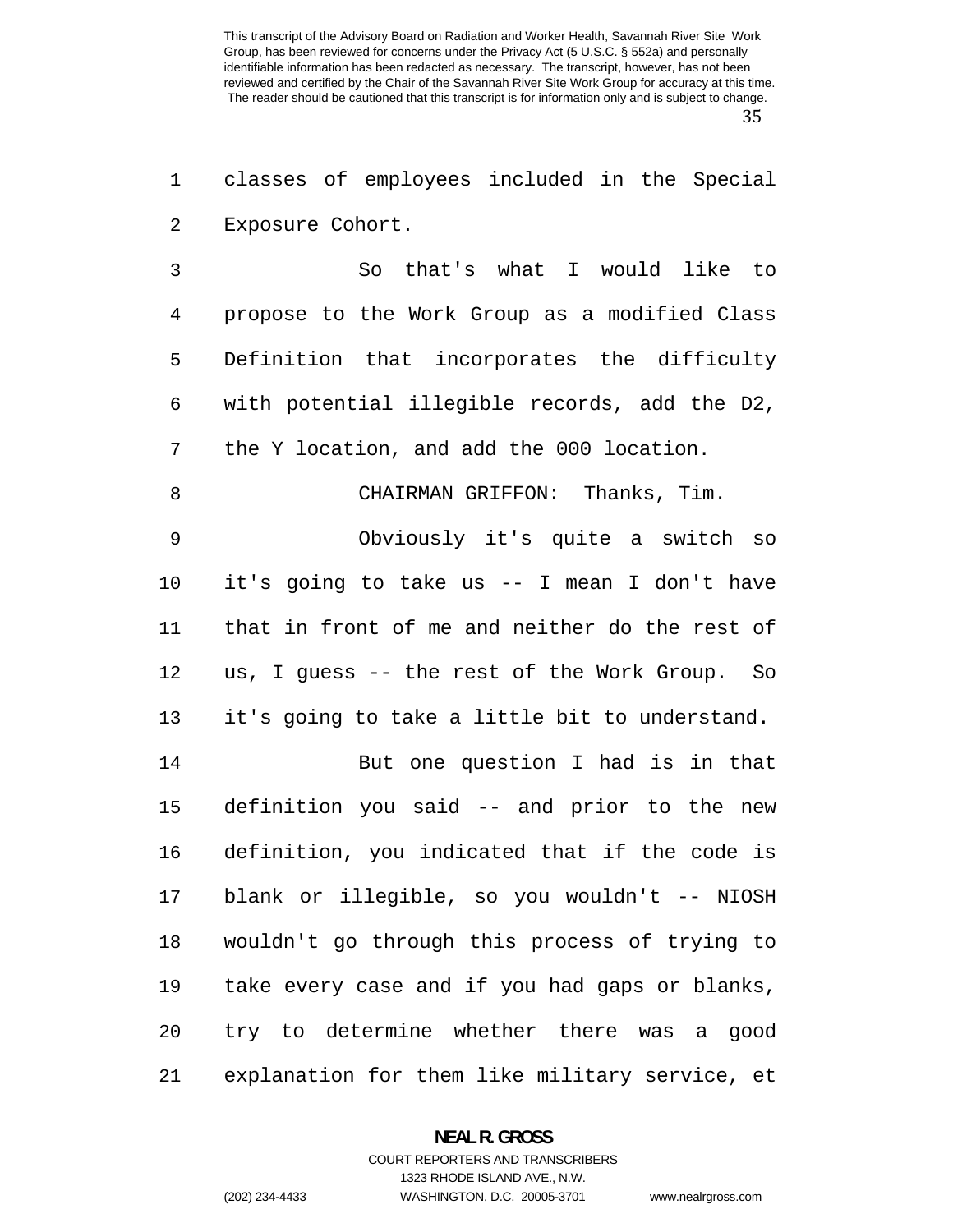| $\mathbf{1}$   | cetera? But you would just rather look at the  |
|----------------|------------------------------------------------|
| 2              | record and if there was a blank or illegible   |
| 3              | record, then you would say they're in. Is      |
| $\overline{4}$ | that correct?                                  |
| 5              | DR. TAULBEE: No, no, I apologize               |
| 6              | there. That's a misunderstanding.              |
| 7              | CHAIRMAN GRIFFON: Well, maybe it               |
| $\,8\,$        | is my misunderstanding.                        |
| 9              | DR. TAULBEE: Okay, no, some of the             |
| 10             | dosimetry cards, there is a -- it's a          |
| 11             | preprinted out card, this is prior to 1958, it |
| 12             | is a preprinted card. And it will say          |
| 13             | assigned area. And there will be a stamp       |
| 14             | there that would say A1, A9, A5, or P reactor, |
| 15             | or P, L, K, C, D2, D1.                         |
| 16             | Sometimes some of those forms, that            |
| 17             | location is actually blank. Okay, they would   |
| 18             | still have to have a dosimetry card indicating |
| 19             | they were monitored. But the location is not   |
| 20             | identifiable as to where they were monitored.  |
| 21             | Keeping in mind that during<br>our             |

**NEAL R. GROSS**  COURT REPORTERS AND TRANSCRIBERS

1323 RHODE ISLAND AVE., N.W.

(202) 234-4433 WASHINGTON, D.C. 20005-3701 www.nealrgross.com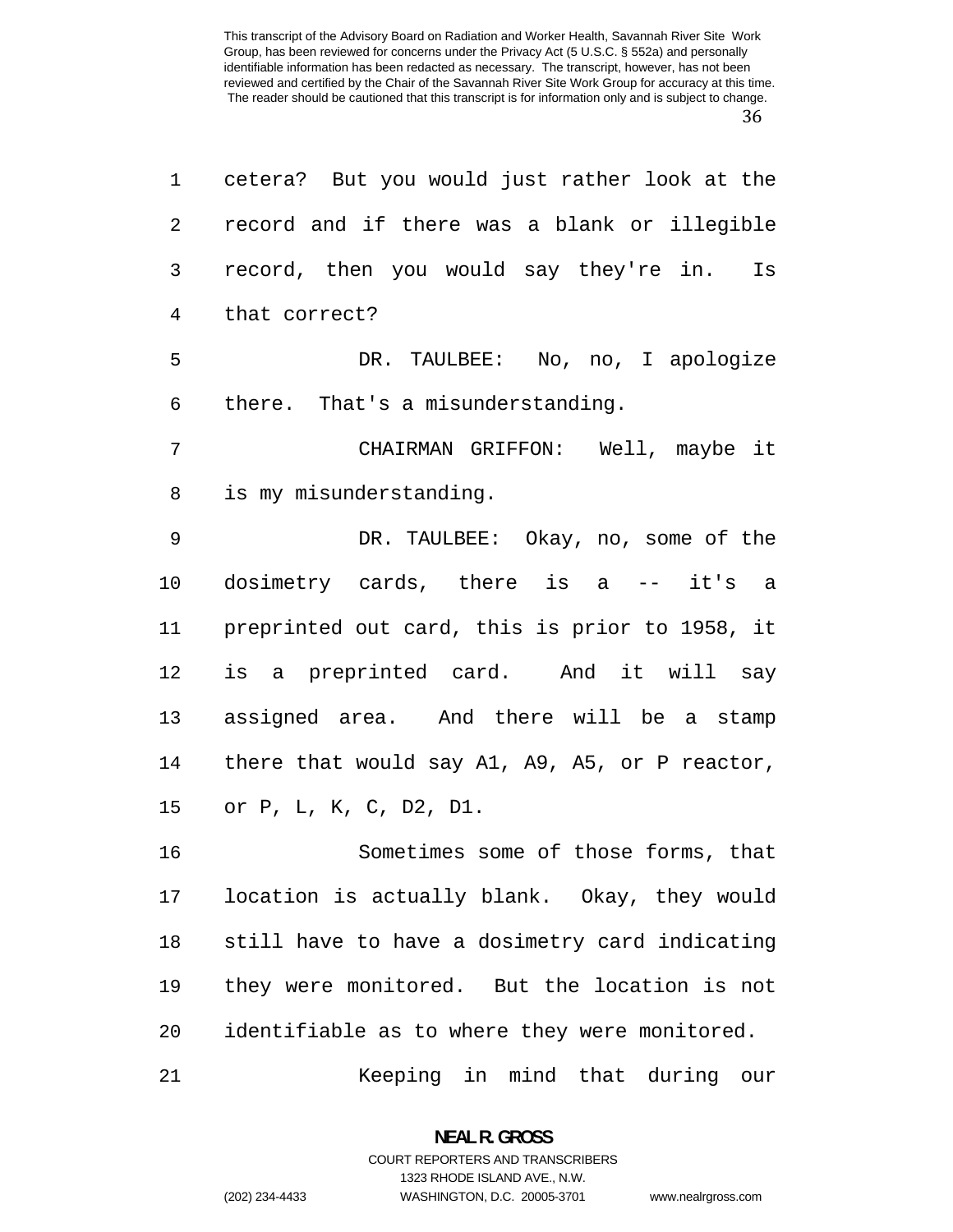| $\mathbf 1$    | Class Definition to be exposed to thorium in |
|----------------|----------------------------------------------|
| 2              | these areas, the requirements were that you  |
| 3              | were monitored for radiation exposure. So    |
| $\overline{4}$ | with this card, therefore that indicates you |
| 5              | were monitored for radiation exposure. And   |
| 6              | then the question becomes where were you     |
| 7              | monitored. Does that clarify that?           |
| 8              | CHAIRMAN GRIFFON: Yes, yes, that's           |
| 9              | helpful. That's helpful.                     |
| 10             | I would also wonder if any -- I              |
| 11             | mean if SC&A has any response to this.       |
| 12             | DR. MAKHIJANI: Yes, yes, Mark,               |
| 13             | could I ask a clarifying question?           |
| 14             | CHAIRMAN GRIFFON: Yes, go ahead.             |
| 15             | DR. MAKHIJANI: And let me make a             |
| 16             | remark first and then I'll ask a question.   |
| 17             | I also was involved in the Rocky             |
| 18             | Flats analysis. And this is sort of a        |
| 19             | different case because the gaps that were    |
| 20             | identified there were was there a plutonium  |
| 21             | bioassay for every period. And the question  |

**NEAL R. GROSS**  COURT REPORTERS AND TRANSCRIBERS

1323 RHODE ISLAND AVE., N.W.

(202) 234-4433 WASHINGTON, D.C. 20005-3701 www.nealrgross.com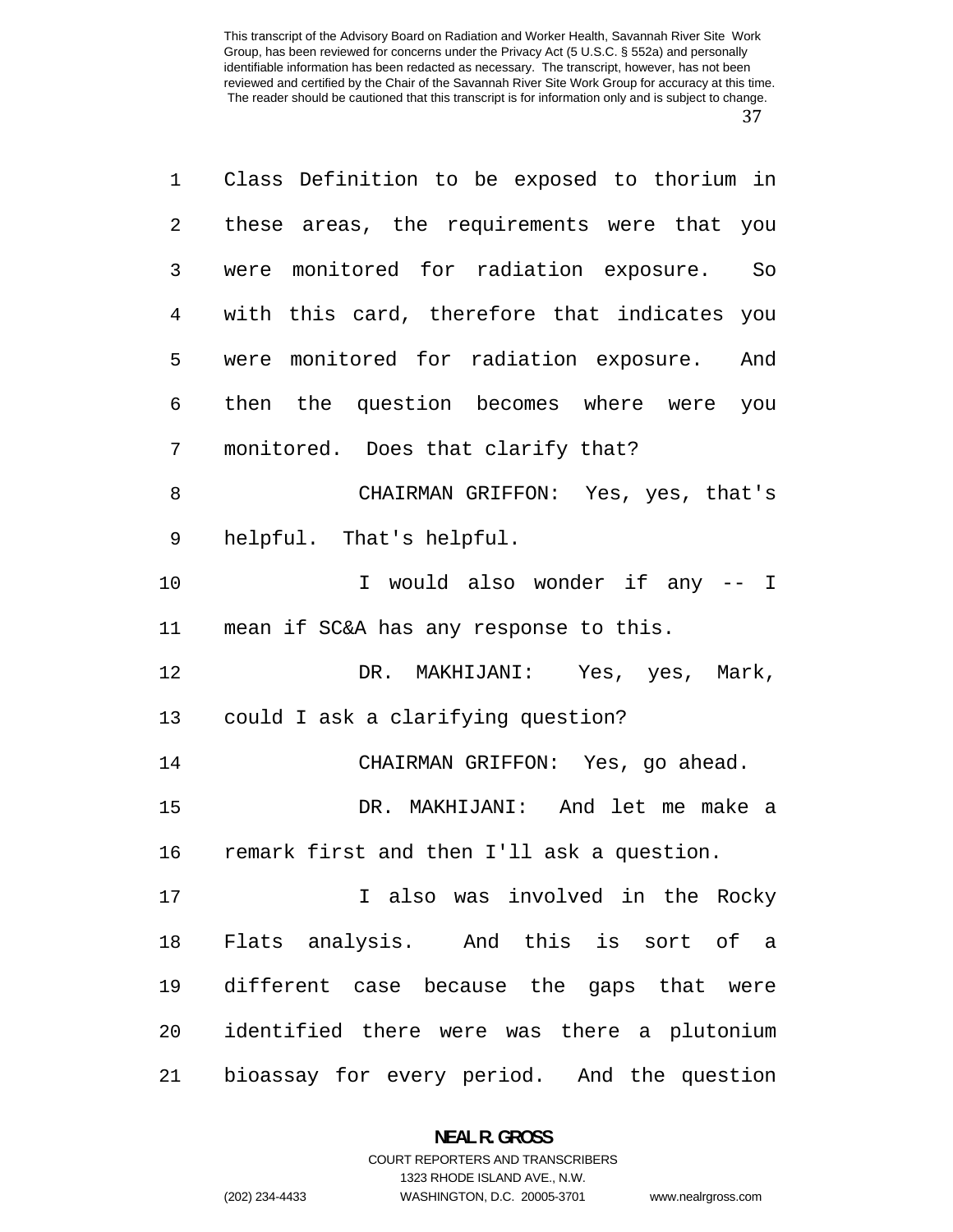was of dose reconstruction in which interpolation for missing periods for things like plutonium was pretty in how dose re construction is done or a coworker dose is assigned.

In this particular case, the dosimetry code indicates presence and presence is the only thing that determines whether a person is in or not, in or out. So that there would have to be zero gaps.

So that my interpretation, and I stand to be corrected obviously in how NIOSH is proposing it, is that if there were one gap in somebody's record and, you know, there are lots and lots of gaps, they would have to be presumed to have been present because it wouldn't be claimant-favorable otherwise.

And lastly I'd like to remark that the one case in which there may have been military service was actually indicated in the records. And in the other cases the gaps are

#### **NEAL R. GROSS**  COURT REPORTERS AND TRANSCRIBERS

1323 RHODE ISLAND AVE., N.W.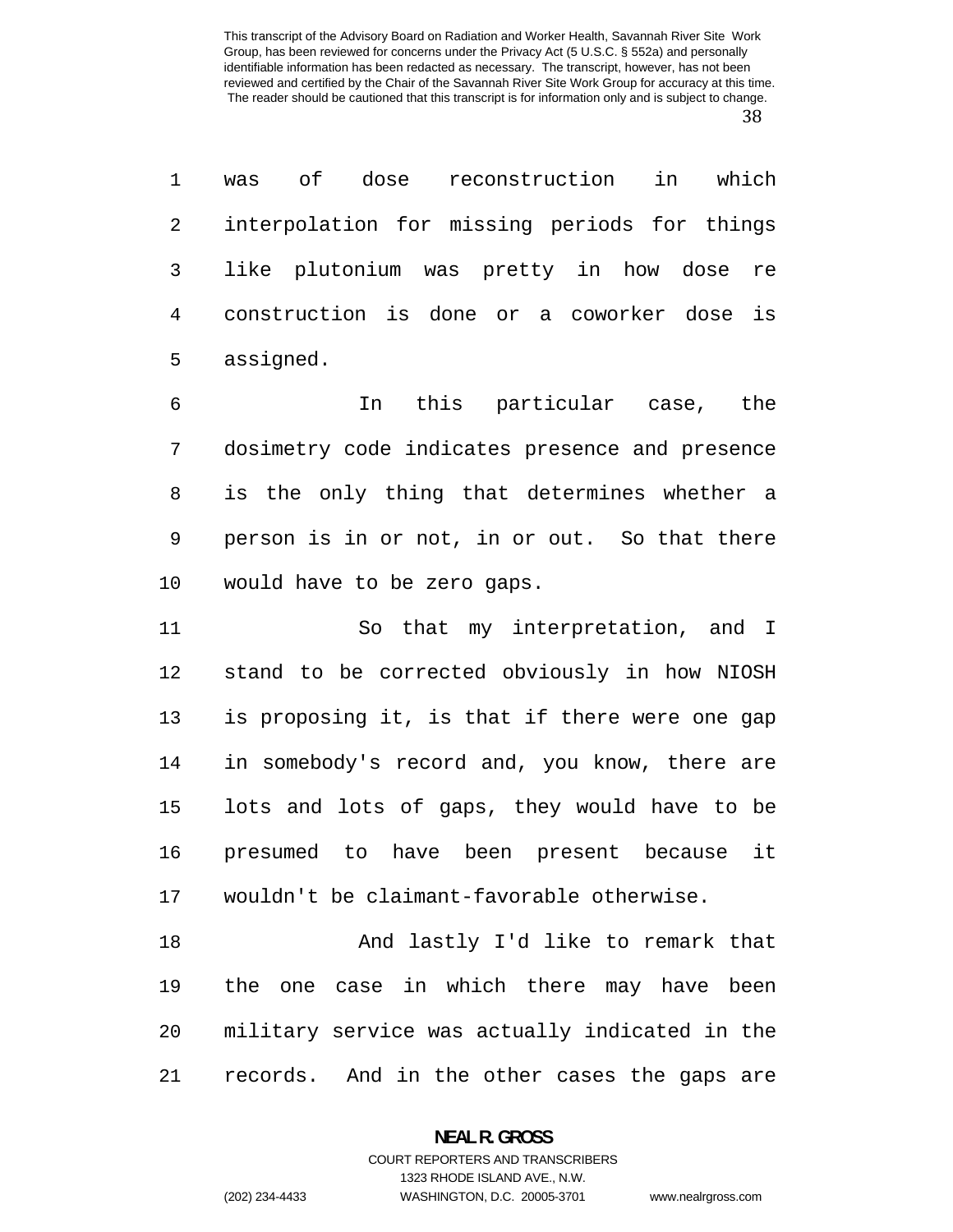kind of intermittent with people actually being present and having a record. So they are interspersed throughout a person's presence there -- not in all cases but in several of those cases.

And I find it, you know, obviously we have to wait for NIOSH's analysis of how these gaps might have arisen and we haven't done that, but I find it very hard to believe that every one of those gaps can be explained by an absence or, you know, a long sickness or military service, something like that.

There are just so many of them. If you look at Table Two, you get an idea of how many gaps we're actually talking about. And this is a completely different case than Rocky Flats, in which, in my opinion, my question for Tim is what -- you didn't propose anything about an unfillable gap in your proposed SEC definition. What would be done in those cases?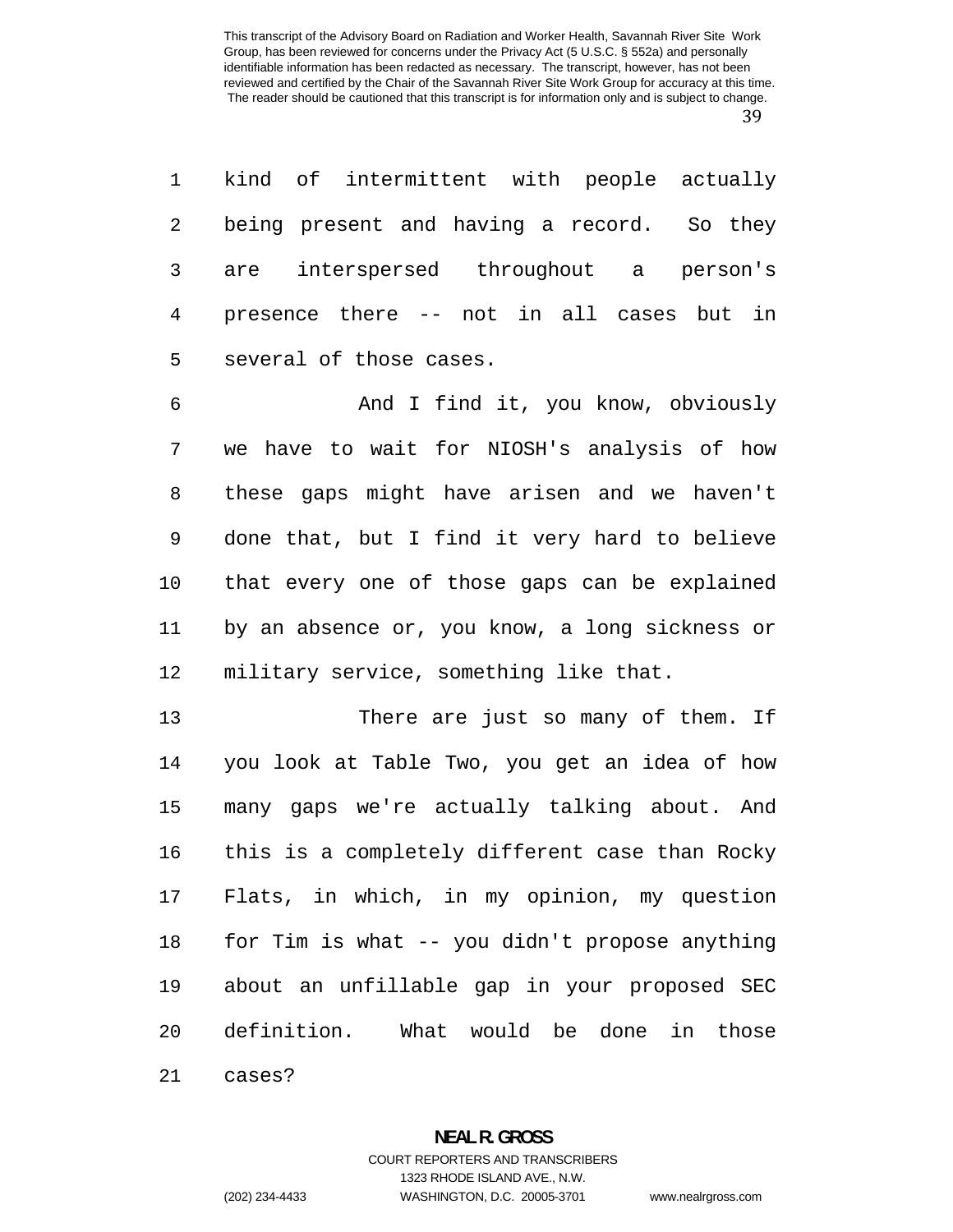| 1              | DR. TAULBEE: Okay. Let me clarify                 |
|----------------|---------------------------------------------------|
| 2              | a couple of points here, Arjun. The Rocky         |
| 3              | Flats particular one, the information that        |
| $\overline{4}$ | Brant gave me yesterday indicates an analysis     |
| 5              | of both external and internal data. So that's     |
| 6              | one point.                                        |
| 7              | But regardless of that --                         |
| 8              | DR. MAKHIJANI: But basically you                  |
| $\mathsf 9$    | made the point that you would fill in the gaps    |
| 10             | with coworker data and so on. You have to         |
| 11             | have a code for that worker. You can't fill       |
| 12             | in a gap with any other worker's data.            |
| 13             | DR. TAULBEE: Let me clarify some                  |
| 14             | of these gaps, okay? Now we are going through     |
| 15             | and evaluating, and I'm not saying that we        |
| 16             | won't find some that have gaps that maybe we      |
|                | 17 can't explain, but I can tell you that some of |
| 18             | these gaps we have found where the quarterly      |
| 19             | reports, they are actually listed with a          |
| $20 \,$        | location code.                                    |
|                |                                                   |

When Savannah River had sent some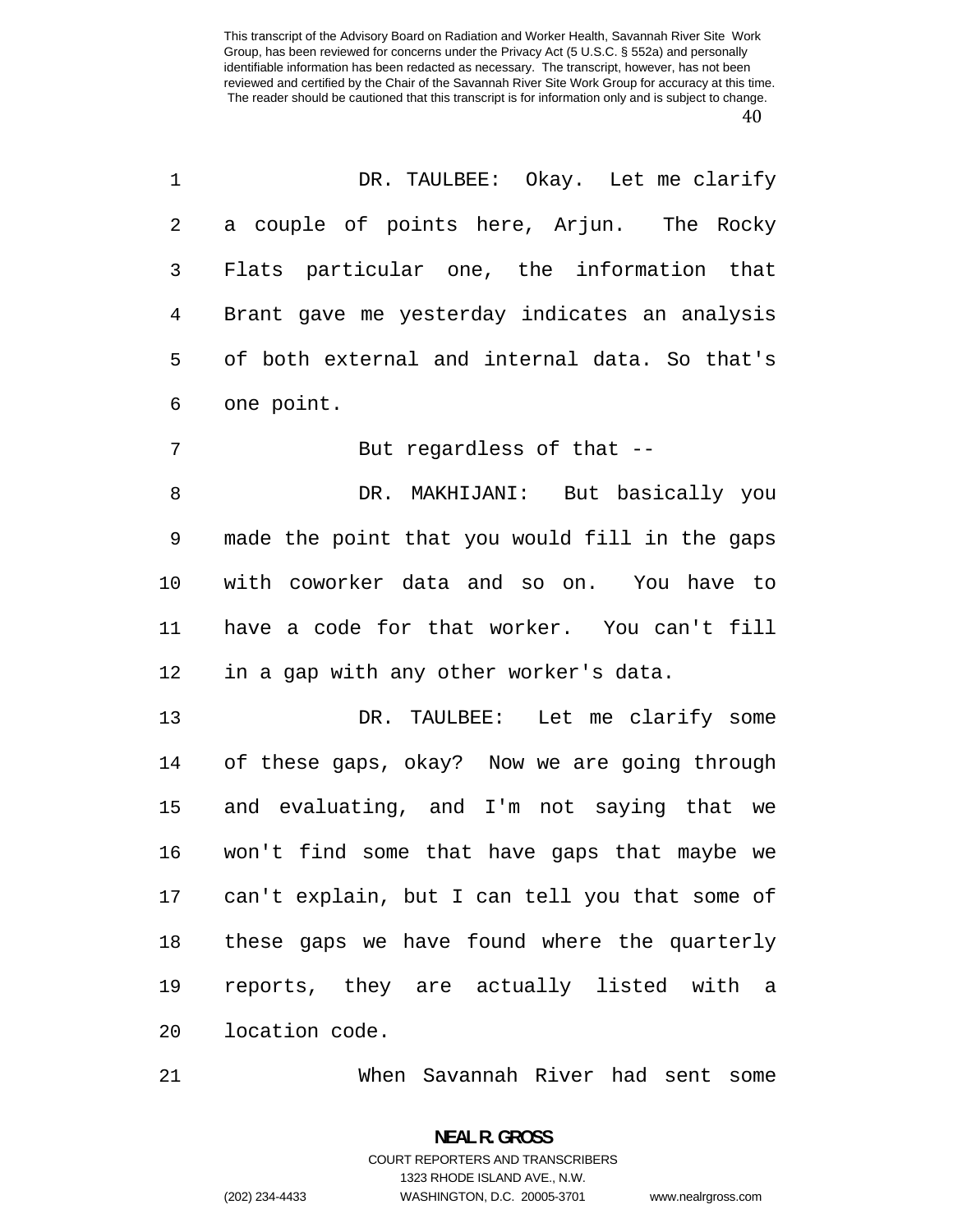| $\mathbf 1$    | of the dosimetry information, if there was not        |
|----------------|-------------------------------------------------------|
| 2              | entry, they always print out that<br>an               |
| 3              | particular page and send it to us.                    |
| $\overline{4}$ | Now some people might say well why                    |
| 5              | wouldn't they do that. Well, if the person            |
| 6              | was monitored for that month or during that           |
| 7              | year and the total dose didn't change, we             |
| 8              | assign during data construction a full                |
| 9              | complement of missed dose. So we didn't               |
| 10             | actually need the blanks.                             |
| 11             | Now we are going back through all                     |
| 12             | the quarterly reports that are in the SRDB for        |
| 13             | each of these ten people that you've got              |
| 14             | listed there and looking to see during these          |
| 15             | gaps is there a dosimetry report. And we'll           |
| 16             | print it out and we'll include this back in           |
| 17             | our analysis.                                         |
| 18             | interpretation of<br>what<br>So<br>some               |
| 19             | important.<br>these<br>gaps are<br>It's<br>is<br>very |
|                |                                                       |

important.

Now like I said, I don't that we'll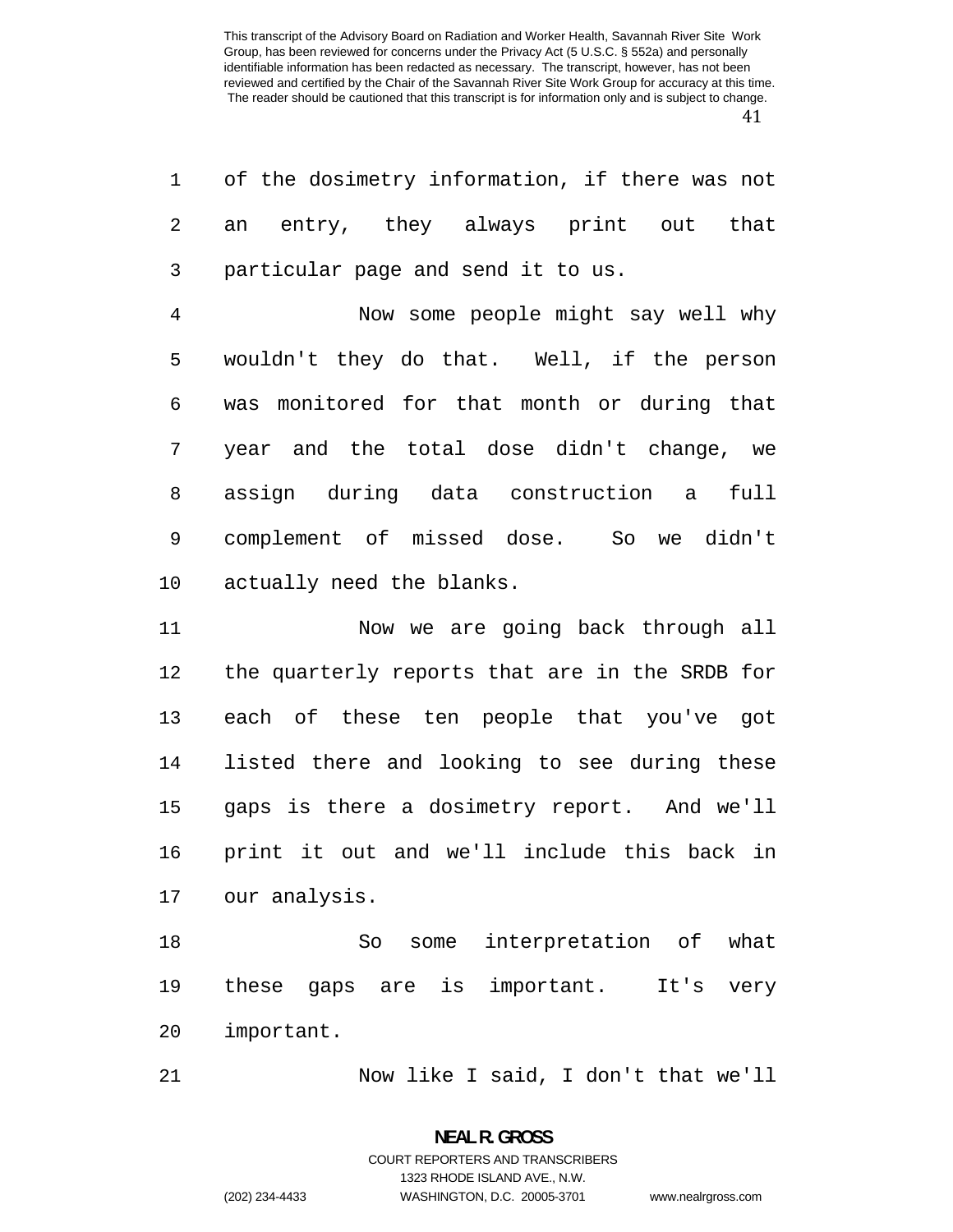be able to find for all of these. But a significant number of these, especially in the post-1958 time period, I believe we will be able find.

The earlier time periods, there appears to be some difference of interpretation of the record between ourselves and SC&A as to when you have a dosimetry card for a person and they were monitored for one cycle or maybe five cycles in a row and then there's a gap. And then they were monitored for an additional five cycles in a row, I don't consider that a gap.

The interpretation of the site records based upon their monitoring is that they didn't go into a radiological area during that time period. So to us, that would not be a gap.

MS. AYERS: Excuse me. Tim? DR. TAULBEE: Yes, sir? Or yes,

ma'am.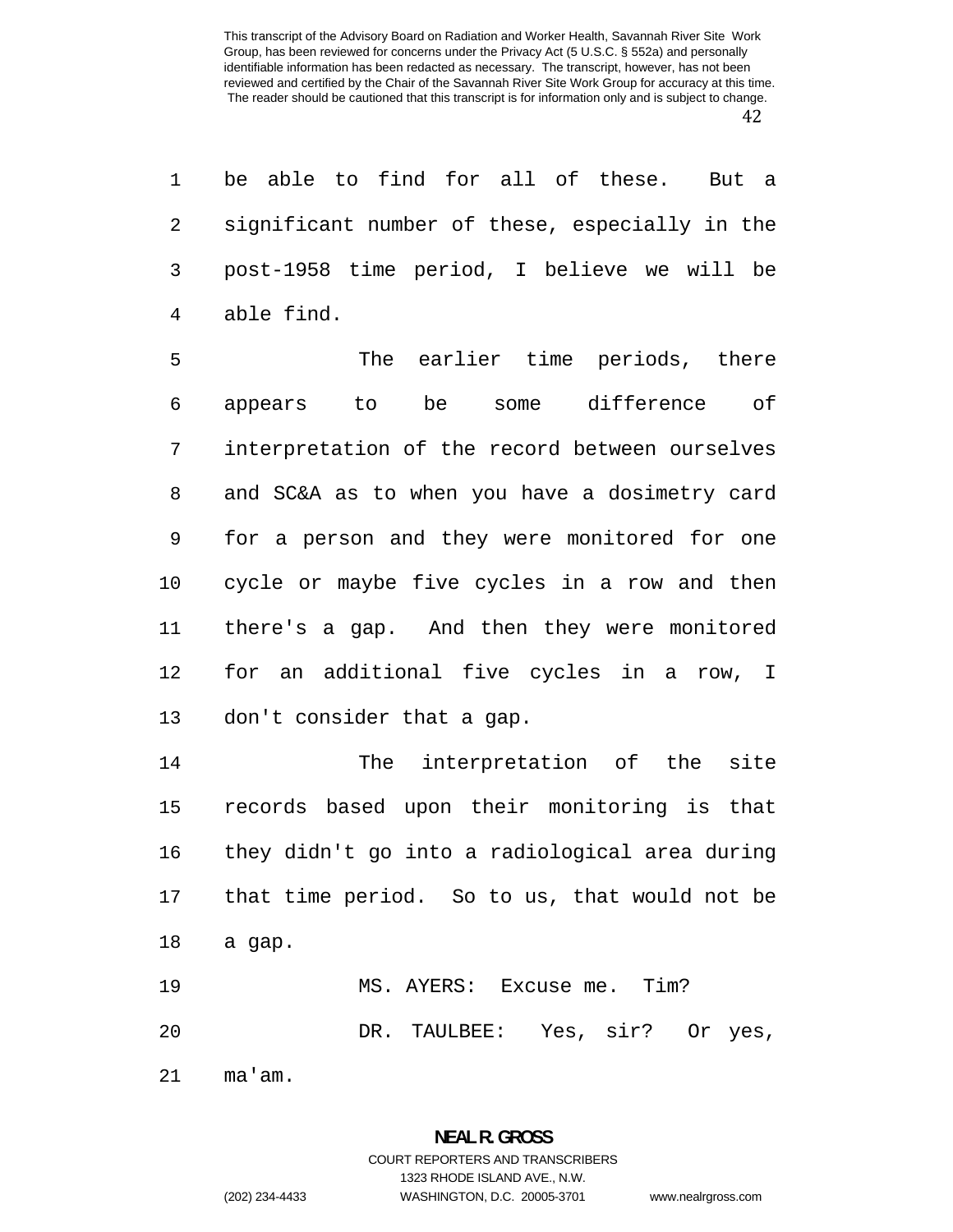| 1          | I'd just like to<br>MS. AYERS:               |
|------------|----------------------------------------------|
| $\sqrt{2}$ | interrupt at that point. You just mentioned  |
| 3          | if -- it sounded like if there was no data   |
| 4          | entered, that we considered that as missing  |
| 5          | data. We did not. On the cards, it was       |
| 6          | considered blank or missing if the area code |
| 7          | was not filled in on the card or had been    |
| 8          | scratched out with or without a replacement. |
| 9          | If it was scratched out, we thought that was |
| 10         | at least a partial gap or uncertainty.       |
| 11         | DR. TAULBEE: Okay.                           |
| 12         | MS. AYERS: But not -- I did not              |
| 13         | analyze the cards to the detail of was there |
| 14         | information recorded on the card.            |
| 15         | DR. TAULBEE: Okay. I'm sorry.                |
| 16         | That's my misinterpretation then.            |
| 17         | DR. MAKHIJANI: Mark, could I ask             |
| 18         | Tim a follow up please?                      |
| 19         | CHAIRMAN GRIFFON: Yes, please.               |
| 20         | DR. MAKHIJANI: Yes, I mean, Tim,             |
| 21         | I'm not saying that you won't find           |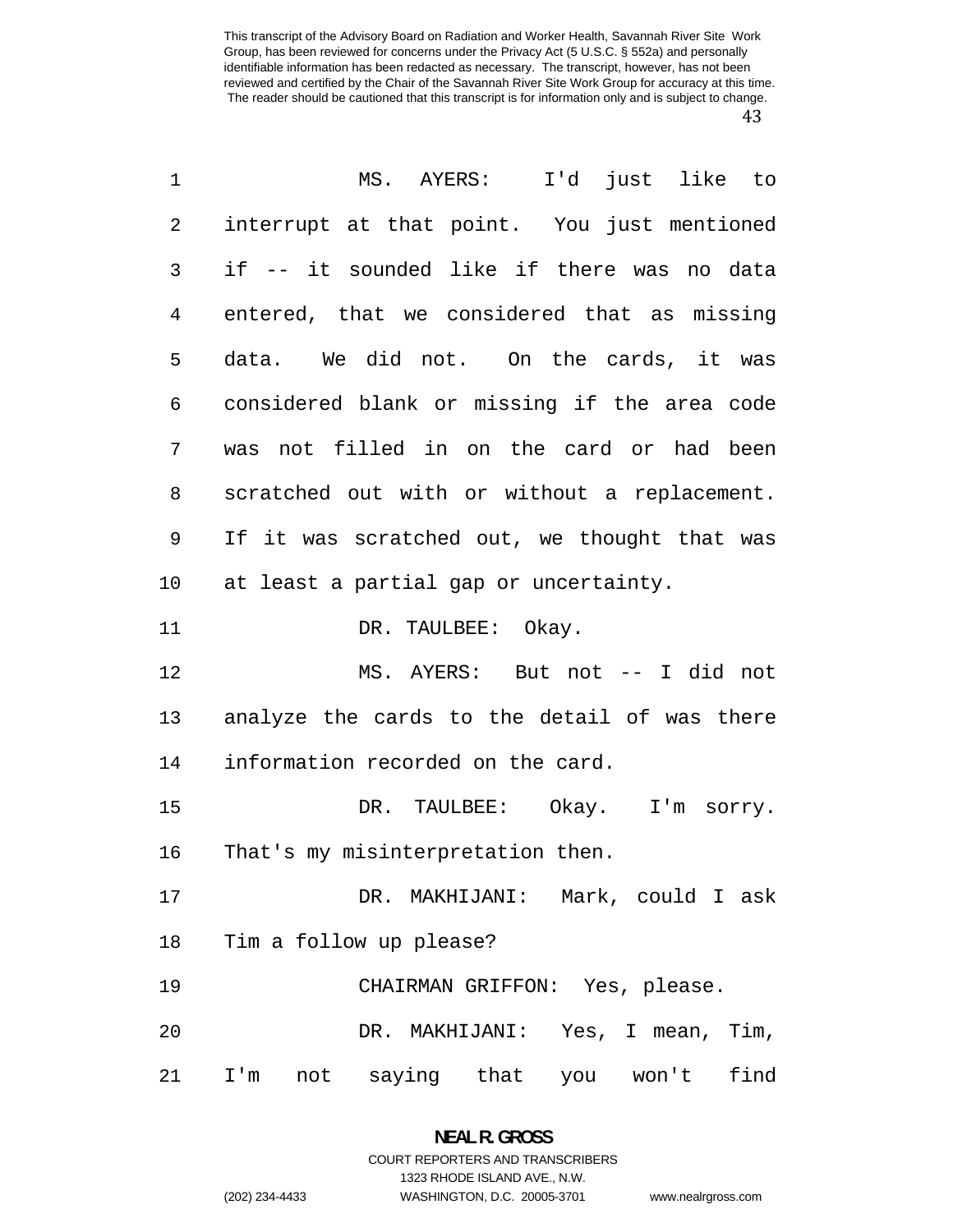explanations for these gaps. I think you misunderstood my question.

My question was that, you know, this is a non-random sample, as we all acknowledge and we said so in our report. If you find that there are residual gaps for which there is no explanation, are you proposing to include a gap as a dosimetry code that would correspond to a thorium area or are you proposing some other way to deal with a period for which no dosimetry code information is available.

I didn't hear you say how you are proposing to deal -- so you're obviously assuming that you'll have an explanation for 100 percent of the gaps.

And why I'm distinguishing from Rocky Flats is at Rocky Flats it didn't matter because you could still fill in some gaps at least with coworker models and we went through that. Here you need the individual data, at

#### **NEAL R. GROSS**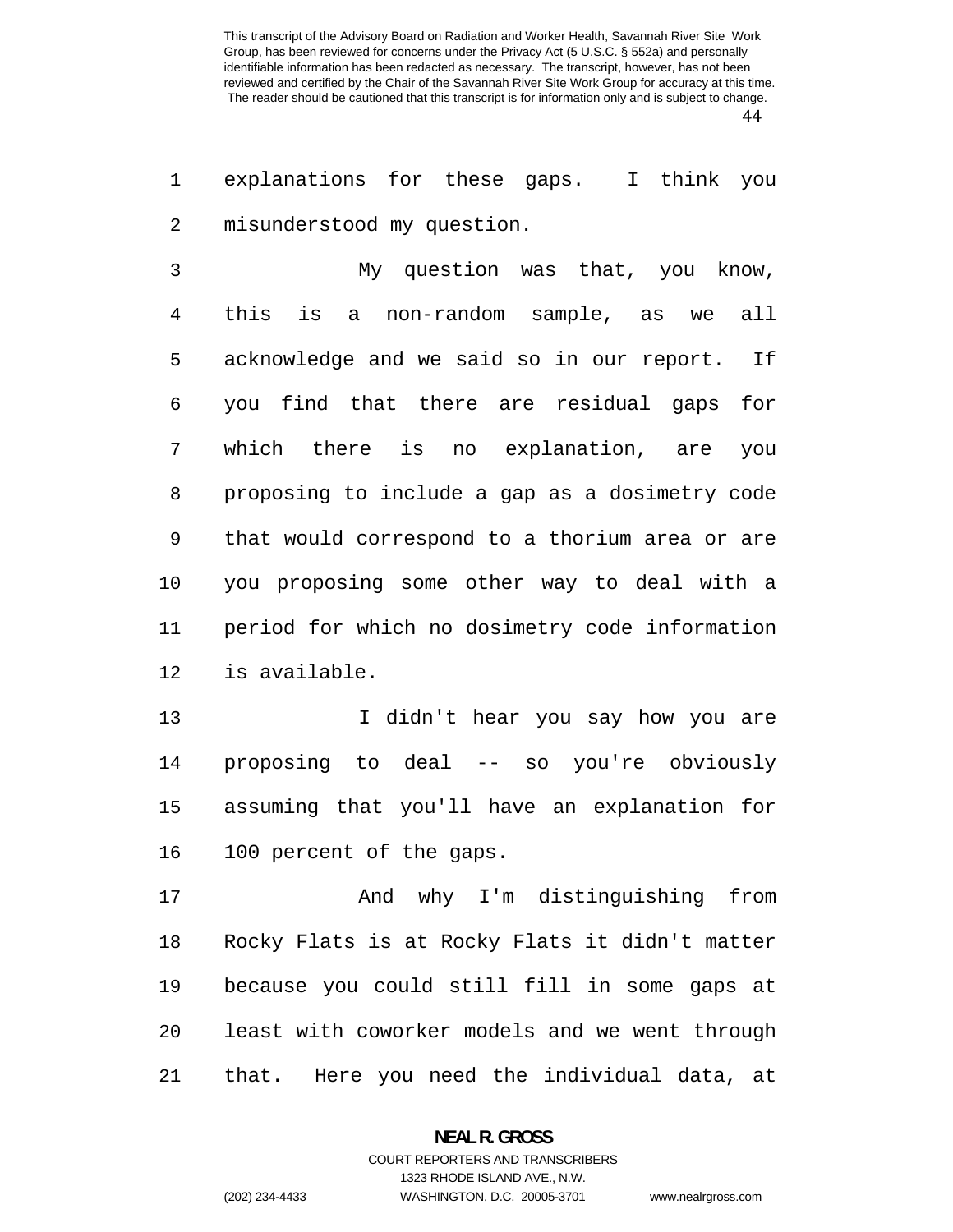least in my opinion.

| 2              | DR. TAULBEE: I quess it<br>is                  |
|----------------|------------------------------------------------|
| $\mathfrak{Z}$ | premature for me to answer that question       |
| 4              | because until I see some examples as to what   |
| 5              | the gaps that can't be assumed, I really can't |
| 6              | answer as to whether we can do something about |
| 7              | that or not at this time.                      |
| 8              | Mark, can I give a little bit of a             |
| 9              | preview of the evaluation we did of the CATIs  |
| 10             | simultaneous while SC&A was working on this    |
| 11             | work?                                          |
| 12             | CHAIRMAN GRIFFON: Yes, yes, go                 |
| 13             | ahead.                                         |
| 14             | DR. TAULBEE: Okay. While -- since              |
| 15             | the last Board Meeting, you indicated you were |
| 16             | interested into whether any of the CATI        |
| 17             | information could be used to try and verify    |
| 18             | inclusion in this particular Class.            |
| 19             | We went through and did, I guess,              |
| 20             | an electronic query of the CATI system.<br>And |
| 21             | granted this is self-reported data, so it's    |

**NEAL R. GROSS**  COURT REPORTERS AND TRANSCRIBERS

1323 RHODE ISLAND AVE., N.W.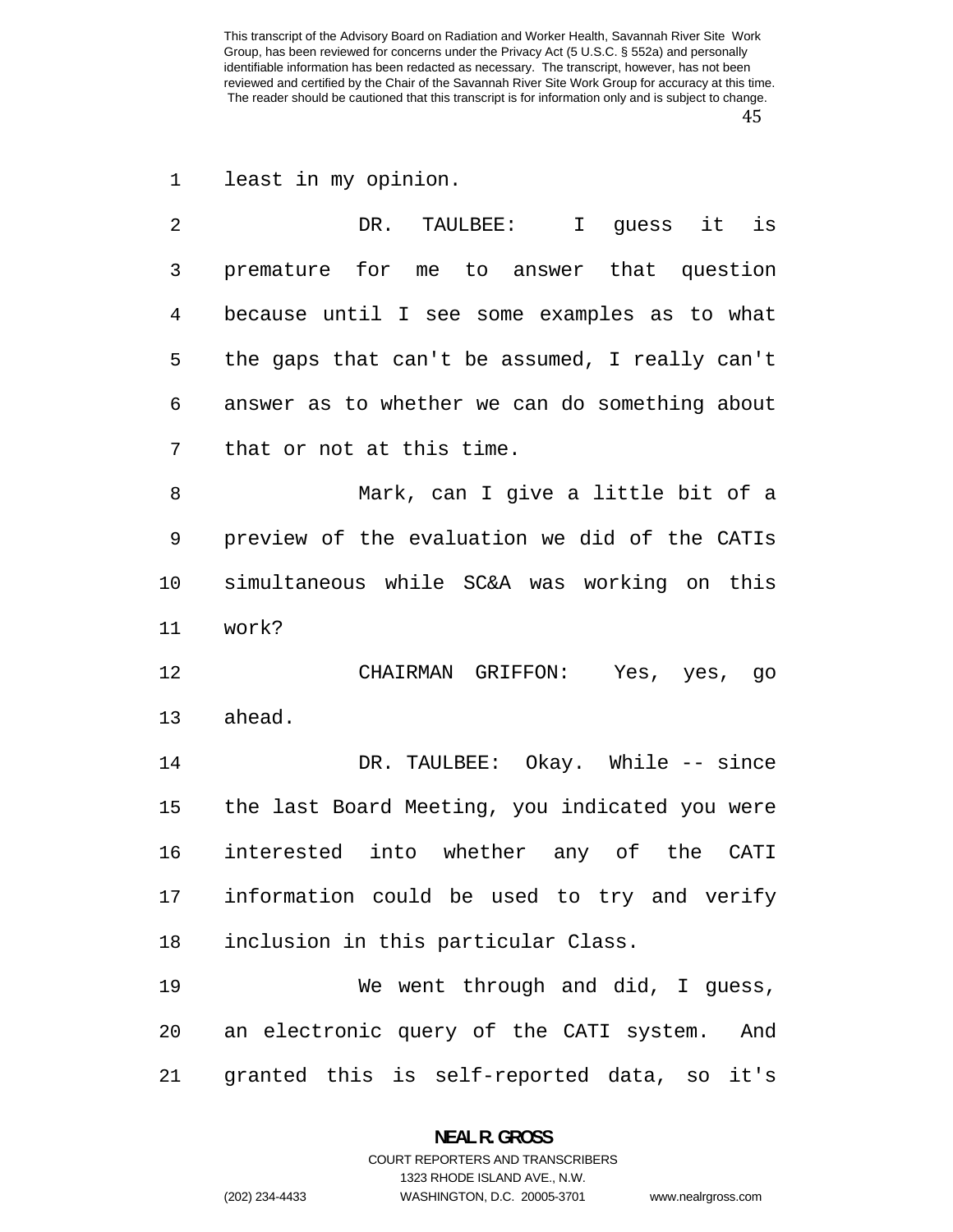not random either, which has its own concerns because it only represents people who were alive that we interviewed, that indicated work in 773-A or CMX.

And we identified 171 people in NOCTS that indicated that they worked in 773- A. Seventeen of these we excluded from our analysis because their work in 773-A was post-1972. So they wouldn't be part of this Class. And their dosimetry codes are different, by the way, post-1972.

So the remaining 154 claims, we went through using the definition I described to you above of the individual cases, the original one, I guess, including the dosimeter code 000 as part of that group. And we found that 151 of the 154 claims would be included in the SEC. So that's 98 percent based upon self-reported data.

We looked carefully at the three that would not. And one of them was a typist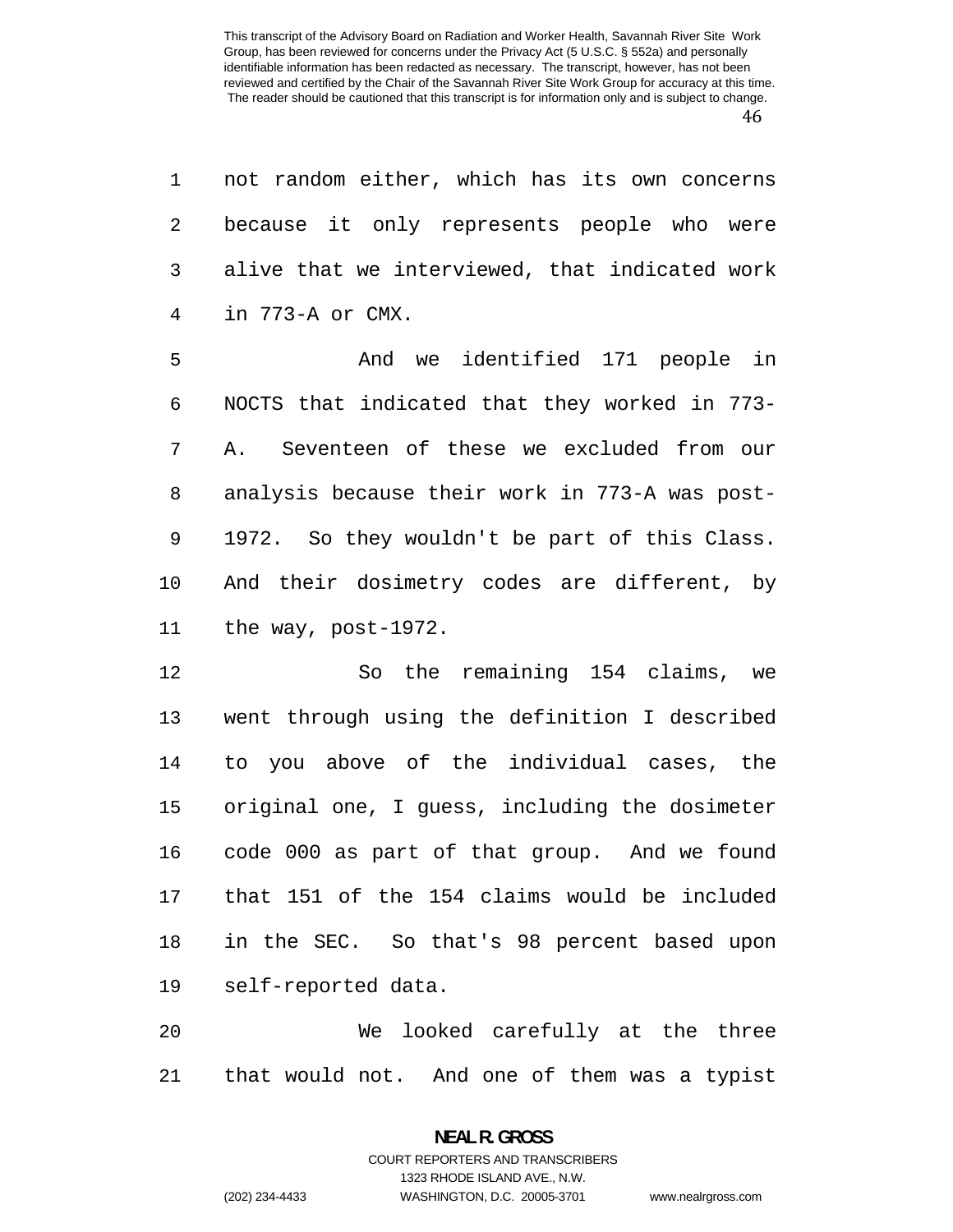| 1  | who initially worked in the typing pool and    |
|----|------------------------------------------------|
| 2  | then as an insurance clerk and moved to data   |
| 3  | processing. So this would be a person who is   |
| 4  | unmonitored but didn't need to be monitored    |
| 5  | working in the A wing of 773-A.                |
| 6  | Another was a computer program who             |
| 7  | indicated in their CATI that they did not work |
| 8  | with radioactive materials.                    |
| 9  | The final was a power operator who             |
| 10 | -- his dosimetry indicates worked in H area.   |
| 11 | And in his CATI he indicated that he went to a |
| 12 | large number of other on-site buildings to     |
| 13 | check power equipment. And 773-A was one of    |
| 14 | the large numbers of buildings that<br>he      |
| 15 | mentioned.                                     |
| 16 | So what I want to try and emphasize            |
| 17 | here is that we went through and tested this   |
| 18 | Class Definition based upon self reports,      |
| 19 | again that's not random, but based upon self   |
| 20 | reports. And we found that for the most part,  |

this Class Definition works.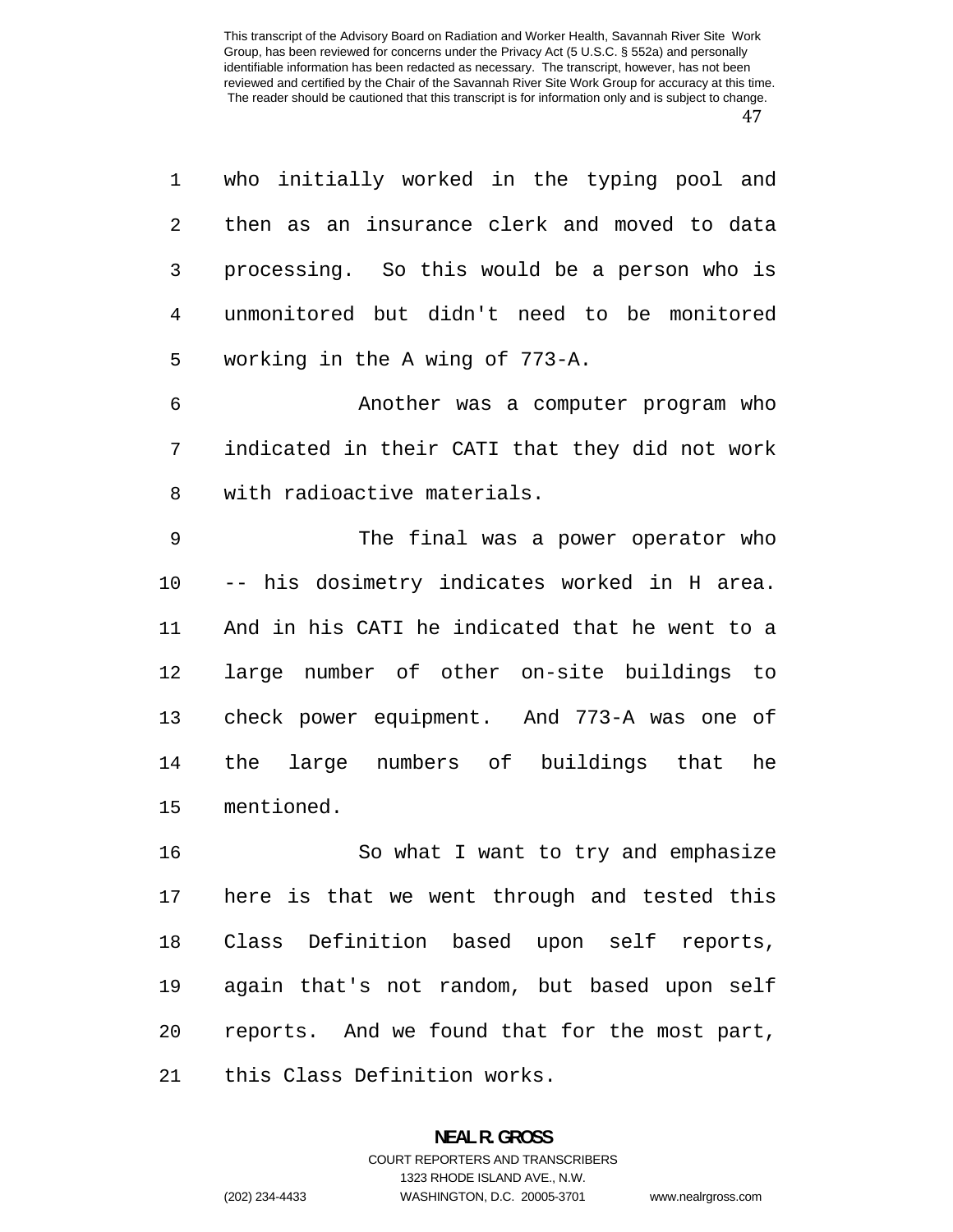| 1  | CHAIRMAN GRIFFON: Okay, Arjun, you             |
|----|------------------------------------------------|
| 2  | also looked at some CATIs. But it was only     |
| 3  | for the ten cases, correct?                    |
| 4  | DR. MAKHIJANI: Yes, we looked at               |
| 5  | the CATIs for the ten cases. And the point     |
| 6  | that I want to make about CATIs and this SEC   |
| 7  | definition is there's not an issue with how    |
| 8  | you include people, which is what Tim was just |
| 9  | now addressing. There's an issue with how you  |
| 10 | exclude people. Whether the excluded people -  |
| 11 | - whether there is some uncertainty with the   |
| 12 | excluded people and whether the exclusion      |
| 13 | mechanism is certain enough to be called       |
| 14 | claimant-favorable.                            |
| 15 | So it doesn't, in my opinion, help             |
| 16 | to know that those who identified as 773 were  |
|    | 17 actually thorium workers. You've got a big  |
| 18 | problem with 50 percent or more in the '53 to  |
| 19 | '72 period. I would suspect that a majority    |
| 20 | of claimants would be survivors.               |

If you actually look at survivor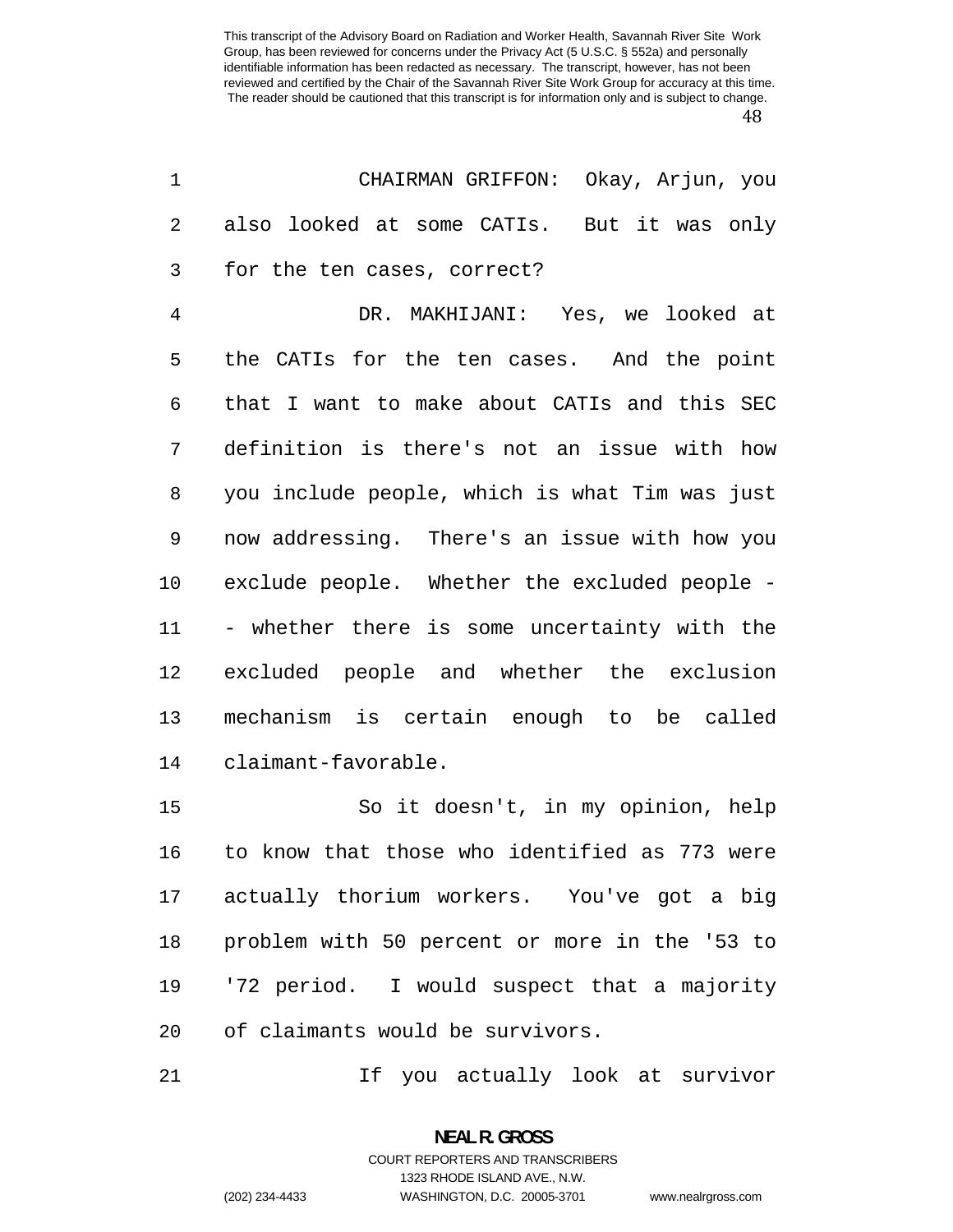CATIs, there are, at best, very broad definitions of where people worked and certainly not by year let alone by period. So then I think looking at CATI records that to use CATI records to exclude people -- for instance somebody said mostly I worked in the 200 area.

To use that statement excludes somebody from this say if they have ten gaps or, you know, in their records but they said they worked in the 200 area in their CATIs, I think would not be claimant-favorable. That's obviously my own personal opinion from having looked at lots and lots of CATIs.

And especially I think you'll not be able to deal with the question of survivors. I think the survivor problem has been an issue that I have raised in regard to CATIs and how they are used almost from the very first involvement of my technical support to the Board.

### **NEAL R. GROSS**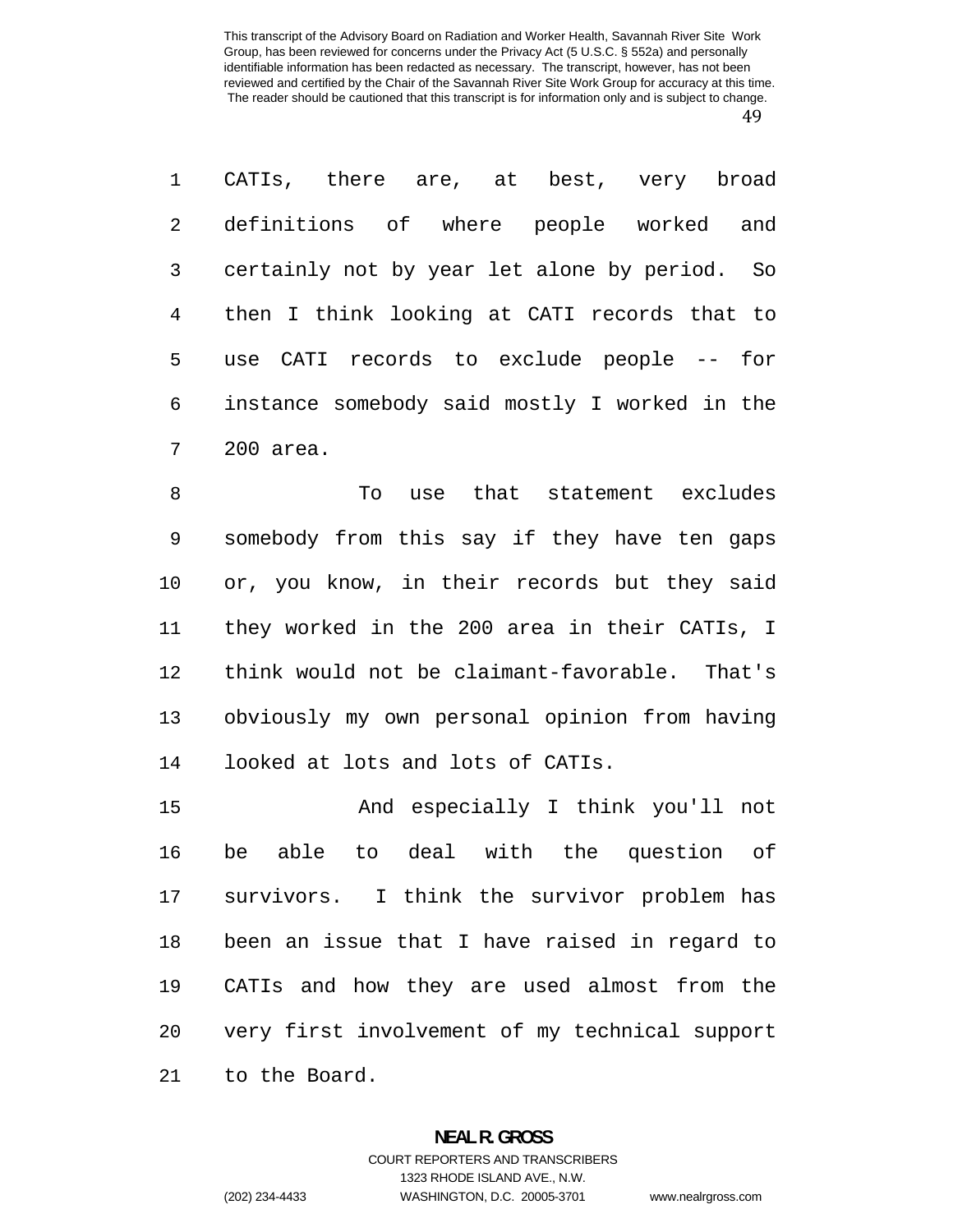CHAIRMAN GRIFFON: Okay. I'm trying to figure out --

DR. MAKHIJANI: Oh, yes, there's one other thing I wanted to say, Mark, is that even if you could explain all the gaps in these ten, I think in order to conclude that gaps can be left out of the analysis of the SEC definition safely without being not claimant-favorable, I think you would have to do a statistically valid sample of workers, which would have to be sufficiently large and sufficiently random, covering the two periods and/or at least the second period.

Because in this particular instance, I think, you know, we all agree it is a small sample that is not random. I don't think you can draw any general references even if all the gaps are explained, which I would be very interested to see. I have no opinion one way or another about that.

CHAIRMAN GRIFFON: All right. I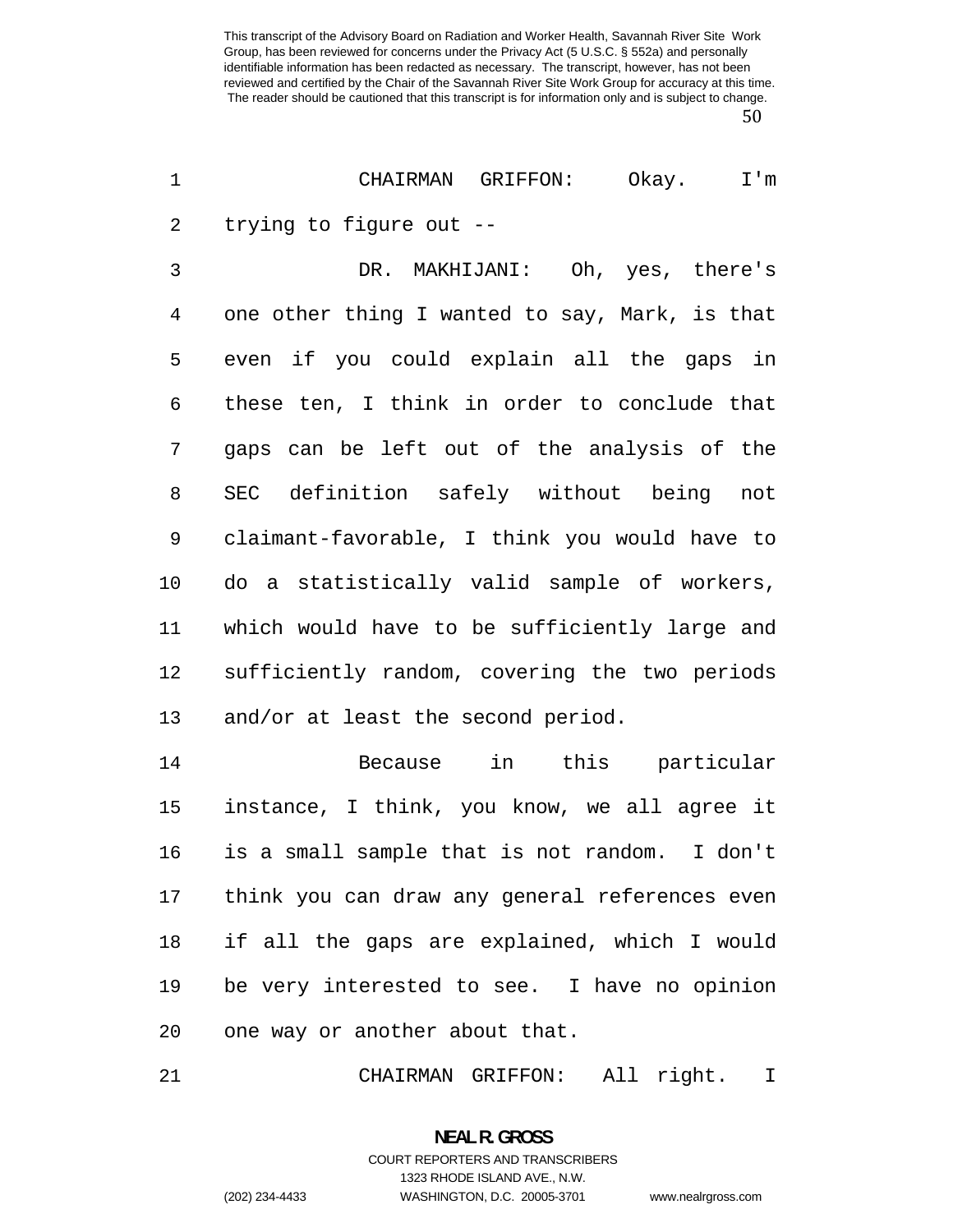| $\mathbf 1$ | think at this point, it would be useful to       |
|-------------|--------------------------------------------------|
| 2           | hear from the petitioner. Knut Ringen put        |
| 3           | together a memo on this topic. And I note        |
| 4           | it's not really our public comment time yet      |
| 5           | but I think I'd like to hear what Knut has to    |
| 6           | say on this since he had a proposed              |
| 7           | modification to the Class Definition.            |
| $\,8\,$     | And then I think we might want to -              |
| 9           | - I would really, by the end of this, try to     |
| 10          | figure out a path forward. But let's try to      |
| 11          | see -- Knut, if you're on the line, please       |
| 12          | give us your suggestion.                         |
| 13          | DR. RINGEN: Well, I can comment on               |
| 14          | this, what we've said. And Bob Warren and        |
| 15          | Gordon Rowe can add to it.                       |
| 16          | What we said in our letter was that              |
| 17          | -- and I told Tim that after the last Board      |
| 18          | Meeting and out at the Tri-Cities, that I was    |
| 19          | impressed with his effort in this regard.<br>And |
| 20          | I thought that his proposed Class Definition     |

would solve a problem for many petitioners,

## **NEAL R. GROSS**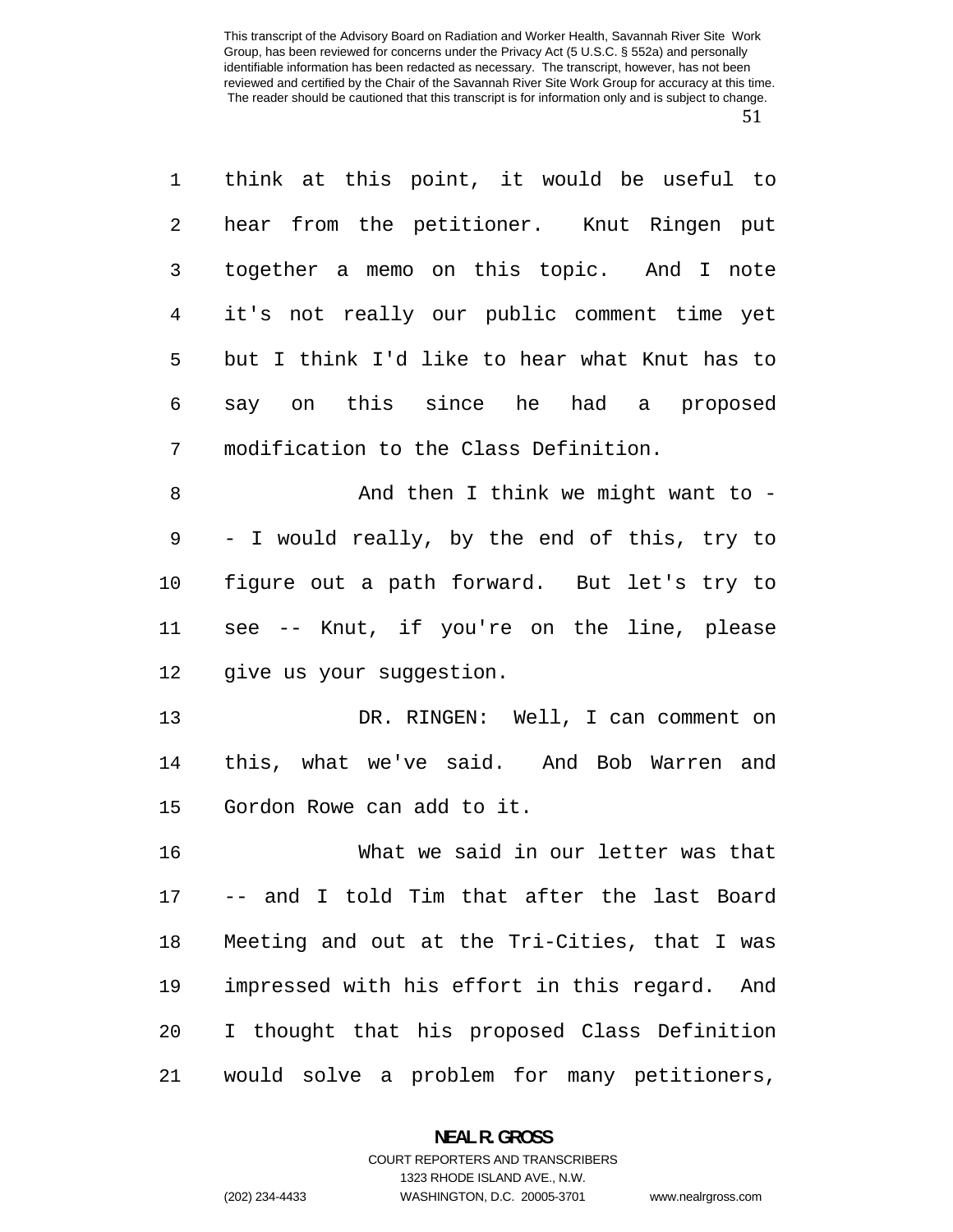| 1  | but certainly not for all. It would enable     |
|----|------------------------------------------------|
| 2  | some petitioners to be included in the SEC.    |
| 3  | But the criteria that he developed             |
| 4  | -- and I said we had to look at this in some   |
| 5  | more detail, his proposed Class Definition     |
| 6  | since we hadn't seen it before it was          |
| 7  | presented at that Board Meeting. And so we     |
| 8  | went back and looked at that. And Bob Warren   |
| 9  | was able to dig out these cases which he       |
| 10 | represents and, therefore, could file FOIAs    |
| 11 | and that kind of thing to obtain their dose    |
| 12 | records.                                       |
| 13 | And based on that, we concluded                |
| 14 | that while you could use the criteria that Tim |
| 15 | had come up with include workers, you couldn't |
| 16 | use them to exclude workers. In other words,   |
| 17 | if you look at the screening criteria as a --  |
| 18 | you know, the inclusion criteria as a          |
| 19 | screening test, you would get too many false   |
| 20 | negatives if you were to use it.               |

And for that reason, we concluded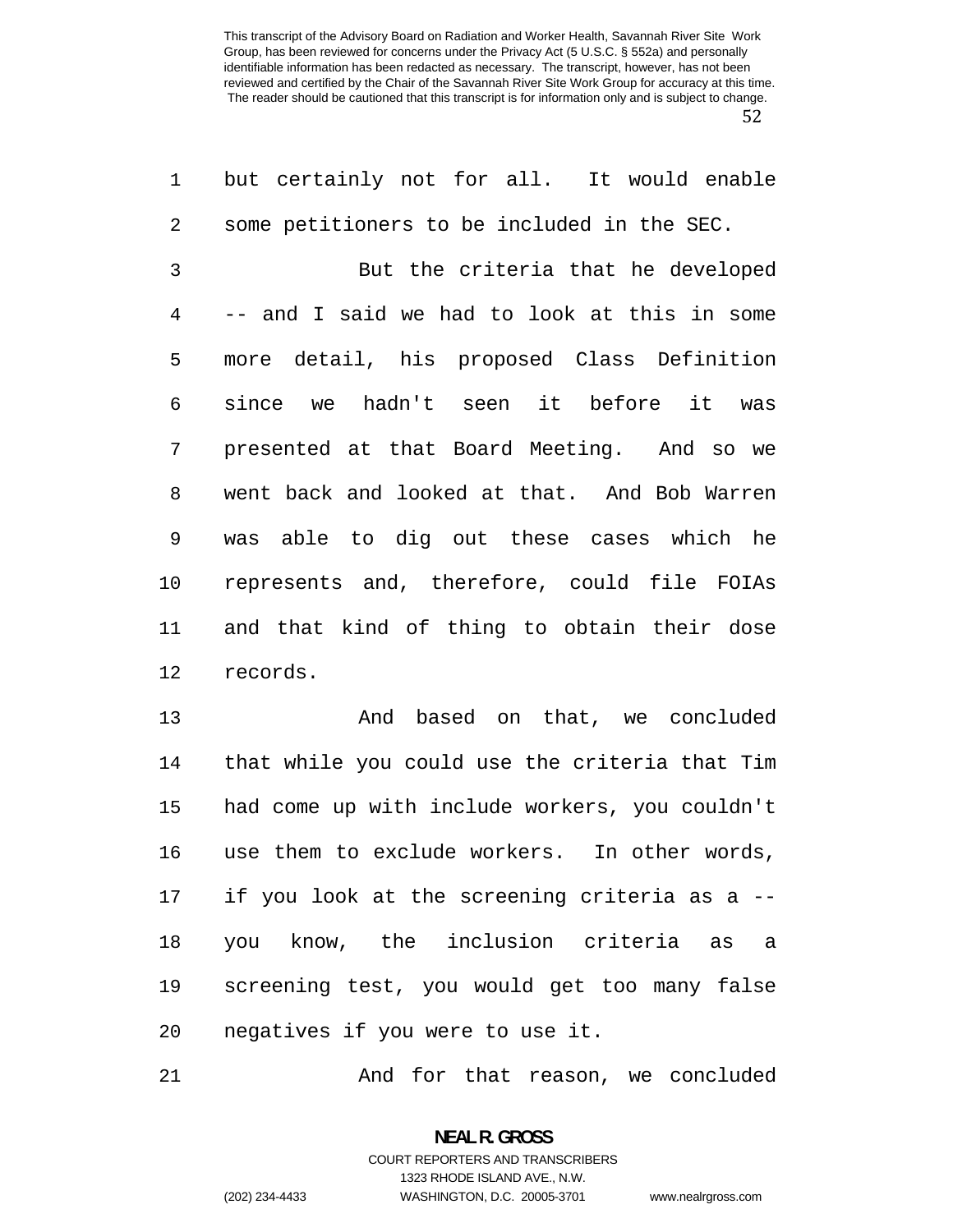that during that period of time when these, in this case, the thorium period up to the end of 1972, there was no way to really exclude anybody here. And, therefore, you would have to include everybody on the site. I don't see how you can do anything otherwise.

And listening to what the modification that Tim has proposed today doesn't lead me to any different conclusion. It leads me to a greater concern that first of all suddenly we discover oh yeah, there's another area that should have been included that we hadn't noticed before.

And so we'll just go and add that to the Class Definition at this point in time. Maybe we now -- if you accept that or if that's the new proposal, then we will have to go back and evaluate that. And I don't know how many times we're going to go around with all of this.

21 1 I think the problem remains that as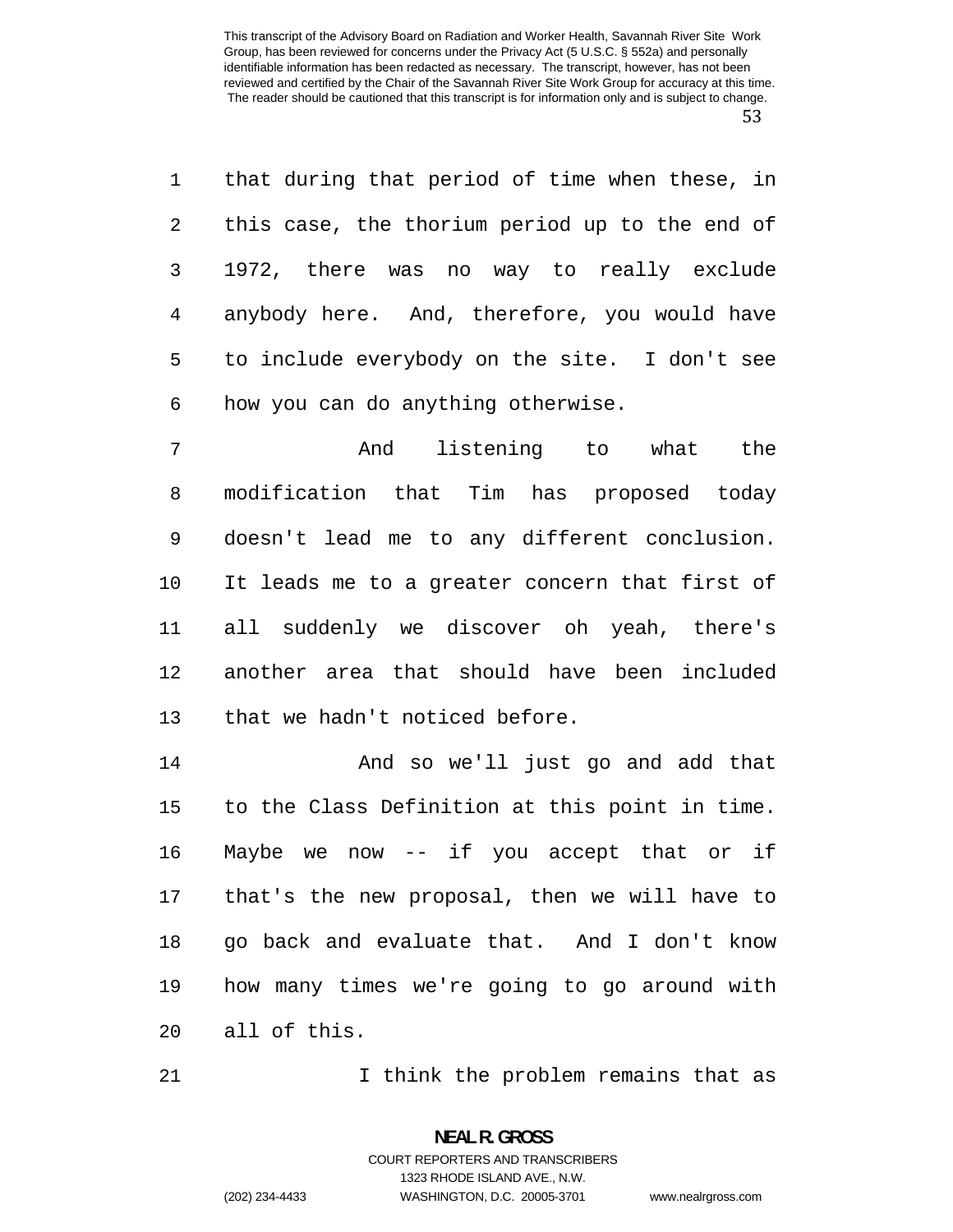| $\mathbf 1$    | many of the workers at Savannah River have     |
|----------------|------------------------------------------------|
| 2              | said, since 2003, the dose records are not as  |
| 3              | reliable as NIOSH has thought they were. And   |
| $\overline{4}$ | you cannot use them to exclude, in this case,  |
| 5              | to exclude workers from the SEC. And that's    |
| 6              | our big concern.                               |
| 7              | Not that you can't use them to                 |
| 8              | include but you can't use them to exclude. And |
| 9              | I don't see how you get around that.           |
| 10             | Bob Warren or Gordon, do you want              |
| 11             | to add to that?                                |
| 12             | MR. WARREN: Yes, this is Bob                   |
| 13             | Warren. I would like to clarify the question   |
| 14             | about military service.                        |
| 15             | We put in there the dates that he              |
| 16             | was gone for military service. What is         |
| 17             | missing is the quarter after he had come back. |
| 18             | He worked in July of '64, I believe. And that  |
| 19             | would be the third quarter. That's missing.    |
| 20             | He came back in December of '63.               |
| 21             | That would be the fourth quarter of '63. And   |

**NEAL R. GROSS**  COURT REPORTERS AND TRANSCRIBERS

1323 RHODE ISLAND AVE., N.W.

(202) 234-4433 WASHINGTON, D.C. 20005-3701 www.nealrgross.com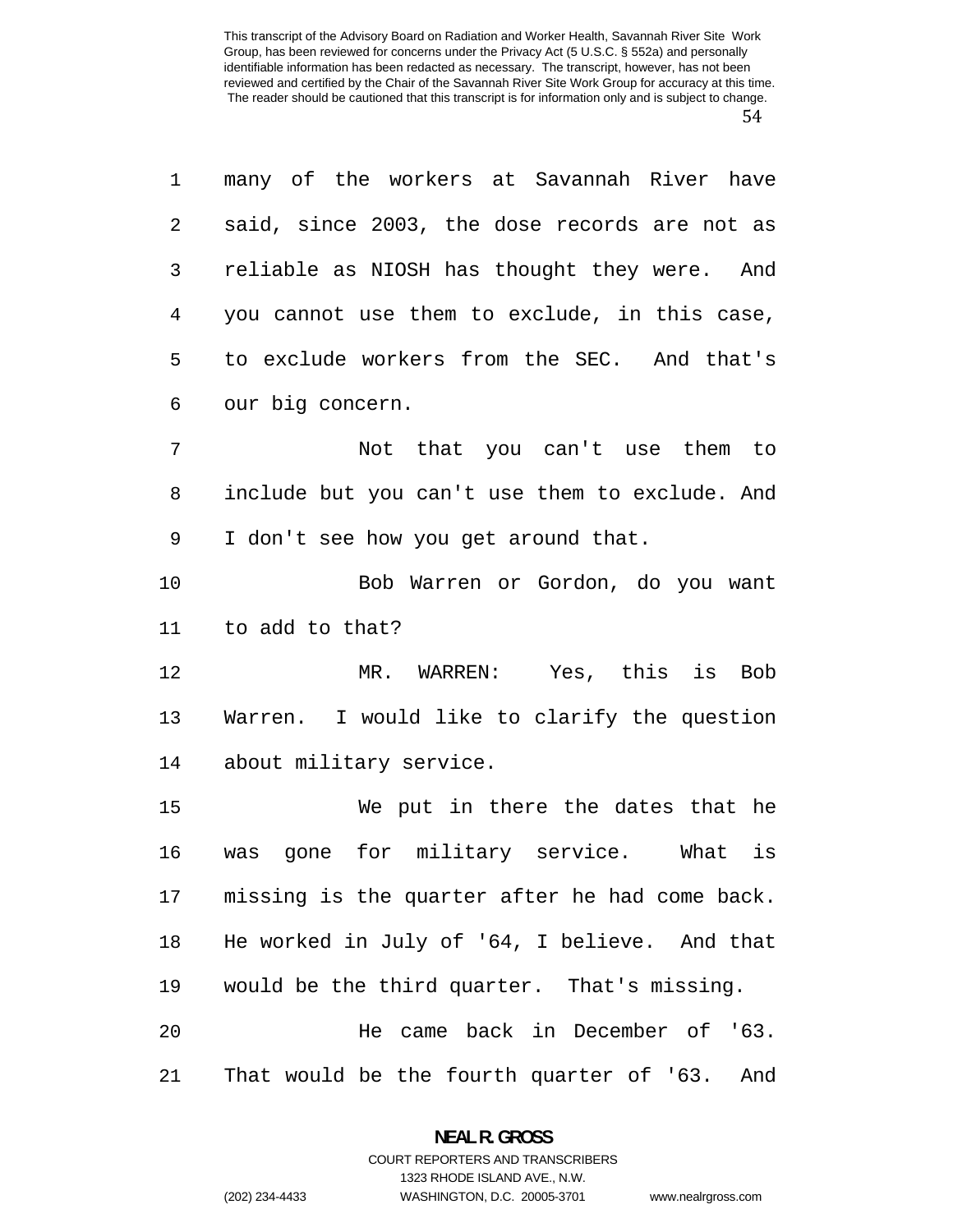that's missing. So there's no -- we weren't saying there was a gap because of his military service. We have the dates of his military service so we weren't trying to do anything with that.

But in his records that we got that said after we were denied several times, we finally got these records. And these records were missing two quarters.

The other thing is on these CATI interviews, you know, examples of people filing claims when they're elderly, trying to remember 45 years ago, they may remember 773 but they may not. So I just don't see how you can exclude people that didn't remember 773.

If they remember 773, it seems to me that ought to be an addition to the Class. But it wouldn't exclude anybody that didn't remember that. And the people that worked in 773-A and the lab, you're saying that you are going to exclude three of them because they

> **NEAL R. GROSS**  COURT REPORTERS AND TRANSCRIBERS

1323 RHODE ISLAND AVE., N.W. (202) 234-4433 WASHINGTON, D.C. 20005-3701 www.nealrgross.com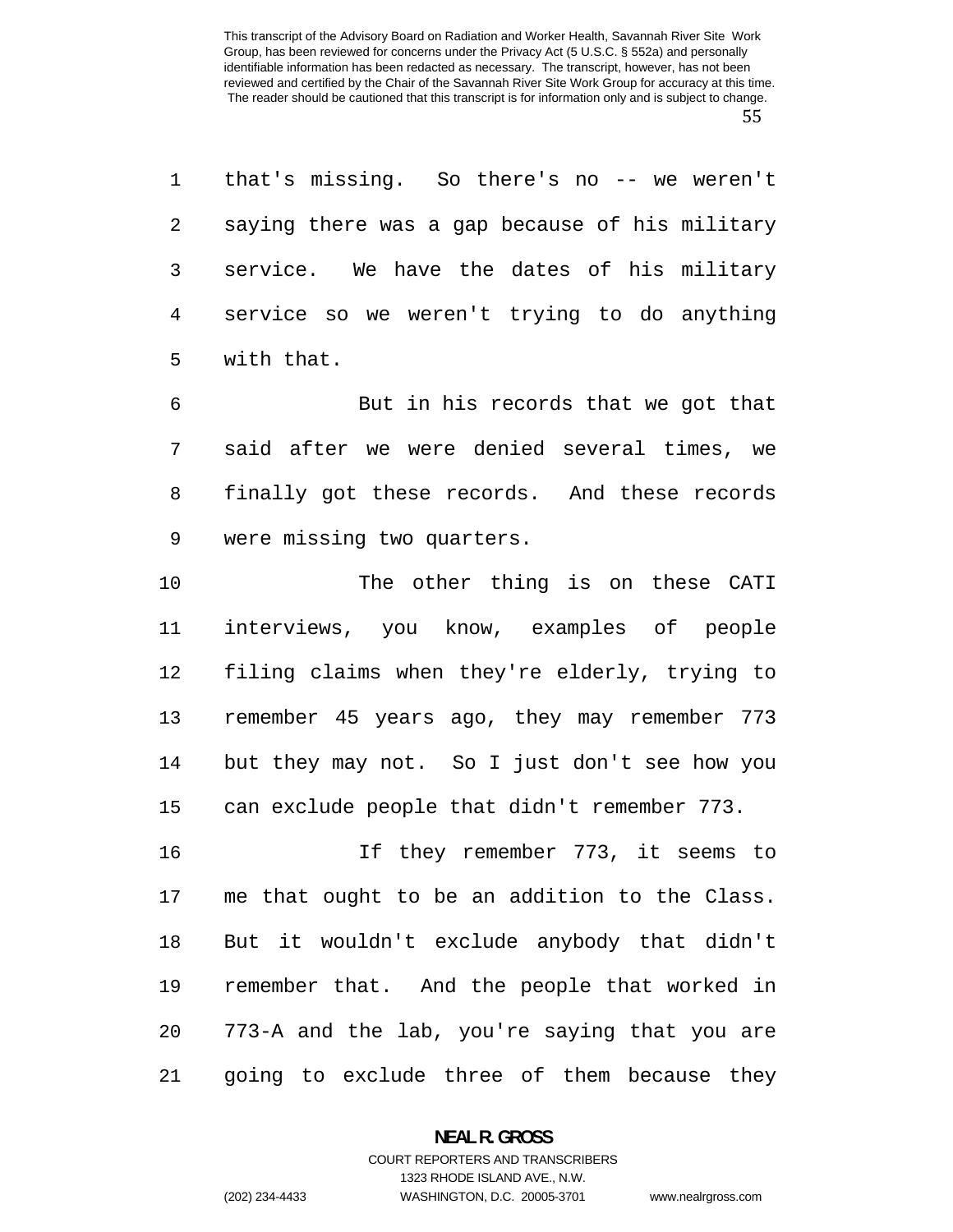might have been exposed but they didn't have a 2 job that might have exposed them.

And the one thing I wanted you to remember about 773-A and the lab, it backed up on the administrative building in an A area. And way back in 2002 or 2003, there were two ladies that came in about a problem they had in the administrative area when they had fumes coming up from the fabrication lab.

And it turns out that they didn't have any barrier between that lab and the administrative offices. After they found that out, they put the barrier. But that was in 1990-something.

So all of these years, people working in that administrative building backed up from that 773-A lab without a barrier and it went right into the offices. So there are a lot of things that are missing about records and all of this. But we've been trying to get this thing since almost eight years, even

#### **NEAL R. GROSS**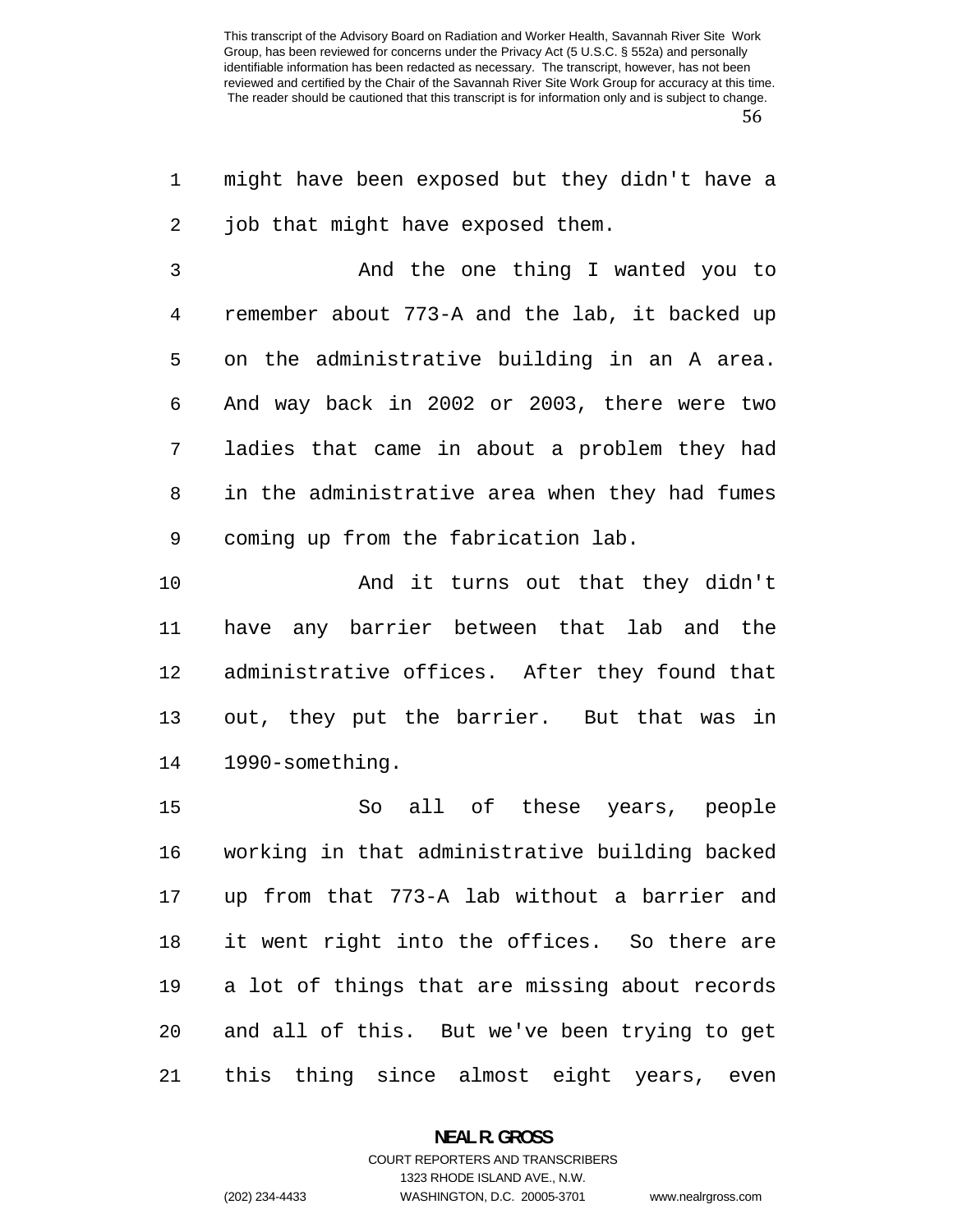though we've been working on this one since 2007.

I would just ask that we not have another delay after they had 180 days to get the response and they've taken over four years.

DR. RINGEN: Mark, can I make one more point?

CHAIRMAN GRIFFON: Yes, go ahead.

DR. RINGEN: I'd first like to address the general issue. There's also a specific issue that we have a concern with in the Class Definition. And that is we believe that the current petition is in error when it says that construction workers can be identified completely by the use of the HP codes 12D through 12H and 12J through 12Z. In other words, those codes that correspond to the central shops.

It is our understanding that construction workers at Savannah River got

# **NEAL R. GROSS**  COURT REPORTERS AND TRANSCRIBERS 1323 RHODE ISLAND AVE., N.W.

(202) 234-4433 WASHINGTON, D.C. 20005-3701 www.nealrgross.com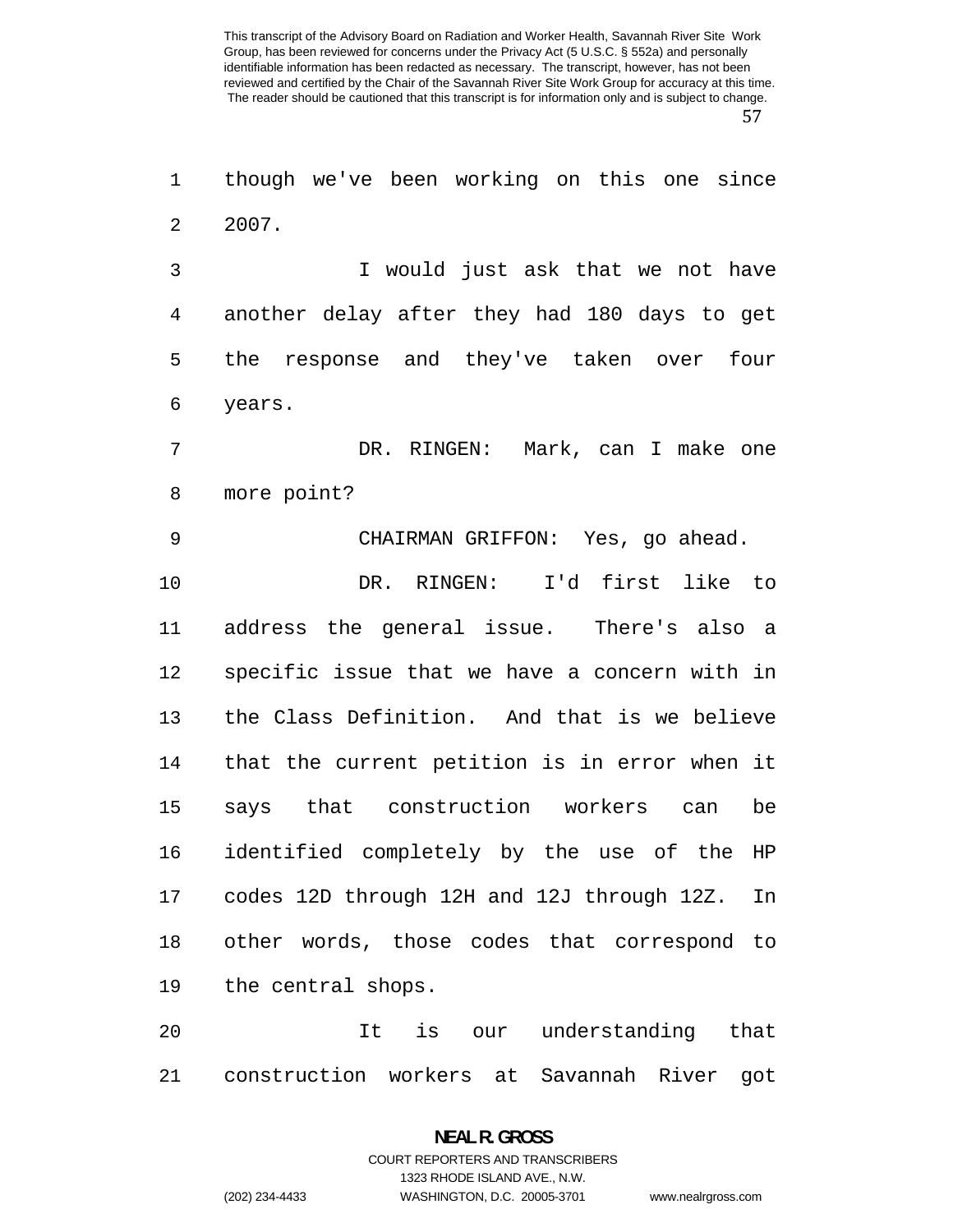| $\mathbf 1$ | their security badges through central shops    |
|-------------|------------------------------------------------|
| 2           | but not necessarily the radiation badges. And  |
| 3           | that a large number of construction workers    |
| 4           | got their radiation badges out on the site.    |
| 5           | CHAIRMAN GRIFFON: Thank you. Thank             |
| 6           | you.                                           |
| 7           | Yes, I'm trying to think of a                  |
| 8           | possible path forward. I mean I really would   |
| 9           | -- we put this off until the next full Board   |
| 10          | Meeting with the hopes that we can come -- you |
| 11          | know, weigh in. And if we need to modify this  |
| 12          | Class Definition, we can do it.                |
| 13          | Because we certainly want to $-$ as            |
| 14          | Knut said, it would be nice to move on this so |
| 15          | that we can, at the very least, get some       |
| 16          | people the compensation they are entitled to.  |
| 17          | I'm actually, you know -- so I                 |
| 18          | certainly am concerned about the data gaps as  |
| 19          | identified. Listening to both sides of this    |
| 20          | argument, I mean I also wonder if there's any  |
| 21          | other possibility between the all-worker       |

**NEAL R. GROSS**  COURT REPORTERS AND TRANSCRIBERS

1323 RHODE ISLAND AVE., N.W.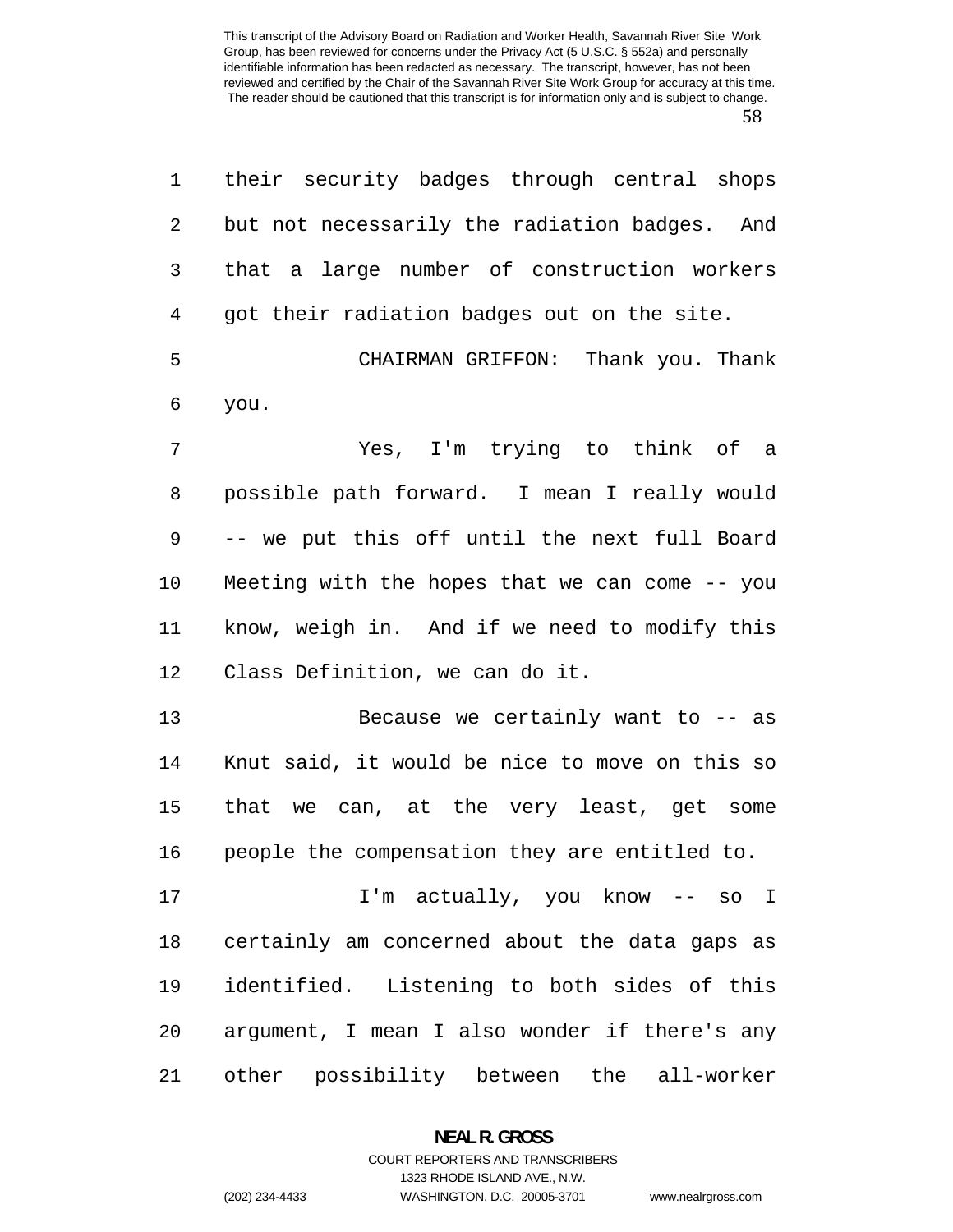option and this code by code.

2 I almost wonder if -- that's why I asked the question earlier, Tim, of the gaps because I was wondering if you could set up something where you could have criteria saying that if workers had complete records that indicate that they were not in those areas and were not in those certain badge codes, you know, in other words that would then exclude them from the SEC Class rather than using the reverse criteria of they have to have the code.

But, you know, then you run into the situation where, you know, you could have a fair amount of -- well, I mean, that would basically treating gaps as if they were in one 17 of those areas or one of those badge classes.

DR. RINGEN: That still wouldn't resolve the issue of the construction workers and other workers who --

CHAIRMAN GRIFFON: Yes, I know,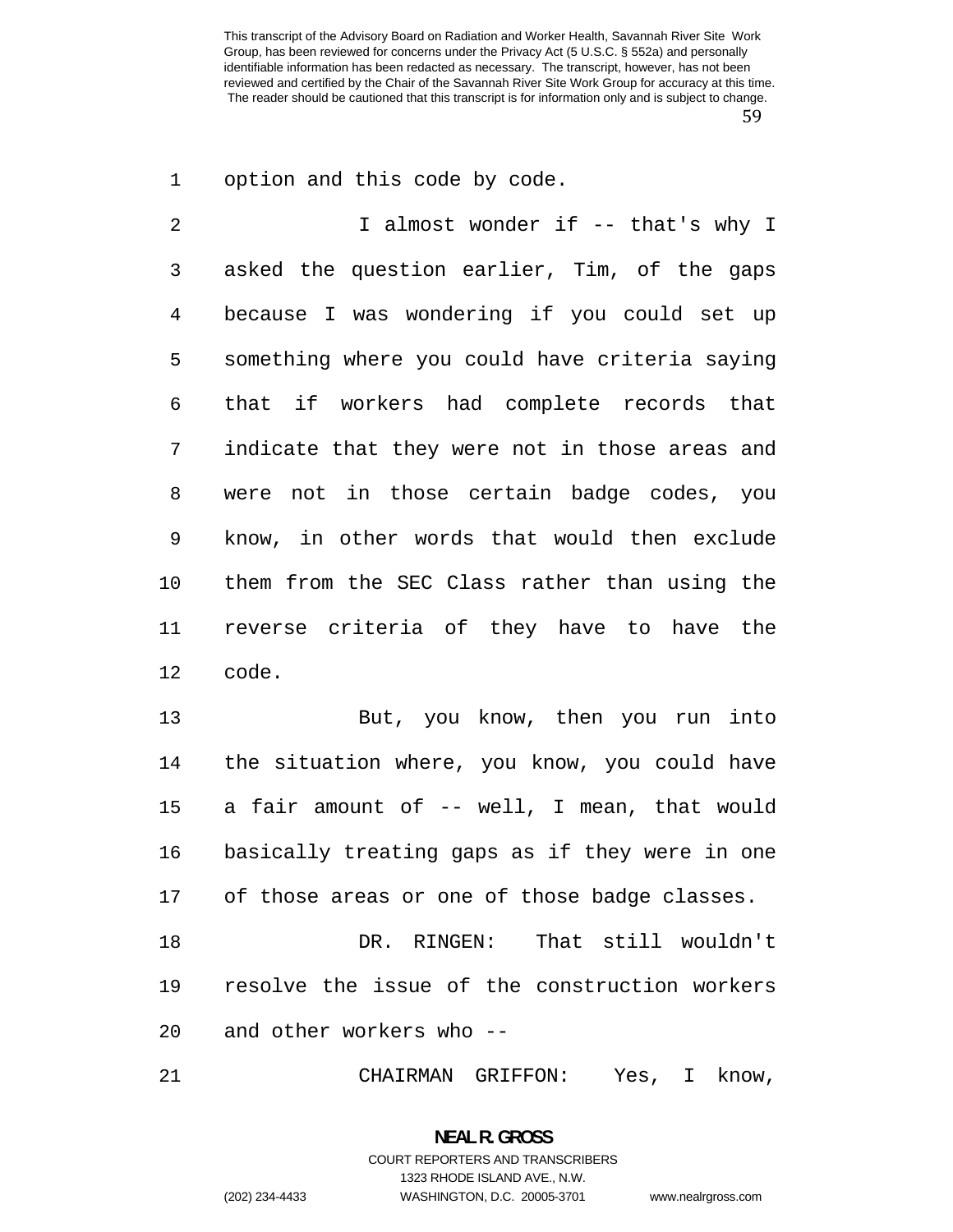| $\mathbf 1$    | right, right, right. Yes, so that's still in   |
|----------------|------------------------------------------------|
| 2              | there. I was writing that before you brought   |
| 3              | up that point on the construction workers.     |
| $\overline{4}$ | -- but do any other Board<br>So                |
| 5              | Members have any opinions about this plan? I   |
| 6              | mean where I'm at right now is I feel like we  |
| 7              | have sort of two possibilities.                |
| $\, 8$         | And I would like to bring this to              |
| 9              | the Board next week. And I'm hoping that -- I  |
| 10             | know Tim indicated they want longer to look at |
| 11             | this gap analysis. But I would hope they can   |
| 12             | do the best they can by next week because I    |
| 13             | would like to bring this to some kind of       |
| 14             | closure next week at the Board meeting.        |
| 15             | Do other Board Members have any                |
| 16             | comments?                                      |
| 17             | MEMBER CLAWSON: Well, Mark, this               |
| 18             | is Brad. You know just in reading these        |
| 19             | reports and stuff, I really -- you know, I     |
| 20             | understand what Tim has done and he has done a |
| 21             | good job.                                      |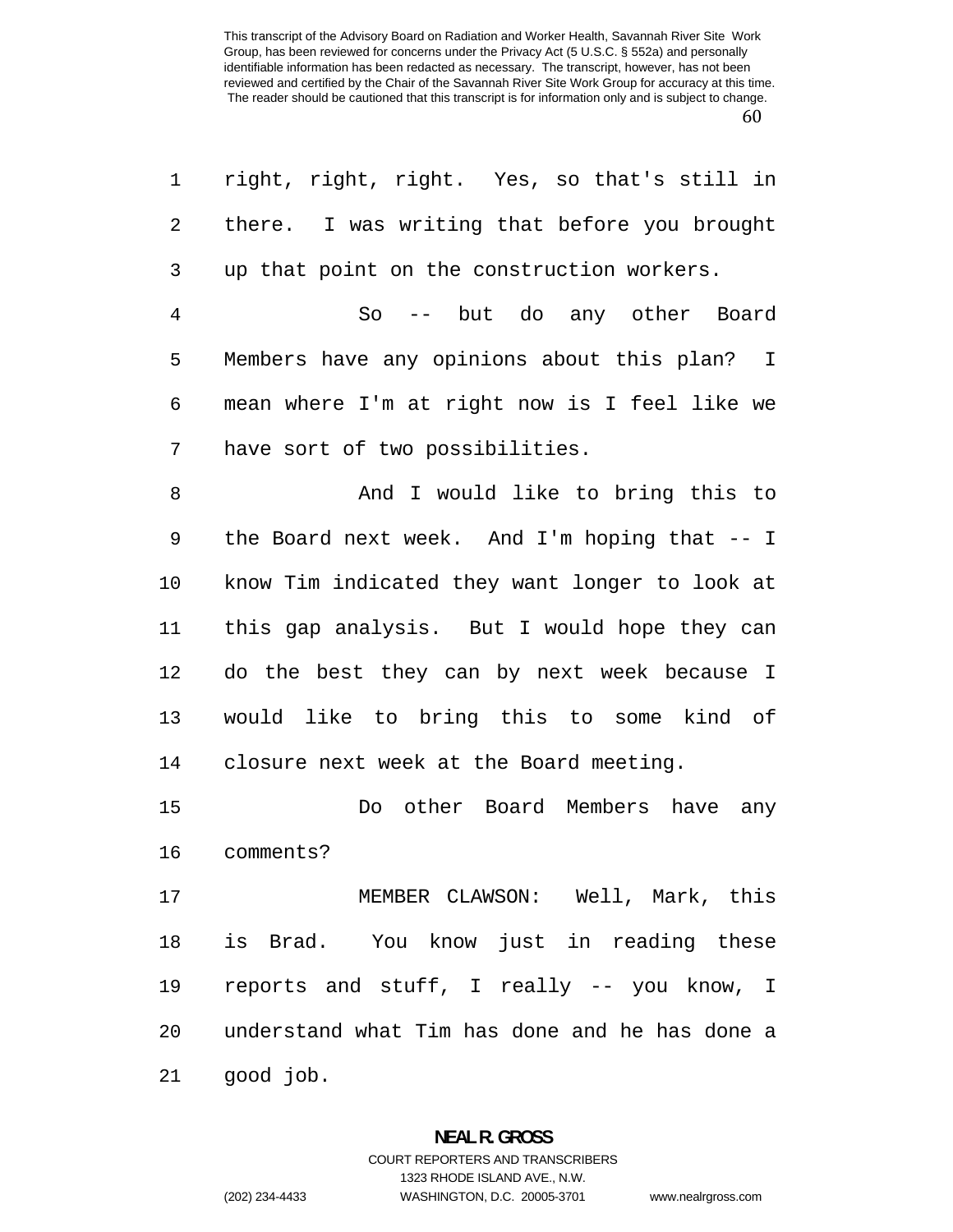| $\mathbf 1$ | But it all comes back to if we                |
|-------------|-----------------------------------------------|
| 2           | don't have the data for these people,         |
| 3           | including where they were at or anything else |
| 4           | like that, it creates quite a problem for us. |
| 5           | I know that we're -- you know we're trying    |
| 6           | everything we can to be able to place these   |
| 7           | people where they're at. But if we can't, we  |
| 8           | can't.                                        |
| 9           | But, you know, we'll give it the              |
| 10          | best shot. But this basically comes down to   |
| 11          | the full Board.                               |
| 12          | CHAIRMAN GRIFFON: Yes. And I want             |
| 13          | an opportunity to fully look at the new       |
| 14          | proposal by NIOSH. But I also have concerns.  |
| 15          | But at the Rocky Flats Site, I was going to   |
| 16          | bring that up as well, Arjun, I was pretty    |
| 17          | involved with that as well.                   |
| 18          | And, I mean, but it was done for a            |
| 19          | totally different purpose. I mean here we're  |
| 20          | trying to determine eligibility and an SEC    |
| 21          | Class. There we were trying to see if the     |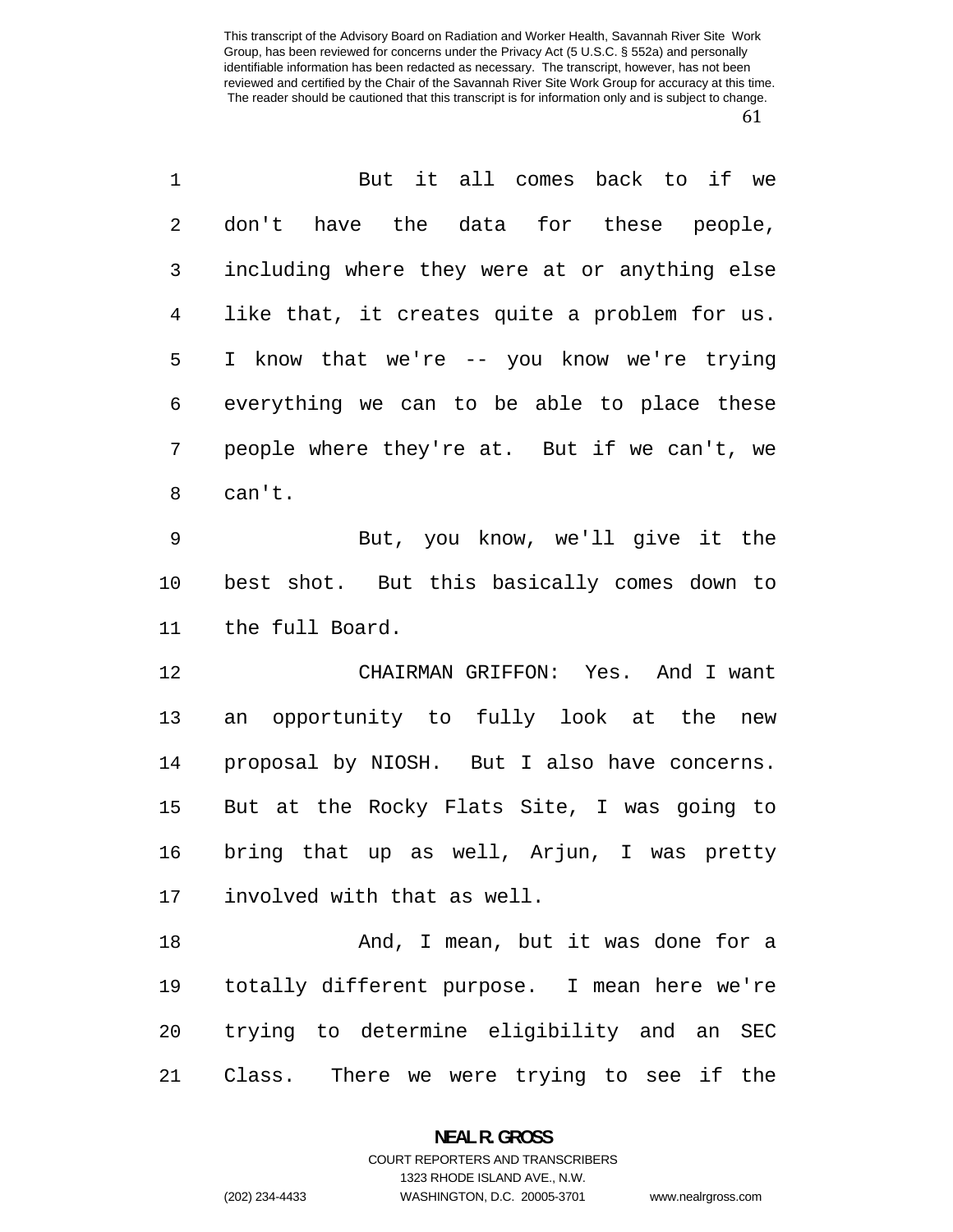| $\mathbf 1$    | data was adequate for coworker models. And,    |
|----------------|------------------------------------------------|
| 2              | you know, it was for different purposes.       |
| 3              | So in this case I think we really              |
| $\overline{4}$ | have to get it right all the time. You know    |
| 5              | we can't just say well, we've got 95 percent   |
| 6              | of the people that deserve to be in the Class. |
| 7              | We missed five percent of the individual       |
| 8              | claimants.                                     |
| $\mathsf 9$    | So I think this is our goal for                |
| 10             | those kinds of decisions, we want to get it    |
| 11             | right every time in my opinion anyway.         |
| 12             | MEMBER CLAWSON: Well, and, Mark,               |
| 13             | this is Brad again. Looking at the             |
| 14             | information that we've got so far, we have     |
| 15             | only looked at 10 cases. This is to give us    |
| 16             | just kind of a filling spot. We're -- there's  |
| 17             | thousands of cases out there that, you know,   |
| 18             | this could be affecting.                       |
| 19             | Then, too, to get into this meeting            |

so forth like that, I really haven't had any

and we're changing parts of the definition and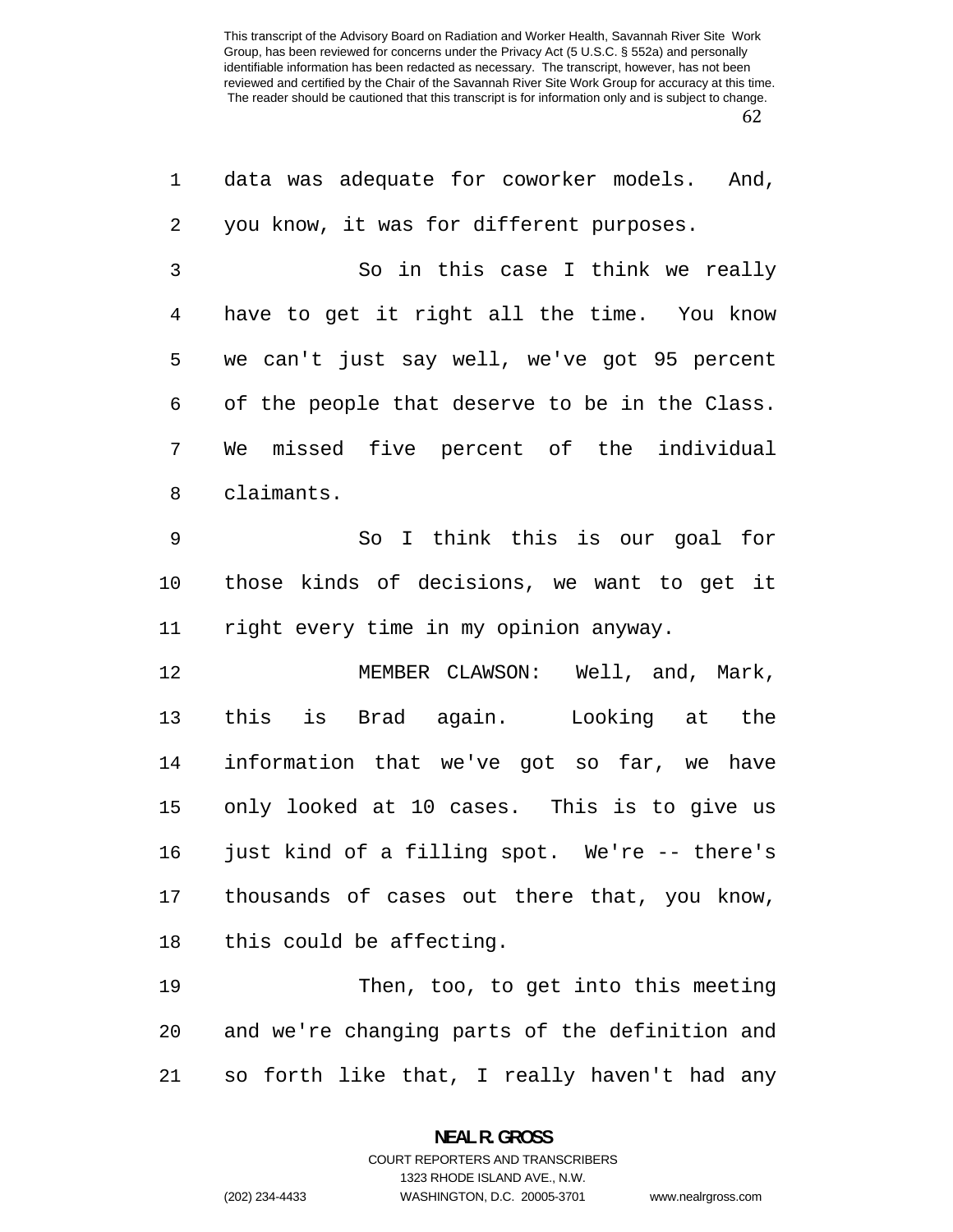time to be able to look at how that would

|    | 2 effect us.                                                    |
|----|-----------------------------------------------------------------|
| 3  | CHAIRMAN GRIFFON: Well, Tim, can                                |
| 4  | you forward that new information around to the                  |
| 5  | -- I would think the entire Board in the next                   |
| 6  | couple days?                                                    |
| 7  | DR. TAULBEE: Which new information                              |
| 8  | are you talking about?                                          |
| 9  | CHAIRMAN GRIFFON: Well, at least                                |
| 10 | the new proposed definition.                                    |
| 11 | DR. TAULBEE: That we can certainly                              |
| 12 | send.                                                           |
| 13 | CHAIRMAN GRIFFON: And then to the                               |
| 14 | extent that you go further on this gap                          |
| 15 | analysis, I would think as much as you can                      |
| 16 | have on that would be appreciated.                              |
| 17 | DR. TAULBEE: Okay.                                              |
| 18 | MEMBER SCHOFIELD: Mark, this is                                 |
| 19 | Phil. I'm concerned about the way they're                       |
| 20 | using these codes because that's<br>an                          |
| 21 | administrative paper thing, whether a person -                  |
|    | <b>NEAL R. GROSS</b><br><b>COURT REPORTERS AND TRANSCRIBERS</b> |

1323 RHODE ISLAND AVE., N.W.

(202) 234-4433 WASHINGTON, D.C. 20005-3701 www.nealrgross.com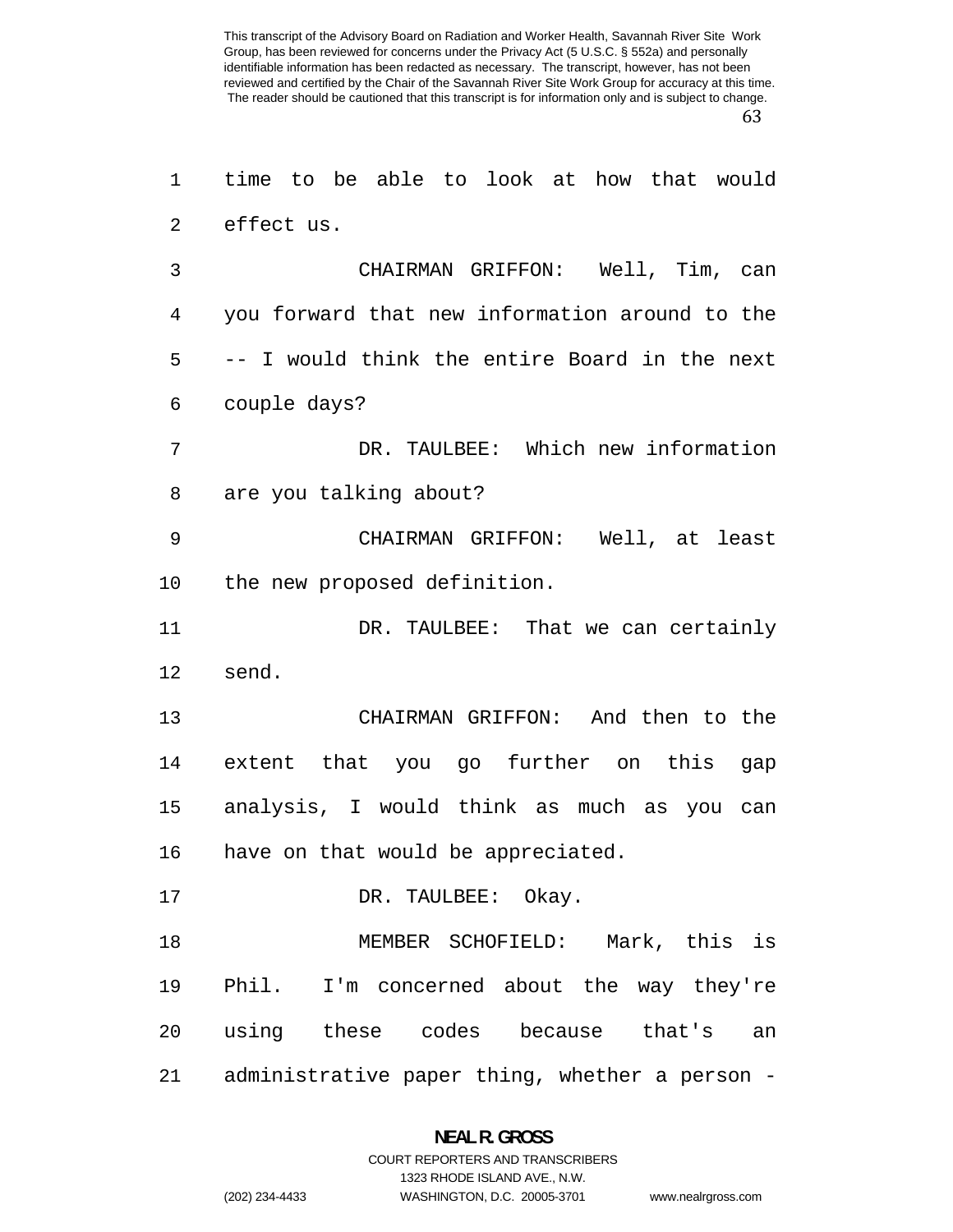- whether these codes are put to a person's record at the time they're working there. That could easily be missed. You know they might spend several months there or they may be going in or out of that area but typically they're assigned to some other area. So they aren't given a code that shows them in that area. That would obviously exclude a lot people who have been in those areas and worked in those areas. You know that's just my observation. CHAIRMAN GRIFFON: Thanks, Phil. MEMBER LOCKEY: Mark? CHAIRMAN GRIFFON: Yes? MEMBER LOCKEY: This is Jim Lockey. One of my concerns is, is this something that is unique to this particular site? Or is this an issue that may apply to other sites,

particularly during the earlier years.

So I know this is not a -- these ten cases are not a random sample. But I

## **NEAL R. GROSS**  COURT REPORTERS AND TRANSCRIBERS

1323 RHODE ISLAND AVE., N.W. (202) 234-4433 WASHINGTON, D.C. 20005-3701 www.nealrgross.com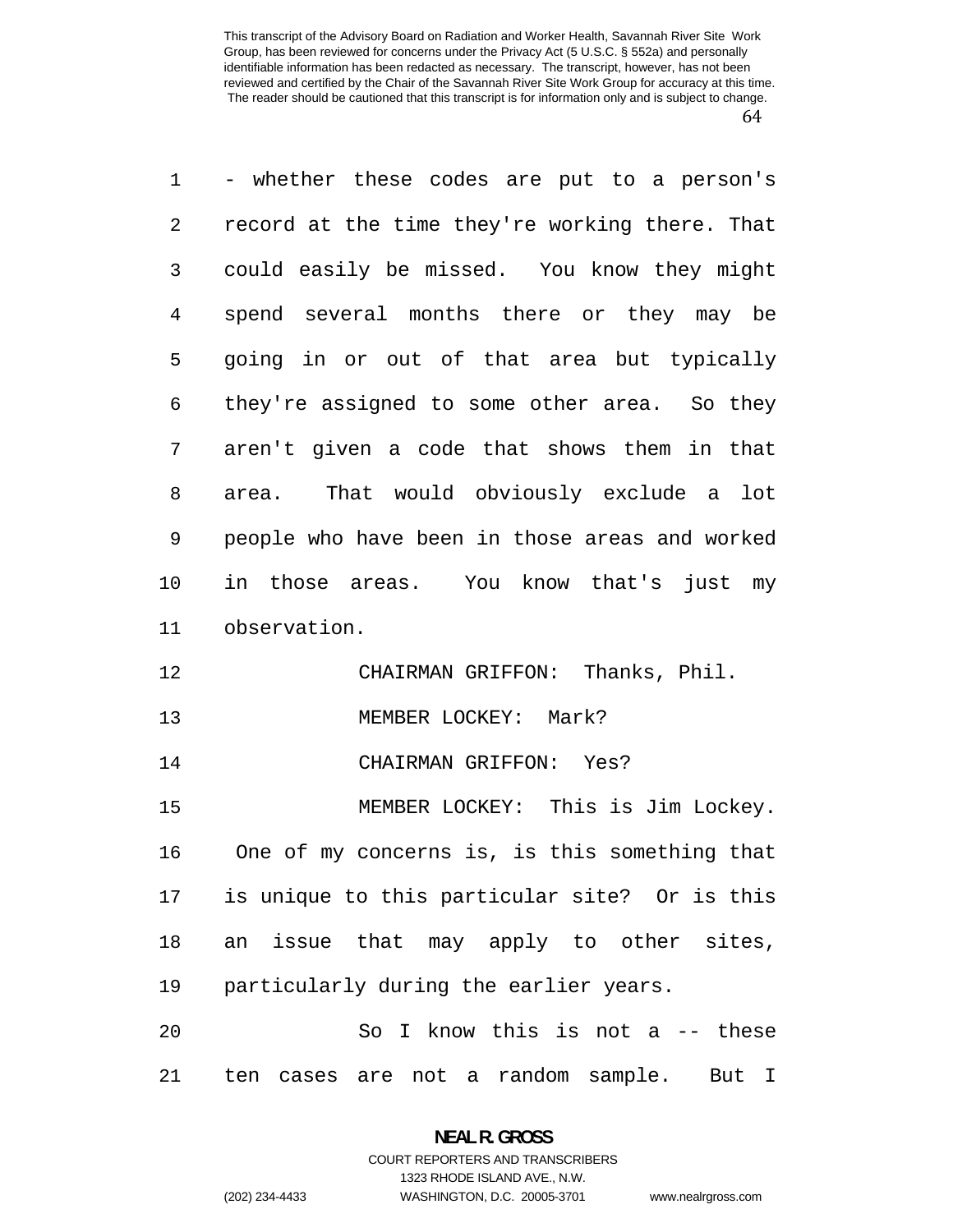think we probably should discuss an approach to look at this on a more objective basis to see if, in fact, this is an ongoing problem not only at this site but it may be a potential ongoing problem at other sites where things are just so illegible or there's data missing that you can't do dose reconstruction.

I'm concerned that we need to -- this sort of raises an issue like a pilot study -- this would serve as a pilot study on how we needed to find out, in fact, can we confirm, in fact, this is a universal problem at this site and maybe at other sites.

CHAIRMAN GRIFFON: Yes. Yes, I would agree with that, Jim. I think that -- I do listen, you know. I mean Tim's point that, you know, when they do the data requests, they may leave out certain quarters intentionally because there were no positive readings or whatever. So there could be some explanations for some of these gaps. But I would agree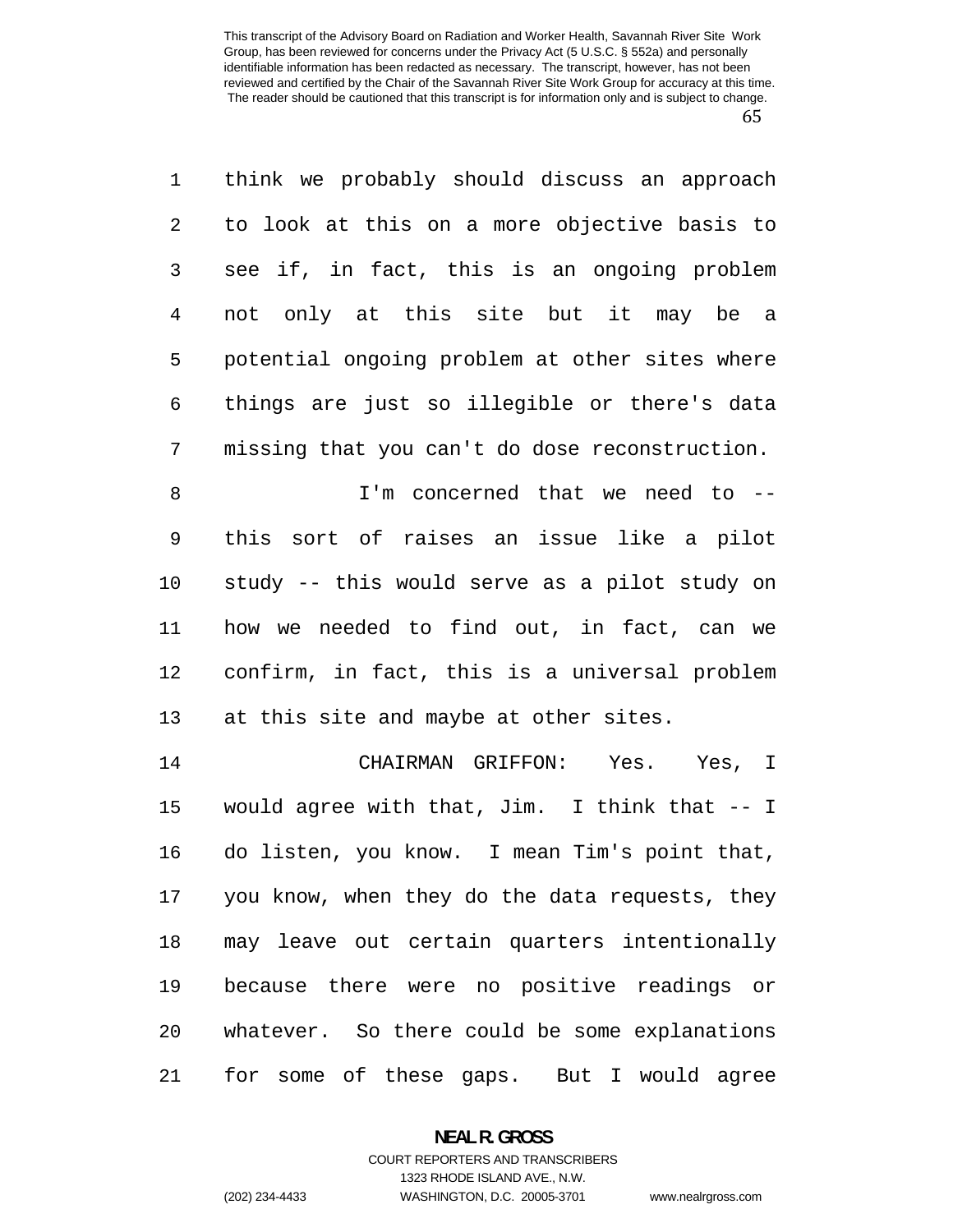with you overall.

| $\overline{2}$ | The other thing I would point out              |
|----------------|------------------------------------------------|
| 3              | is that -- and I think Arjun raised this in    |
| 4              | the original presentation -- was that often    |
| 5              | times the illegible records that we have on    |
| 6              | the O: drive, when you go -- when we did our   |
| 7              | quality assurance visit to the ORAU offices,   |
| 8              | they often have the original records and they  |
| 9              | are, you know, illegible. So, you know, it's   |
| 10             | not always -- yes, a that is a limitation of   |
| 11             | your analysis, which I think you've mentioned, |
| 12             | Arjun.                                         |
| 13             | Go ahead.                                      |
| 14             | MEMBER MELIUS: This is Jim Melius.             |
| 15             | I've been listening in.                        |
| 16             | CHAIRMAN GRIFFON: Excuse me?<br>Who            |
| 17             | is that? Jim?                                  |
| 18             | MEMBER MELIUS: Melius.                         |
| 19             | CHAIRMAN GRIFFON: Oh, okay.                    |
| 20             |                                                |
|                | MEMBER MELIUS: Yes, remember me?               |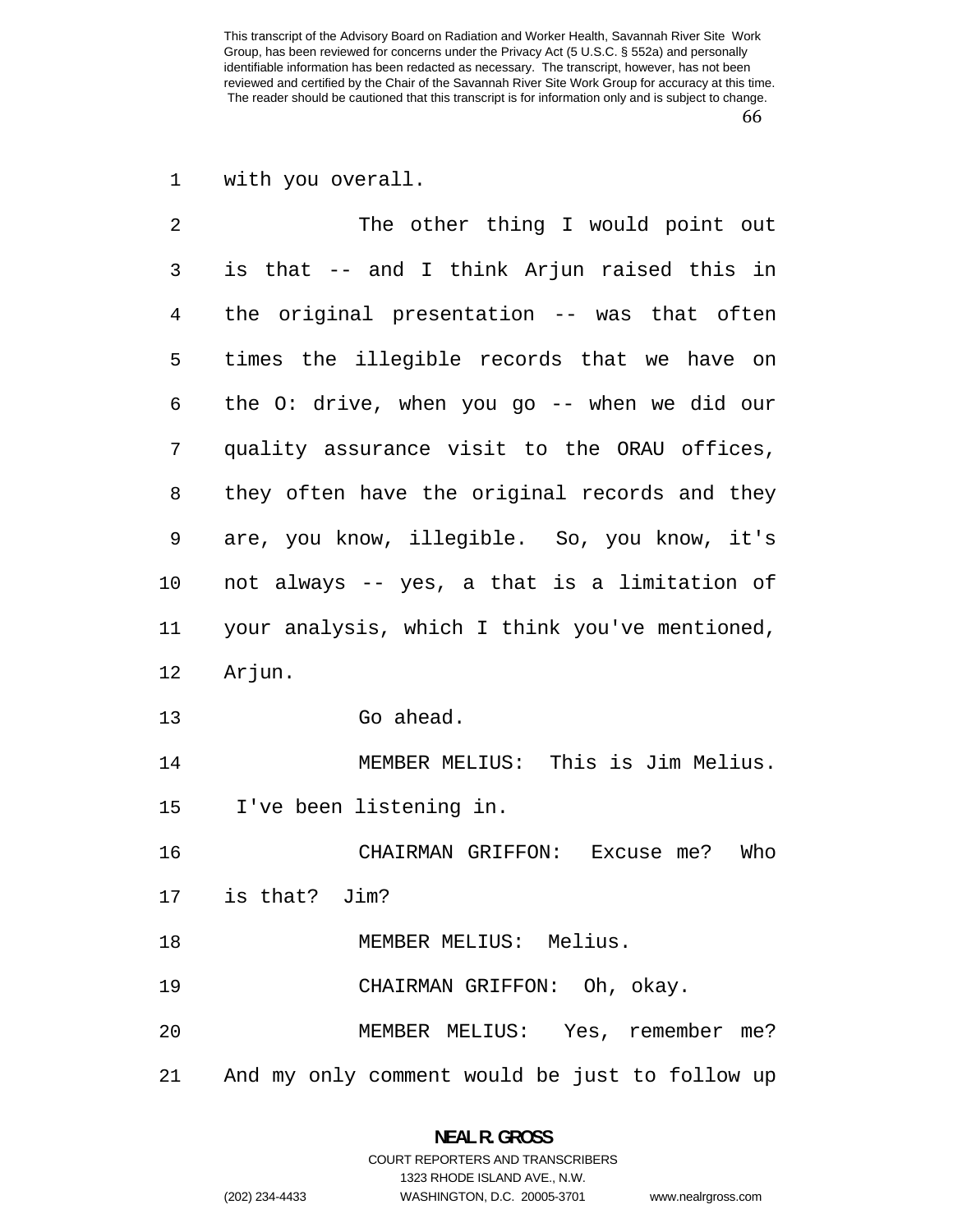with -- one, I would urge you to bring this to the Board. I think this has gone on a long time.

And I think, you know, it is hard for me to see doing -- that trying to do this through some sort of random sampling of all records is going to take many, many months. And I don't think that's -- you know, and a large commitment of resources and so forth. And I think we need to, you know, carefully think about that.

I would just only add that, you know, if we look back at the history and following up on Jim Lockey's comment is, you know, what we've generally found and what NIOSH has found, because they've come forward with, in terms of recommendations to change, you know, restrictive Class Definitions or very specific Class Definitions is that, you know, the records don't support specific Class Definitions by area very well. Or by, you

#### **NEAL R. GROSS**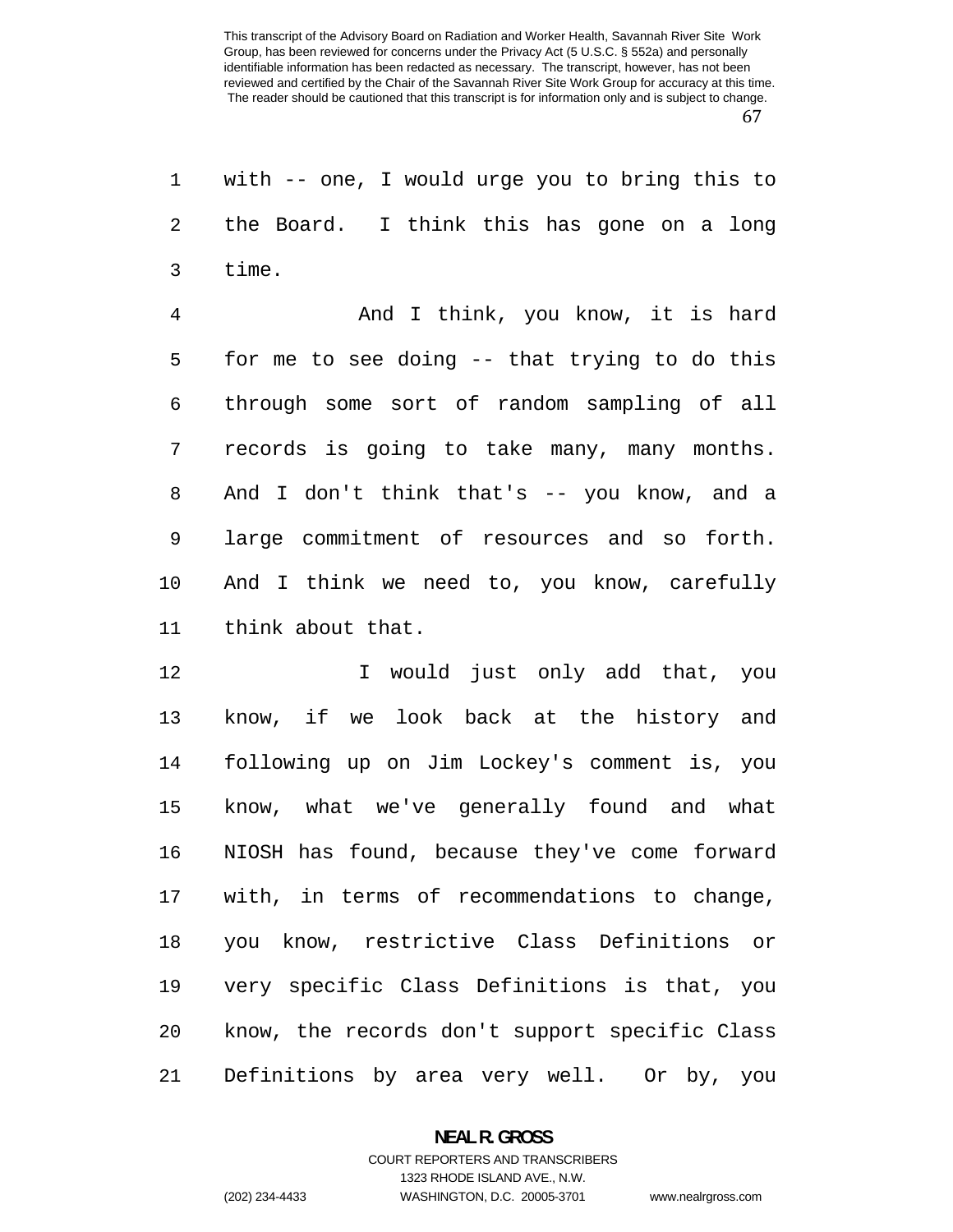know, monitored, not monitored, all the other attempts that have been made.

Because particularly in the earlier years, there's just so many gaps in the record systems. Again, you know, not -- the record systems weren't designed for someone to go back, you know, 50, 60 years later and do dose reconstruction.

So I think, you know, in some ways in order to use this type of Class Definition, my feeling is sort of the onus is on NIOSH to prove that it is workable. And, you know, frankly I'm pretty skeptical, particularly after hearing that they just discovered another area that, you know, code that should have been included.

But we can -- we should all talk about this at the Board Meeting next week.

CHAIRMAN GRIFFON: Yes, I agree. And that was my intention, Jim. I didn't know you were on the line.

## **NEAL R. GROSS**  COURT REPORTERS AND TRANSCRIBERS 1323 RHODE ISLAND AVE., N.W.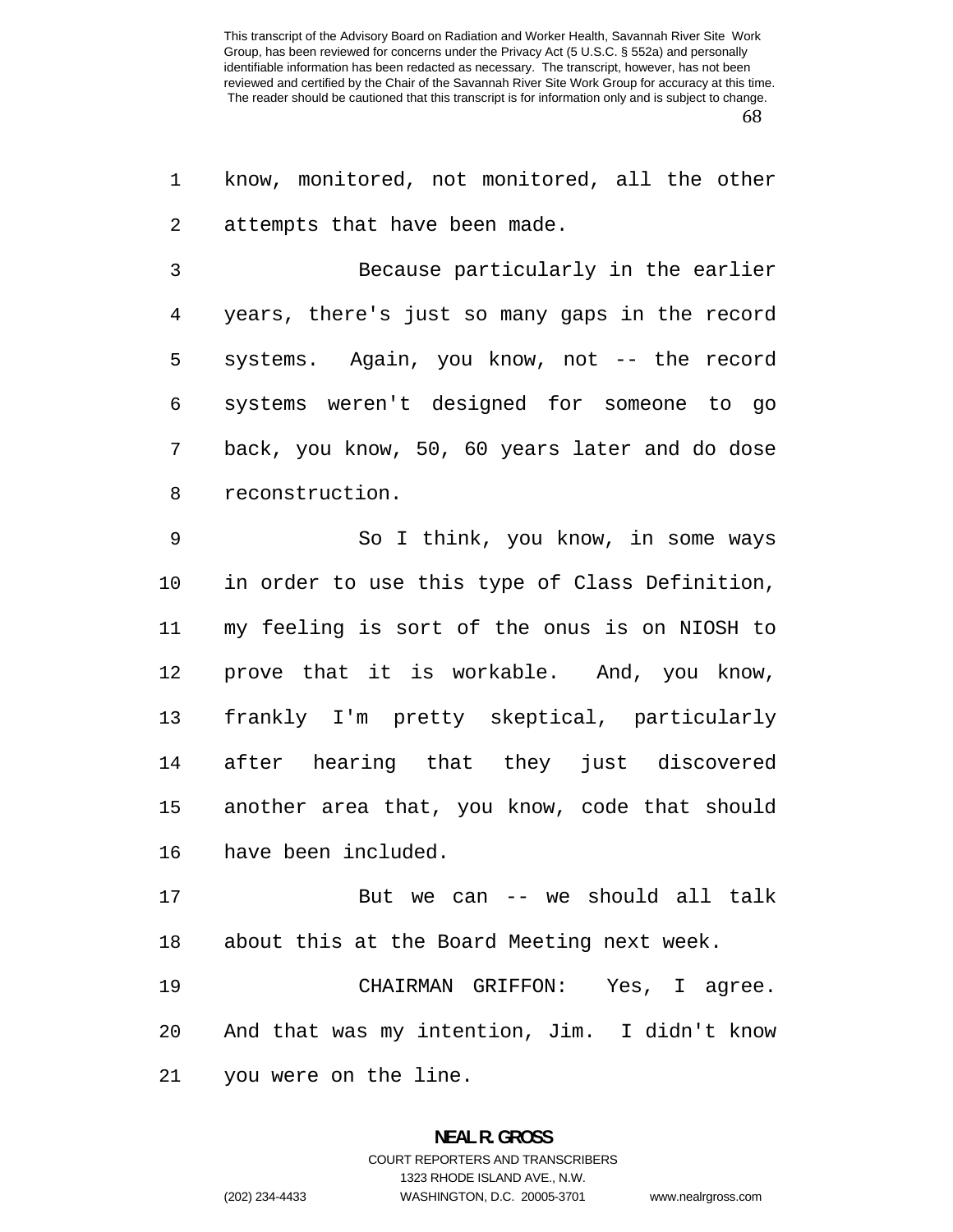But my intention is that we definitely have some things. And we sort of have two proposals out here to modify NIOSH or, you know, I would think, you know, the all workers based on SC&A's review of this. And the concerns that have been raised throughout the call.

So that is why I was saying NIOSH can elaborate on this, their gap analysis or whatever argument they can bring out, I think that would be useful. Because I really think we do need to come to closure on this. So that's my intention.

14 I don't know if there is any more discussion from the Work Group but my intention would be to bring -- have NIOSH give us this new proposed language and bring this topic for a discussion to the Board Meeting next week if that's okay?

MEMBER CLAWSON: Sounds good with me, Mark. I agree with you on that. This is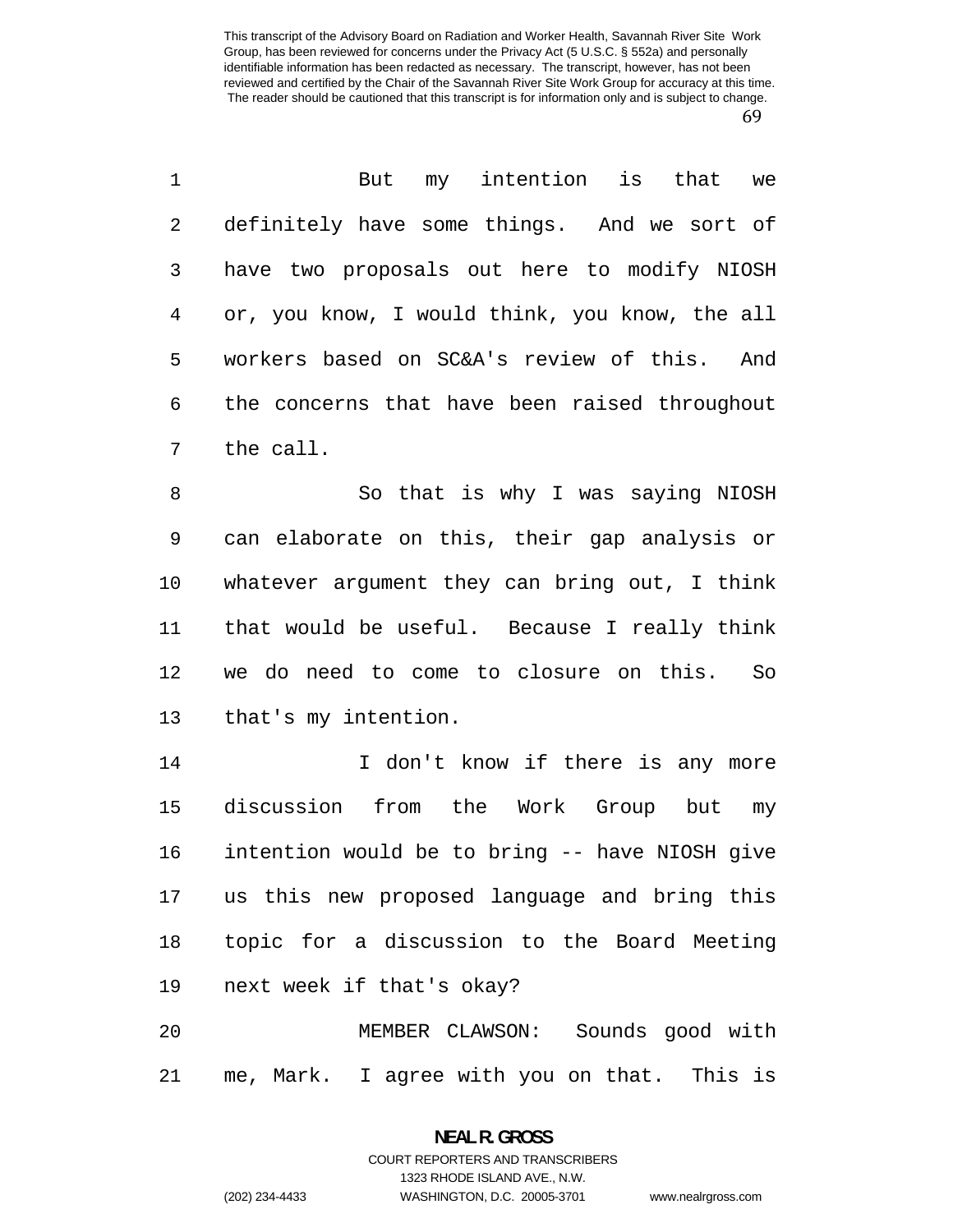Brad.

| 2  | CHAIRMAN GRIFFON: I guess I'm                 |
|----|-----------------------------------------------|
| 3  | going to stop short of making a Work Group    |
| 4  | recommendation to bring to the Board Meeting  |
| 5  | but rather just bring it as the topic here is |
| 6  | what we've heard and here's where we're at,   |
| 7  | report on it, and have a Board discussion on  |
| 8  | it.                                           |
| 9  | MR. HINNEFELD: Mark?                          |
| 10 | CHAIRMAN GRIFFON: What's that?                |
| 11 | MR. HINNEFELD: Mark, this is Stu              |
| 12 | Hinnefeld.                                    |
| 13 | CHAIRMAN GRIFFON: Yes?                        |
| 14 | MR. HINNEFELD: I just wanted to               |
| 15 | offer a couple of things. One, with respect - |
| 16 | - can everybody hear me okay?                 |
| 17 | CHAIRMAN GRIFFON: Yes.                        |
| 18 | MR. HINNEFELD: With respect to                |
| 19 | additional work on the gap analysis, I think  |
| 20 | we should probably feel like for next week    |
| 21 | we're going to have what we have today. I     |

1323 RHODE ISLAND AVE., N.W.

(202) 234-4433 WASHINGTON, D.C. 20005-3701 www.nealrgross.com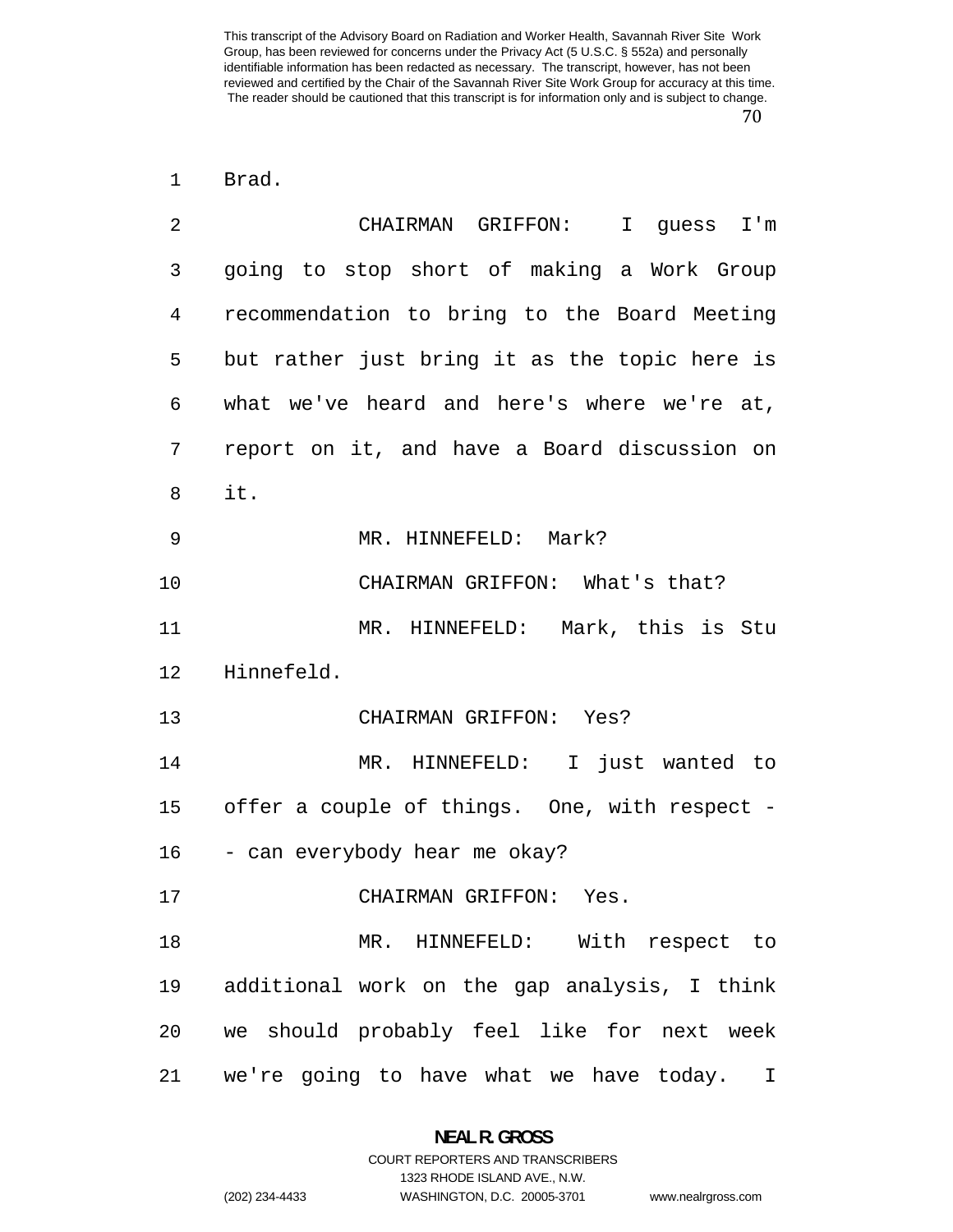think -- it's Friday now. As a general rule, we're traveling on Tuesday.

CHAIRMAN GRIFFON: Right.

MR. HINNEFELD: I don't know how much additional can be accomplished in terms of that for next week although I think there have been a number of points raised by Tim that point out -- that would lead me to believe that that analysis is an important part of understanding exactly what we are facing here in the administration, what would be faced in defining this Class as we're discussing.

I think it is not a fact that there is sufficient information presented to the Board that would indicate that this approach is not appropriate, you know the approach of defining where people worked by this particular record.

To Knut's point, I don't believe we've ever taken the position that all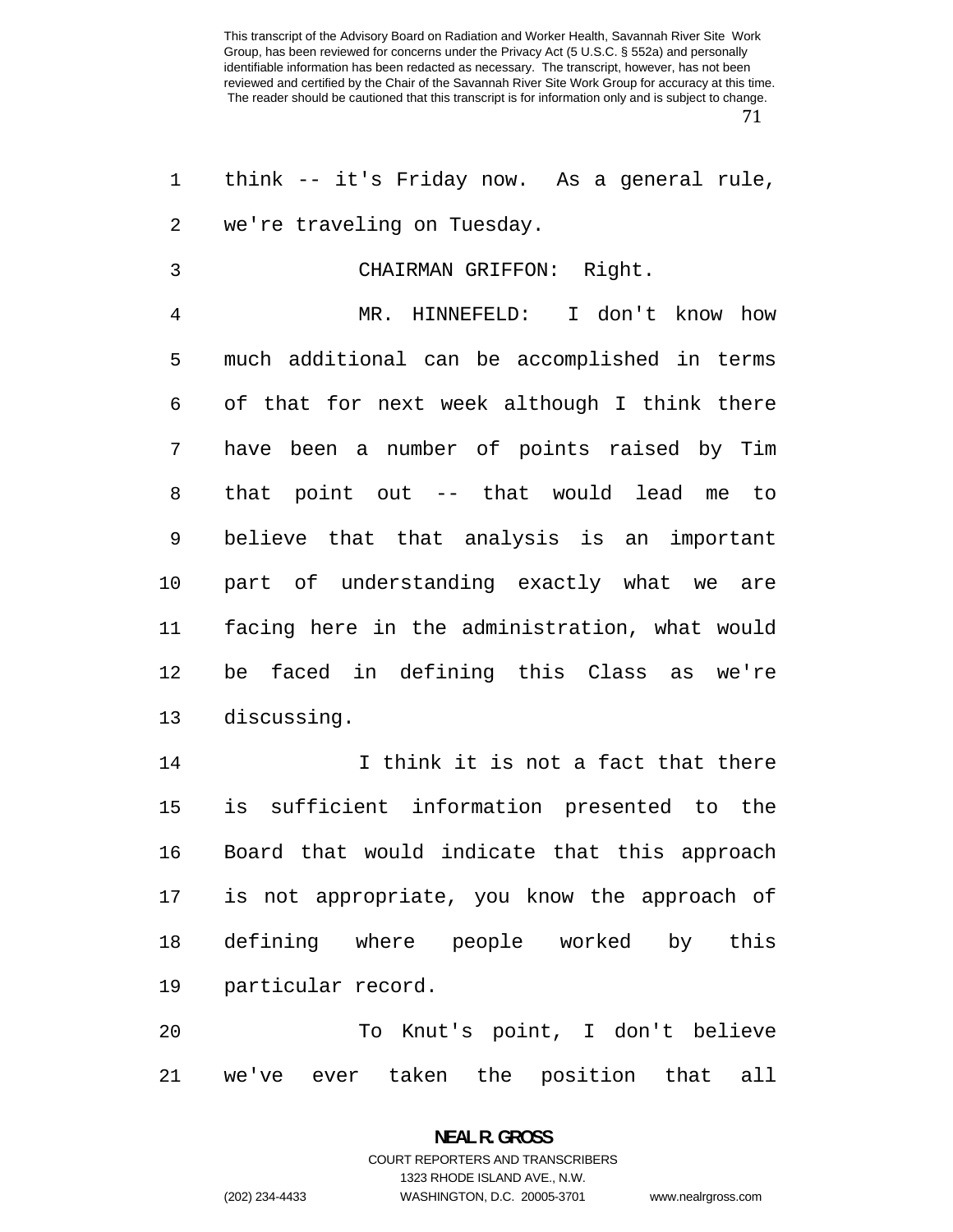construction workers reported to central shops. I believe we agree that some construction workers reported to that the point -- got their dosimetry at the place where they worked.

And so that was, you know, the way we originally designed the Class. And then we added people who reported to a central location and worked all over the site in order to make sure we didn't miss those people.

The issue I'm having with this is the thorium work that we've identified so far as being infeasible occurred in two small areas of a 300-square mile site. So an attempt or a suggestion now that because of this small amount of thorium work that dose reconstruction is not feasible for anybody on the site during those years, when, in fact, there may, in fact, be this credible record that there is, in fact, a way to identify the people who were even potentially exposed to

## **NEAL R. GROSS**  COURT REPORTERS AND TRANSCRIBERS

1323 RHODE ISLAND AVE., N.W.

(202) 234-4433 WASHINGTON, D.C. 20005-3701 www.nealrgross.com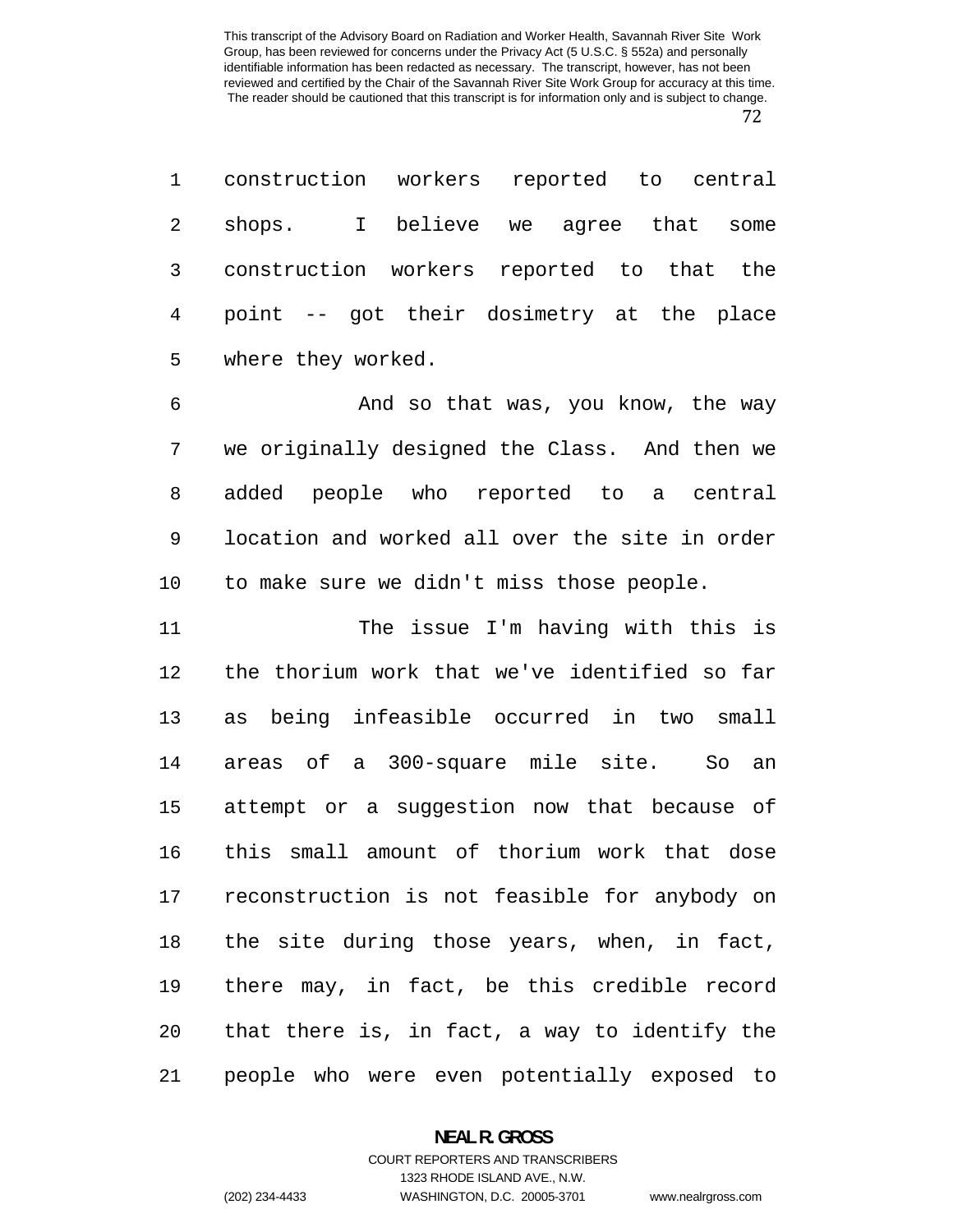| 1              | this, I think that's kind of a hazardous route |
|----------------|------------------------------------------------|
| $\overline{2}$ | to go down, to be honest.                      |
| 3              | DR. MAKHIJANI: Mark, could I say               |
| 4              | something about that?                          |
| 5              | CHAIRMAN GRIFFON: Arjun, go ahead.             |
| 6              | DR. MAKHIJANI: This is Arjun. Am               |
| 7              | I on mute?                                     |
| 8              | CHAIRMAN GRIFFON: No, you are                  |
| 9              | fine.                                          |
| 10             | DR. MAKHIJANI: Okay. The one                   |
| 11             | point I would like to bring up is that apart   |
| 12             | from this proposed SEC, we have established    |
| 13             | there was thorium work in lots and lots of     |
| 14             | other places in Savannah River Site. And       |
| 15             | there are -- NIOSH has proposed those          |
| 16             | reconstruction methods say for the 200 area,   |
| 17             | for the 300 M area, and so on. And we have     |
| 18             | produced reports and there are a large number  |
| 19             | of outstanding issues on many of them.         |
| 20             | And then still the full scope of               |
| 21             | thorium work is not definitely defined as yet. |

# **NEAL R. GROSS**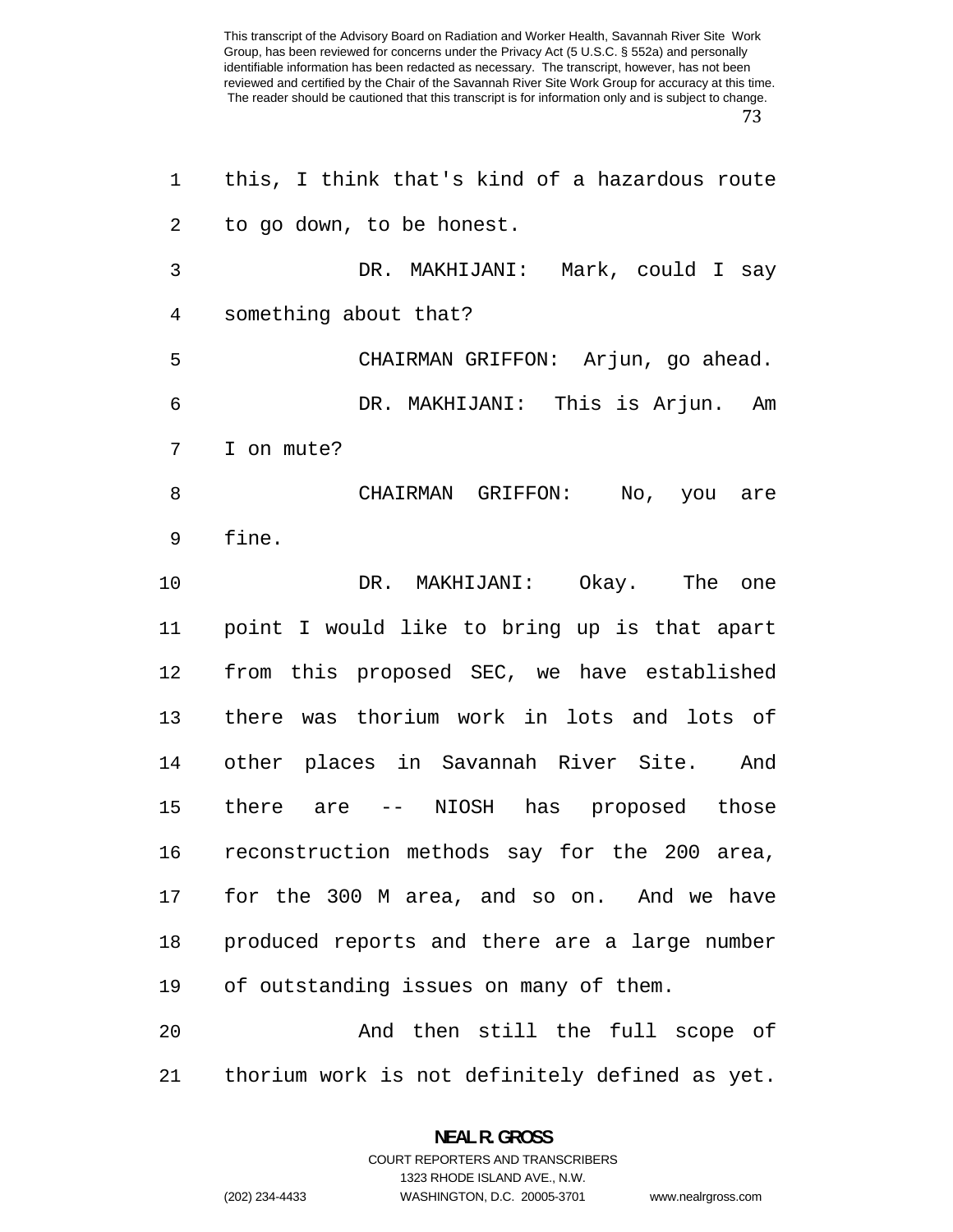| 1              | We know that it was there in the 200 area and |
|----------------|-----------------------------------------------|
| 2              | it was there in the 300 area. And in some     |
| 3              | parts of the 100 area outside the reactors,   |
| $\overline{4}$ | like one of the reactor-associated            |
| 5              | laboratories and so on.                       |
| 6              | So -- and those issues would still            |
| 7              | all have to be resolved. So I think what Stu  |
| 8              | said, I don't disagree with that. However, it |
| 9              | has to be complemented by the fact that we're |
| 10             | not talking about two small areas of thorium  |
| 11             | work. We're talking about lots of areas where |
| 12             | the dose reconstruction method is still at    |
| 13             | issue.                                        |
| 14             | MR. HINNEFELD: I understand.                  |
| 15             | DR. MAKHIJANI: Yes, yes.                      |
| 16             | MR. HINNEFELD:<br>That's not what I           |
| 17             | intended. I did intend -- I said we have a    |
| 18             | recommendation that we can pay some people    |
| 19             | with an action here with the Class we've      |
| 20             | recommended. Some of those people can start   |
| 21             | getting their compensation with this          |

#### **NEAL R. GROSS**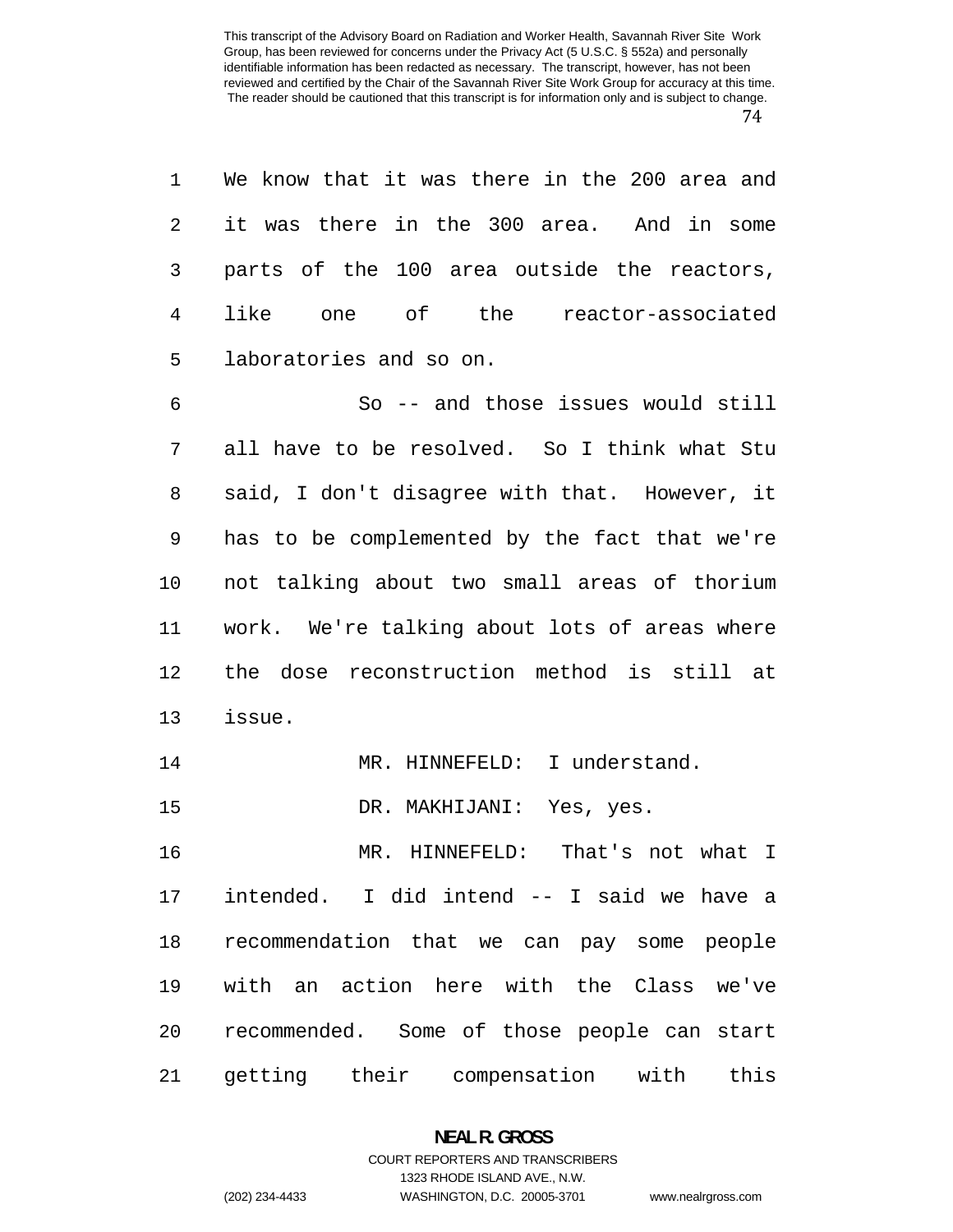recommendation.

| 2  | I understand there are outstanding            |
|----|-----------------------------------------------|
| 3  | issues. In fact, that's what you called them, |
| 4  | outstanding issues, meaning they haven't been |
| 5  | resolved.                                     |
| 6  | DR. MAKHIJANI: Sure, right.                   |
| 7  | MR. HINNEFELD: So I understand                |
| 8  | that completely.                              |
| 9  | CHAIRMAN GRIFFON: I think we're in            |
| 10 | agreement. Yes, I think Arjun was<br>just     |
| 11 | emphasizing that point.                       |
| 12 | DR. MAKHIJANI: Yes, no, I wouldn't            |
| 13 | disagree with that, no.                       |
| 14 | MR. ROWE: Mark, this is Gordon                |
| 15 | Rowe. Can you hear me?                        |
| 16 | CHAIRMAN GRIFFON: Yes, Gordon. Go             |
| 17 | ahead. You have comments to add?              |
| 18 | MR. ROWE: This is Gordon Rowe. Can            |
| 19 | you hear me?                                  |
| 20 | CHAIRMAN GRIFFON: Yes, I can, sir.            |
| 21 | Go ahead if you want to make a comment.       |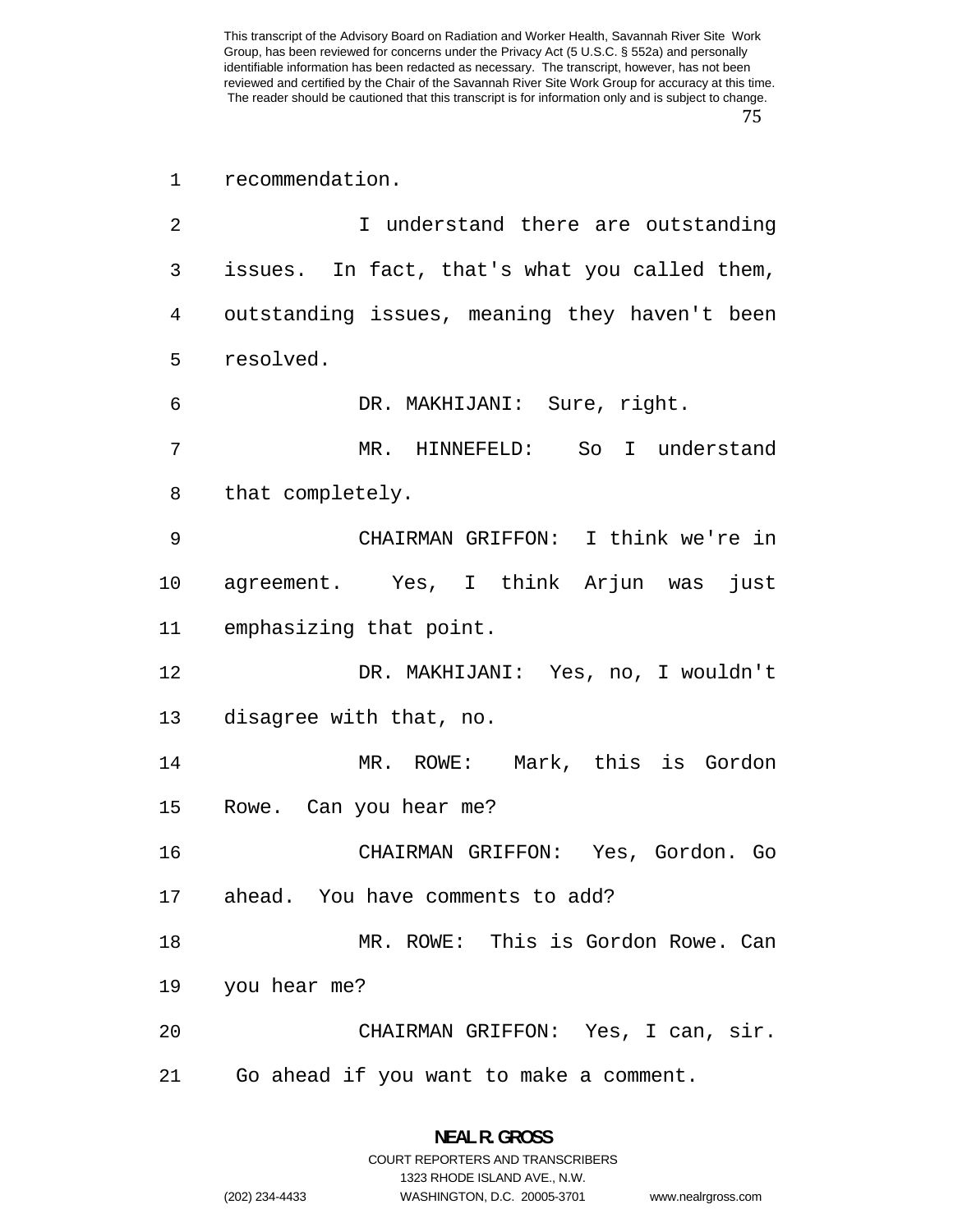MR. ROWE: Yes, I do. I'm concerned with this coding on badges, different subcontractors had different codings than DuPont's employees did. And so I don't think this coding can be considered as accurate.

And also the issue of the building numbers. You were talking about 773 in particular. Some people identified it and some people didn't. There were a lot of construction workers that were carried to a building and dropped off to do work. They didn't even know what the building numbers were. All they knew is they were told to go in this building and do work and come out.

And so a person could work in 773 and any of these buildings without having reported it. A lot of them, when you interview them, they will tell you right off they can't remember names of buildings and so forth.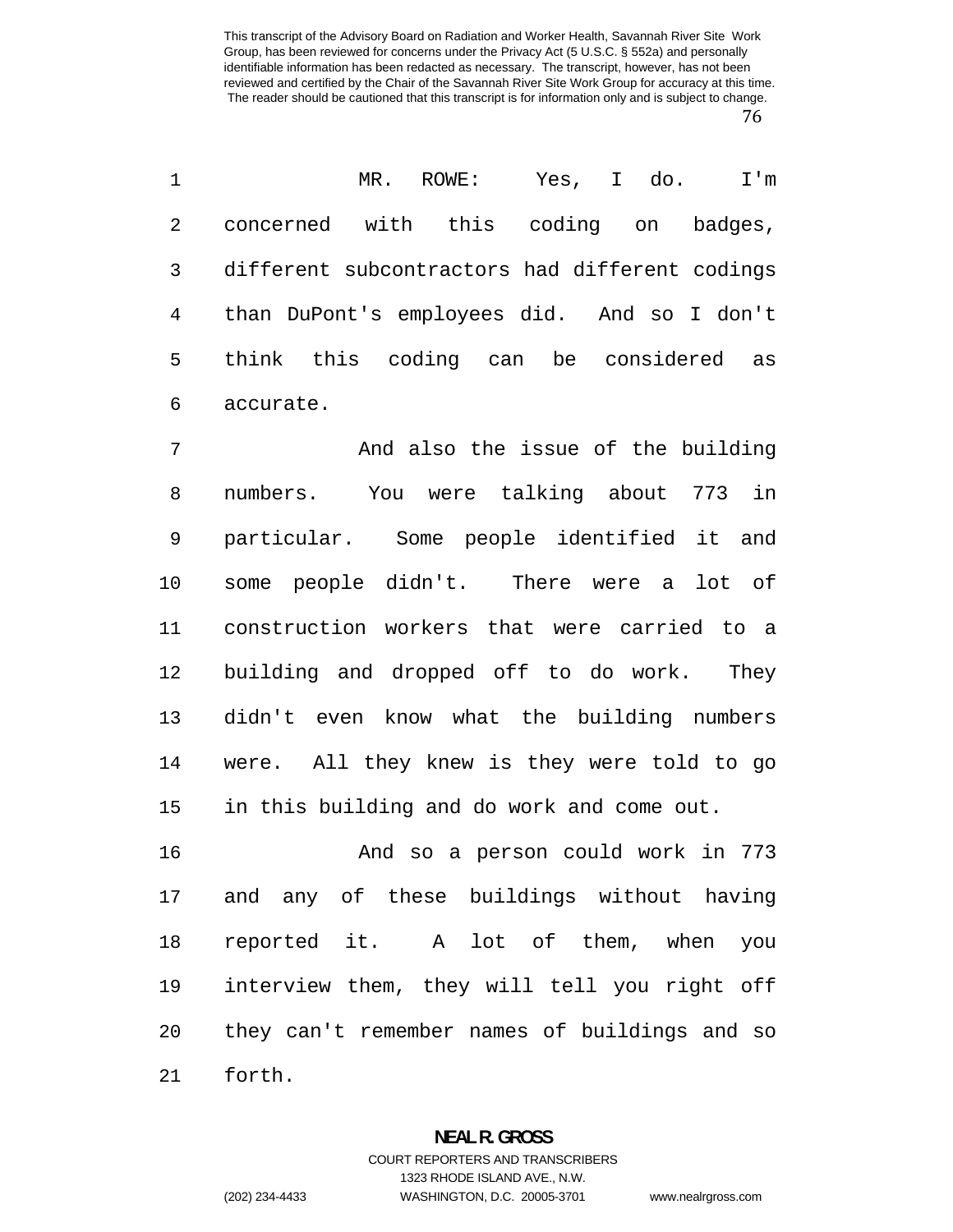| 1  | And there is another concern that I            |
|----|------------------------------------------------|
| 2  | have that I would like to talk about. This     |
| 3  | petition, I submitted this petition years and  |
| 4  | years ago. And it was for -- the thorium       |
| 5  | issue was an add on later. It was because of   |
| 6  | monitoring situations.                         |
| 7  | And having working on the site, I              |
| 8  | know that there was records falsified and not  |
| 9  | kept and changed. And there was a lot of       |
| 10 | discrepancies in records. And there was a lot  |
| 11 | of stuff, well, it was not even reported.      |
| 12 | And so NIOSH has dragged this                  |
| 13 | petition out for years. They have come up      |
| 14 | with everything, every issue they can,         |
| 15 | gathering information, gathering information.  |
| 16 | I think according to the law, they should have |
| 17 | in a year or two years, they should have made  |
| 18 | a decision on this. And it has been dragged    |
| 19 | out for six years or more now.                 |
| 20 | And I think that they need to stop             |
| 21 | dragging the issues out. And I think this      |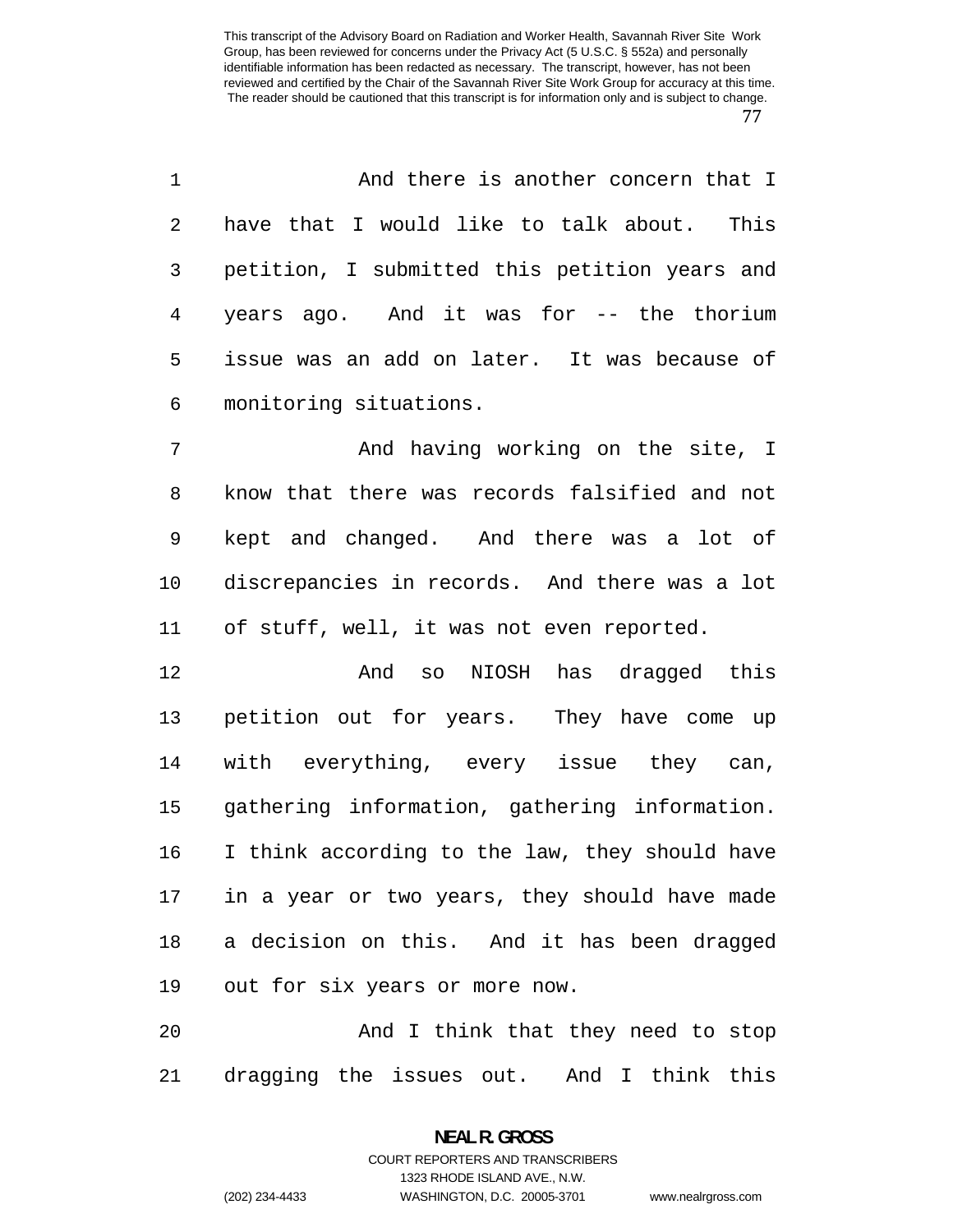| $\mathbf 1$    | petition should have been approved years ago.  |
|----------------|------------------------------------------------|
| $\overline{2}$ | appreciate this opportunity to<br>$\mathbf{I}$ |
| 3              | talk.                                          |
| 4              | CHAIRMAN GRIFFON:<br>Thank you,                |
| 5              | Gordon. Thank you. And I think we do --        |
| 6              | that's part of the reason we want to move on   |
| 7              | this particular piece as quickly as we can. So |
| 8              | we hear you.                                   |
| 9              | Are there any other $-$ I think we             |
| 10             | have a fast forward on bringing this to the    |
| 11             | Board. Any other comments before I -- there's  |
| 12             | only one other agenda item, which is sort of   |
| 13             | an update from NIOSH on the other matrix       |
| 14             | items. And mainly the -- I'd focus on the      |
| 15             | internal dose coworker models that are<br>in   |
| 16             | various stages of development, I think.        |
| 17             | I'm not expecting a big discussion             |
| 18             | on those but rather just a sort of check in on |
| 19             | the timeline, where NIOSH is, et cetera.       |
| 20             | But are there any other comments on            |
| 21             | -- before we leave the thorium issue?          |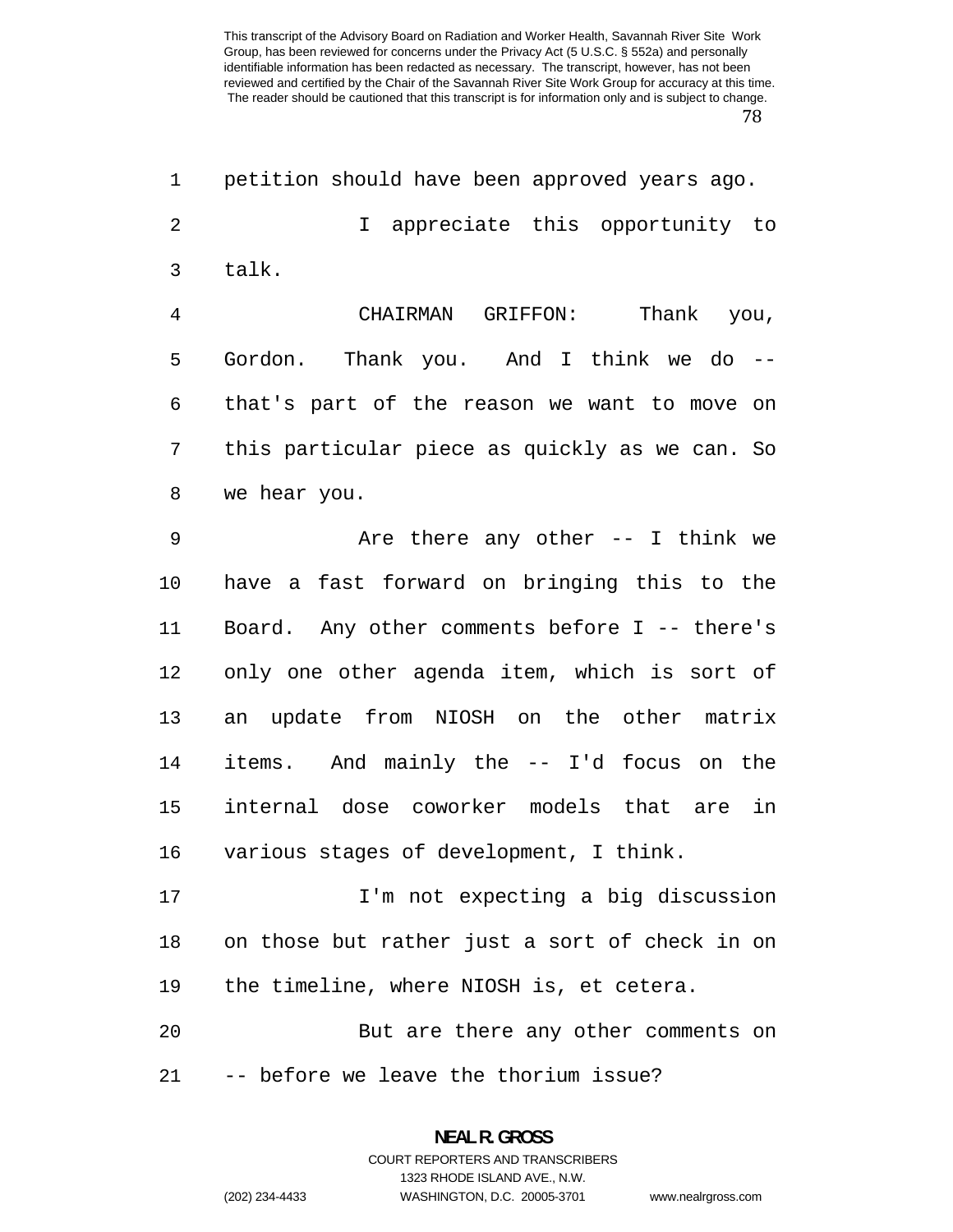| 1  | MR. JERNIGAN: This is Charles                  |
|----|------------------------------------------------|
| 2  | Jernigan. May I speak to you a moment?         |
| 3  | CHAIRMAN GRIFFON: Oh, Charles,                 |
| 4  | what is your last name for the record?         |
| 5  | MR. JERNIGAN: Jernigan, J-E-R-N-I-             |
| 6  | $G - A - N$ .                                  |
| 7  | CHAIRMAN GRIFFON: All right. Thank             |
| 8  | you. Go ahead, Charles.                        |
| 9  | MR. JERNIGAN: I'm a construction               |
| 10 | worker. I'm an electrician. And I worked a     |
| 11 | number of years on plant.                      |
| 12 | And while I was there I was the                |
| 13 | union steward for the electricians. And so     |
| 14 | I'm very familiar with all crafts that worked  |
| 15 | out there and how we obtained our badges and   |
| 16 | security and all that.                         |
| 17 | If you went on that project on what            |
| 18 | we call a new construction, you were never     |
| 19 | issued any kind of radiation monitor badges at |
| 20 | all. And we've had people go out there and     |
| 21 | stay three, and four, or five years on new     |

**NEAL R. GROSS**  COURT REPORTERS AND TRANSCRIBERS

1323 RHODE ISLAND AVE., N.W.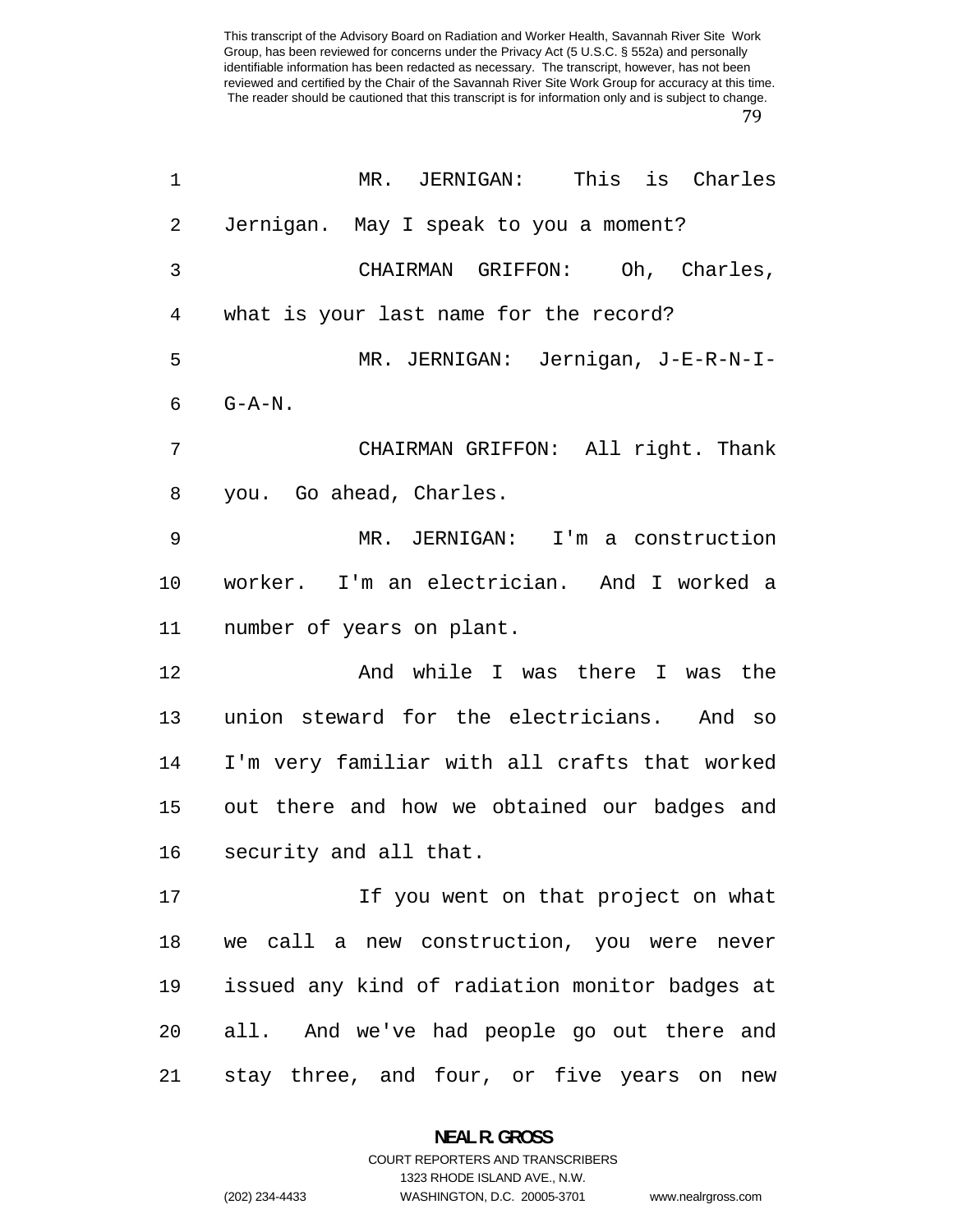construction, never was issued any kind of radiation monitor. So you would not have any record at all on those people.

The work they were assigned to was adjacent to H Area, F Area, some highly irradiated areas. And the only thing dividing them from radiation areas was a fence. But you have no record at all on those people. They were out there for several years.

Those people at times were asked to go to other areas of the plant to retrieve materials or to do other chores. And they had no radiation monitors at all on them.

They didn't even go to central shops to get their security badges. They were issued at the area where they reported to work for the new project.

And once the project was finished, they may go to work with another contractor. And you were issued a security badge at central shops. But you were not issued a

#### **NEAL R. GROSS**  COURT REPORTERS AND TRANSCRIBERS

1323 RHODE ISLAND AVE., N.W. (202) 234-4433 WASHINGTON, D.C. 20005-3701 www.nealrgross.com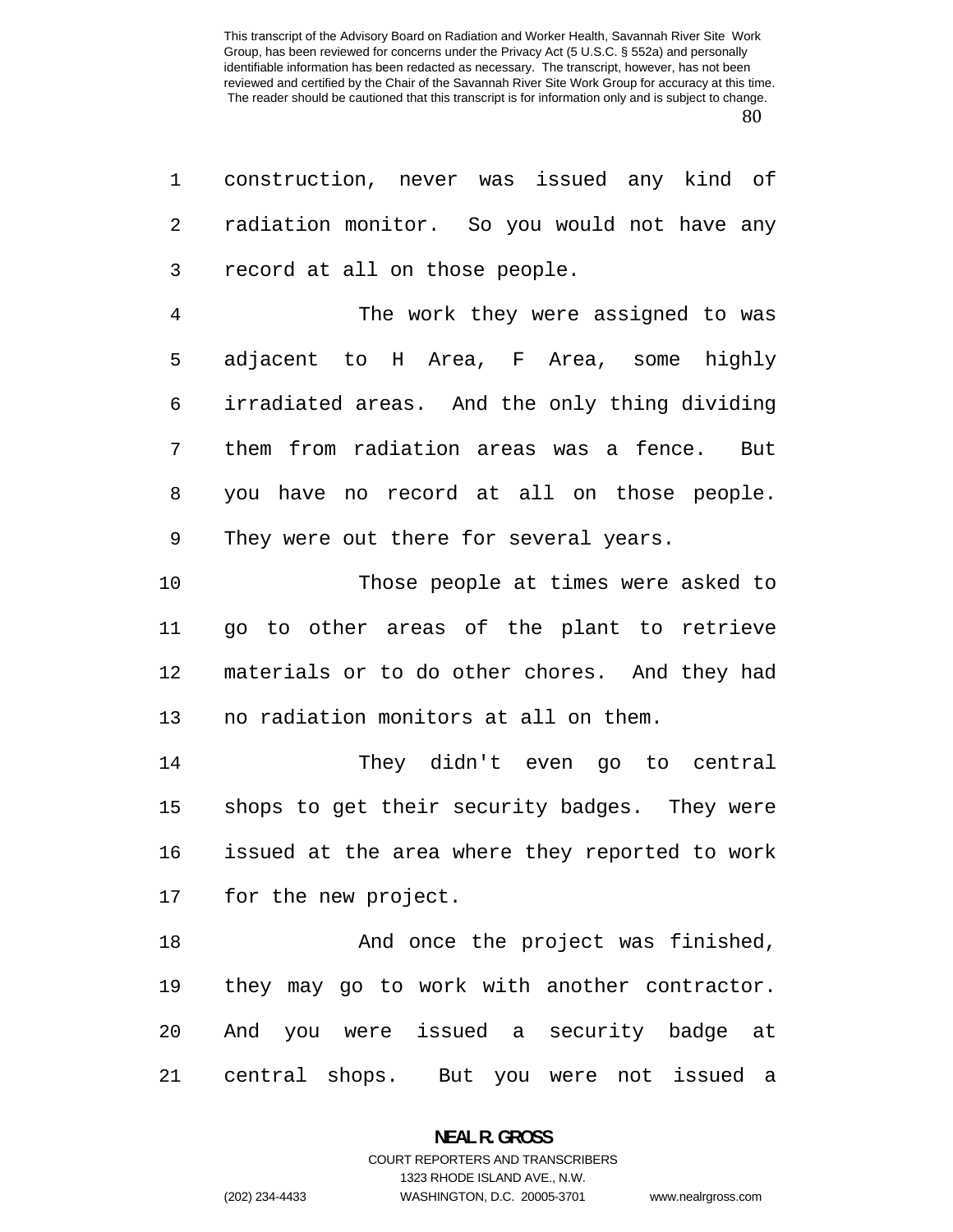| 1              | radiation monitor instrument until you went to |
|----------------|------------------------------------------------|
| 2              | your area that you were assigned to, such as F |
| 3              | area or H area or one of the 100 areas.        |
| $\overline{4}$ | And that radiation monitor                     |
| 5              | instrument was issued in that area but if they |
| 6              | needed you to go to another area to perform    |
| 7              | work such as a weekend overtime to assist      |
| 8              | other workers, you took that badge with you to |
| 9              | the other areas, even though it was assigned   |
| 10             | to you say in H area or the area you worked    |
| 11             | in.                                            |
| 12             | You would move all over that plant             |
| 13             | doing work with that same badge. So there is   |
| 14             | no record showing that you were in other areas |
| 15             | with that badge because it came out of the     |
| 16             | area you were assigned to. And this was        |
| 17             | commonplace.                                   |
| 18             | I just feel like you cannot use --             |
| 19             | for construction workers, you cannot use that  |
| 20             | dose badge to determine where they worked. And |
|                |                                                |

in a lot of cases, you were not monitored

### **NEAL R. GROSS**  COURT REPORTERS AND TRANSCRIBERS

1323 RHODE ISLAND AVE., N.W. (202) 234-4433 WASHINGTON, D.C. 20005-3701 www.nealrgross.com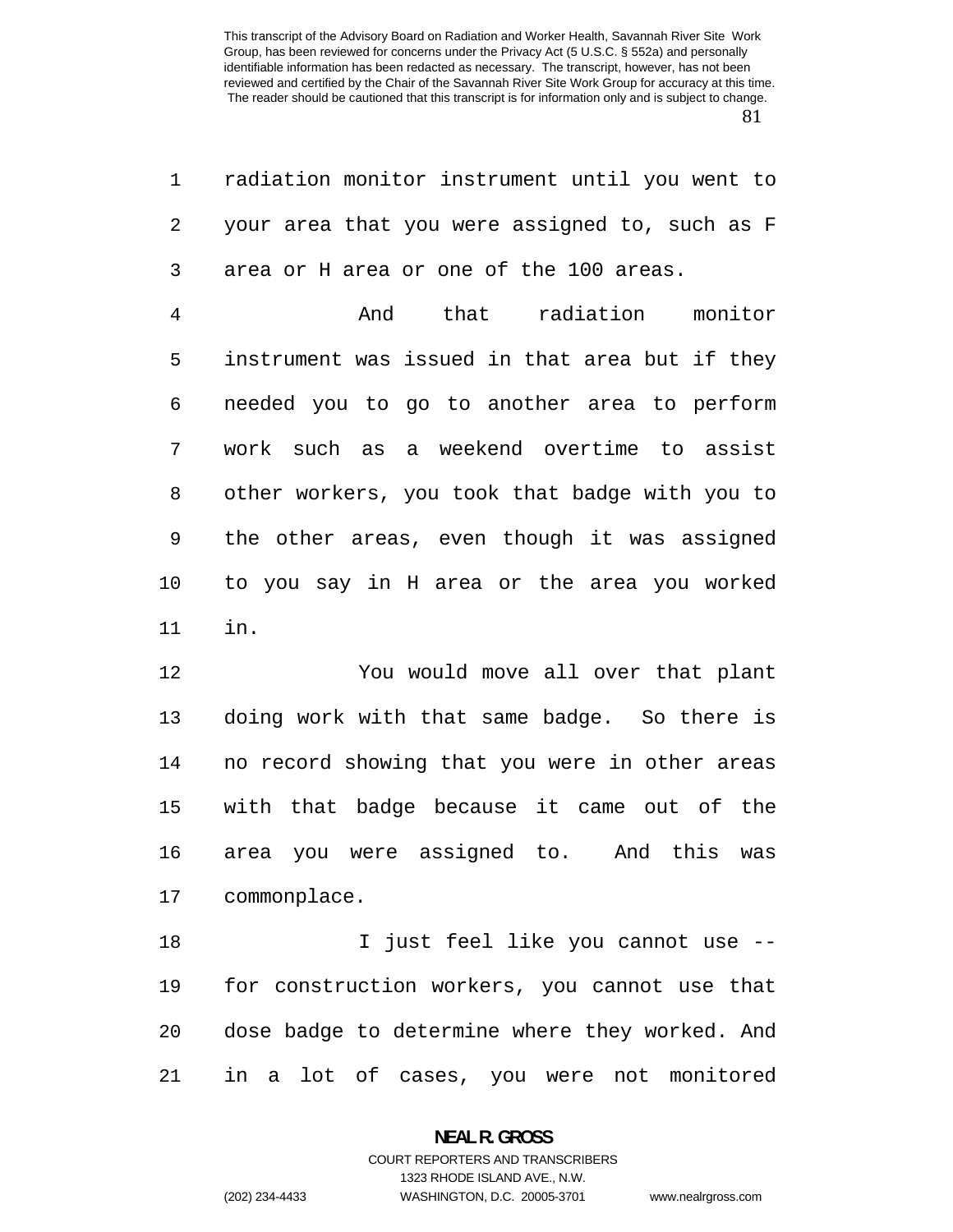properly.

| $\overline{2}$ | So I just wanted to interject that             |
|----------------|------------------------------------------------|
| 3              | as a worker on that plant and being out there  |
| 4              | for like 14 years through the '80s and '90s.   |
| 5              | We were used all over the plant. And in a lot  |
| 6              | of cases -- for instance, if you were told to  |
| 7              | go to another area for weekend work, they      |
| 8              | would tell you to take your badge home with    |
| 9              | you and bring it back with you the next day so |
| 10             | you wouldn't have to go back to the area to    |
| 11             | retrieve it.                                   |
| 12             | So it was pretty loose rules. And              |
| 13             | you can't -- you just can't place a            |
| 14             | construction worker in any particular area and |
| 15             | say this is all his records and they are       |
| 16             | complete.                                      |
| 17             | CHAIRMAN GRIFFON:<br>Thank you,                |
| 18             | Charles. That's a good point.                  |
| 19             | Anything else on the thorium?<br>And           |
| 20             | then $--$                                      |

DR. TAULBEE: Mark, this is Tim.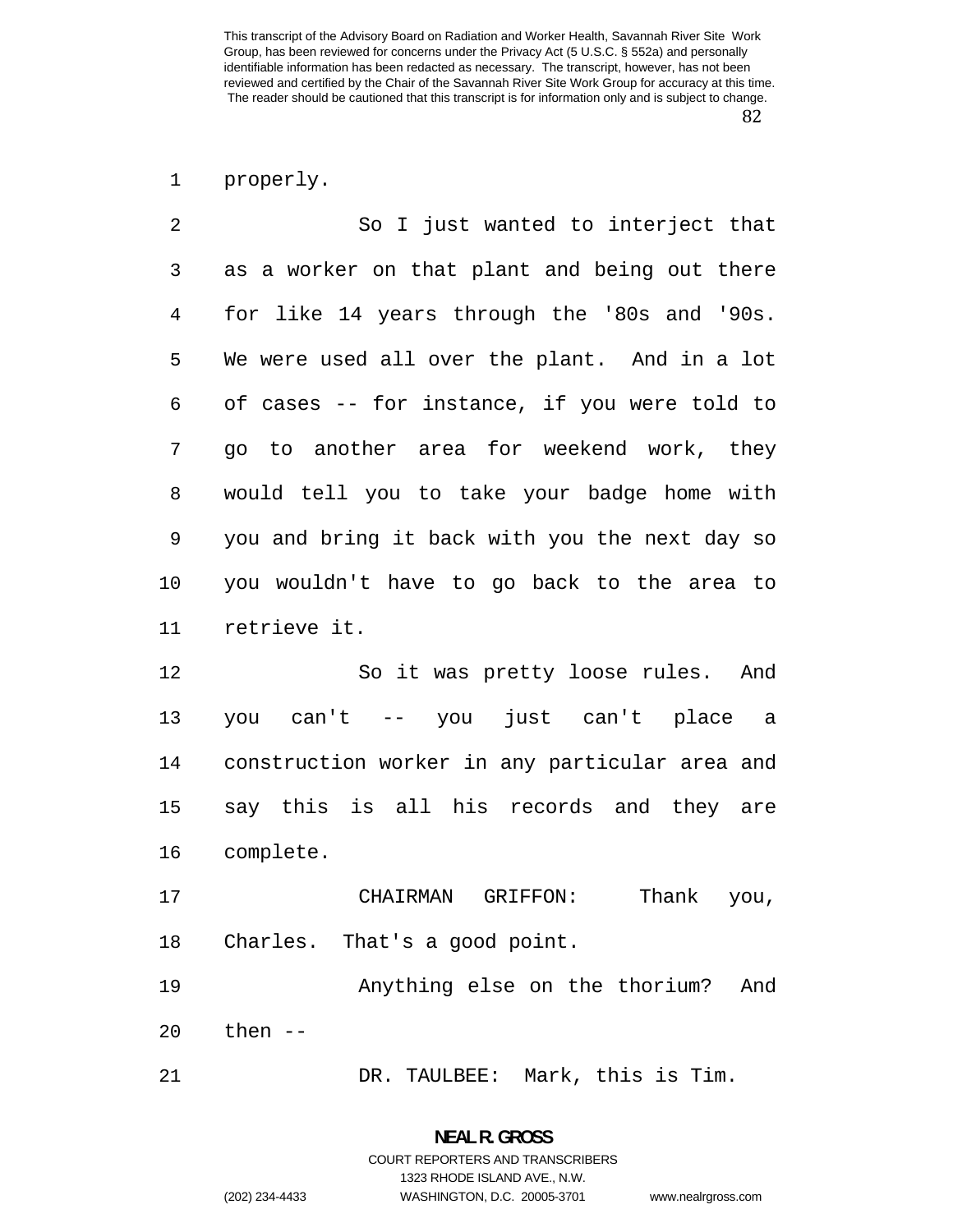| $\mathbf 1$    | CHAIRMAN GRIFFON: Yes?                         |
|----------------|------------------------------------------------|
| $\overline{2}$ | DR. TAULBEE: I've got a -- just                |
| 3              | real quick question I want to know. We will    |
| 4              | send out to you our proposed revised Class so  |
| 5              | that all the Work Group Members and I imagine  |
| 6              | we'll send this to the whole Board, can see    |
| 7              | that.                                          |
| 8              | CHAIRMAN GRIFFON: And hopefully to             |
| 9              | the petitioner as well, right?                 |
| 10             | DR. TAULBEE: I'm sorry?                        |
| 11             | CHAIRMAN GRIFFON: Hopefully to the             |
| 12             | petitioner as well?                            |
| 13             | DR. TAULBEE: Oh, yes, yes.                     |
| 14             | CHAIRMAN GRIFFON: Yes.                         |
| 15             | DR. TAULBEE: And then for the gap              |
| 16             | analysis, we will do the best we can to get as |
| 17             | far along as we can. But I don't think we      |
| 18             | will be complete because this does take a      |
| 19             | little bit of time. But we will certainly try  |
| 20             | and get as far as we can and give you a bit of |
| 21             | an analysis from that standpoint.              |

### **NEAL R. GROSS**  COURT REPORTERS AND TRANSCRIBERS

1323 RHODE ISLAND AVE., N.W.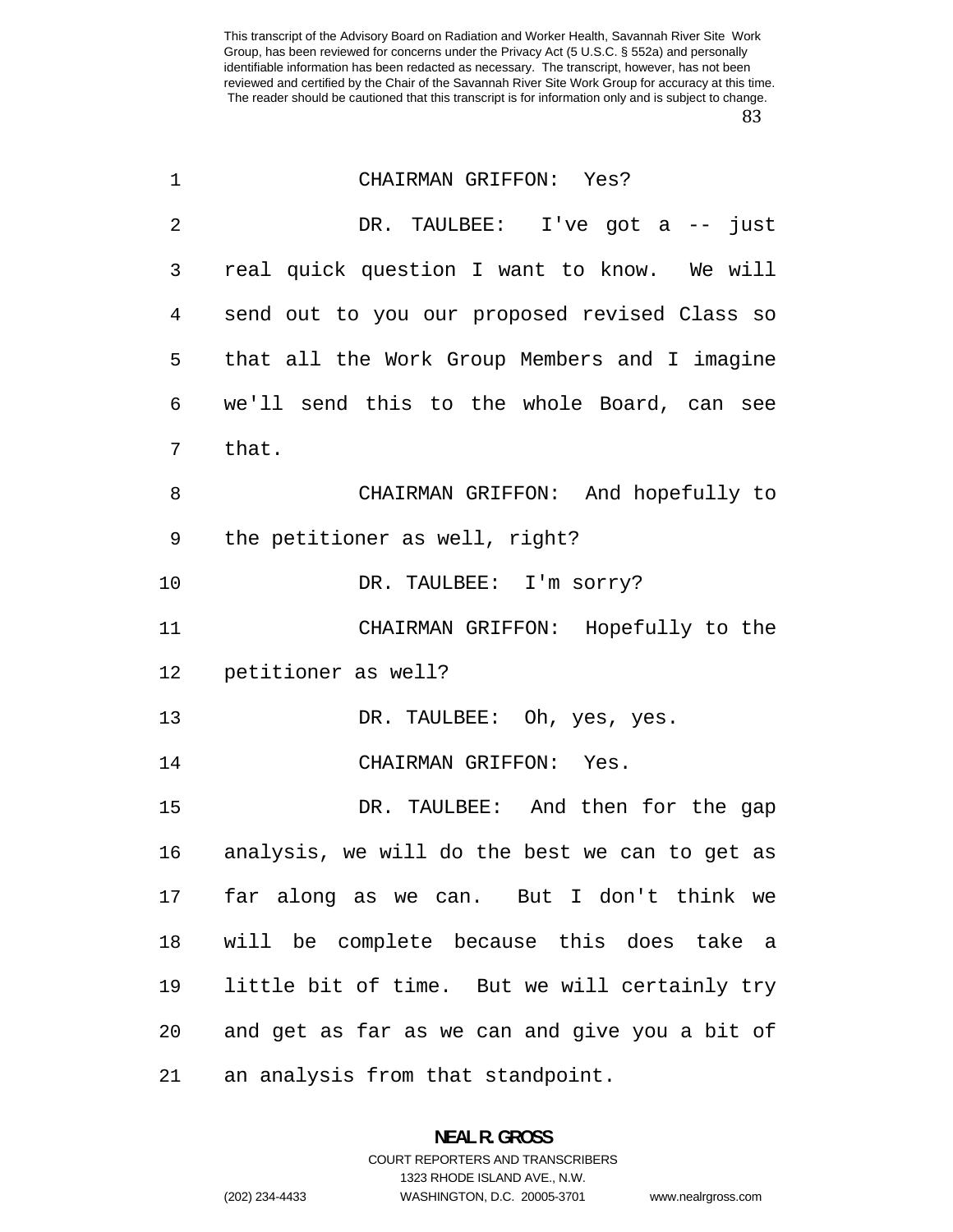| 1  | CHAIRMAN GRIFFON: That's all we                 |
|----|-------------------------------------------------|
| 2  | can expect.                                     |
| 3  | DR. TAULBEE: Okay.                              |
| 4  | DR. MAKHIJANI: Mark, I have a                   |
| 5  | question, too. Do you want slides or            |
| 6  | something for presenting this on our report?    |
| 7  | Or the report is sufficient?                    |
| 8  | CHAIRMAN GRIFFON: I think you                   |
| 9  | might want to have a few slides, Arjun,         |
| 10 | because I think just to walk through those,     |
| 11 | what you've found with the tables and stuff,    |
| 12 | it might be useful, yes, to do B                |
| 13 | DR. MAKHIJANI: Sure, we'll do                   |
| 14 | that. We'll do that.                            |
| 15 | CHAIRMAN GRIFFON: Yes, all right.               |
| 16 | And last topic on the agenda is the             |
|    | 17 -- just an update, Tim, if you have the list |
| 18 | on that agenda. If you can maybe run down for   |
| 19 | us -- and for some of these, the status may     |
| 20 | not have changed. But it has been a while       |
| 21 | since we've discussed them. So if you can       |

**NEAL R. GROSS**  COURT REPORTERS AND TRANSCRIBERS

1323 RHODE ISLAND AVE., N.W.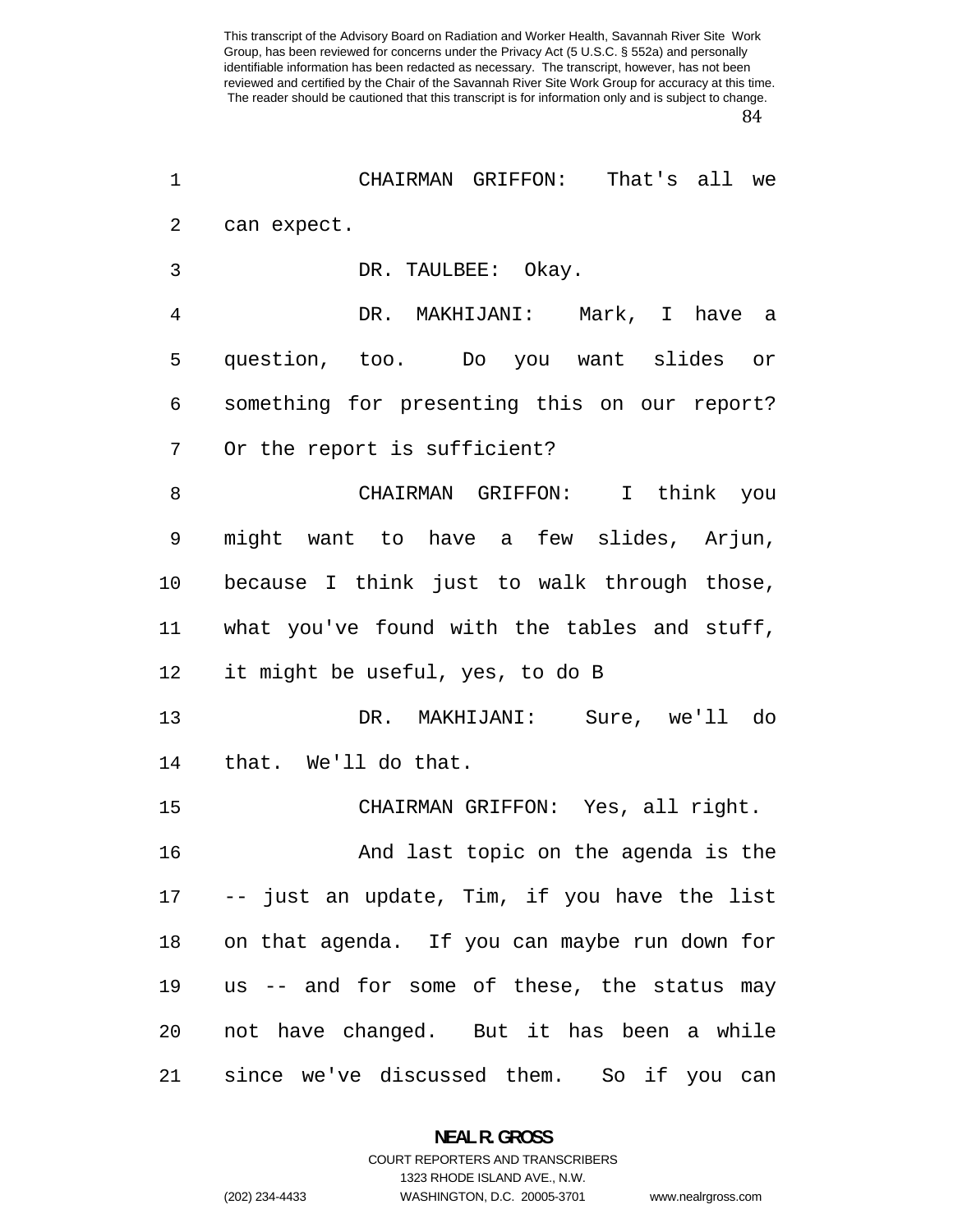| $\mathbf 1$    | just give us an update of, you know, where     |
|----------------|------------------------------------------------|
| 2              | you're at with -- where you're at and what the |
| 3              | projected time for completion is to bring the  |
| $\overline{4}$ | Work Group back for discussion.                |
| 5              | DR. TAULBEE: Okay. I'll certainly              |
| 6              | do so. Thank you.                              |
| 7              | CHAIRMAN GRIFFON: Thank you.                   |
| 8              | DR. TAULBEE: For the post-1972                 |
| 9              | thorium work, we conducted a review of the     |
| 10             | records in the classified vault back in        |
| 11             | September. And selected several records. And   |
| 12             | we have received $-$ I guess, let's see, we    |
| 13             | went back in October and actually captured     |
| 14             | those after they cleared ADC review.           |
| 15             | Where we're at with this is that               |
| 16             | that we've identified some work in the<br>now  |
|                | 17 post-1972 time period on the thorium fuel   |
| 18             | cycle study that DOE and AEC were conducting,  |
| 19             | there is some small work that was conducted    |
| 20             | post-'72.                                      |

We want to go back the week of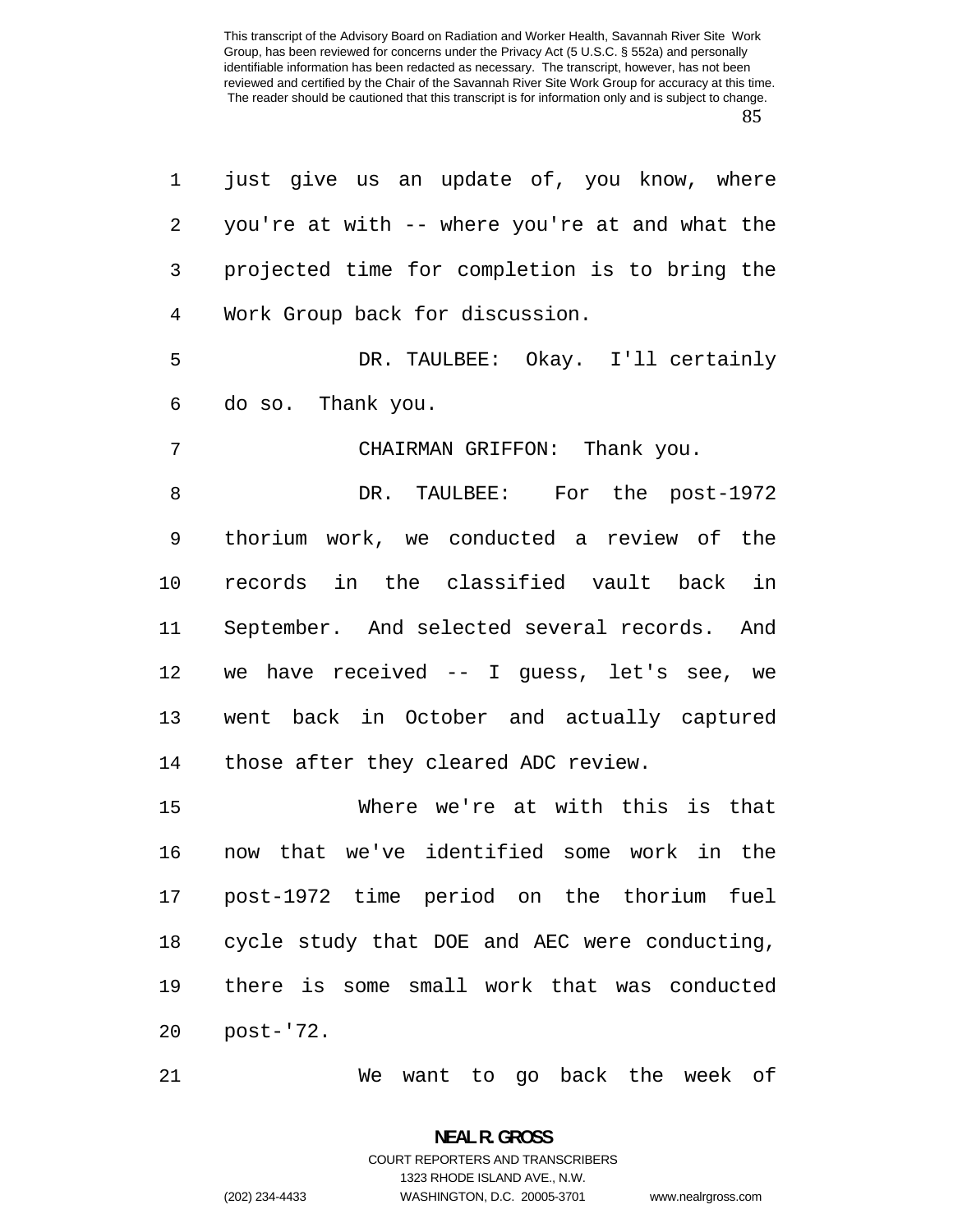| 1              | January 9th to review the radiological records |
|----------------|------------------------------------------------|
| $\overline{2}$ | for that building during that time period. I'm |
| 3              | currently trying to coordinate with the site   |
| 4              | first to make sure the week of January 9th is  |
| 5              | okay. And then I'll get with SC&A to see if    |
| 6              | they're okay with that particular date. And so |
| 7              | we're tentatively planning for that.           |
| 8              | We're trying to get that letter out            |
| 9              | to the site so they can pull some of these     |
| 10             | radiological records back. And we can look at  |
| 11             | that post-1972 time period.                    |
| 12             | The trivalent actinides --                     |
| 13             | CHAIRMAN GRIFFON:<br>And one<br>more           |
| 14             | thing before you move on, Tim, on the thorium, |
| 15             | as Arjun just mentioned, there's other thorium |
| 16             | questions for the earlier period.<br>Is that   |

21 DR. TAULBEE: From my

correct? Other areas I mean that you're still

working on? Or have you submitted a complete

model to us and where is that? I'm trying to

## **NEAL R. GROSS**  COURT REPORTERS AND TRANSCRIBERS 1323 RHODE ISLAND AVE., N.W. (202) 234-4433 WASHINGTON, D.C. 20005-3701 www.nealrgross.com

remember.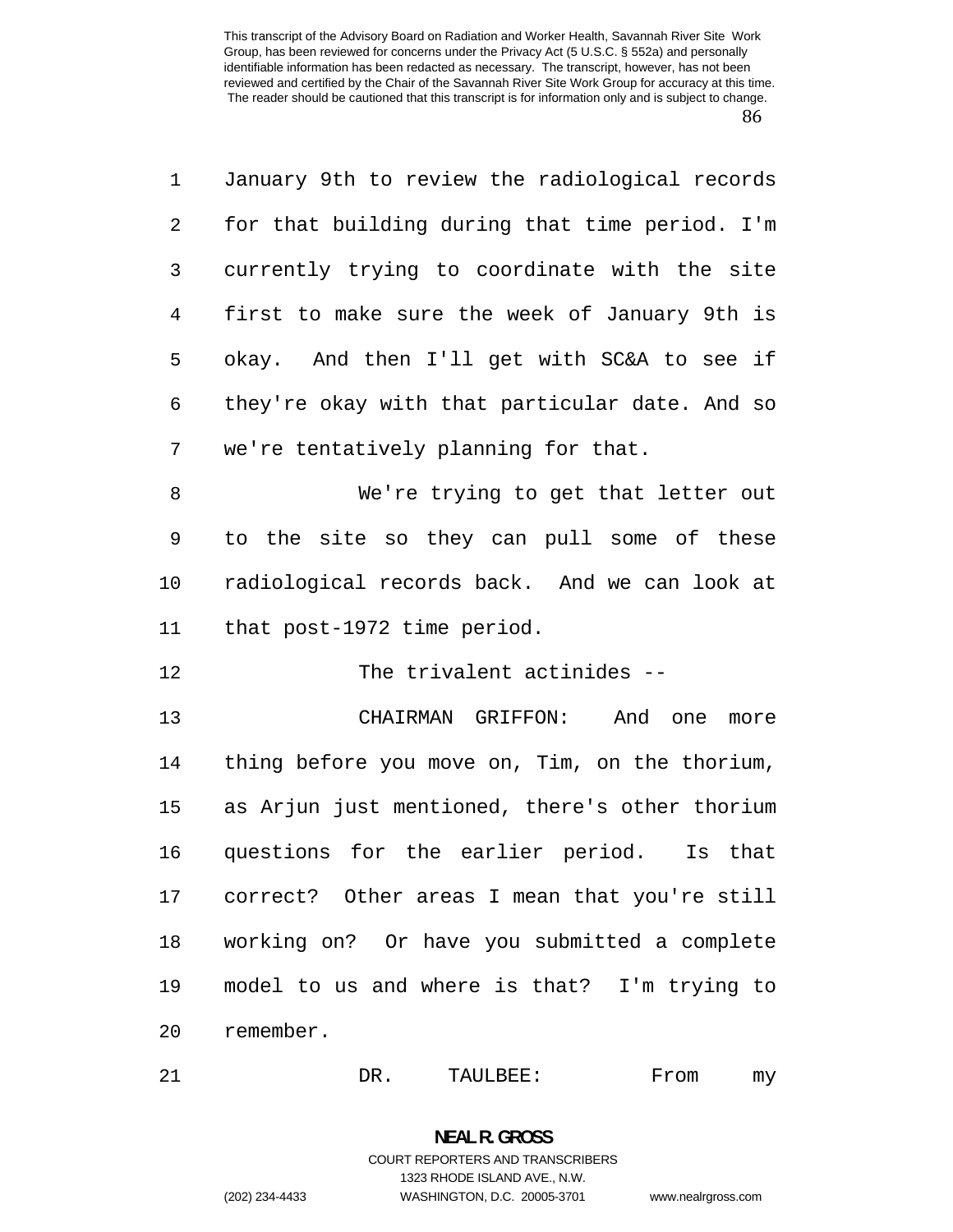interpretation, we had submitted a complete model. CHAIRMAN GRIFFON: That's right, okay. DR. TAULBEE: Yes, we were proposing for the 200 area to bound dose with the 300 area metal work since it was a liquid scenario. 9 CHAIRMAN GRIFFON: Okay. DR. TAULBEE: And there is clear indication of the radiological monitoring. Now if the Work Group has concerns with that, you know, let us know and, you know, we can discuss that further. But at this point, we won't be addressing any of that. CHAIRMAN GRIFFON: Now that we're - - now that you're saying that, I think we -- it is sort of an open item in the Work Group under discussion I believe. Arjun, did you have an action on that topic?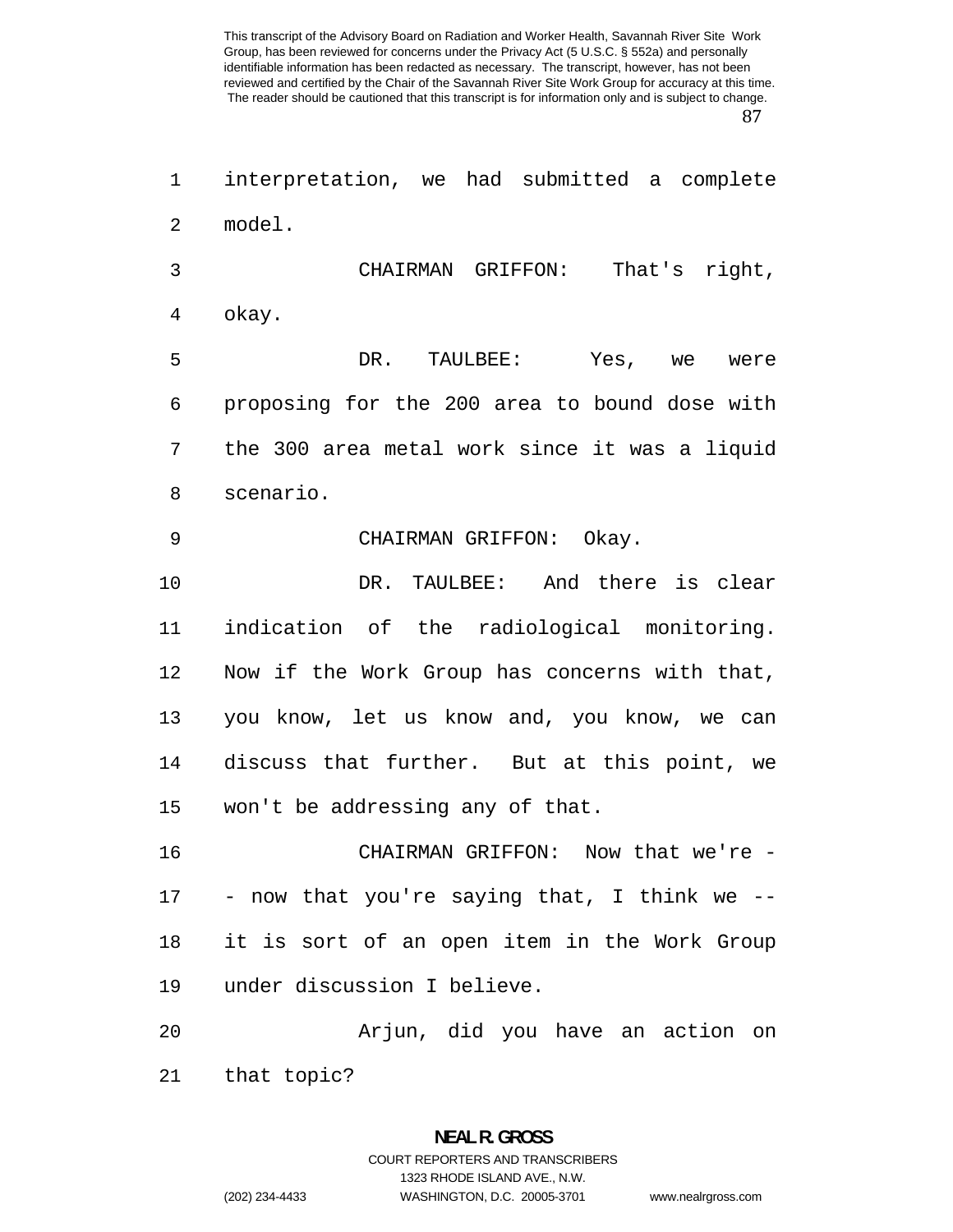| 1              | DR. MAKHIJANI: Well, we don't have             |
|----------------|------------------------------------------------|
| 2              | an action on that, you know, because when we   |
| 3              | had done our report on the 300 M area where    |
| $\overline{4}$ | the uranium bioassay was proposed to be used,  |
| 5              | and we suggested that that was not an          |
| 6              | appropriate way to do it for a number of       |
| 7              | reasons, and had several findings -- I don't   |
| $\,8\,$        | remember now how many. Joyce was involved in   |
| 9              | helping me with that.                          |
| 10             | And so I think NIOSH did a report              |
| 11             | and we did. So and we found it inappropriate   |
| 12             | for the 300 M area where the bioassay was      |
| 13             | taken, I think.                                |
| 14             | haven't analyzed<br>its<br>We                  |
| 15             | applicability for the 200 area. We certainly   |
|                | 16 could do that. But my suggestion would be   |
| 17             | that the Working Group makes<br>some           |
| 18             | determination whether it is appropriate to use |
| 19             | uranium for thorium, given the fact that the   |
| 20             | thorium bone dose for thorium per unit of mass |
| 21             | is about 100 times bigger than uranium.<br>So  |

**NEAL R. GROSS**  COURT REPORTERS AND TRANSCRIBERS

1323 RHODE ISLAND AVE., N.W.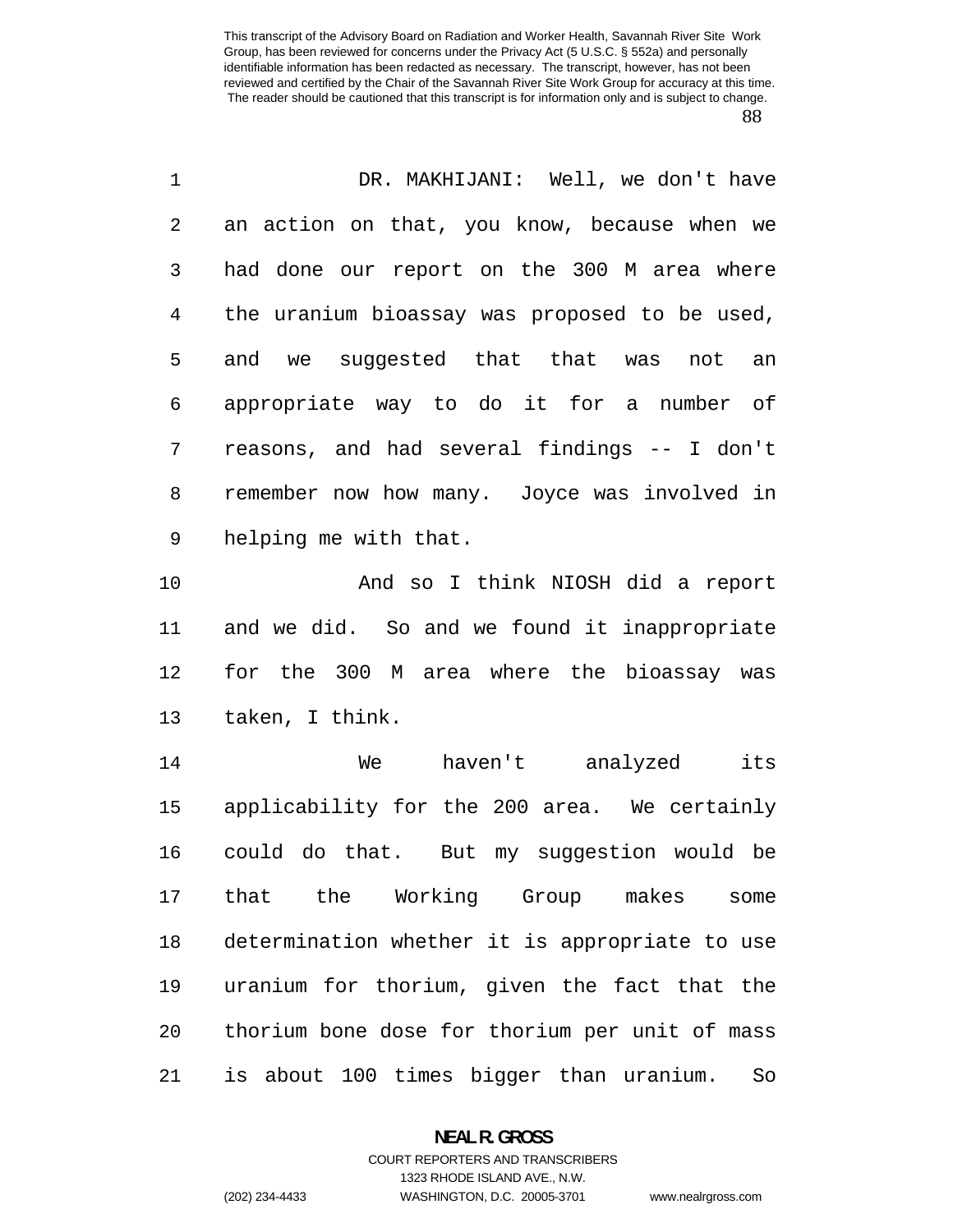| 1              | that, you know, a ten percent error would      |
|----------------|------------------------------------------------|
| $\sqrt{2}$     | produce a ten times error in the bone dose.    |
| 3              | That's one of the considerations.              |
| $\overline{4}$ | I would suggest that we resolve                |
| 5              | that. But if you want us to do analysis,       |
| 6              | present it for the 200 area, we have not done  |
| 7              | that nor have we been tasked to do it.         |
| 8              | CHAIRMAN GRIFFON: Right. I am not              |
| $\mathsf 9$    | sure that that would be necessary at this      |
| 10             | stage. That's what you're saying. I mean       |
| 11             | until we resolve the first question, right?    |
| 12             | DR. MAKHIJANI: Yes, I think so. I              |
| 13             | think our conclusion was that the proposed     |
| 14             | method did not hold up from a number of points |
| 15             | of view for the 300 M area. I would -- you     |
| 16             | know, I obviously haven't done the analysis.   |
| 17             | But I would just infer that extending an       |
| 18             | unacceptable method to another area would also |
| 19             | be unacceptable.                               |
| 20             | GRIFFON:<br>Well, let's<br>CHAIRMAN            |

leave that for a face-to-face Work Group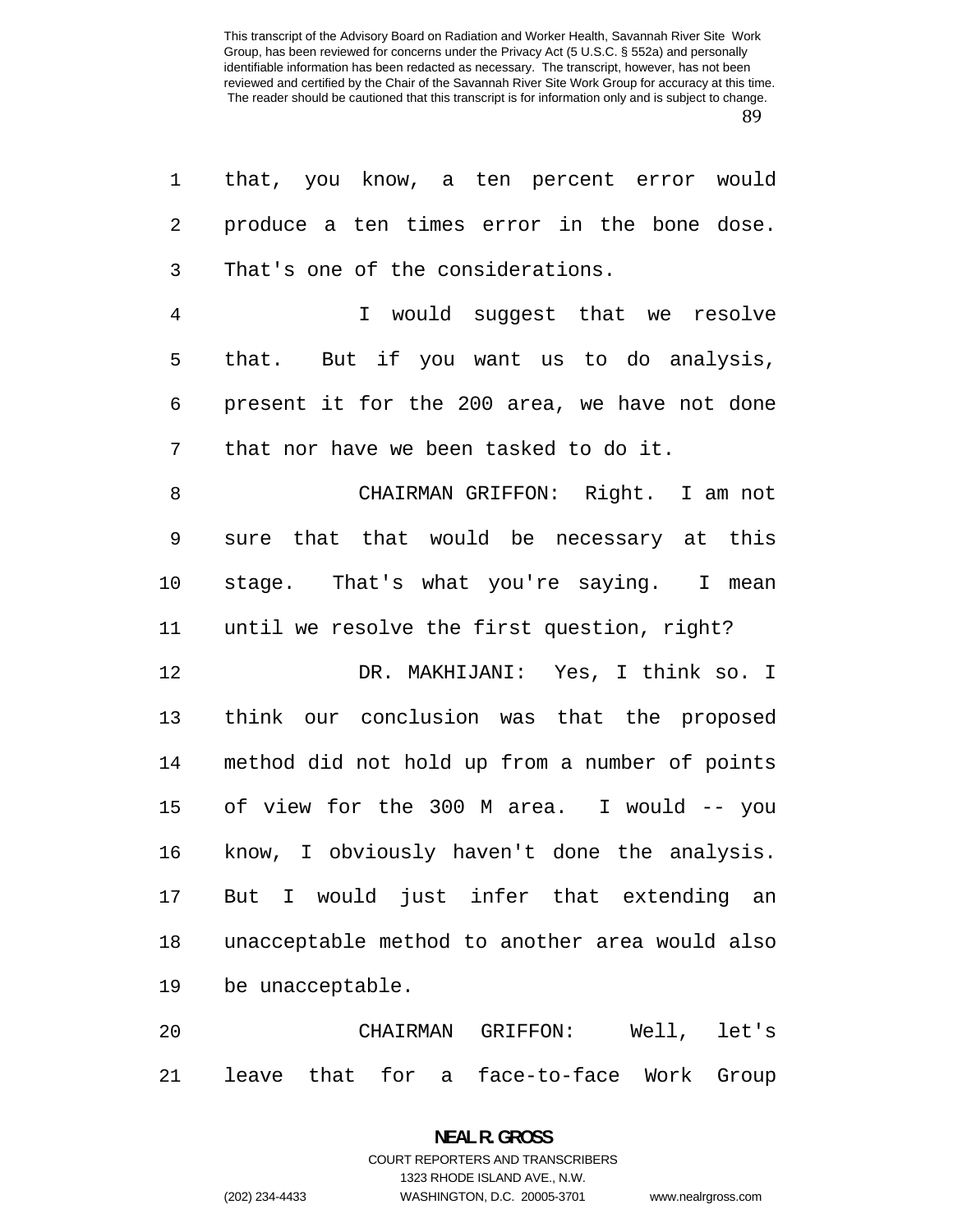| 1              | discussion. But I think we have enough on the  |
|----------------|------------------------------------------------|
| 2              | table that we can continue that discussion.    |
| $\mathfrak{Z}$ | Okay, go ahead on with those                   |
| 4              | trivalent actinides, Tim.                      |
| 5              | DR. TAULBEE: Okay. For the                     |
| 6              | trivalent actinides analysis, if you will      |
| 7              | recall this is the comparing construction      |
| 8              | trades workers to non-construction trades      |
| 9              | workers. Our draft report is in final review.  |
| 10             | DCAS's comments are being finalized, sent back |
| 11             | over to ORAU.                                  |
| 12             | I expect that this report will be              |
| 13             | released in mid-January time frame such that   |
| 14             | we could have a face-to-face meeting the       |
| 15             | first, second week of February time frame,     |
| 16             | give you guys some time to review it.          |
| 17             | The stratification report of the               |
| 18             | methodology has already been approved. And it  |
| 19             | is within our documents. And you guys should   |
| 20             | have access to that. And I believe that's      |
| 21             | Report 53, ORAUT Report 53. And that<br>was    |

**NEAL R. GROSS**  COURT REPORTERS AND TRANSCRIBERS

1323 RHODE ISLAND AVE., N.W. (202) 234-4433 WASHINGTON, D.C. 20005-3701 www.nealrgross.com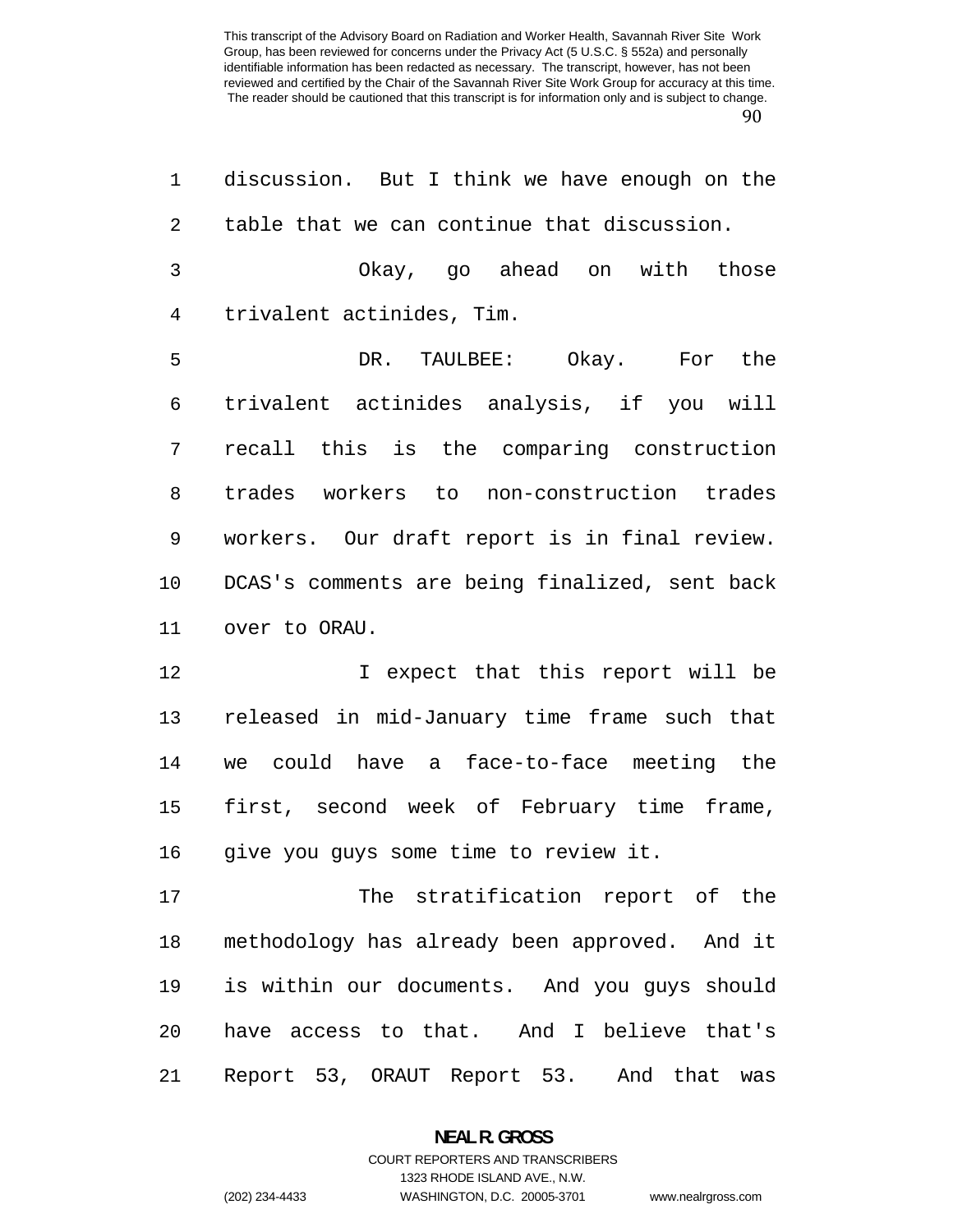released on October 28th of this year that was just approved.

So using that methodology, we have compared construction trades workers, non-construction trades workers, and are finalizing that particular report. So I think mid-January you should have that first analysis.

The neptunium-237 evaluation is underway as the trivalent actinides is being completed. Each of these are going along in series. And then once we finish the neptunium, then we'll move on the fission products, cobalt-60.

The exotics, a draft report has been --

CHAIRMAN GRIFFON: Do you have any projection for the neptunium-237?

DR. TAULBEE: Give me a minute. I don't have that off the top of my head. I know you won't have it by the end of January.

### **NEAL R. GROSS**  COURT REPORTERS AND TRANSCRIBERS

1323 RHODE ISLAND AVE., N.W.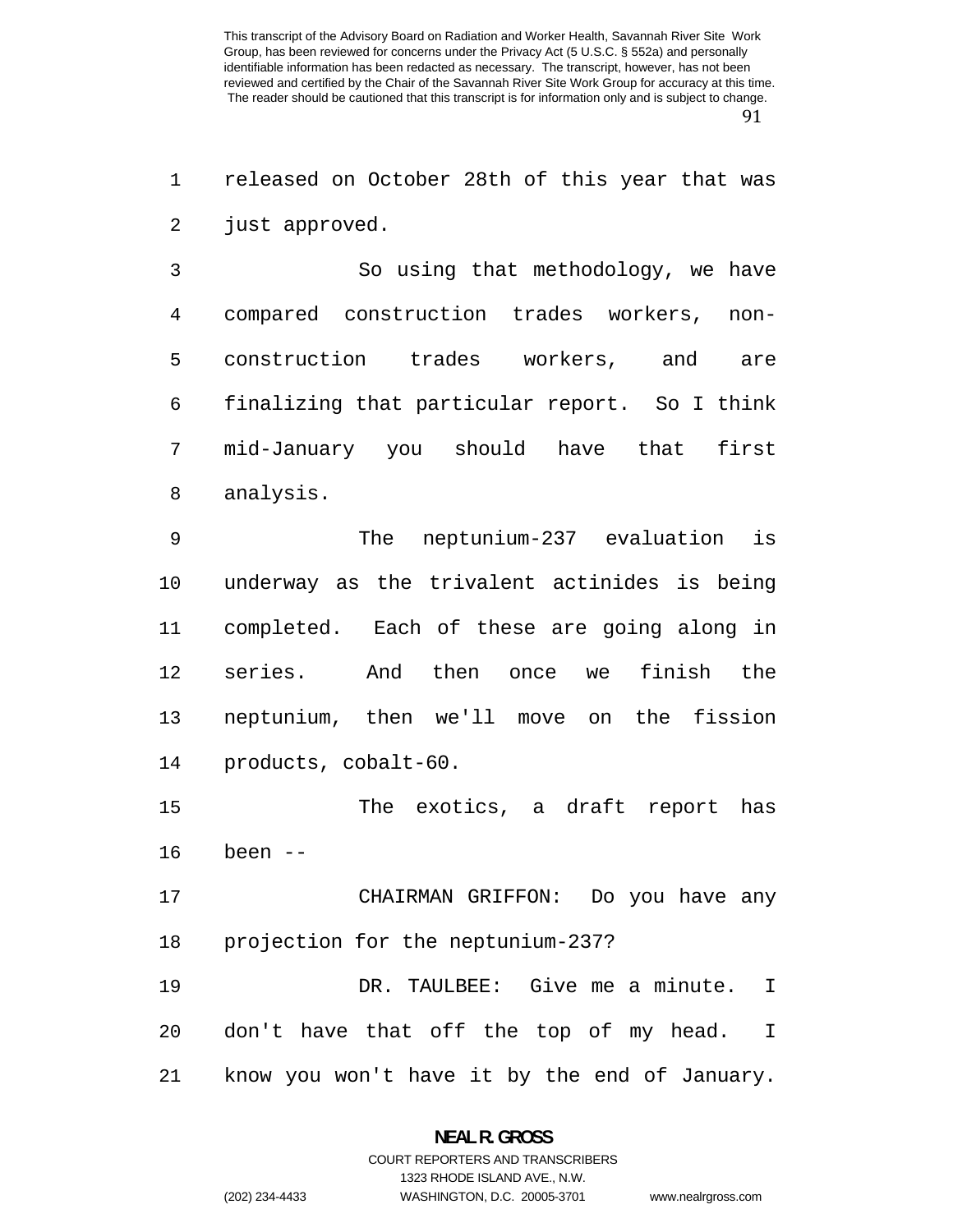| 1              | So let me put it that way from a next Work     |
|----------------|------------------------------------------------|
| $\overline{2}$ | Group standpoint. Does that help any?          |
| 3              | CHAIRMAN GRIFFON: Sure.                        |
| 4              | DR. TAULBEE: Okay. I believe it                |
| 5              | is mid-February for that to be released, maybe |
| 6              | the end of February. But I'd have to check     |
| 7              | the actual dates on our project plan. I don't  |
| 8              | have that available right now. Okay?           |
| 9              | All right. Thank you.                          |
| 10             | At that point, then we move on to              |
| 11             | the fission products, activation, cobalt-60    |
| 12             | will be done at the same time. Those two are   |
| 13             | actually being done in parallel.               |
| 14             | The exotics, we have a draft report            |
| 15             | that is in final review. The DCAS comments     |
| 16             | are being incorporated by ORAU. And this       |
| 17             | should also be released by mid-January.        |
| 18             | So I guess from my standpoint, I               |
| 19             | fully expect that if we were to meet the first |
| 20             | or second week of February, we could discuss   |
| 21             | the trivalents. We could discuss the exotics.  |

**NEAL R. GROSS**  COURT REPORTERS AND TRANSCRIBERS

1323 RHODE ISLAND AVE., N.W.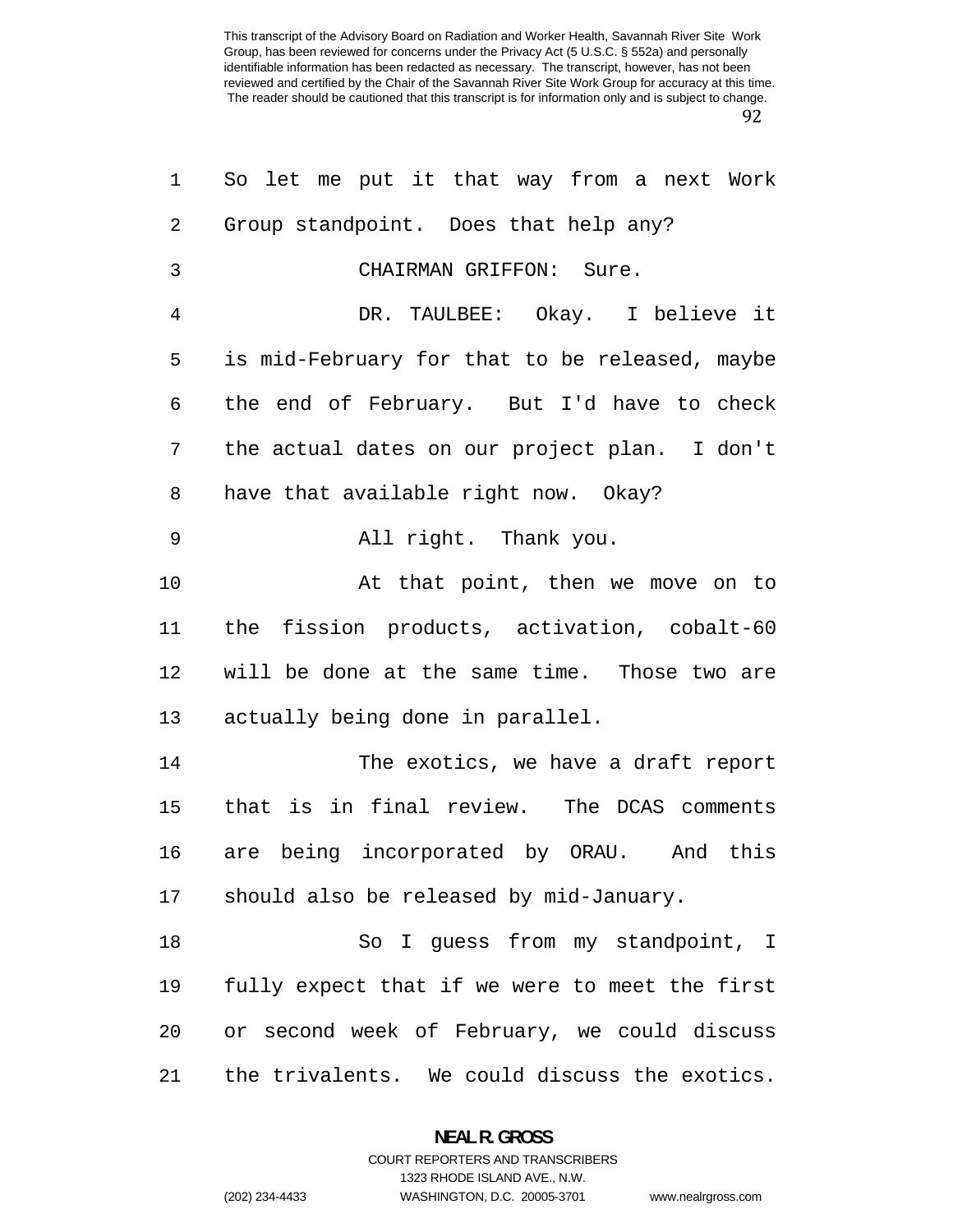| $\mathbf{1}$ | And I'd be able to give you a better update on |
|--------------|------------------------------------------------|
| 2            | the post-'72 thorium at that time.             |
| 3            | CHAIRMAN GRIFFON: Okay. Thanks.                |
| 4            | I think -- I'm not -- I don't have             |
| 5            | my calendar in front of me. But I think next   |
| 6            | week in Tampa maybe we can talk about a date.  |
| 7            | And then that probably does make sense to have |
| 8            | it in February sometime, maybe mid-February.   |
| 9            | The Work Group Members, we can talk when we're |
| 10           | in Tampa next week.                            |
| 11           | DR. TAULBEE: The only reason I was             |
| 12           | mentioning that particular time period is that |
| 13           | I'll be at Savannah River hopefully the week   |
| 14           | of January 9th. And then I will be out         |
| 15           | January 23rd through February 1st.             |
| 16           | CHAIRMAN GRIFFON:<br>Okay.<br>All              |
| 17           | right.                                         |
| 18           | Any comments or reactions to that -            |
| 19           | - the timelines, Arjun or anyone?              |
| 20           | (No response.)                                 |
| 21           | CHAIRMAN GRIFFON: Okay, then --                |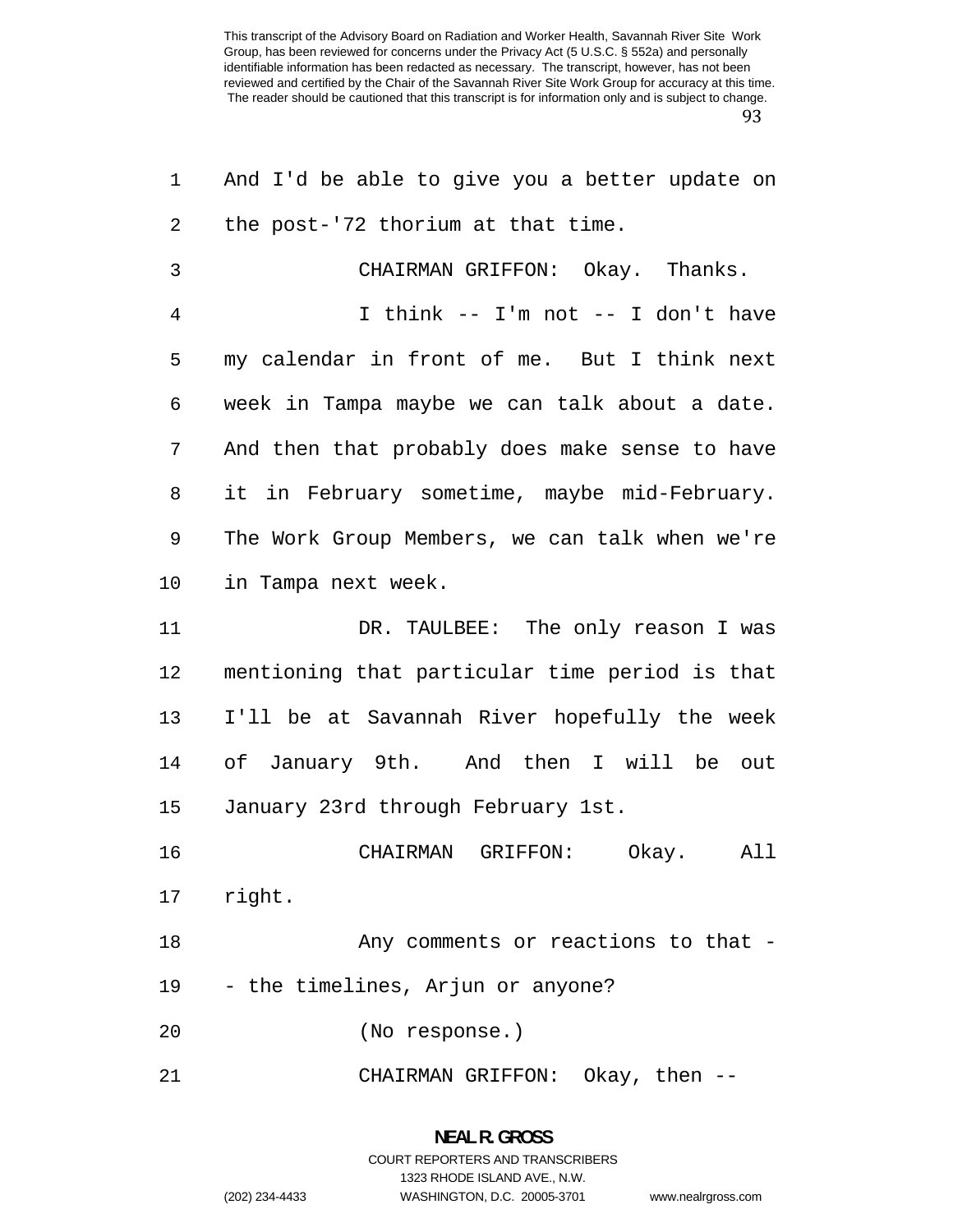| $\mathbf 1$ | DR. MAKHIJANI: Hi, I quess I was              |
|-------------|-----------------------------------------------|
| 2           | on mute. Sorry about that Mark.               |
| 3           | No, no, I have no comment. I guess            |
| 4           | there is a lot coming down the first part of  |
| 5           | the year. And my only suggestion, Mark, would |
| 6           | be at the Board Meeting we kind of set forth  |
| 7           | some kind of a schedule if you wanted         |
| 8           | responses. And maybe that will come at the    |
| 9           | Work Group Meeting.                           |
| 10          | CHAIRMAN GRIFFON: No, that's fine.            |
| 11          | Yes, we can talk about that.                  |
| 12          | DR. MAKHIJANI: Yes.                           |
| 13          | CHAIRMAN GRIFFON: Are there any               |
| 14          | other -- are there public comments? We're     |
| 15          | getting ready to close the meeting out but I  |
| 16          | know a bunch of folks commented already,      |
| 17          | mainly on the primary topic of interest, the  |
| 18          | thorium SEC Class.                            |
| 19          | But is there any other comments               |
| 20          | from the members of the public or the         |
| 21          | petitioner?                                   |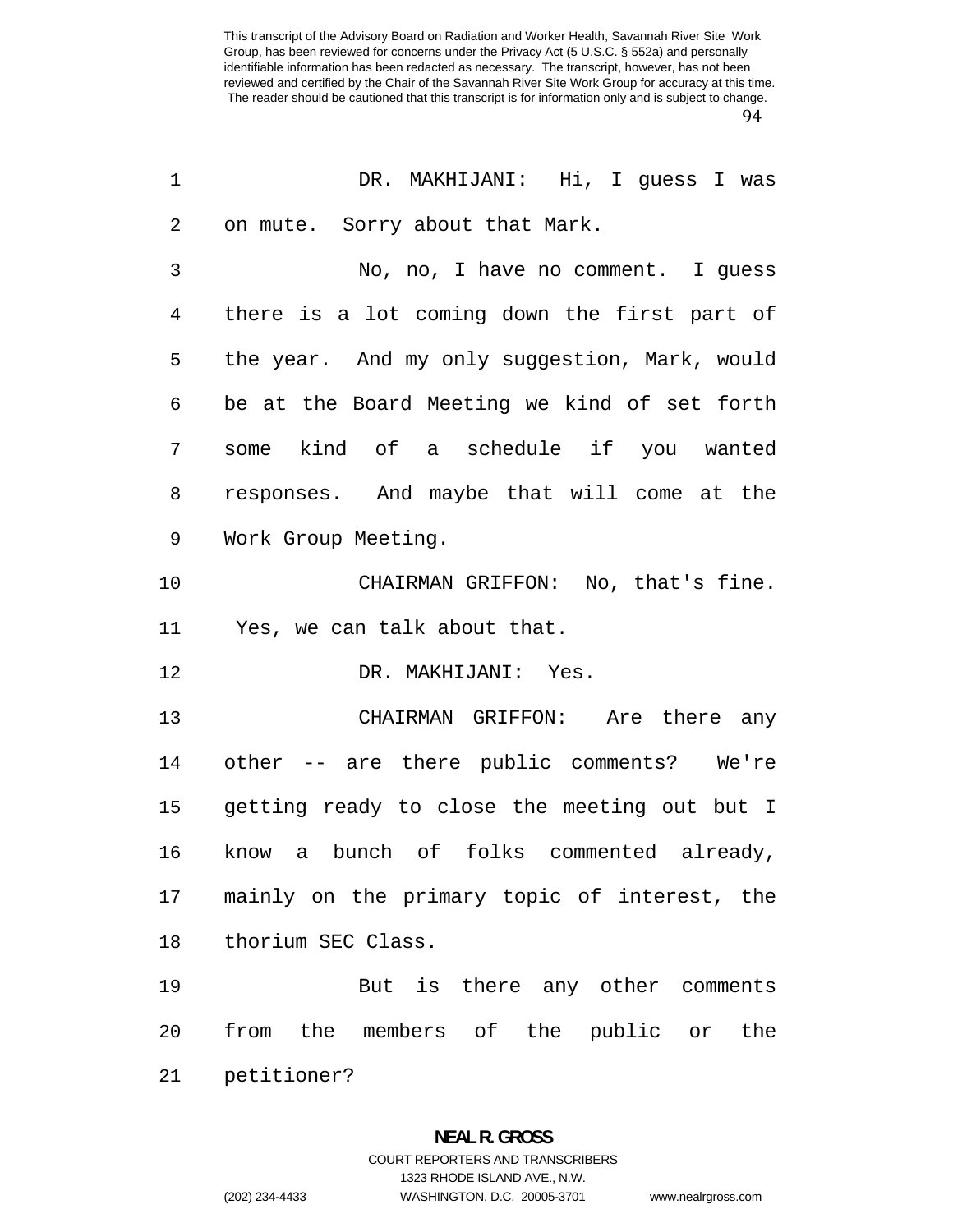| $\mathbf 1$    | MR. WARREN: Mark, this is Bob                 |
|----------------|-----------------------------------------------|
| 2              | Warren. I wondered if we could also get what  |
| 3              | you all had before you today? Some kind of    |
| $\overline{4}$ | report from SC&A. We didn't have that yet.    |
| 5              | CHAIRMAN GRIFFON: Okay.                       |
| $\epsilon$     | Ted, we can make that available,              |
| 7              | correct?                                      |
| 8              | MR. KATZ: Hi, Mark, if it is PA               |
| 9              | cleared, it should have been made available.  |
| 10             | So I don't know what the status of that is.   |
| 11             | CHAIRMAN GRIFFON: All right. We               |
| 12             | will work on that for you, Bob, and get that. |
| 13             | That was PA cleared, right, Arjun?            |
| 14             | DR. MAKHIJANI: Yes, yes, it has. I            |
| 15             | have a PA-cleared version.                    |
| 16             | Ted, do you want me to send it to             |
| 17             | you?                                          |
| 18             | MR. KATZ: No, I have asked for the            |
| 19             | PA-cleared version to be sent to the          |
| 20             | petitioner. So I mean maybe -- I don't        |
| 21             | remember the timing of when I received it or  |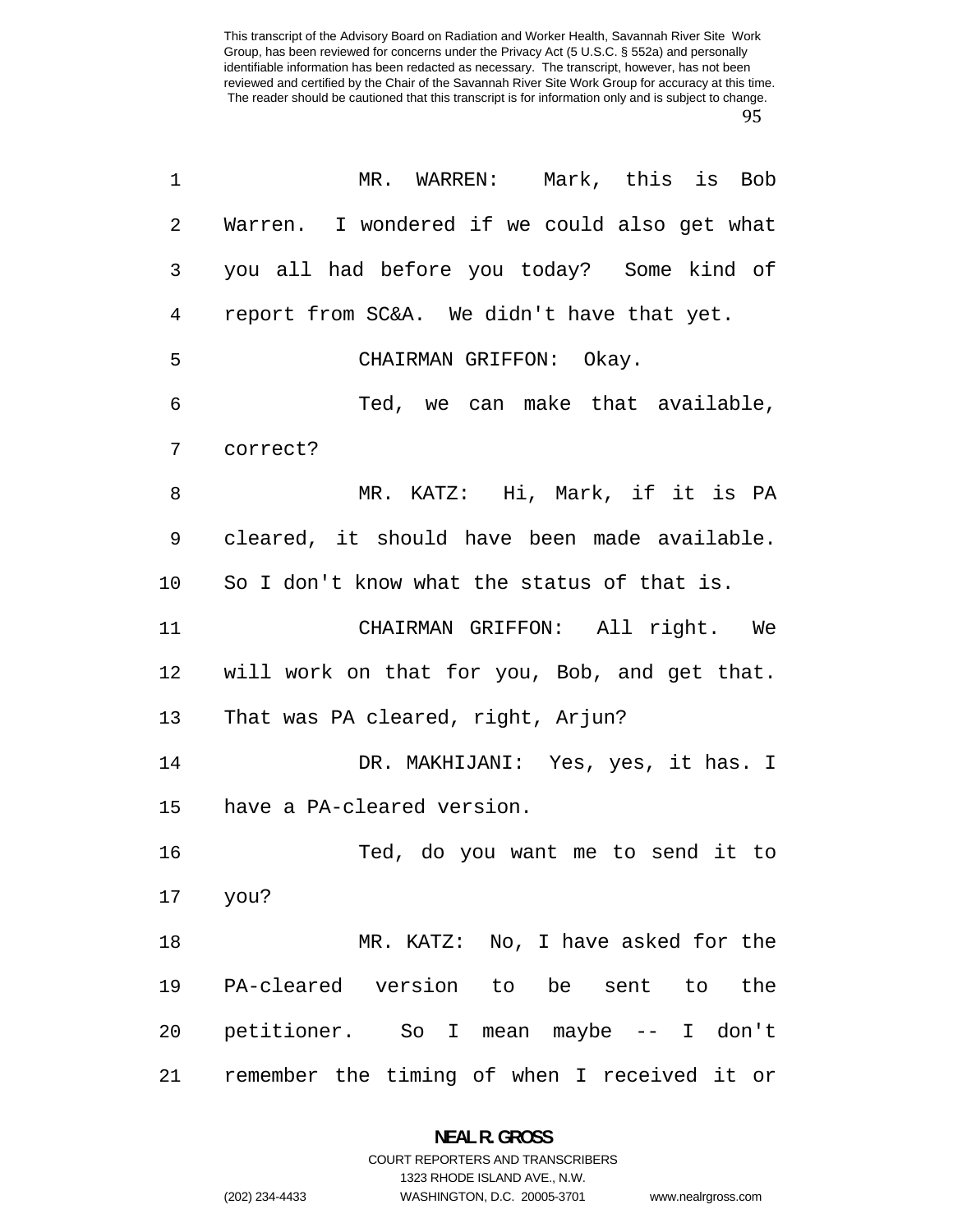| 1  | whatever. But that has already been asked for         |
|----|-------------------------------------------------------|
| 2  | so it should already be on its way to the             |
| 3  | petitioner.                                           |
| 4  | CHAIRMAN GRIFFON:<br>Okay. All                        |
| 5  | right.                                                |
| 6  | MR. WARREN: Thank you very much.                      |
| 7  | CHAIRMAN GRIFFON: Yes, sorry about                    |
| 8  | that, Bob. And we'll get that to you and it           |
| 9  | will be discussed in the next week's meeting          |
| 10 | at Tampa. So if you want to dial in during            |
| 11 | the Savannah River time frame, it will be             |
| 12 | discussed there as well.                              |
| 13 | DR. RINGEN: Mark, as you think                        |
| 14 | about your time schedule, it is fair to say           |
| 15 | that all of the three petitioners are in very         |
| 16 | precarious health here. And two of them are           |
| 17 | too sick to participate at this point in time.        |
| 18 | And <u>' identifying information redacted'</u> health |
| 19 | is also not very good.                                |
| 20 | So I would encourage you to think                     |
| 21 | about, as you move forward, that there is more        |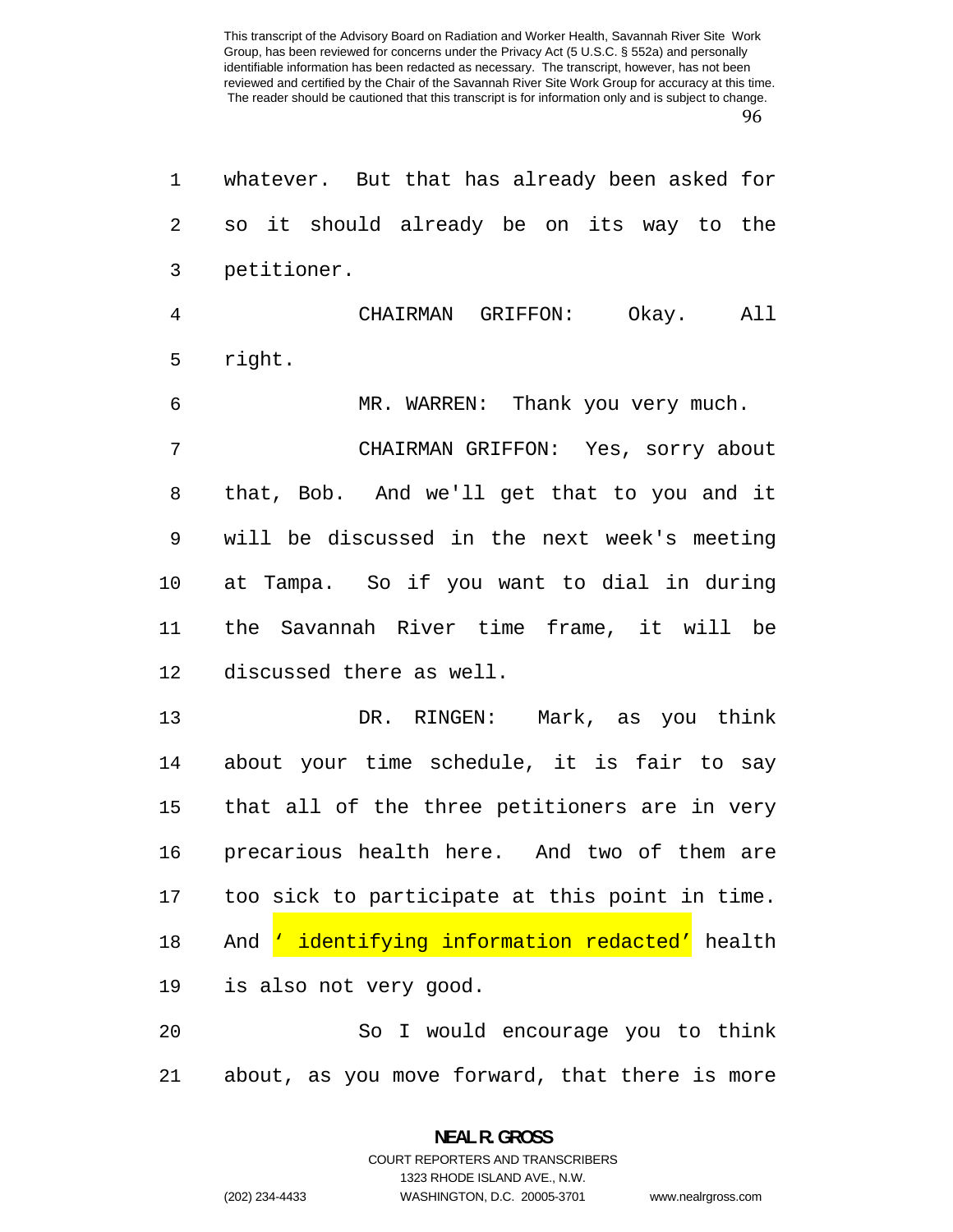| $\mathbf 1$    | to this than just the technical issues           |
|----------------|--------------------------------------------------|
| $\overline{2}$ | involved. There is something about the           |
| 3              | timeline here that you all need to think         |
| 4              | about.                                           |
| 5              | CHAIRMAN GRIFFON: Thank you. And                 |
| 6              | yes, I agree. We do have to act on this.         |
| 7              | Okay. Any other comments?                        |
| 8              | Otherwise --                                     |
| 9              | MEMBER CLAWSON: Hey, Mark? Mark,                 |
| 10             | this is Brad. On this status that DCAS just      |
| 11             | gave us on the post-'72 thorium and neptunium    |
| 12             | and all this, they're saying when the report     |
| 13             | is going to be out. But is SC&A set up to be     |
| 14             | able to review these reports as soon as they     |
| 15             | come out? Or do we need to ask them for that?    |
| 16             | CHAIRMAN GRIFFON: Arjun, I mean                  |
|                | 17 our existing condition here, I think was that |
| 18             | if NIOSH comes out with their report on the      |
| 19             | coworker models, they are on the matrix. So I    |
| 20             | would think that you would be able to, under     |
| 21             | the general tasks, initiate your review,         |

**NEAL R. GROSS**  COURT REPORTERS AND TRANSCRIBERS

1323 RHODE ISLAND AVE., N.W.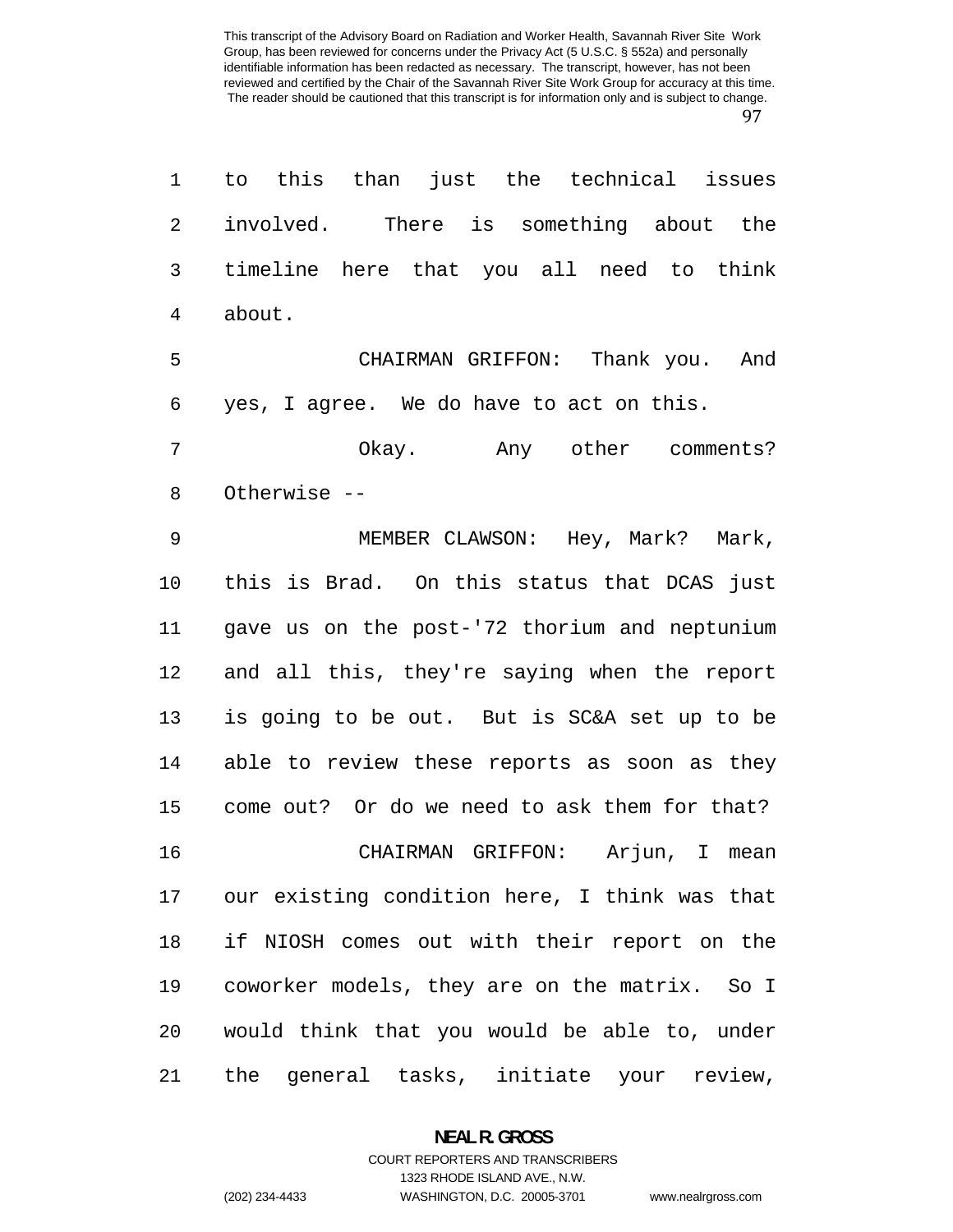correct? Is that correct? Ted might be able to answer that, too.

MR. KATZ: Yes, this is Ted. That's fine. It is understood that when these reports come out, that SC&A will review them.

MEMBER CLAWSON: Okay. I just wanted to make sure so we don't have confusion or any kind of a time --

CHAIRMAN GRIFFON: Delay, right, right, right, yes. Good point, Brad. Thank you. Okay. If that's everything, I think we're ready to adjourn. And we'll have further discussion on this obviously next week. So thanks to everyone. And I know these phone call meetings are not ideal but thanks to everyone for dialing in. And we'll see most of you next week in Tampa.

(Whereupon, the above-entitled matter was concluded at 11:44 a.m.)

- 
-